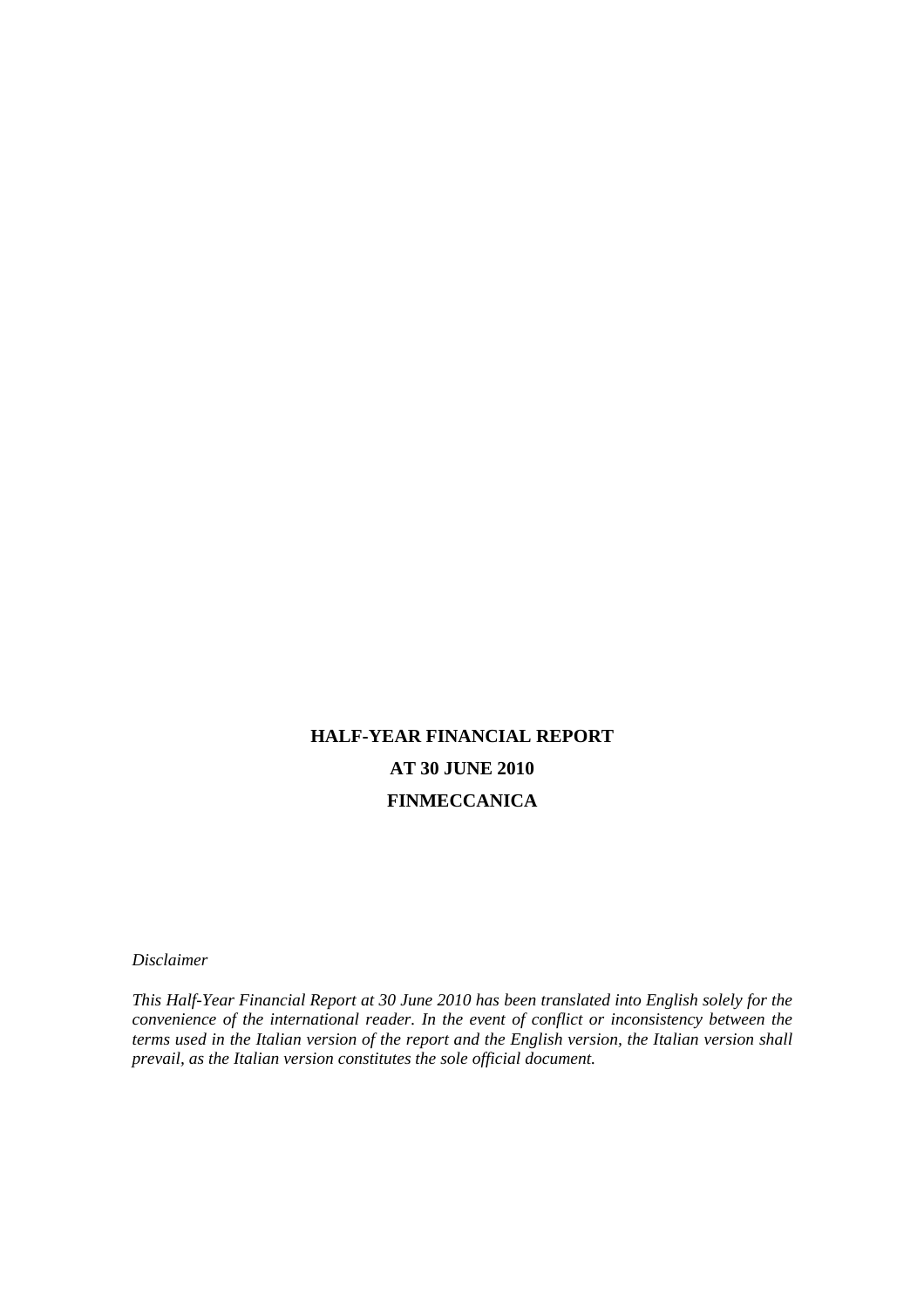## **CONTENTS**

| Significant events and events subsequent to closure of the accounts for the six-month period 53 |
|-------------------------------------------------------------------------------------------------|
|                                                                                                 |
| <b>CONDENSED CONSOLIDATED FINANCIAL STATEMENTS AT 30 JUNE 2010 64</b>                           |
|                                                                                                 |

|--|--|--|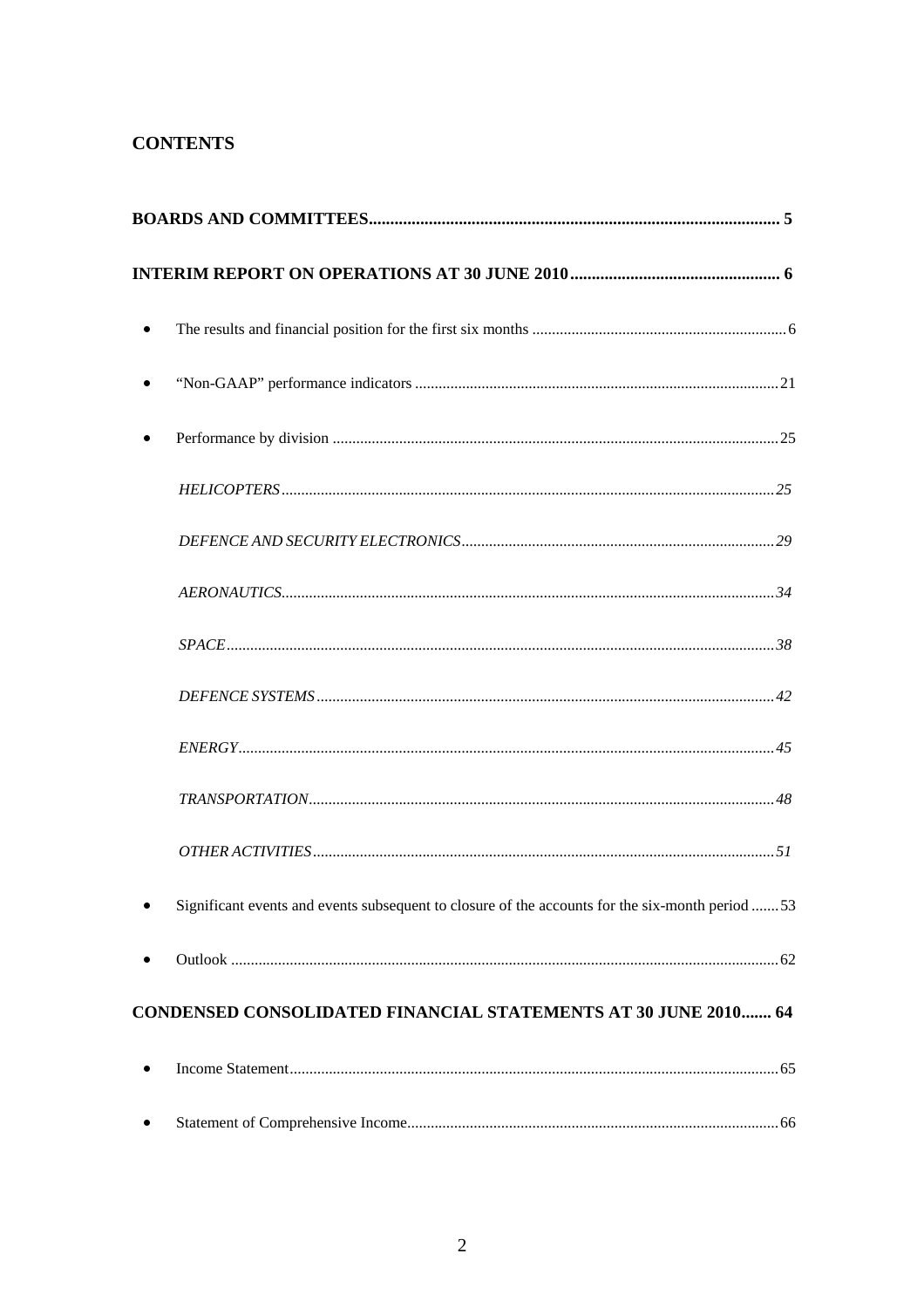| 1.               |                                                                             |  |
|------------------|-----------------------------------------------------------------------------|--|
| 2.               |                                                                             |  |
| 3.               | Treatment of income taxes applied in the preparation of interim reports and |  |
| $\overline{4}$ . |                                                                             |  |
| 5.               |                                                                             |  |
| 6.               |                                                                             |  |
| 7.               |                                                                             |  |
| 8.               |                                                                             |  |
| 9.               |                                                                             |  |
| 10.              |                                                                             |  |
| 11.              |                                                                             |  |
| 12.              |                                                                             |  |
| 13.              |                                                                             |  |
| 14.              |                                                                             |  |
| 15.              |                                                                             |  |
| 16.              |                                                                             |  |
| 17.              |                                                                             |  |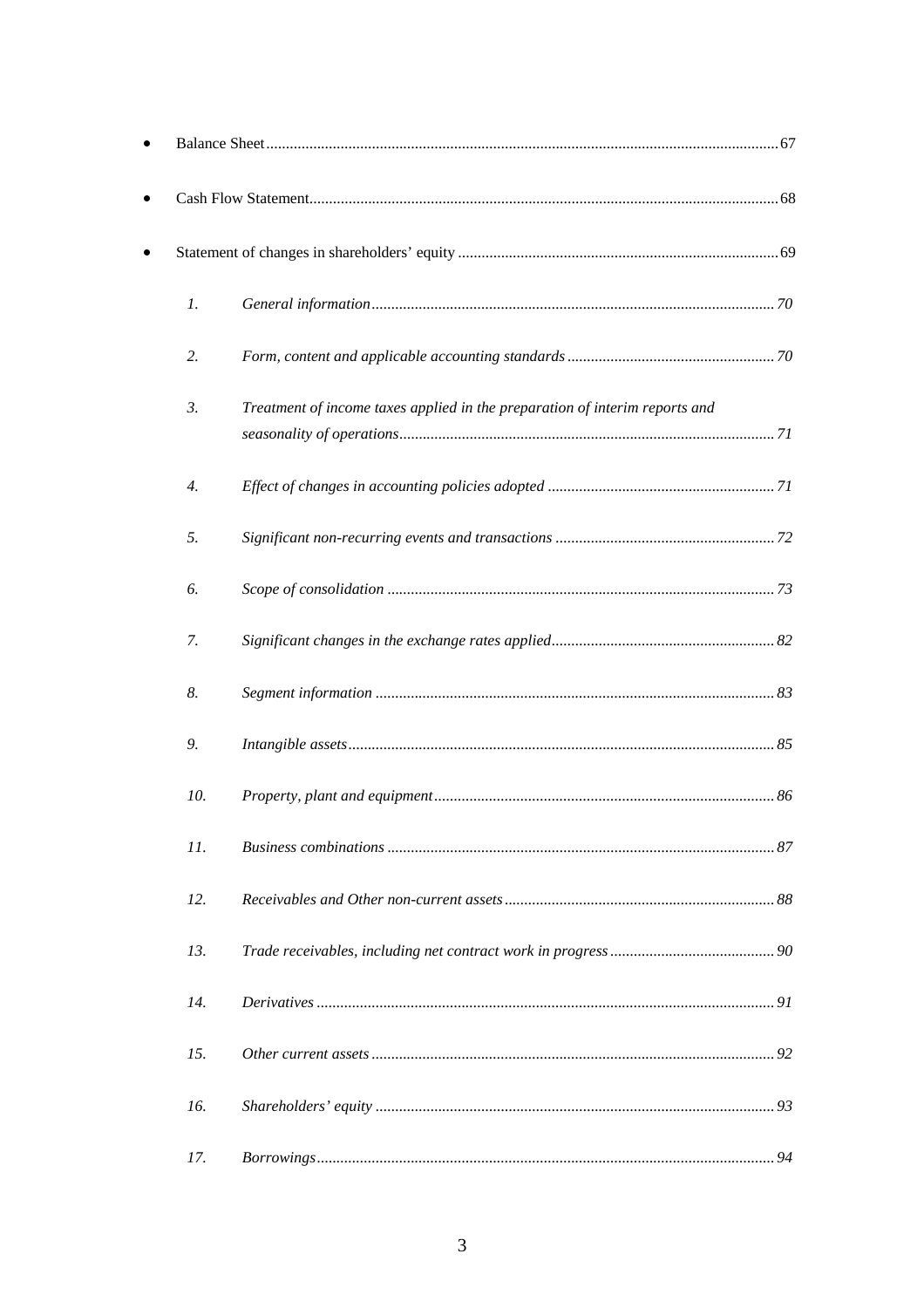|           | 18. |                                                                                                     |
|-----------|-----|-----------------------------------------------------------------------------------------------------|
|           | 19. |                                                                                                     |
|           | 20. |                                                                                                     |
|           | 21. |                                                                                                     |
|           | 22. |                                                                                                     |
|           | 23. |                                                                                                     |
|           | 24. |                                                                                                     |
|           | 25. |                                                                                                     |
|           | 26. |                                                                                                     |
|           | 27. |                                                                                                     |
|           | 28. |                                                                                                     |
|           | 29. |                                                                                                     |
| $\bullet$ |     | Certification of the condensed consolidated interim financial statements pursuant to art. 81-ter of |
|           |     |                                                                                                     |
| $\bullet$ |     | Auditors' report on the review of condensed consolidated interim financial statements for the six   |
|           |     |                                                                                                     |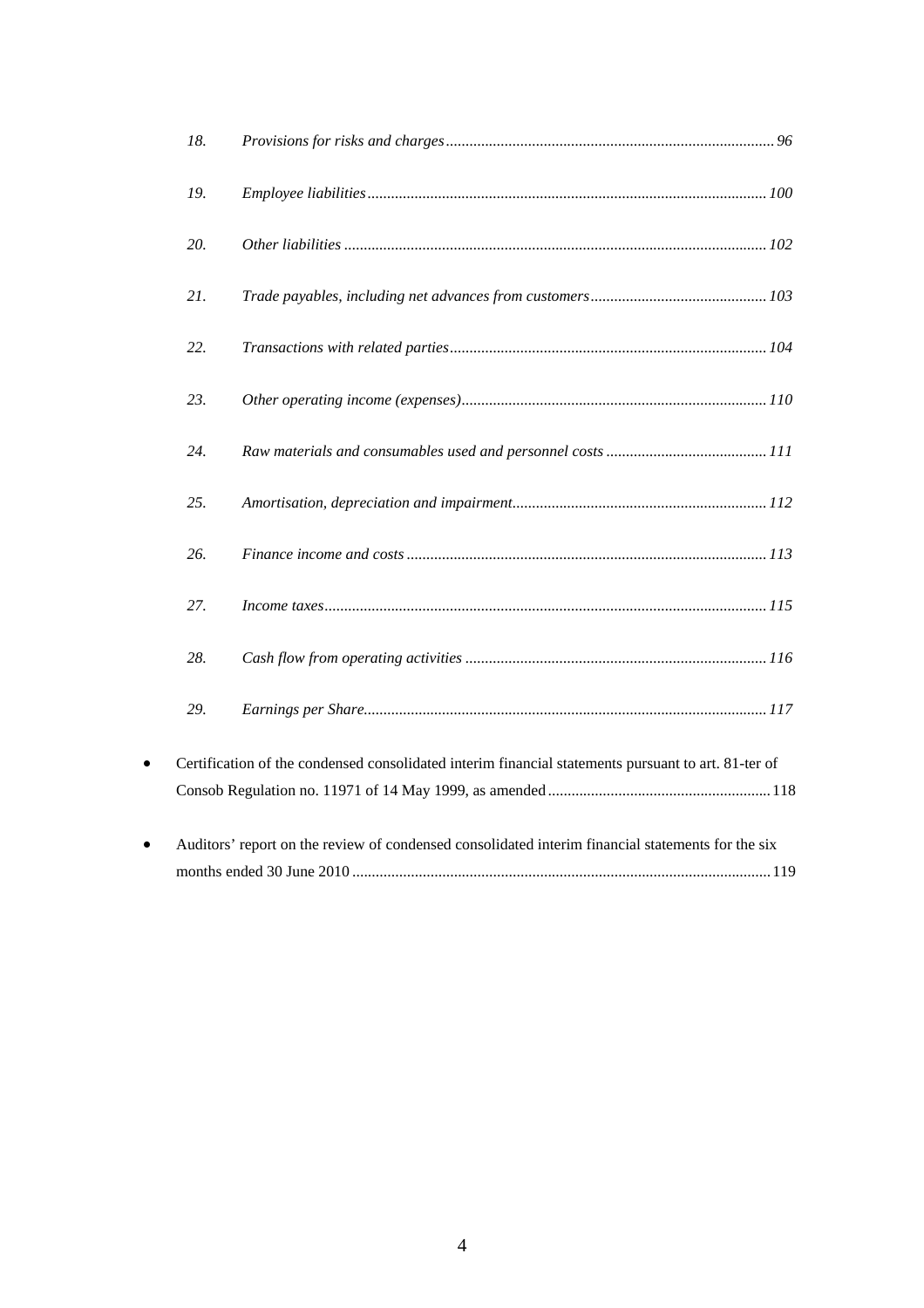### **BOARDS AND COMMITTEES**

**BOARD OF DIRECTORS**  *(for the 2008 - 2010 term) appointed by the Shareholders' Meeting of 6 June 2008*

PIER FRANCESCO GUARGUAGLINI (1) Chairman / Chief Executive Officer

PIERGIORGIO ALBERTI (2) (3) Director

ANDREA BOLTHO von HOHENBACH (1) Director

FRANCO BONFERRONI (2) (3) Director

GIOVANNI CASTELLANETA (1) Director (\*)

MAURIZIO DE TILLA (2) Director

DARIO GALLI (1) (3) (\*\*) Director

RICHARD GRECO (1) Director

FRANCESCO PARLATO (1) (3) Director

NICOLA SQUILLACE (1) (2) Director

RICCARDO VARALDO (3) Director

GUIDO VENTURONI (1) Director

**BOARD OF STATUTORY AUDITORS**  *(for the 2009- 2011 term) appointed by the Shareholders' Meeting of 29 April 2009*

LUIGI GASPARI Chairman

 $\overline{\phantom{a}}$  , and the contract of the contract of the contract of the contract of the contract of the contract of the contract of the contract of the contract of the contract of the contract of the contract of the contrac

GIORGIO CUMIN, MAURILIO FRATINO, SILVANO MONTALDO, ANTONIO TAMBORRINO Regular Statutory Auditors

MAURIZIO DATTILO, PIERO SANTONI Alternate Statutory Auditors

LUCIANO ACCIARI Secretary of the Board of Directors

**INDEPENDENT AUDITORS**  *(for the 2006- 2011 term)* **PRICEWATERHOUSECOOPERS SpA** 

**\_\_\_\_\_\_\_\_\_\_\_\_\_\_\_\_\_\_\_\_\_\_\_\_\_\_\_\_\_\_\_\_\_\_\_\_\_\_\_\_\_\_\_\_\_\_\_** 

(\*) Director without voting right, appointed by Ministerial Decree on 26.06.2008, pursuant to Decree-Law No 332/94, converted with amendments into Act No 474/94

\_\_\_\_\_\_\_\_\_\_\_\_\_\_\_\_\_\_\_\_\_\_\_\_\_\_\_\_\_\_\_\_\_\_\_\_\_\_\_\_\_\_\_\_\_\_\_\_\_\_\_\_

(\*\*) Member of the Remuneration Committee since 4.02.2009

(1) Member of the Strategic Committee

(2) Member of the Internal Audit Committee

(3) Member of the Remuneration Committee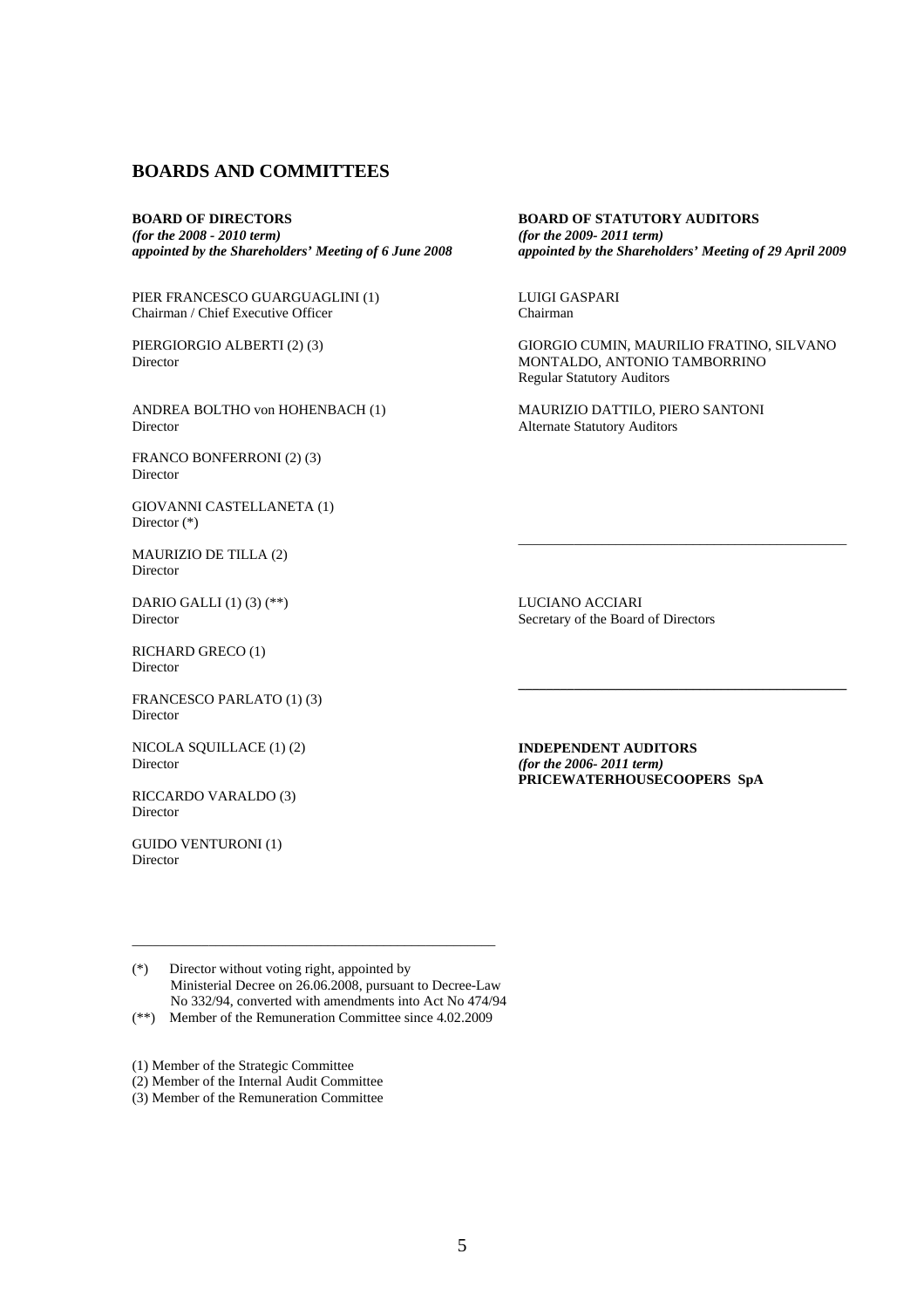## **Finmeccanica Group**

## **Interim report on operations at 30 June 2010**

## **The results and financial position for the first six months**

## Highlights

| $\epsilon$ <i>million</i>         | <b>June 2010</b> | <b>June 2009</b> | change      | 2009     |
|-----------------------------------|------------------|------------------|-------------|----------|
| New orders                        | 8,050.00         | 8,327            | $(3.3\%)$   | 21,099   |
| <b>Order backlog</b>              | 45,803           | 42,980           | 6.6%        | 45,143   |
| <b>Revenues</b>                   | 8,654            | 8,523            | 1.5%        | 18,176   |
| <b>Adjusted EBITA</b>             | 586              | 605              | $(3.1\%)$   | 1,587    |
| Net profit                        | 194              | 242              | $(19.8\%)$  | 718      |
| Adjusted net profit               | 194              | 242              | $(19.8\%)$  | 700      |
| Net capital invested              | 11,530           | 10,934           | 5.5%        | 9,612    |
| Net financial debt                | 4,624            | 4,615            | 0.2%        | 3,070    |
| <b>FOCF</b>                       | (967)            | (695)            | $(39.1\%)$  | 563      |
| <b>ROS</b>                        | 6.8%             | $7.1\%$          | $-0.3$ p.p. | 8.7%     |
| <b>ROI</b>                        | 14.0%            | 16.7%            | $-2.7 p.p.$ | 16.7%    |
| <b>ROE</b>                        | 10.1%            | 9.9%             | 0.2 p.p.    | $11.0\%$ |
| <b>EVA</b>                        | (73)             | (38)             | $(92.1\%)$  | 290      |
| <b>Research &amp; Development</b> | 880              | 887              | $(0.8\%)$   | 1,982    |
| Workforce (no.)                   | 76,527           | 73,517           | 4.1%        | 73,056   |

*Refer to the following section for definitions of the indicators.* 

As has been stated several times, Finmeccanica Group's (the Group) consolidated results for the first half are not entirely representative of the trend for the financial year as a whole since more than half of the Group's business is concentrated in the second half of the year.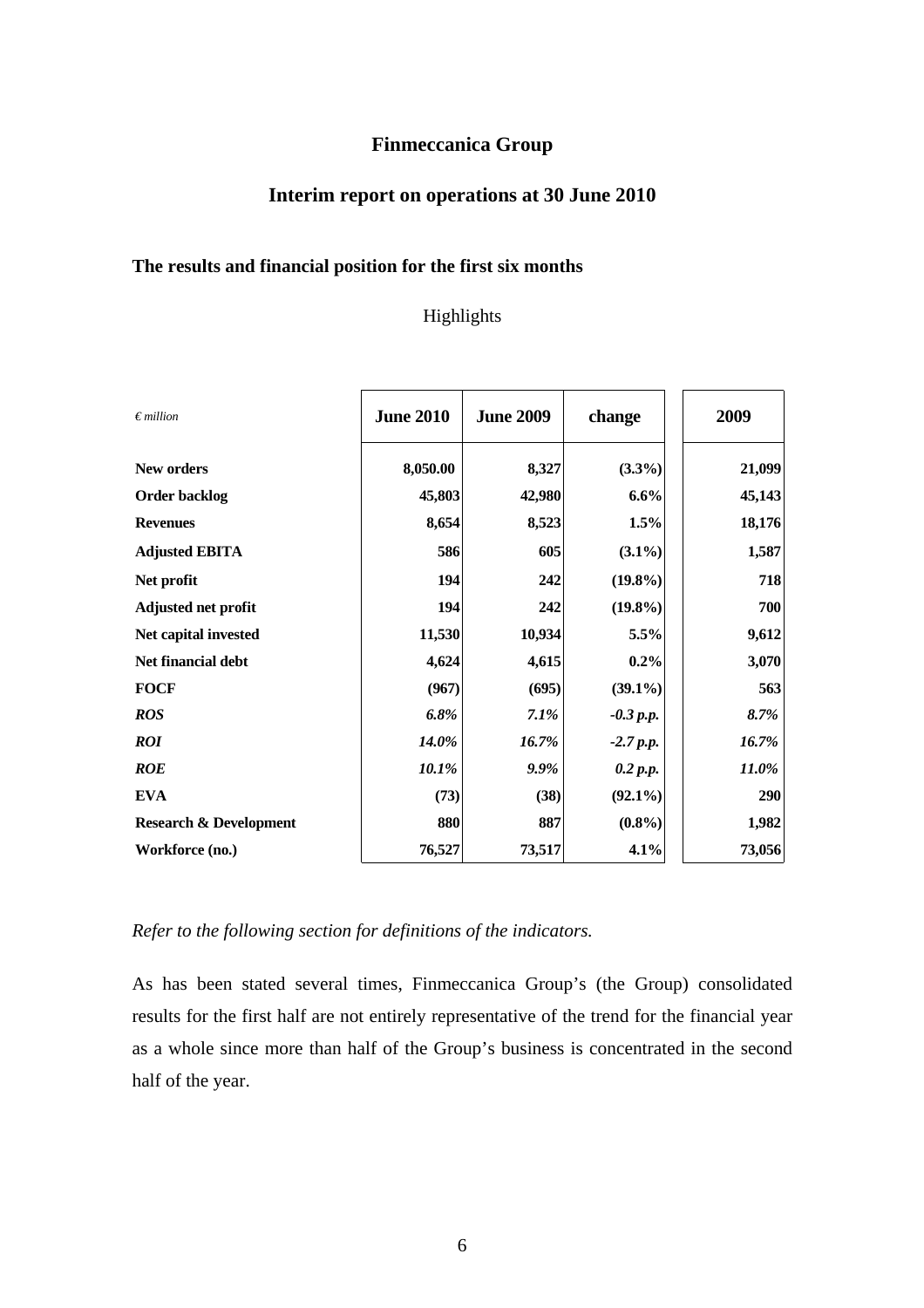However comparisons can be made with the performance of previous periods. The Group's results in the first half of 2010 were less positive than those of the same period of 2009, but nevertheless, they are in line with, and in some cases better than, expectations and do not threaten the outlook for all of 2010.

Before analysing the main indicators, it should be noted that, in comparing the periods, the US dollar appreciated against the euro by around 15% during the first half of 2010 (comparison of the prevailing exchange rates at 30 June 2010 and at 31 December 2009). This led to a sizable change in the balance-sheet items. The changes in the exchange rate for the two periods compared had virtually no impact on the income statement and the cash flow statement.

Compared with the first half of 2009, new orders were down around 3.3%, revenues rose by 1.5% and adjusted EBITA fell by about 3.1%, resulting in an alignment of return on sales (ROS) at 6.8% (equal to 7.1% for the first half of 2009).

Return on investment (ROI) and EVA also reflect the full impact of the DRS group in the calculation of average net capital invested. Compared with the same period of the previous year, ROI stood at 14.0% (16.7% at 30 June 2009), EVA came to a negative  $\theta$ mil. 73 (negative  $\theta$ mil. 38) and return on equity (ROE) amounted to 10.1% (9.9%).

The Group's net profit for the first half of 2010 amounted to €mil. 194 (€mil. 242 for the same period of 2009) and the primary items contributing to this result are attributable to the deterioration in EBIT ( $\bigoplus$ mil. 32) and in net finance costs ( $\bigoplus$ mil. 31) partially offset by lower taxes ( $\epsilon$ mil. -15). The effective tax rate at 30 June 2010 was 42.9% (40.0% at 30 June 2009).

The deterioration in net finance costs was essentially caused by the different composition of financial debt in addition to the loss on equity accounted investments. The first half of 2009 included the effects of the lower expense associated with the Senior Term Loan Facility, signed as a result of the acquisition of the DRS group. This financing was gradually repaid and replaced by bonds. This has led the average life of the Group's debt to be extended to over 10 years, in line with the Group's funding requirements. The interest component of the higher finance costs incurred in the first half, already reported in the first quarter of the year, is expected to diminish over the remainder of 2010, as occurred during corresponding periods of 2009.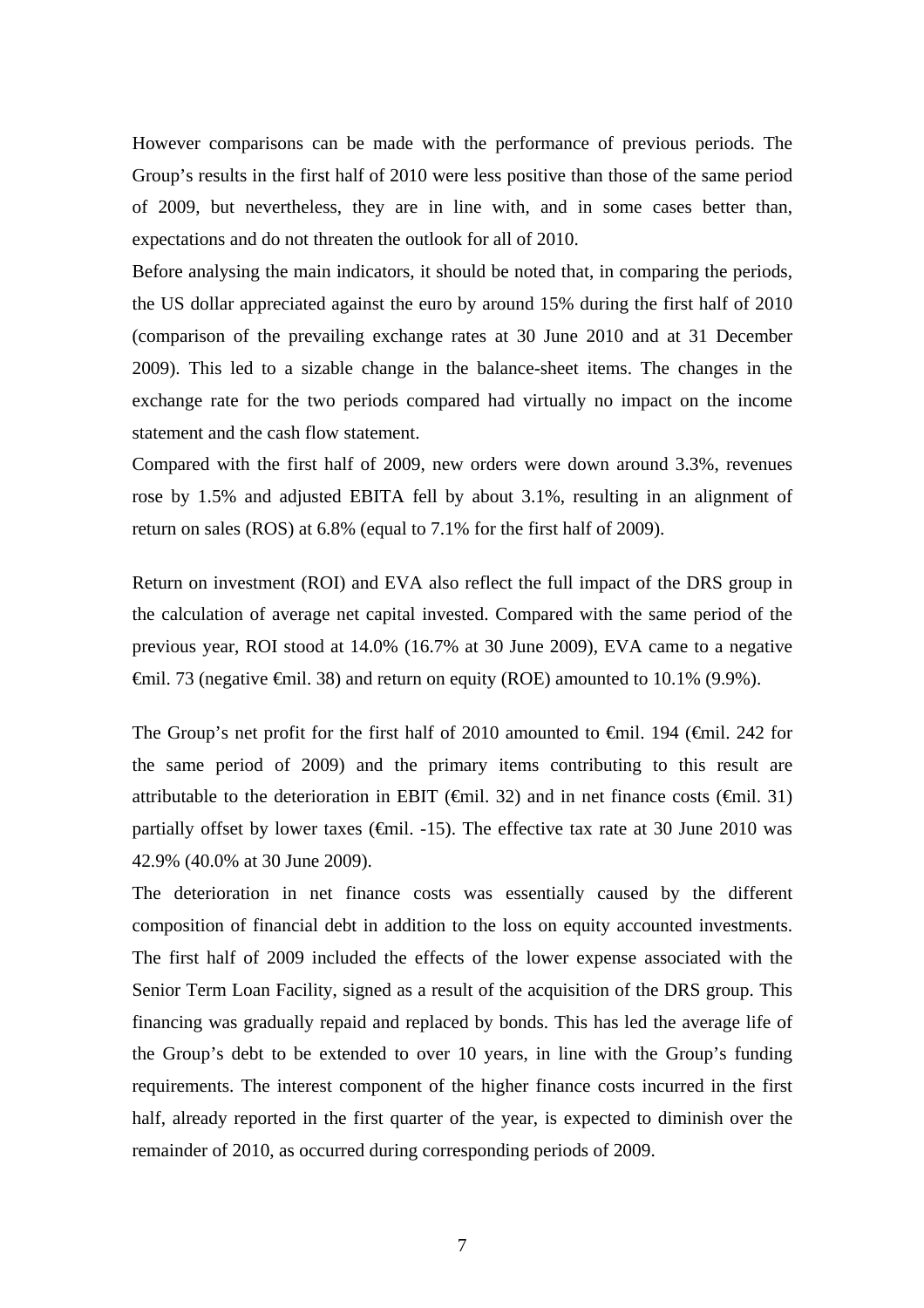#### \* \* \* \* \* \* \* \*

| Income statement                                                  |             | For the six months ended 30 June |         |  |
|-------------------------------------------------------------------|-------------|----------------------------------|---------|--|
|                                                                   | <b>Note</b> | 2010                             | 2009    |  |
| $\epsilon$ <i>million</i>                                         |             |                                  |         |  |
| <b>Revenue</b>                                                    |             | 8,654                            | 8,523   |  |
| Raw materials and consumables used and personnel                  | $(*)$       | (7, 744)                         | (7,616) |  |
| costs                                                             |             |                                  |         |  |
| Amortisation and depreciation                                     | 25          | (275)                            | (266)   |  |
| Other net operating income (expenses)                             | $^{(**)}$   | (49)                             | (36)    |  |
| <b>Adjusted EBITA</b>                                             |             | 586                              | 605     |  |
| Non-recurring income/(costs)                                      |             |                                  |         |  |
| Restructuring costs                                               |             | (16)                             | (7)     |  |
| Impairment of goodwill                                            |             |                                  |         |  |
| Amortisation of intangible assets acquired through a              |             |                                  |         |  |
| business combination                                              | 25          | (43)                             | (39)    |  |
| <b>EBIT</b>                                                       |             | 527                              | 559     |  |
| Net finance income (costs)                                        | $(***)$     | (187)                            | (156)   |  |
| Income taxes                                                      | 27          | (146)                            | (161)   |  |
| <b>NET PROFIT (LOSS) BEFORE</b><br><b>DISCONTINUED OPERATIONS</b> |             | 194                              | 242     |  |
| Result of discontinued operations                                 |             |                                  |         |  |
| <b>NET PROFIT (LOSS)</b>                                          |             | 194                              | 242     |  |

*Notes on the reconciliation between the reclassified income statement and the statutory income statement:* 

*(\*) Includes "Raw materials and consumables used and personnel costs" net of "Restructuring costs".* 

*(\*\*) Includes "Other operating income", "Other operating expenses" (excluding restructuring costs, impairment of goodwill, non-recurring income/(costs) and including impairment).* 

*(\*\*\*) Includes "Finance income", "Finance costs" and "Share of profit (loss) of equity accounted investments".*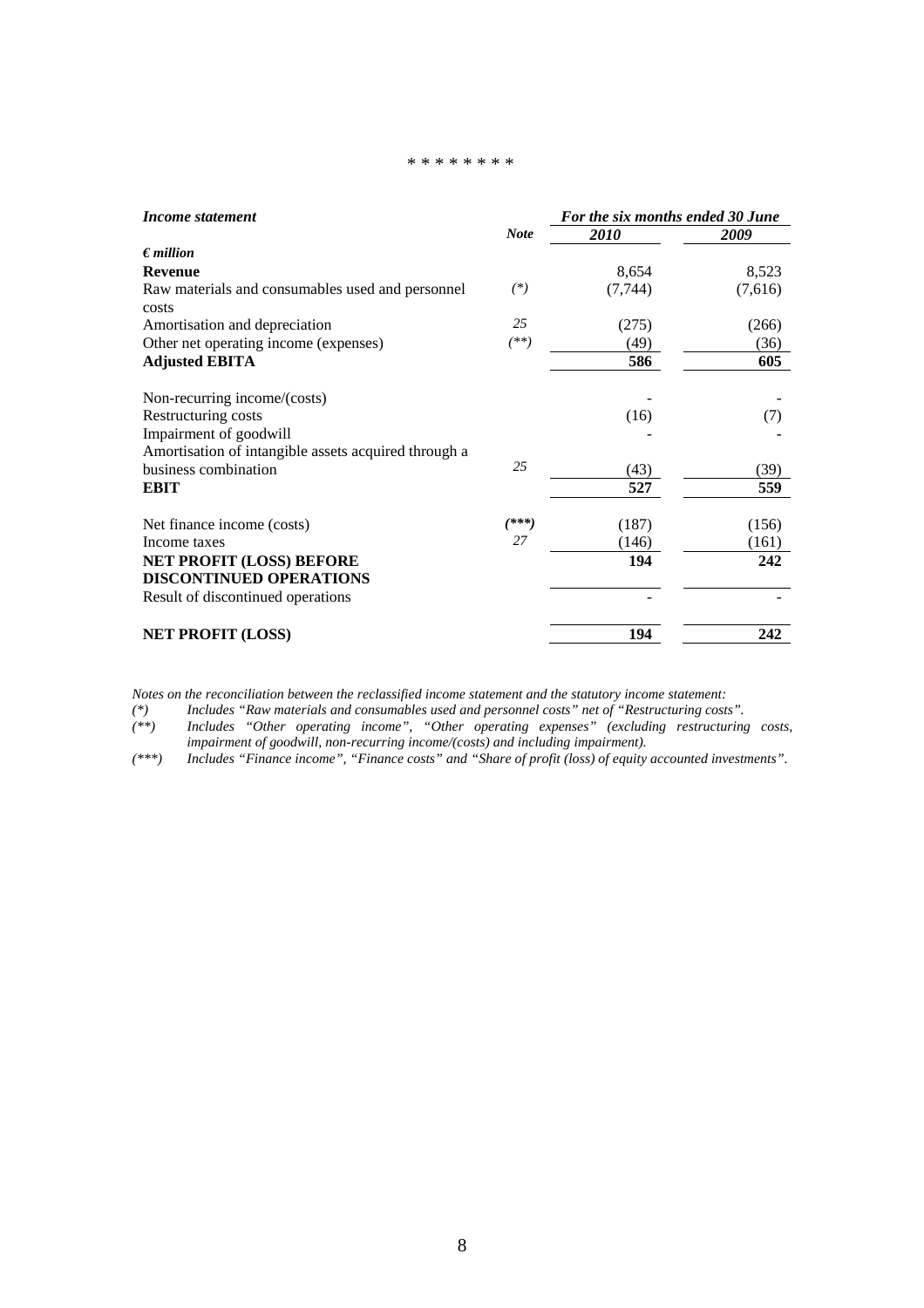| <b>June 2010</b><br>$(\in$ million)     | New orders | Order<br>backlog | <b>Revenues</b> | Adj. EBITA | ROS % | R&D | Workforce<br>(no.) |
|-----------------------------------------|------------|------------------|-----------------|------------|-------|-----|--------------------|
| <b>Helicopters</b>                      | 2,491      | 10,935           | 1,743           | 181        | 10.4% | 174 | 14,172             |
| <b>Defence and Security Electronics</b> | 3,045      | 12,649           | 3,255           | 289        | 8.9%  | 341 | 30,204             |
| <b>Aeronautics</b>                      | 806        | 8,716            | 1,262           | 54         | 4.3%  | 161 | 12,905             |
| <b>Space</b>                            | 497        | 1,713            | 412             | 5          | 1.2%  | 26  | 3,652              |
| <b>Defence Systems</b>                  | 414        | 3,799            | 537             | 37         | 6.9%  | 125 | 4,075              |
| <b>Energy</b>                           | 374        | 3,030            | 677             | 67         | 9.9%  | 16  | 3,443              |
| <b>Transportation</b>                   | 733        | 5,864            | 926             | 35         | 3.8%  | 36  | 7,281              |
| <b>Other activities</b>                 | 38         | 139              | 114             | (82)       | n.a.  | ı.  | 795                |
| <b>Eliminations</b>                     | (348)      | (1042)           | (272)           |            |       |     |                    |
|                                         | 8,050      | 45,803           | 8,654           | 586        | 6.8%  | 880 | 76,527             |

# **Primary Finmeccanica Group indicators by segment**

| <b>June 2009</b><br>$(\in$ million)     | New orders | Order<br>backlog | <b>Revenues</b> | Adj. EBITA | $ROS\%$ | R&D | <b>Workforce</b><br>(no.) |
|-----------------------------------------|------------|------------------|-----------------|------------|---------|-----|---------------------------|
|                                         |            | at 31 Dec. 2009  |                 |            |         |     | at 31 Dec. 2009           |
|                                         |            |                  |                 |            |         |     |                           |
| <b>Helicopters</b>                      | 1,821      | 9,786            | 1,646           | 162        | 9.8%    | 162 | 10,343                    |
| <b>Defence and Security Electronics</b> | 3,306      | 12,280           | 3,075           | 274        | 8.9%    | 323 | 30,236                    |
| <b>Aeronautics</b>                      | 651        | 8,850            | 1,208           | 60         | 5.0%    | 212 | 13,146                    |
| <b>Space</b>                            | 565        | 1,611            | 435             | 13         | 3.0%    | 30  | 3,662                     |
| <b>Defence Systems</b>                  | 566        | 4,010            | 514             | 42         | 8.2%    | 119 | 4,098                     |
| <b>Energy</b>                           | 398        | 3,374            | 820             | 76         | 9.3%    | 16  | 3,477                     |
| <b>Transportation</b>                   | 1,190      | 5,954            | 895             | 55         | 6.1%    | 24  | 7,295                     |
| <b>Other activities</b>                 | 74         | 172              | 198             | (77)       | n.a.    | 1   | 799                       |
| <b>Eliminations</b>                     | (244)      | (894)            | (268)           |            |         |     |                           |
|                                         | 8,327      | 45,143           | 8,523           | 605        | 7.1%    | 887 | 73,056                    |

| <b>Change</b>                           | New orders | Order<br>backlog | <b>Revenues</b> | Adj. EBITA | $ROS\%$     | R&D        | Workforce<br>(no.) |
|-----------------------------------------|------------|------------------|-----------------|------------|-------------|------------|--------------------|
|                                         | delta %    | delta %          | delta %         | delta %    | delta p.p.  | delta %    | delta %            |
| <b>Helicopters</b>                      | 36.8%      | 11.7%            | 5.9%            | 11.7%      | $0.5$ p.p.  | 7.4%       | 37.0%              |
| <b>Defence and Security Electronics</b> | $(7.9\%)$  | 3.0%             | 5.9%            | 5.5%       | n.s.        | 5.6%       | n.s.               |
| <b>Aeronautics</b>                      | 23.8%      | $(1.5\%)$        | 4.5%            | $(10.0\%)$ | -0.7 p.p.   | $(24.1\%)$ | $(1.8\%)$          |
| <b>Space</b>                            | $(12.0\%)$ | 6.3%             | $(5.3\%)$       | $(61.5\%)$ | $-1.8$ p.p. | $(13.3\%)$ | n.s.               |
| <b>Defence Systems</b>                  | $(26.9\%)$ | $(5.3\%)$        | 4.5%            | $(11.9\%)$ | $-1.3$ p.p. | 5.0%       | $(.6\%)$           |
| <b>Energy</b>                           | $(6.0\%)$  | $(10.2\%)$       | $(17.4\%)$      | $(11.8\%)$ | $0.6$ p.p.  | n.s.       | $(1.0\%)$          |
| <b>Transportation</b>                   | $(38.4\%)$ | $(1.5\%)$        | 3.5%            | $(36.4\%)$ | -2.4 p.p.   | 50.0%      | n.s.               |
| <b>Other activities</b>                 | $(48.6\%)$ | $(19.2\%)$       | $(42.4\%)$      | 6.5%       | n.a.        | n.a.       | $(.5\%)$           |
|                                         | $(3.3\%)$  | 1.5%             | 1.5%            | $(3.1\%)$  | $-0.3$ p.p. | $-0.8\%$   | 4.8%               |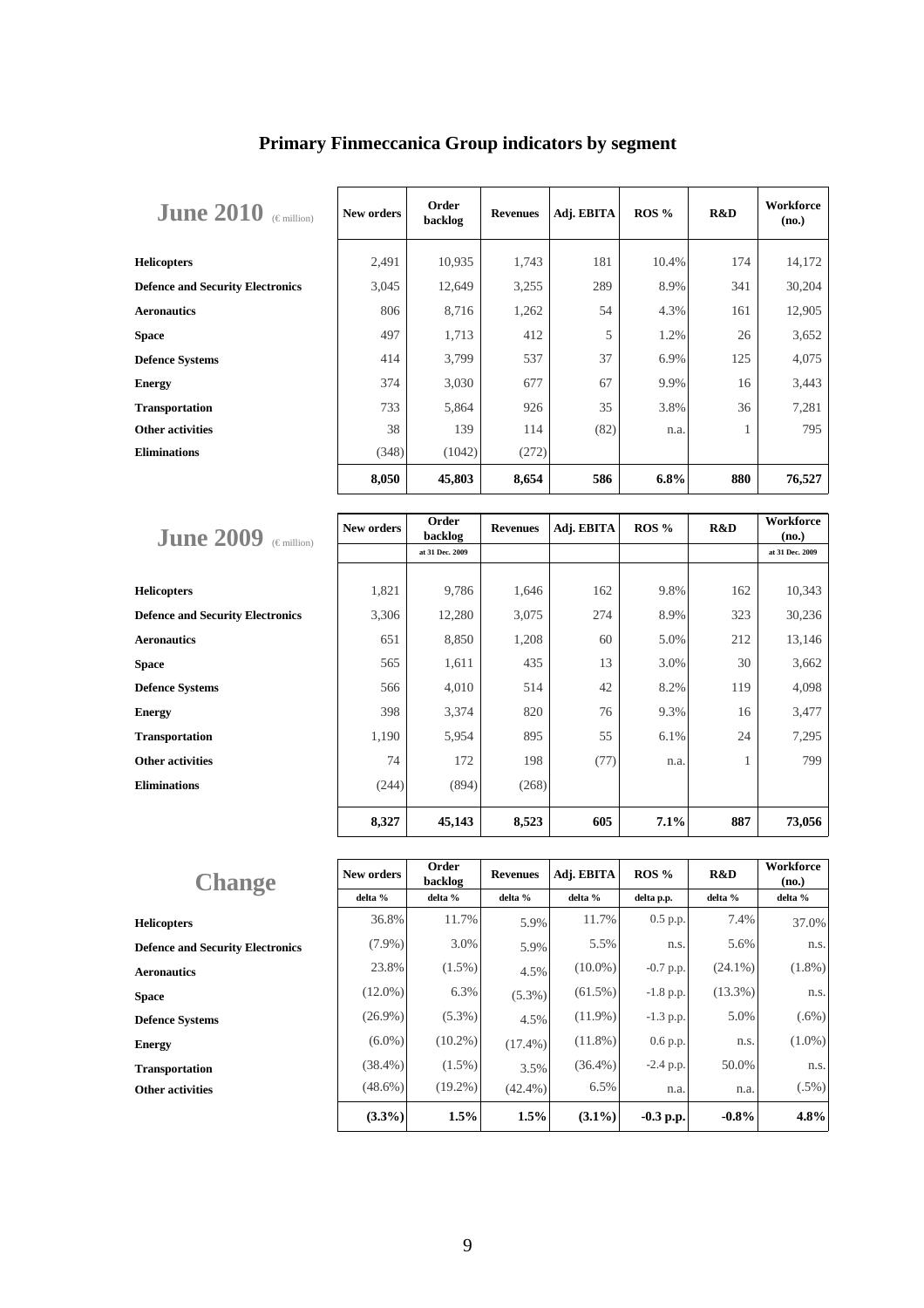The primary changes that marked the Group's performance compared with the first half of 2009 are described below. A deeper analysis can be found in the section covering the trends in each business segment.

From a commercial perspective, the Group reported a slight decline in **new orders,** which amounted to  $\epsilon$ mil. 8,050 at the end of the first half of 2010 compared with €mil.8,327 for the same period of 2009.

With regard to the divisions that reported improvements in results, the following should be noted:

- o *Helicopters:* an increase mainly due to the order for 12 AW101 helicopters for the Indian air force and component orders in the civil segment, which has experienced a significant rebound;
- o *Aeronautics:* an increase in new orders, mainly in the military segment.

This improvement was partially offset by the decline across all other sectors, mainly due to the delays in new orders during the period.

\* \* \* \* \* \* \* \*

The **order backlog** at 30 June 2010 amounted to  $\theta$ mil. 45,803, an increase of  $\theta$ mil. 660 over 31 December 2009 (€mil. 45,143).

The net change is mainly due to the effect deriving from the translation of backlog expressed in foreign currencies largely as a result of the euro/US dollar exchange rate at the end of the period.

The order backlog, based on workability, guarantees coverage of about 2.5 years of production.

\* \* \* \* \* \* \* \*

**Revenues** at 30 June 2010 came to <del>€</del>mil. 8,654, compared with €mil 8,523 for the same period of 2009, an increase of  $\epsilon$ mil. 131 (1.5%).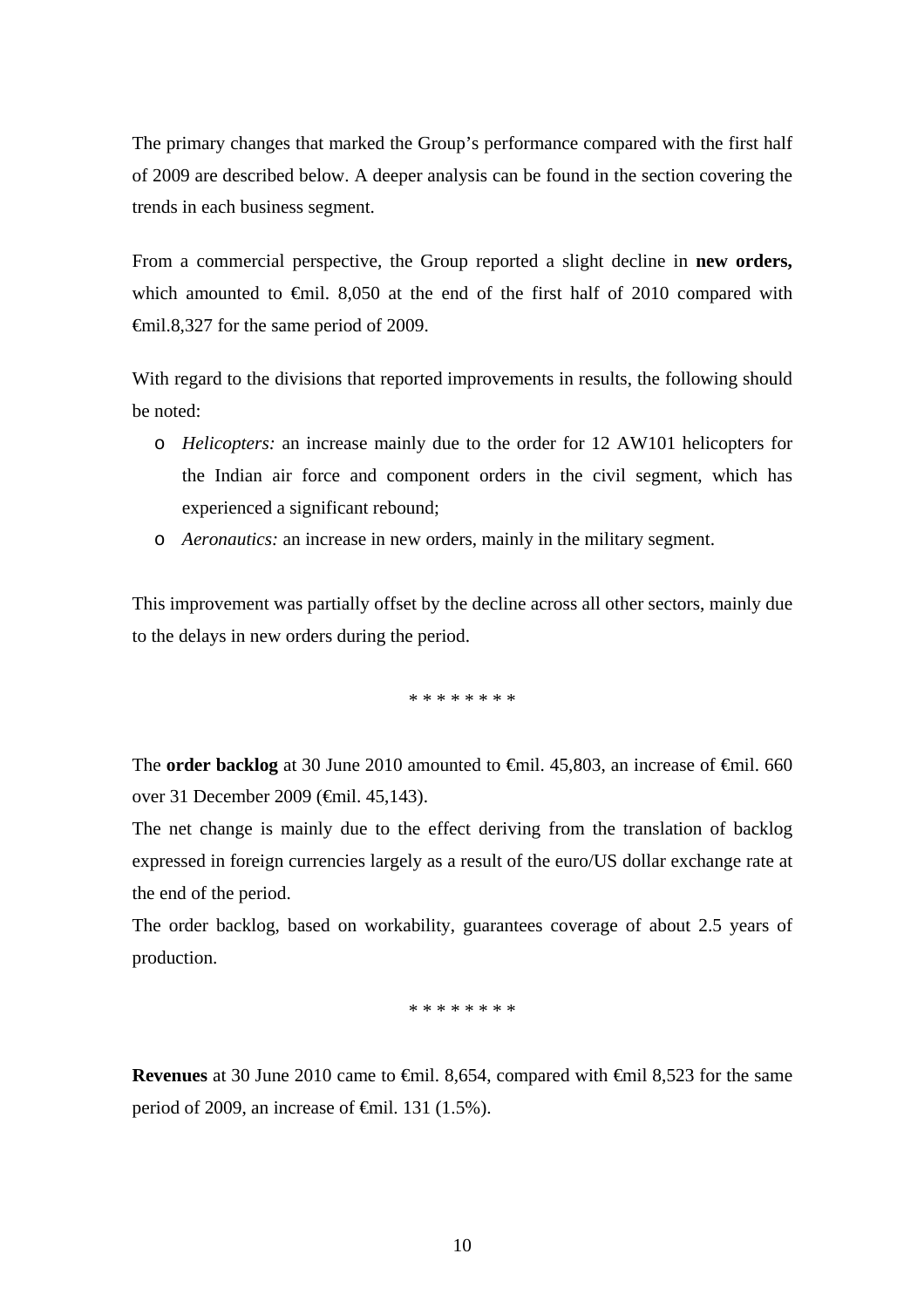The primary changes were due to higher production volumes in the following sectors:

- o *Helicopters:* due to the AW139 and growth in product support activities;
- o *Defence and Security Electronics:* in particular due to the growth in activity pertaining to *avionics and electro-optical systems* and, to a lesser extent, those relating to major integrated defence and security systems, command and control systems, and land and sea systems and value-added services in security applications*.*

All the other sectors, with the exception of the *Energy* division which saw lower production across both business segments (plants/components and services), remained substantially stable compared with the same period of the previous year.

\* \* \* \* \* \* \* \*

**Adjusted EBITA** at 30 June 2010 came to €mil. 586, compared with €mil. 605 for the same period of the previous year, for a decrease of  $\theta$ mil. 19.

The adjusted EBITA in almost all the divisions was substantially in line with that of the first half of 2009, except for the *Transportation* division, which experienced a decline, mainly in the vehicles and bus segments, and the *Space* division, due to lower output by the manufacturing segment.

There was improvement in:

- o *Helicopters:* due to the increase in revenues and the different product mix mentioned above;
- o *Defence and Security Electronics:* due to higher volumes and the initial impact of cost containment measures.

\* \* \* \* \* \* \* \*

**Research and development** costs at 30 June 2010 amounted to <del>€</del>mil. 880, down <del>€</del>mil. 7 compared with the first half of 2009 ( $\epsilon$ mil. 887).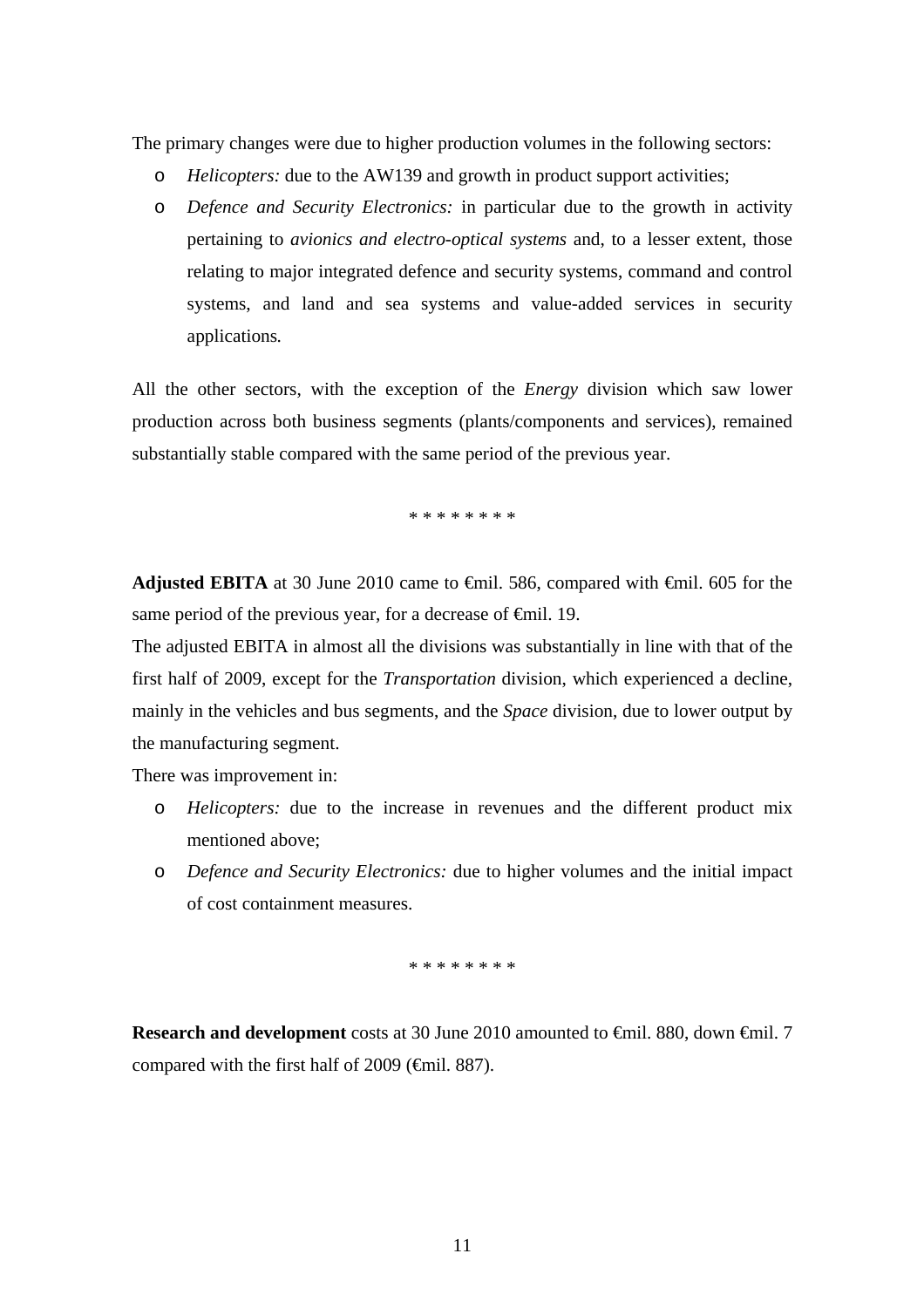Research and development costs in the *Aeronautics* segment amounted to €mil. 161 (about 18% of the Group total) in the first half of 2010, reflecting the commitment to programmes being developed in both the civil and military segments.

In *Defence and Security Electronics,* R&D costs totalled €mil. 341 (roughly 38% of the Group total) and related in particular to:

- o in the *avionics and electro-optical systems* segment: development for the EFA programme and new electronic-scan radar systems for both surveillance and combat;
- o in the *integrated communications networks and systems* segment: development of TETRA technology and wideband data link products and software design radio;
- o in the *radar and command and control systems* segment: the continuation of development the 3D Kronos and active radar surveillance systems; upgrading of the current SATCAS products; the programme to develop capabilities and technologies for architectural design and construction of major systems for the integrated management of operations by armed ground forces (Combined Warfare Proposal (CWP));.

Finally, in the *Helicopters* segment*,* R&D costs came to €mil. 174 (about 20% of the Group's total) and mainly concerned the development of technologies primarily for military use (AW149) and of multi-role versions of the BA 609 convertiplane for national security.

\* \* \* \* \* \* \* \*

The **workforce** at 30 June 2010 came to 76,527, a net increase of 3,471 from 73,056 at 31 December 2009, of which 4,311 resulted from the consolidation of the Polish group Wytwornia Sprzetu Komunikacyjnego "PZL - WIDNIK" Spolka Akcyjna (PZL - SWIDNIK) in the *Helicopters* division, as well as the effect of reorganisation and negative turnover.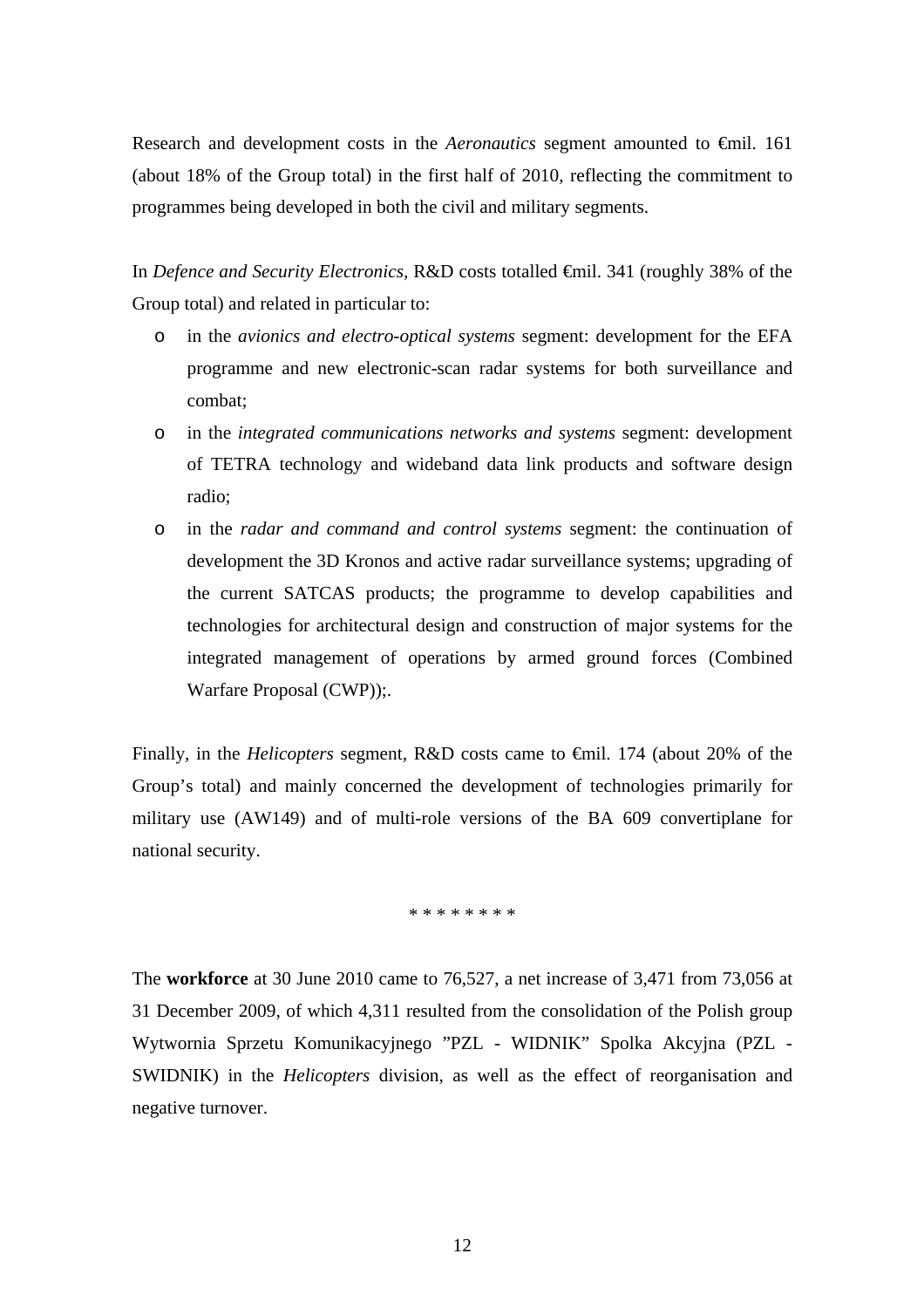The geographical distribution of the workforce at the end of the first half of 2010 broke down into about 56% of the workforce in Italy and about 44% in foreign countries, largely the United States (16%), the United Kingdom (13%), Poland and France.

### \* \* \* \* \* \* \* \*

| <b>Balance</b> sheet                                                  | <b>Note</b> | 30 June<br>2010 | 31 Dec.<br>2009 |
|-----------------------------------------------------------------------|-------------|-----------------|-----------------|
| $\epsilon$ <i>million</i>                                             |             |                 |                 |
| Non-current assets                                                    |             | 14,088          | 12,956          |
| Non-current liabilities                                               | $(*)$       | (2,770)         | (2,639)         |
|                                                                       |             | 11,318          | 10,317          |
| Inventories                                                           |             | 4,833           | 4,662           |
| Trade receivables                                                     | $(**)$ 13   | 9,680           | 8,481           |
| Trade payables                                                        | $(***)$ 21  | (12,674)        | (12,400)        |
| <b>Working capital</b>                                                |             | 1,839           | 743             |
| Provisions for short-term risks and charges                           | 18          | (618)           | (595)           |
| Other net current assets (liabilities)                                | (****)      | (1,009)         | (853)           |
| Net working capital                                                   |             | 212             | (705)           |
| Net capital invested                                                  |             | 11,530          | 9,612           |
| Capital and reserves attributable to equity holders of<br>the Company |             | 6,689           | 6,351           |
| Minority interests in equity                                          |             | 217             | 198             |
| <b>Shareholders' equity</b>                                           |             | 6,906           | 6,549           |
| Net financial debt (cash)                                             | 17          | 4,624           | 3,070           |
| Net (assets) liabilities held for sale                                | *****)      |                 | (7)             |

*Notes on the reconciliation between the reclassified balance sheet and the statutory balance sheet:* 

*(\*) Includes all non-current liabilities except "Non-current borrowings".* 

 *(\*\*) Includes "Contract work in progress - net."* 

*(\*\*\*) Includes "Advances from customers- net".* 

*(\*\*\*\*) Includes "Income tax receivables, "Other current assets" and "Derivative assets", excluding "Income tax payables", "Other current liabilities" and "Derivative liabilities".* 

*(\*\*\*\*\*) Includes the net amount of "Non-current assets held for sale" and "Liabilities directly connected with assets held for sale".* 

#### \* \* \* \* \* \* \* \*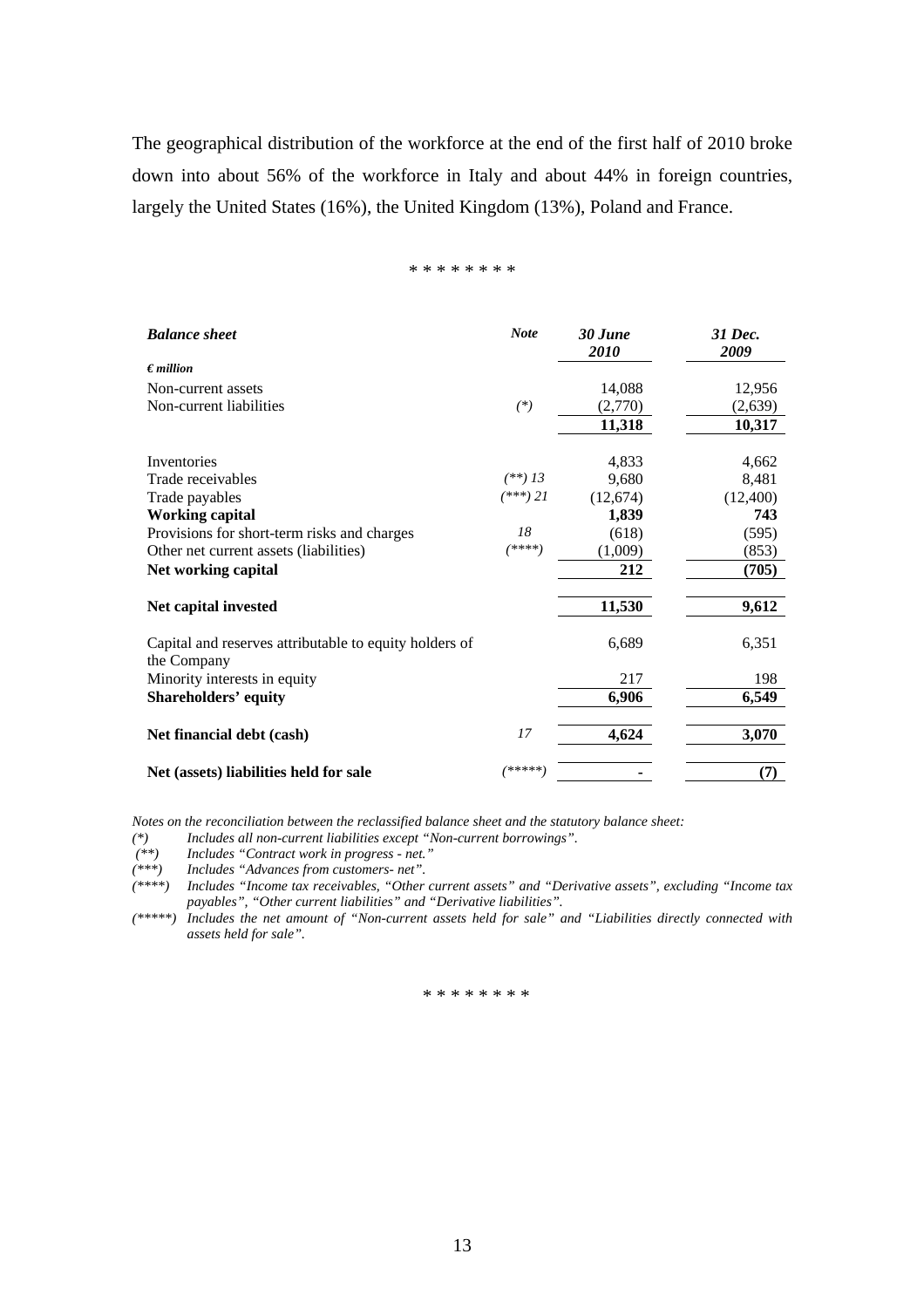At 30 June 2010 the consolidated **net capital invested** came to €mil. 11,530, compared with <del>€</del>mil. 9,612 at 31 December 2009, for a net increase of <del>€</del>mil. 1,918.

More specifically, there was a  $\oplus$ mil. 917 increase in **net working capital** (positive €mil.212 at 30 June 2010, compared with negative €mil. 705 at 31 December 2009). The level of working capital had a negative impact on the Group's ability to generate cash flow during the period (Free Operating Cash Flow) as described below.

As to **capital assets**, there was an increase of <del>€mil.</del> 1,001 (€mil. 11,318 at 30 June 2010, compared with  $\oplus$ mil. 10,317 at 31 December 2009), largely due to the effect of translating the "goodwill" in the financial statements of the Group's foreign companies (primarily those denominated in US dollars and pound sterling).

\* \* \* \* \* \* \* \*

The *Free Operating Cash Flow* (FOCF) is to be analysed in the context of the period, and seasonal factors have to be taken into account. The balance between trade collections and payments reveals that payments are particularly higher than collections. At 30 June 2010, FOCF was negative (use of cash) in the amount of about €mil. 967, compared with negative €mil. 695 at 30 June 2009, for a deterioration of €mil. 272.

In the first half of 2010, investing activity, needed for product development, was concentrated in Aeronautics (40%), Defence and Security Electronics (26%) and Helicopters (14%).

\* \* \* \* \* \* \* \*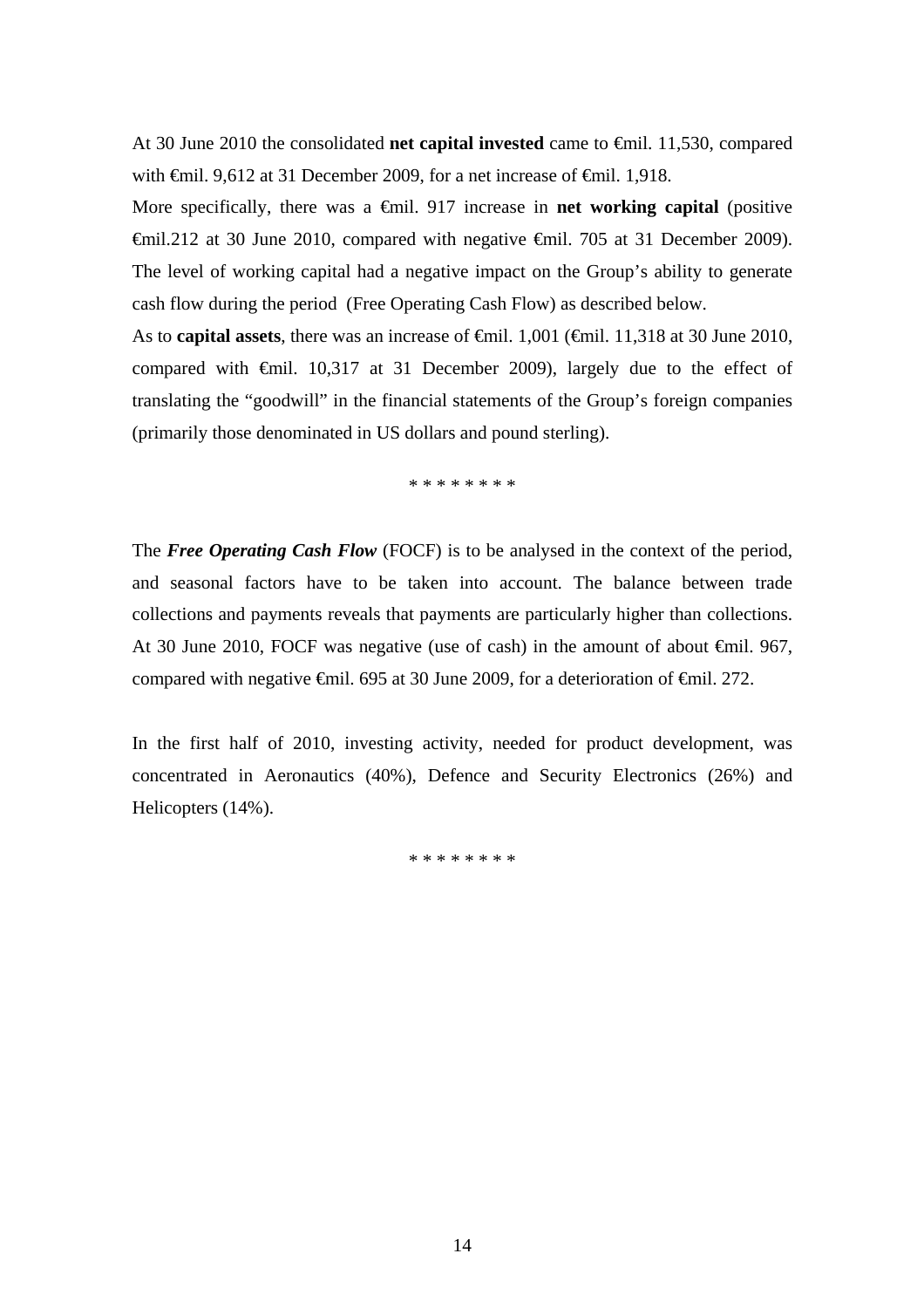|                                                                                                    | For the six months ended 30 June |         |       |  |
|----------------------------------------------------------------------------------------------------|----------------------------------|---------|-------|--|
|                                                                                                    | 2010                             | 2009    |       |  |
| Cash and cash equivalents at 1 January                                                             | 2,630                            | 2,297   |       |  |
| Gross cash flow from operating activities<br>Changes in other operating assets and liabilities and | 1,008                            | 1,019   |       |  |
| provisions for risks and charges (*)                                                               | (493)                            | (241)   |       |  |
| <b>Funds From Operations (FFO)</b>                                                                 |                                  | 515     | 778   |  |
| Changes in working capital                                                                         | (1,059)                          | (1,024) |       |  |
| Cash flow generated from (used in) operating                                                       |                                  |         |       |  |
| activities                                                                                         | (544)                            | (246)   |       |  |
| Cash flow from ordinary investing activities                                                       | (423)                            | (449)   |       |  |
| <b>Free Operating Cash Flow (FOCF)</b>                                                             |                                  | (967)   | (695) |  |
| Strategic operations                                                                               | (93)                             | (160)   |       |  |
| Change in other investing activities (**)                                                          | 3                                | (25)    |       |  |
| Cash flow generated from (used in) investing                                                       |                                  |         |       |  |
| activities                                                                                         | (513)                            | (634)   |       |  |
| Dividends paid to shareholders                                                                     | (257)                            | (254)   |       |  |
| Net change in borrowings                                                                           | (438)                            | (447)   |       |  |
| Cash flow generated from (used in) financing                                                       |                                  |         |       |  |
| activities                                                                                         | (695)                            | (701)   |       |  |
| Exchange gains/losses                                                                              | 41                               | 2       |       |  |
| Cash and cash equivalents at 30 June                                                               | 919                              | 718     |       |  |

*(\*) Includes the amounts of "Changes in other operating assets and liabilities and provisions for risks and charges", "Finance costs paid" and "Income taxes paid".* 

*(\*\*) Includes "Other investing activities", dividends received from subsidiaries and loss coverage for subsidiaries.* 

\* \* \* \* \* \* \* \*

Group **net financial debt** (payables higher than financial receivables and cash and cash equivalents) at 30 June 2010 came to  $\epsilon$ mil. 4,624 ( $\epsilon$ mil. 3,070 at 31 December 2009), for a net increase of €mil. 1,554.

The following graph shows the most significant movements that contributed to the change in net financial debt between the two periods being compared: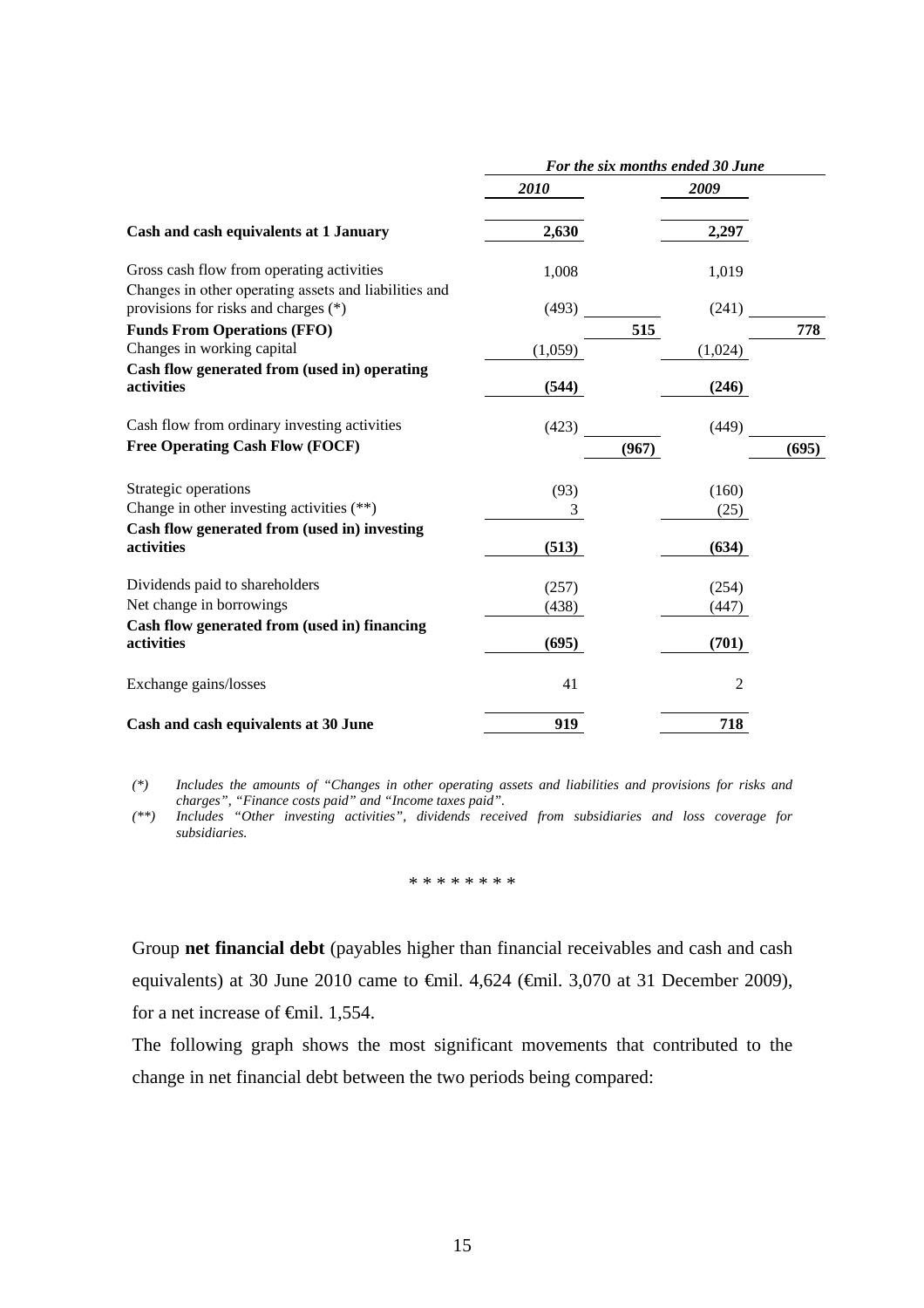



| $\epsilon$ <i>million</i>                   | 30 June 2010 | <b>31 December 2009</b> |
|---------------------------------------------|--------------|-------------------------|
| Short-term borrowings                       | 1,292        | 913                     |
| Medium/long-term borrowings                 | 4,084        | 4,476                   |
| Cash and cash equivalents                   | (919)        | (2,630)                 |
| <b>BANK DEBT AND BONDS</b>                  | 4,457        | 2,759                   |
| Securities                                  | (1)          | (11)                    |
| Financial receivables from related parties  | (49)         | (34)                    |
| Other financial receivables                 | (745)        | (763)                   |
| <b>FINANCIAL RECEIVABLES AND SECURITIES</b> | (795)        | (808)                   |
| Borrowings from related parties             | 704          | 679                     |
| Other short-term borrowings                 | 129          | 312                     |
| Other medium/long-term borrowings           | 129          | 128                     |
| <b>OTHER BORROWINGS</b>                     | 962          | 1,119                   |
| <b>NET FINANCIAL DEBT (CASH)</b>            | 4,624        | 3,070                   |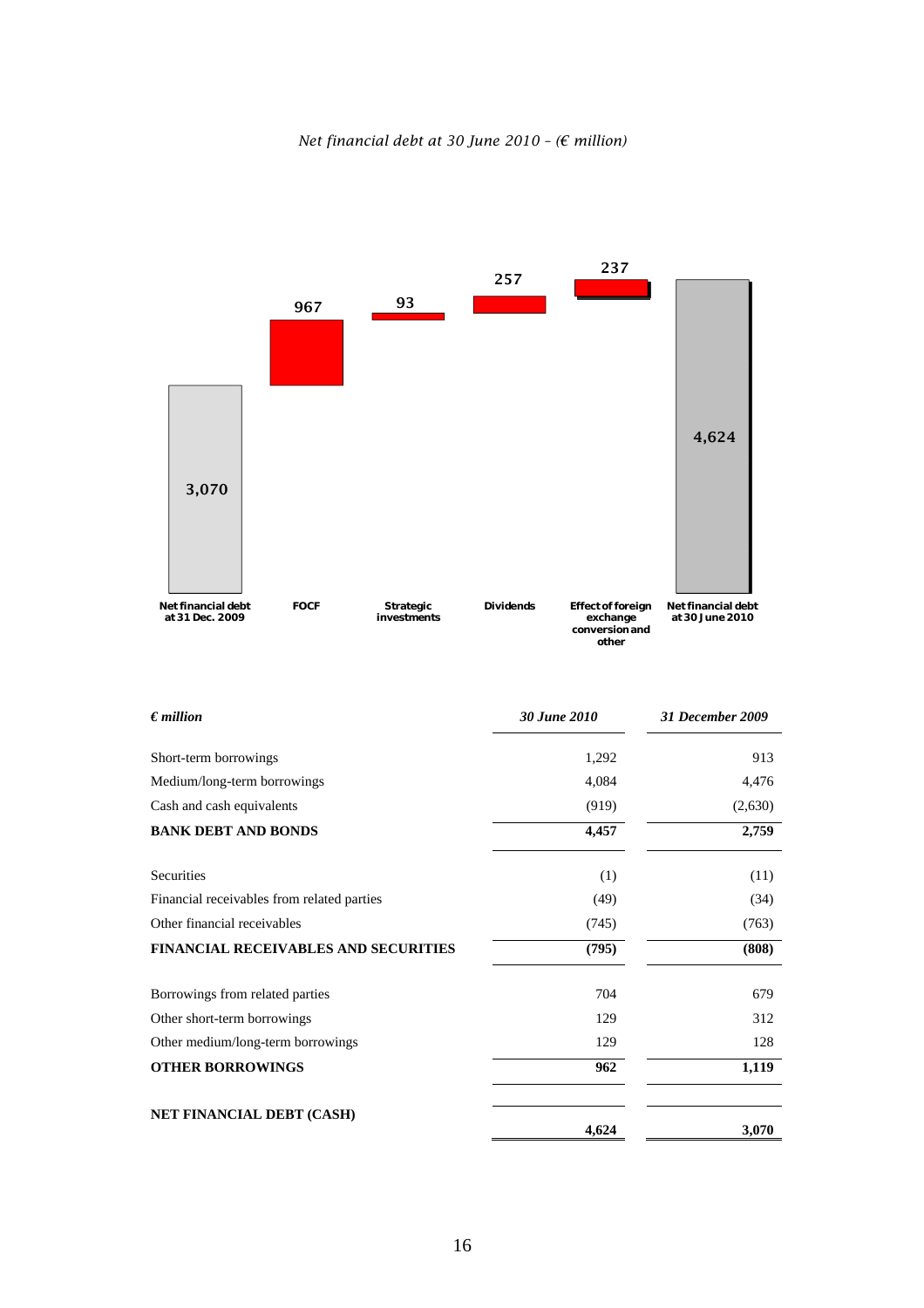Once again for June 2010, consistent with the approach adopted in the presentation of the accounts over the last few years, the net debt figure does not include the net fair value of derivatives at the date the accounts were closed (negative balance of  $\epsilon$ mil. 30).

As discussed in the section on FOCF, the deterioration seen over the period confirmed the ordinary pattern of the balance between trade collections and payments reveals that payments are particularly higher than collections, with significant use of cash in operating activities.

The debt figure for the period includes, among other things, the effects of the following transactions:

- the payment of €mil. 237 relating to the ordinary dividends paid out by the Group Parent to its shareholders for 2009;
- the payment of  $\epsilon$ mil. 20 relating to the minority interest portion of the ordinary dividends paid out by other Group companies (including €mil. 19 from Ansaldo STS) to their shareholders for 2009;
- moreover, as explained elsewhere in this report, in January AgustaWestland purchased a further stake in the Polish group PZL-SWIDNIK. The overall impact of this on the Group's net debt, between the purchase price paid  $(\oplus$ mil. 77 net of cash acquired) and inclusion of the new company and its subsidiaries within the scope of consolidation (with a net debt of  $\theta$ mil. 38) came to about €mil. 115.

The net debt figure also heavily reflects the considerable appreciation of the US dollar against the euro reported at 30 June 2010 compared with at the end of 2009, particularly with respect to the translation of net debt denominated in dollars.

In the first half of 2010, the Group made assignments of non-recourse receivables totalling around  $\epsilon$ mil. 518 ( $\epsilon$ mil. 521 in the first half of 2009).

As regards the composition of the debt items, with particular regard to bank borrowings and bonds, which went from €mil. 5,389 at 31 December 2009 to €mil. 5,376 at 30 June 2010, the main changes were as follows: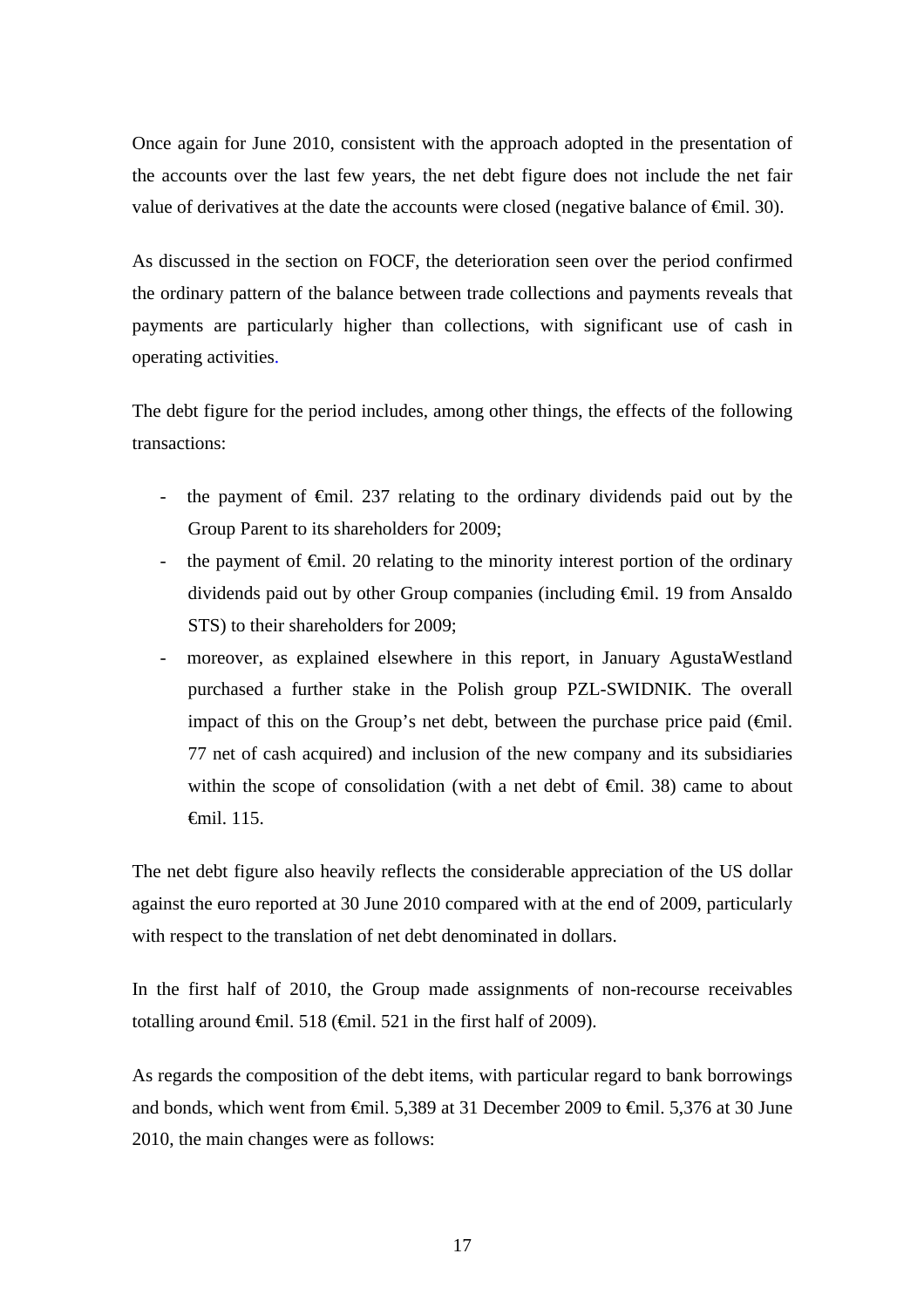- short-term borrowings fell from  $\epsilon$ mil. 913 at 31 December 2009 to  $\epsilon$ mil. 1,292 at 30 June 2010 mainly due to the effect of the repurchase of around €mil. 51 nominal value of bonds exchangeable into STM shares as a result of the  $\epsilon$ mil. 501 bond issue of August 2003, with maturity of August 2010 (see the section "Financial transactions"), as well as the use of a part of the short-term lines of credit for financing Group activities;
- medium/long-term borrowings fell from €mil. 4,476 at 31 December 2009 to €mil. 4,084 at 30 June 2010, mainly due to net impact of the full repayment of the Revolving Credit Facility of  $\theta$ mil. 639 - a line of credit arising from the transformation of the final instalment (tranche C) of the Senior Term Loan Facility originally signed upon the purchase of the American company DRS (see the section "Financial transactions") – and the increase due to the appreciation of the dollar and the pound sterling against the euro.

Cash and cash equivalents declined significantly from €mil. 2,630 at 31 December 2009 to €mil. 919 at 30 June 2010, caused mainly by the higher use of cash in ordinary operations, investing activities and the payment of dividends. A portion of the cash available was used to repay debt existing at 31 December 2009, as described above.

The item "financial receivables and securities" equal to  $\theta$ mil. 795 ( $\theta$ mil. 808 at 31 December 2009) includes the amount of <del>€m</del>il. 662 (€mil. 708 at 31 December 2009) in respect of the portion of financial receivables that the MBDA and Thales Alenia Space joint ventures hold vis-à-vis the other partners in implementation of existing treasury agreements. In accordance with the consolidation method used, these receivables, like all the other joint venture items, are included in the Group's scope of consolidation on a proportionate basis.

The item "borrowings from related parties" amounting to  $\epsilon$ mil. 704 ( $\epsilon$ mil. 679 at 31 December 2009) includes the debt of <del>€</del>mil. 624 (€mil. 646 at 31 December 2009) of Group companies in the above joint ventures for the unconsolidated portion, and the debt of €mil. 76 (€mil. 23 at 31 December 2009) to the company Eurofighter Jagdflugzeug Gmbh, of which Alenia Aeronautica owns 21%. In regard to this, under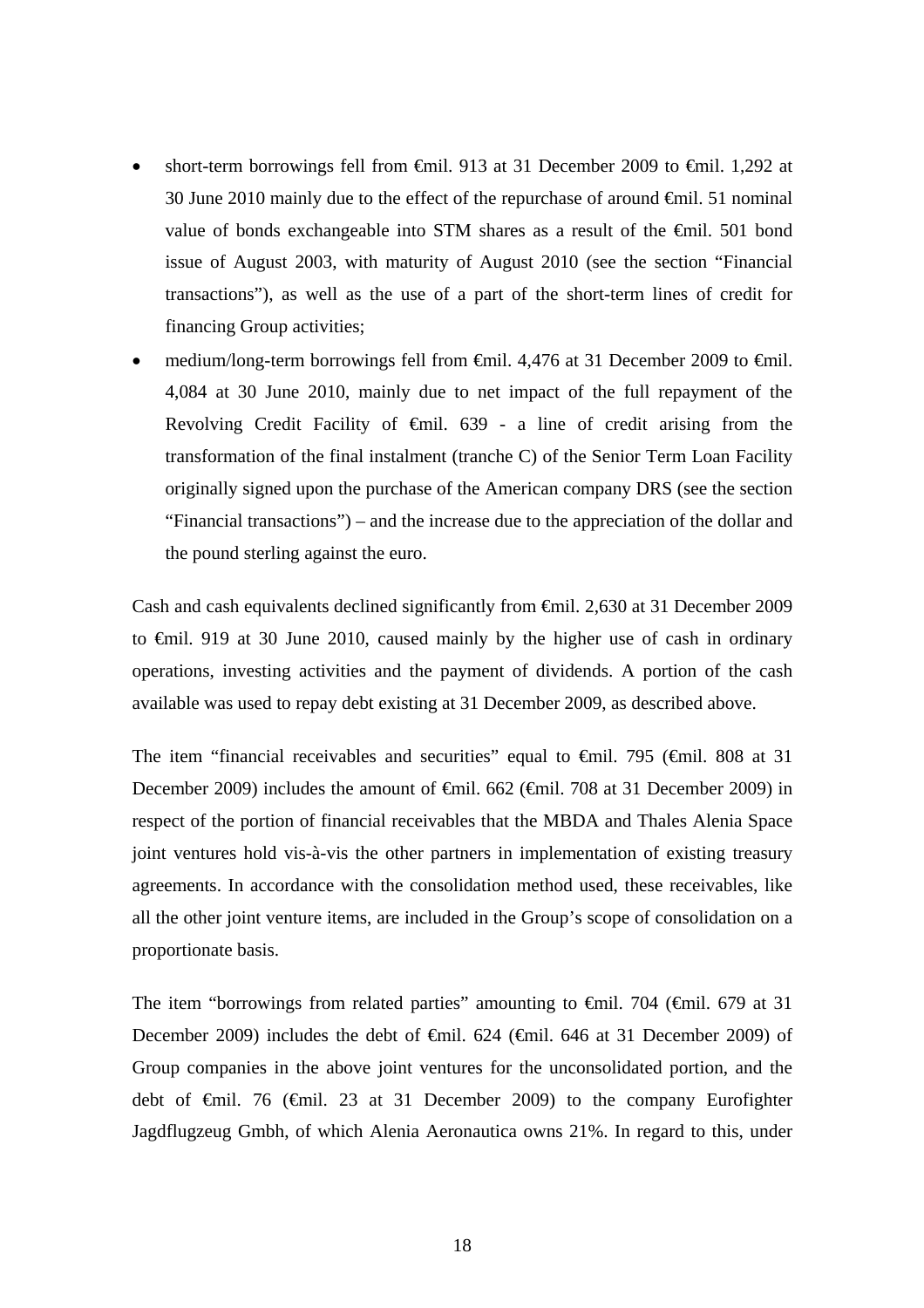the existing treasury agreement, surplus cash and cash equivalents are to be distributed among the partners.

Moreover, as part of the centralisation of its financial operations, Finmeccanica has credit lines and guarantees to meet the Group needs. Specifically, it holds a mediumterm revolving credit line of €mil. 1,200 agreed in 2004 with a pool of domestic and foreign banks (current maturity 2012). At 30 June 2010, this credit line was used in the amount of €mil. 450, while the Revolving Credit Facility of €mil. 639 (current maturity June 2011), obtained in February 2010, was entirely unused at the close of the period. Also on that date Finmeccanica had additional short-term credit lines for cash amounting to around  $\epsilon$ mil. 1,407, of which  $\epsilon$ mil. 670 is confirmed and  $\epsilon$ mil. 737 is unconfirmed, that were used in the amount of  $\Theta$ mil. 1.

There are also unconfirmed guarantees of around <del>€</del>mil. 2,375.

In July 2010, Finmeccanica made a proposal to a group of banks for extending the maturity of the current confirmed lines of credit (with maturities up through 2012) to 2015. This transaction would be carried out under current market terms and conditions for instruments of analogous maturities and credit ratings. It should be noted that these are revolving lines of credit and have been primarily used in connection with the seasonal pattern of the Group's collections.

\* \* \* \* \* \* \* \*

### **Transactions with related parties**

Transactions with related parties concern activities in the ordinary course of business and are carried out at arm's length (where they are not governed by specific contractual conditions), as is the settlement of interest-bearing payables and receivables.

These mainly relate to the exchange of assets, the performance of services and the generation and use of net cash from and to associated companies, held under common control (joint ventures), consortia, and unconsolidated subsidiaries.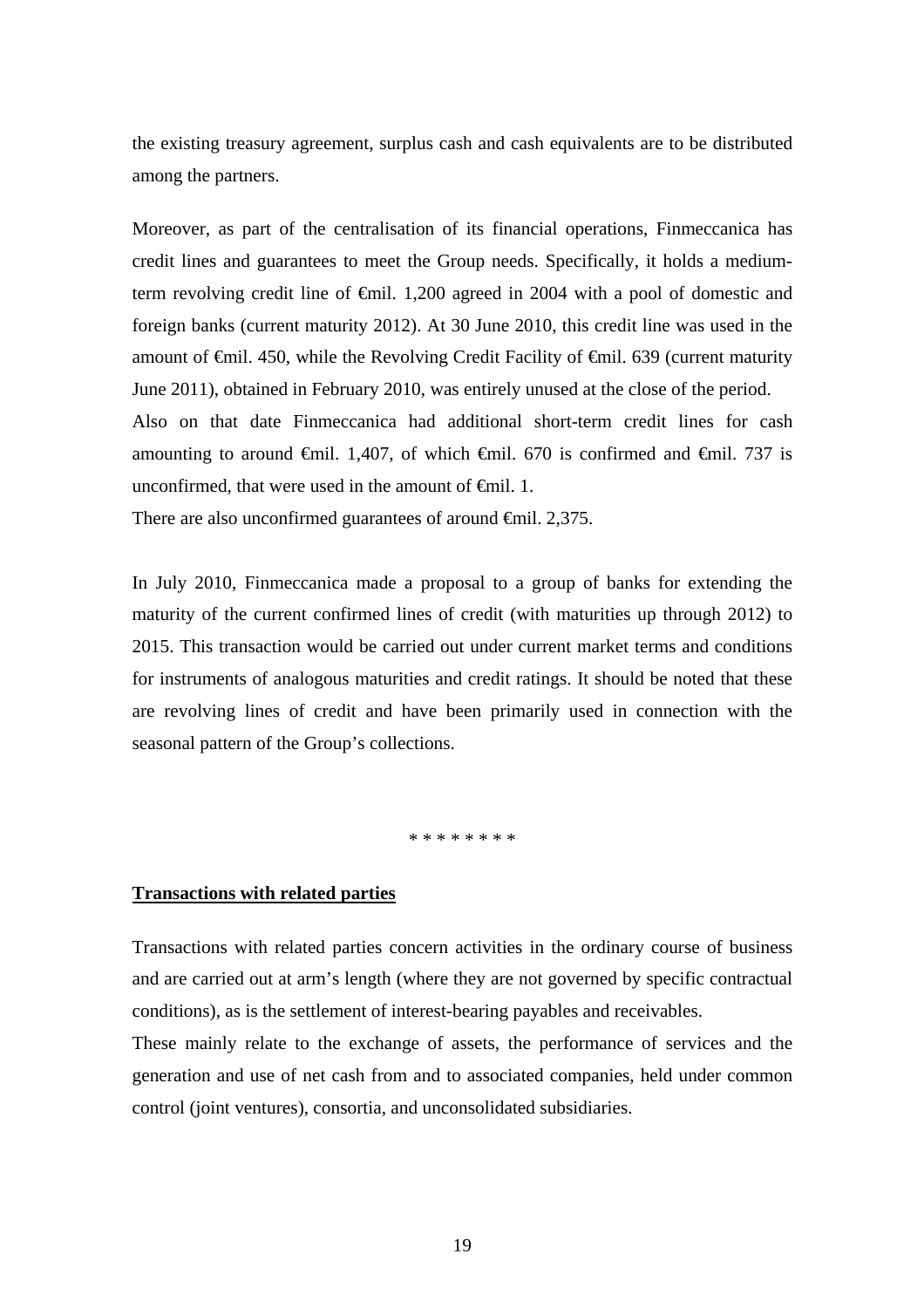The section "Condensed consolidated half-year financial report at 30 June 2010" contains a summary of income statement and balance sheet balances attributable to transactions with related parties, as well as the percentage impact of these transactions on the respective total balances (Note 22).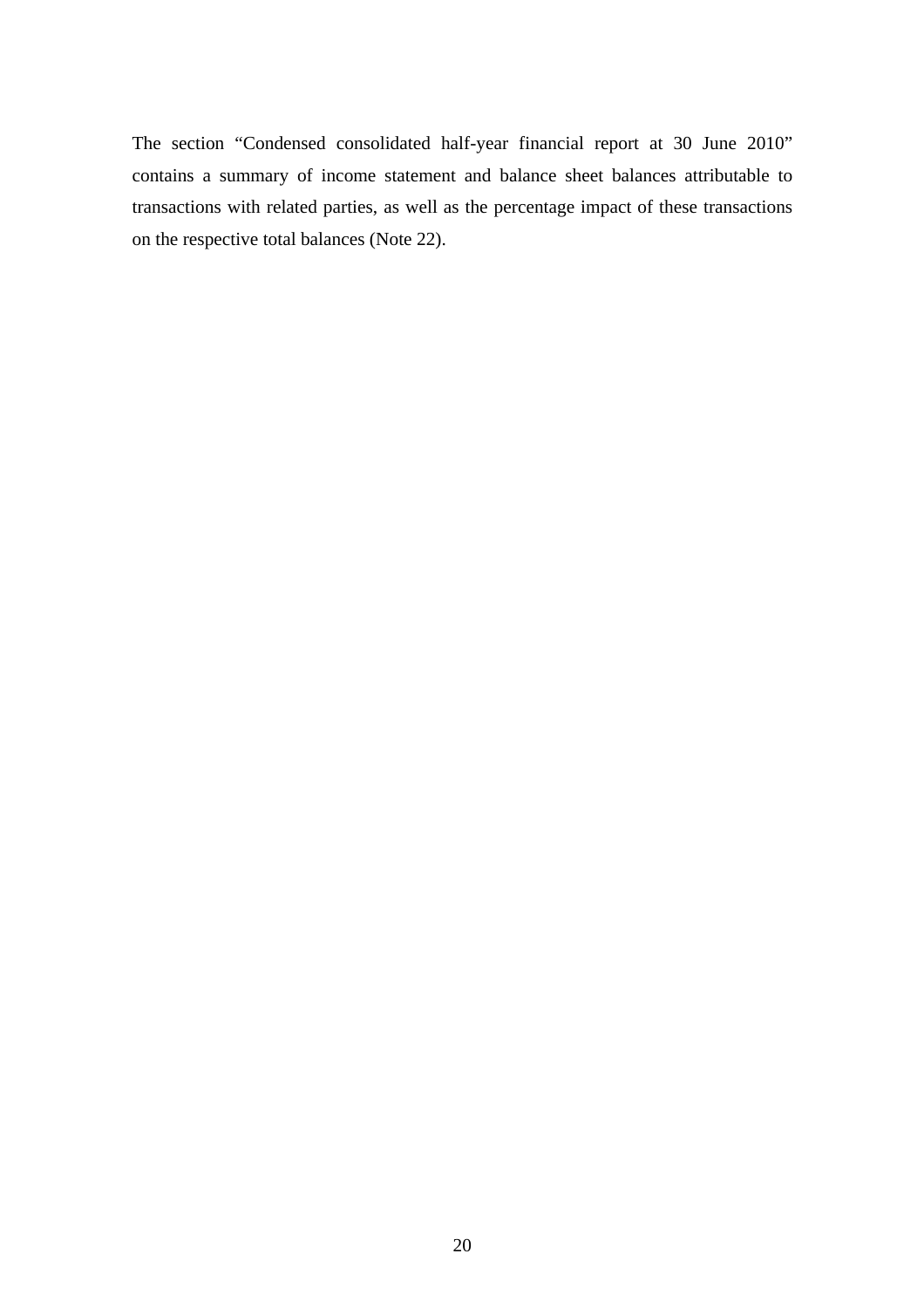## **"Non-GAAP" performance indicators**

Finmeccanica's management assesses the Group's performance and that of its business segments based on a number of indicators that are not envisaged by the IFRSs. Specifically, adjusted EBITA is used as the primary indicator of profitability, since it allows us to analyse the Group's marginality by eliminating the impact of the volatility associated with non-recurring items or items unrelated to ordinary operations.

As required by Communication CESR/05-178b, below is a description of the components of each of these indicators:

- *EBIT*: i.e. earnings before interest and taxes, with no adjustments. EBIT also does not include costs and income resulting from the management of unconsolidated equity investments and other securities, nor the results of any sales of consolidated shareholdings, which are classified on the financial statements either as "finance income and costs" or, for the results of equity investments accounted for with the equity method, under "share of profit (loss) of equity accounted investments".
- *Adjusted EBITA*: it is arrived at by eliminating from EBIT (as defined above) the following items:
	- any impairment in goodwill;
	- amortisation of the portion of the purchase price allocated to intangible assets in relation to business combinations, as required by IFRS 3;
	- restructuring costs that are a part of significant, defined plans;
	- other exceptional costs or income, i.e. connected to particularly significant events that are not related to the ordinary performance of the business.

Adjusted EBITA is then used to calculate return on sales (ROS) and on a 12-month basis return on investment (ROI) (which is calculated as the ratio of adjusted EBITA to the average value of capital invested during the two periods being compared)*.*

A reconciliation of EBIT and adjusted EBITA for the periods concerned is shown below: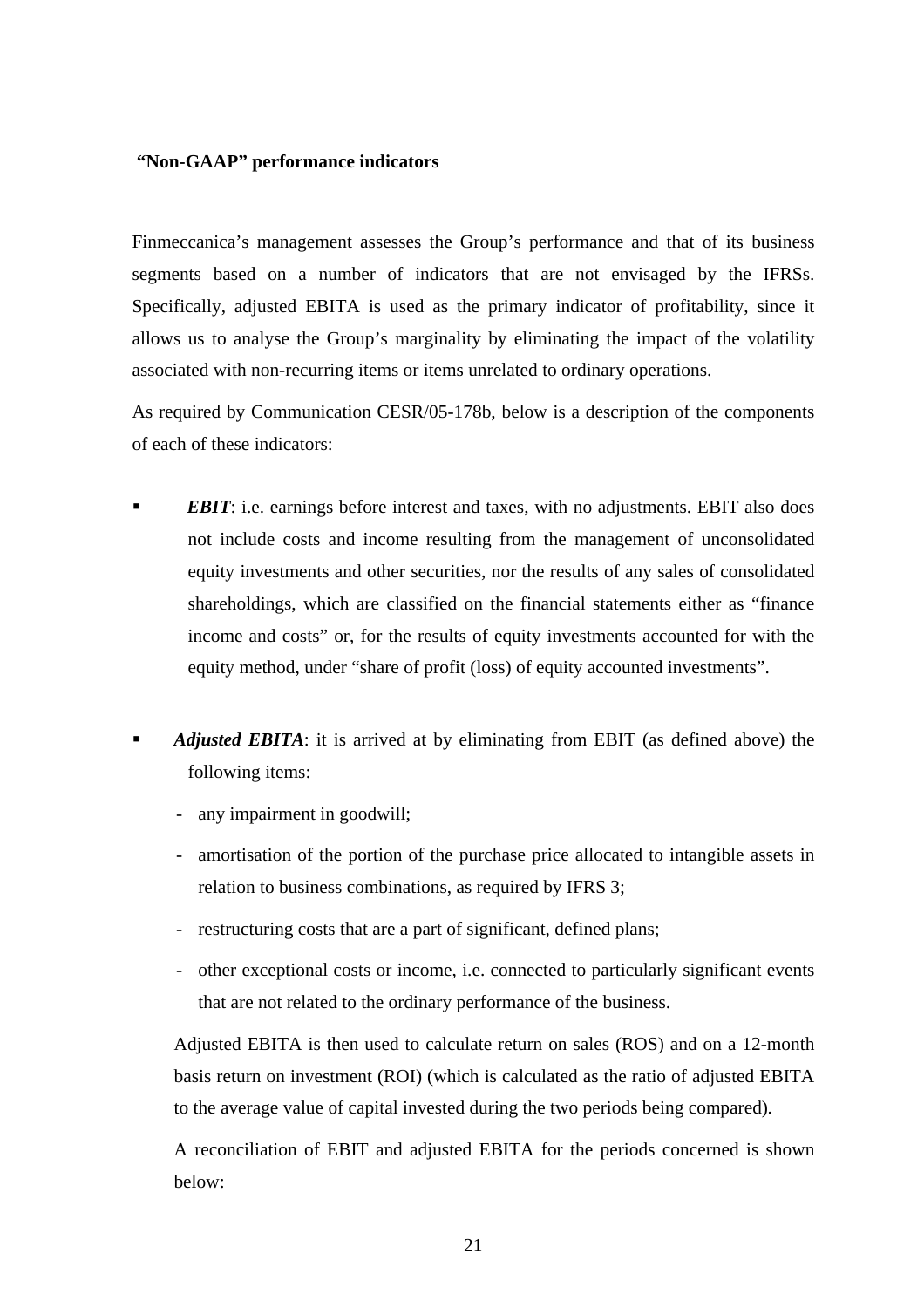| $\epsilon$ <i>millions</i>                                                   | For the six months ended 30 June |      |             |
|------------------------------------------------------------------------------|----------------------------------|------|-------------|
|                                                                              | 2010                             | 2009 | <b>Note</b> |
| <b>EBIT</b>                                                                  | 527                              | 559  |             |
| Amortisation of intangible assets acquired<br>through a business combination | 43                               | 39   | 2.5         |
| Restructuring costs                                                          | 16                               | 7    | 23/24       |
| <b>Adjusted EBIT</b>                                                         | 586                              | 605  |             |

 *Adjusted net profit:* This is arrived at by eliminating from net profits the positive and negative components of income that are the effects of events which, due to their scale and departure from the Group's usual performance, are treated as extraordinary.

This adjusted net profit is used to calculate return on equity (ROE) for the last 12 months, which is based on the average value of equity for the two periods being compared.

There are no components of net profit to be reconciled for the periods being compared.

- **Free Operating Cash Flow (FOCF):** This is the sum of the cash flow generated by (used in) operating activities and the cash flow generated by (used in) investment and divestment of intangible assets, property, plant and equipment, and equity investments, net of cash flows from the purchase or sale of equity investments that, due to their nature or significance, are considered "strategic investments". The calculation of FOCF for the periods concerned is presented in the reclassified statement of cash flows shown in the previous section.
- **Funds From Operations (FFO):** This is cash flow generated by (used in) operating activities net of changes in working capital (as described under Note 28). The calculation of FFO for the periods concerned is presented in the reclassified statement of cash flows shown in the previous section.
- **Economic Value Added (EVA):** This is calculated as adjusted EBITA net of taxes and the cost (comparing like-for-like in terms of consolidated companies) of the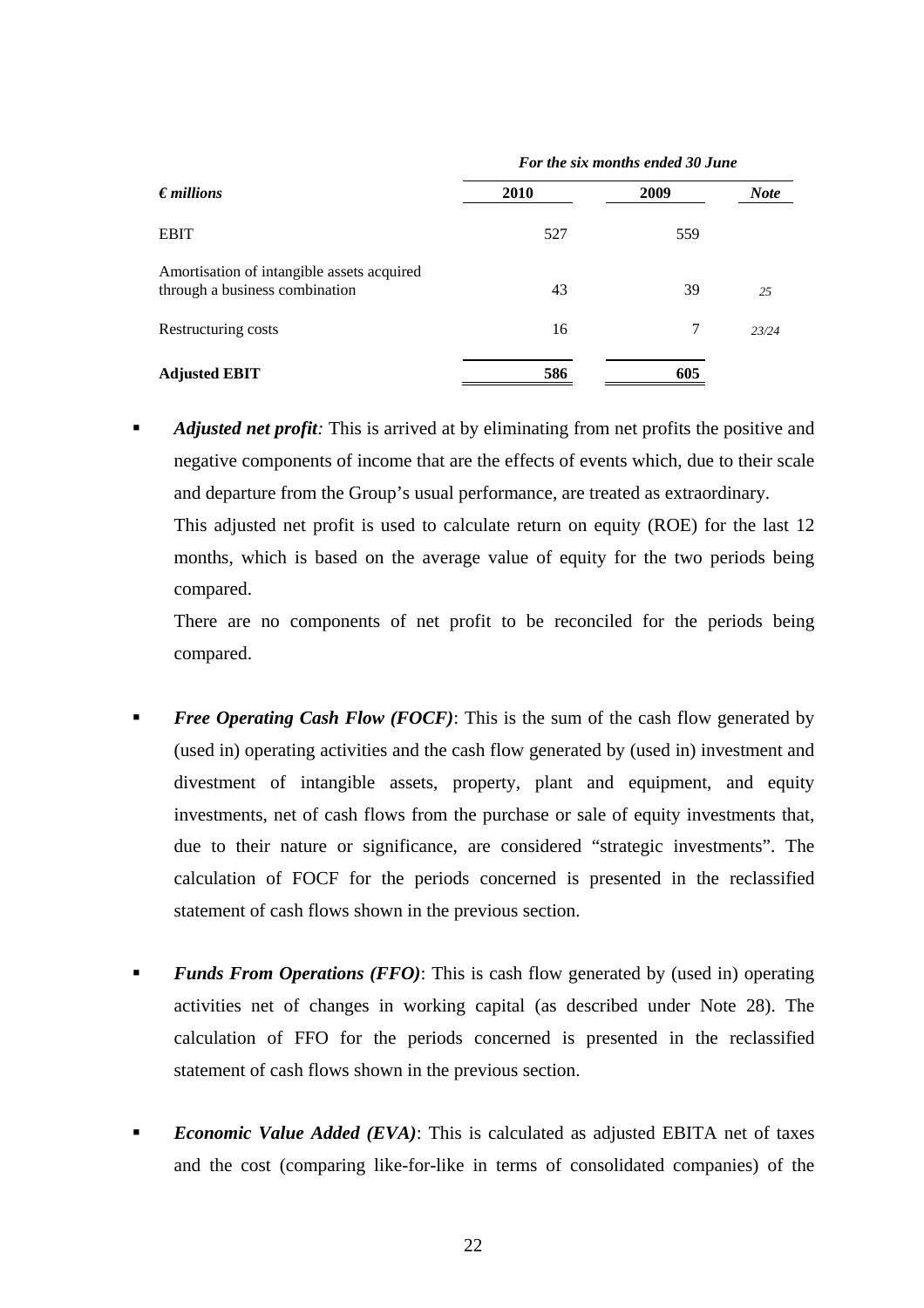average value of invested capital in the two periods concerned and measured on a weighted-average cost of capital (WACC) basis.

- *Working capital*: this includes trade receivables and payables, contract work in progress and advances received.
- **Net working capital:** this is equal to working capital less current provisions for risks and charges and other current assets and liabilities.
- **Net capital invested:** this is the algebraic sum of non-current assets, non-current liabilities and net working capital.
- *Net financial debt*: the calculation model complies with that provided in paragraph 127 of Recommendation CESR/05-054b implementing EC Regulation 809/2004. For details on its composition, refer to Note 17.
- **Research and Development spending:** the Group classifies under R&D all internal and external costs incurred relating to projects aimed at obtaining or employing new technologies, knowledge, materials, products and processes. These costs may be partly or entirely reimbursed by customers, funded by public institutions through grants or other incentives under law or, lastly, be borne by the Group. From an accounting standpoint, R&D costs can be categorised differently as indicated below:
	- if they are reimbursed by the customer pursuant to a contract, they are classified under "work in progress";
	- if they relate to research or if they are at a stage at which it is not possible to demonstrate that the activity will generate future economic benefits - they are taken to profit or loss in the period incurred;
	- finally, if they relate to a development activity for which the technical feasibility, the capability and the willingness to see the project through to the end, as well as the existence of a potential market for generating future economic benefits can be shown, they are capitalised under "intangible assets".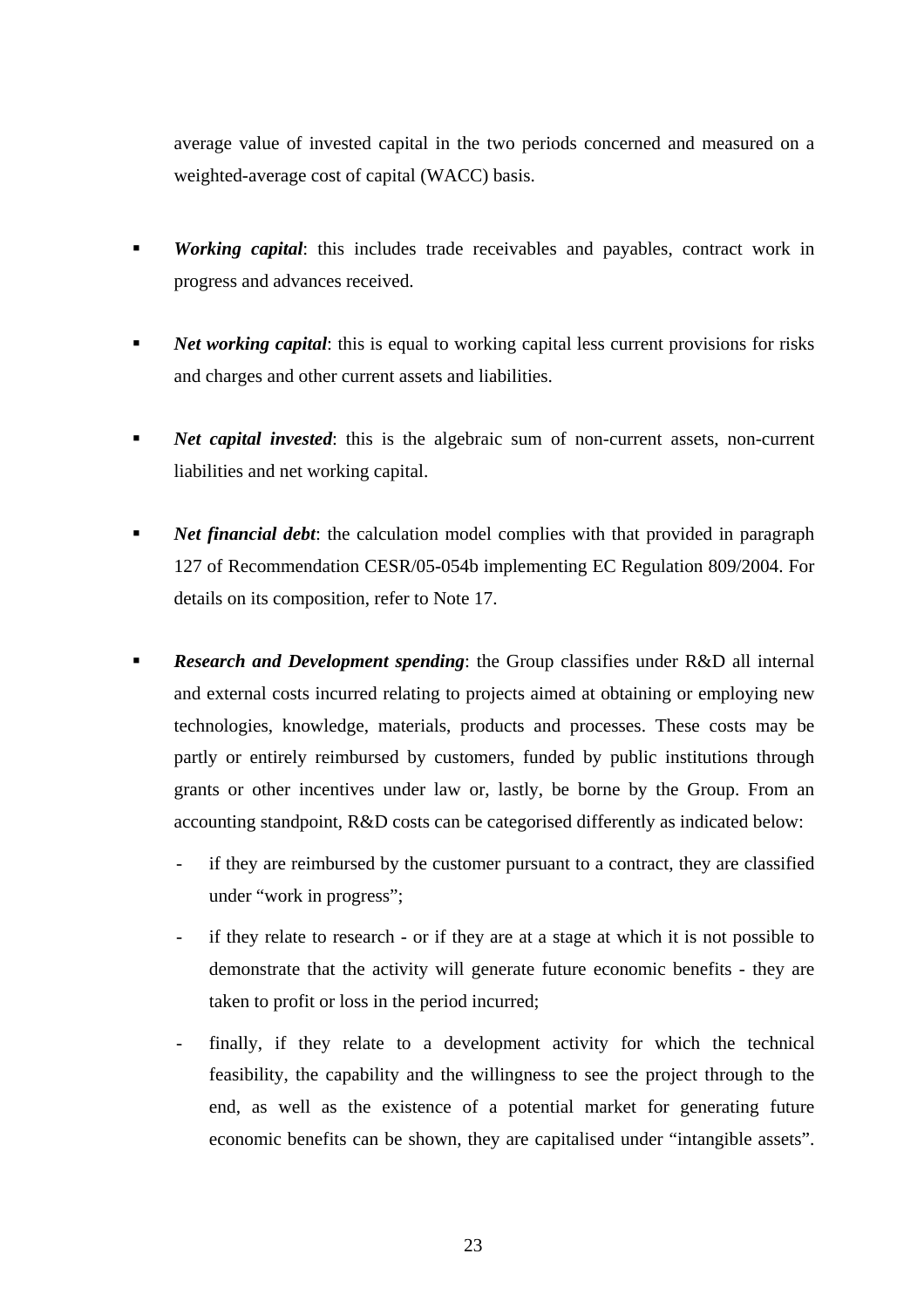In the case in which a grant is given towards these expenses, the carrying value of the intangible assets is reduced by the amount received or to be received.

- **New orders:** this is the sum of contracts signed with customers during the period that satisfy the requirements for being recorded in the order book.
- *Order backlog*: this figure is the difference between new orders and invoiced orders (income statement) during the reference period, excluding the change in contract work in progress. This difference is added to the backlog for the preceding period.
- **Workforce:** the number of employees reported on the last day of the year.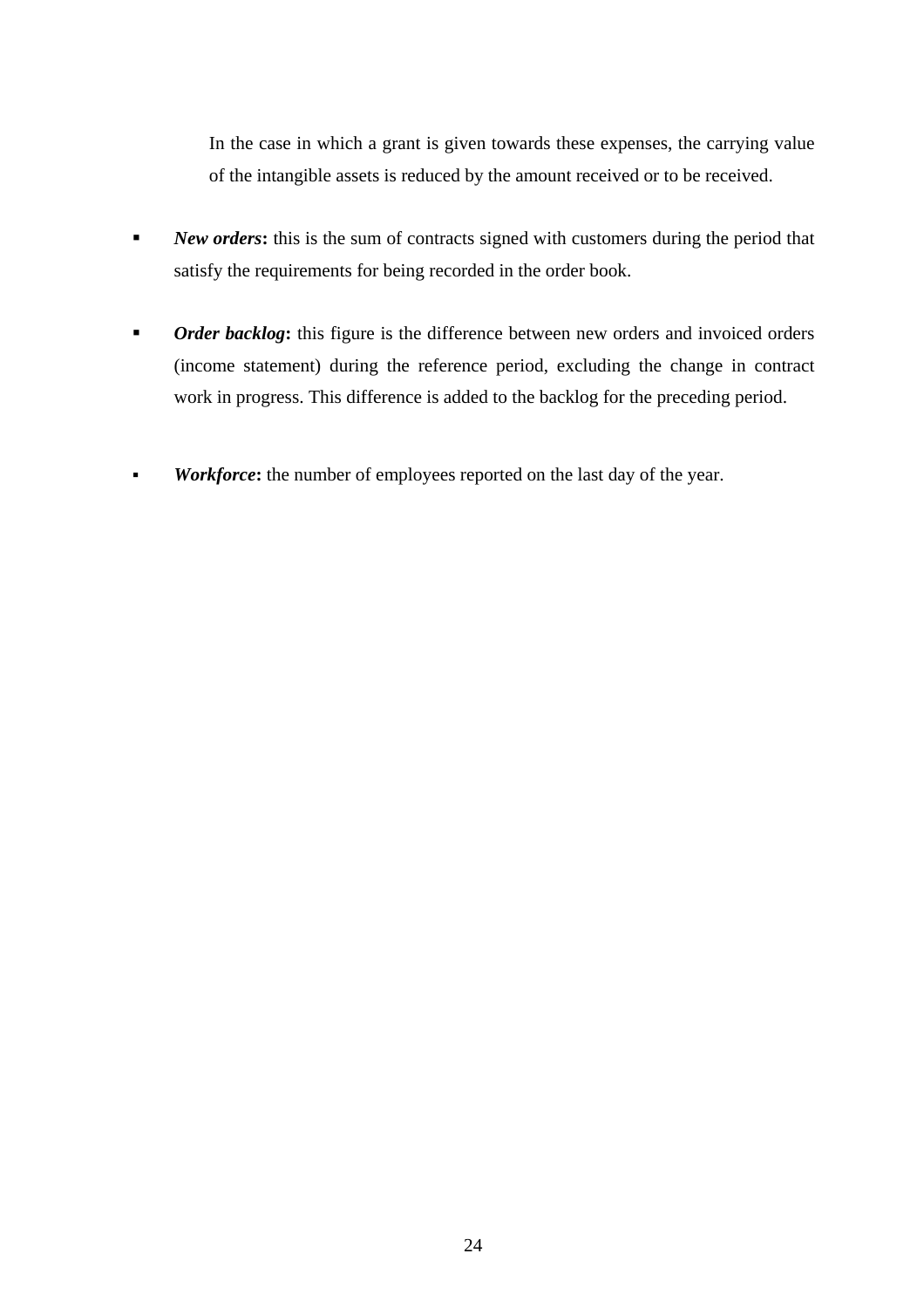### **Performance by division**

| $\epsilon$ million     | 30 June 2010 | 30 June 2009 | 31 December<br>2009 |
|------------------------|--------------|--------------|---------------------|
| New orders             | 2,491        | 1,821        | 3,205               |
| Order backlog          | 10,935       | 10,610       | 9,786               |
| Revenues               | 1,743        | 1,646        | 3,480               |
| Adjusted EBITA         | 181          | 162          | 371                 |
| <b>ROS</b>             | 10.4%        | 9.8%         | 10.7%               |
| Research & Development | 174          | 162          | 328                 |
| Workforce (no.)        | 14,172       | 10,335       | 10,343              |

## *HELICOPTERS*

## HIGHLIGHTS

**New orders:** up 36.8%. The increase is mainly due to the order from the Indian Air Force for twelve AW101 helicopters for governmental transport use ( $\epsilon$ mil. 560). The civil-government segment also experienced a significant recovery, up around 60% in terms of units sold compared with 30 June 2009.

**Revenues:** up 5.9%. This increase is attributable to regular progress made on programmes already begun, higher volumes on the AW139 line (+8.7% over 30 June 2009, and an increase in product support activity (+23.2% compared with 30 June 2009), including the integrated support contracts (IOS) with the UK Ministry of Defence.

**Adjusted EBITA:** up 11.7%. This improvement is correlated with the rise in revenues and the different product mix mentioned above. As a result, **ROS** amounted to 10.4% **(**9.8% at 30 June 2009).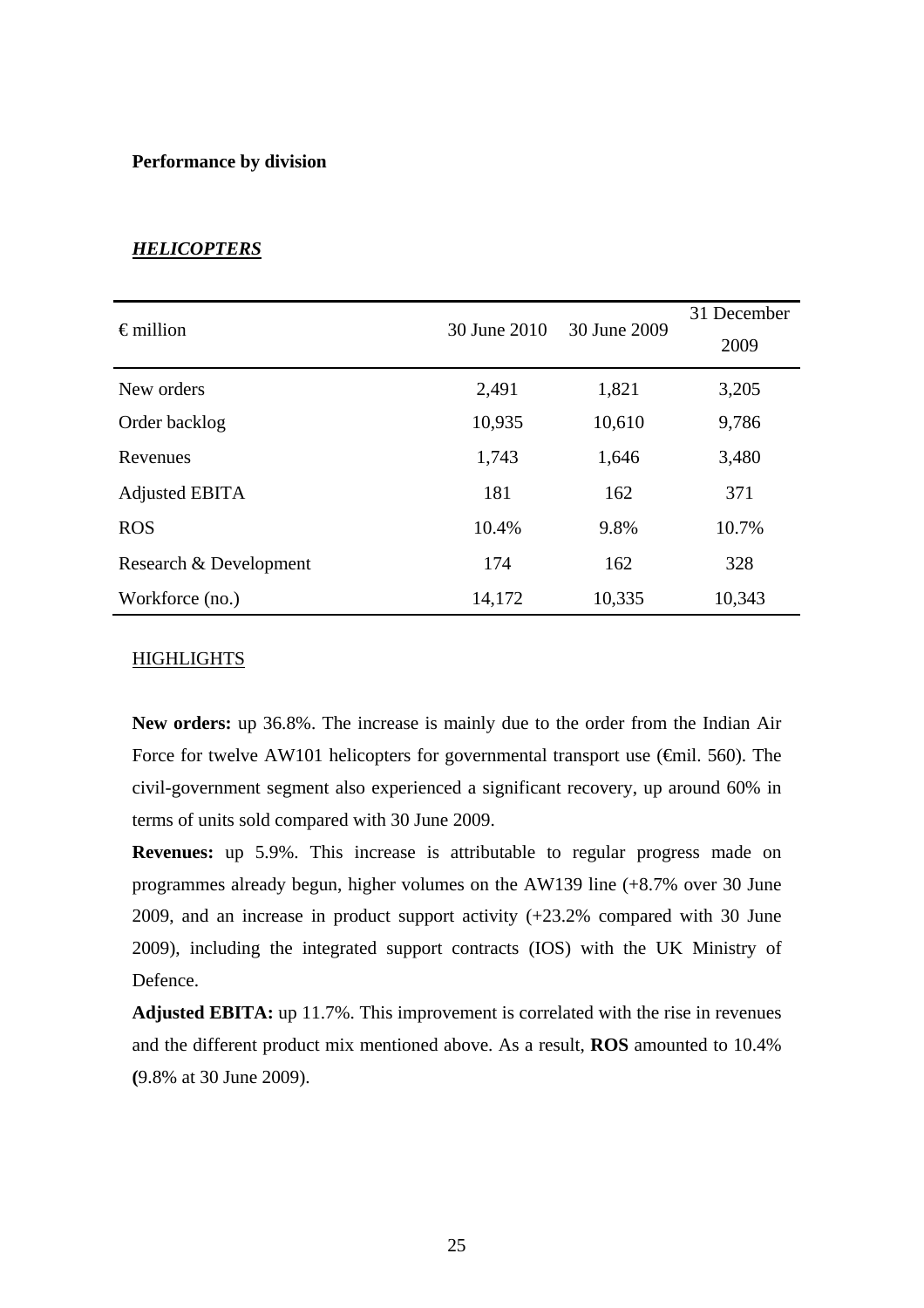Finmeccanica, through the AgustaWestland NV group, is a world leader in the civil and military helicopter industry. The figures at 30 June 2010 include the effect of the line-by-line consolidation of the recently-acquired Polish group PZL-SWIDNIK from 1 January 2010.

The total volume of **new orders** at 30 June 2010 came to €mil. 2,491, a 36.7% increase over the same period of 2009 ( $\epsilon$ mil. 1,821), and breaks down into 63.1% for helicopters (new helicopters and upgrading) and 36.9% for support (spare parts, inspections and integrated support). The helicopters division recovered significantly compared with the same period of the previous year, both in absolute and percentage terms, particularly in the civil-government helicopter segment. Excellent performance was posted in product support activities, mainly in spare parts and customer support.

Among the most important new orders received in the military-government segment the following are noted:

- the order from the Indian Air Force for twelve AW101 helicopters for governmental transport use. The contract, including 5-year logistics support, is worth  $\widehat{\mathsf{f}}$ mil. 560 (Q1);
- the order from the UK Ministry of Defence to upgrade ten Lynx Mk 9 helicopters, a variant of the Super Lynx helicopter used by the UK armed forces, in order to ensure support to military operations prior to the entry into operation of the new Future Lynx helicopter. The contract is worth €mil. 47  $(01)$ :
- the order for a customer in the southern Mediterranean area for 30 helicopters, worth a total of around  $\oplus$ mil. 450 (Q2).

In the civil-government segment, new orders for 63 helicopters were received in the first half of 2010, worth a total of about  $\oplus$  finil. 600. Of note in that regard are the following:

• the contract with Era Group Inc for ten AW139 helicopters in offshore configuration (Q1)*;*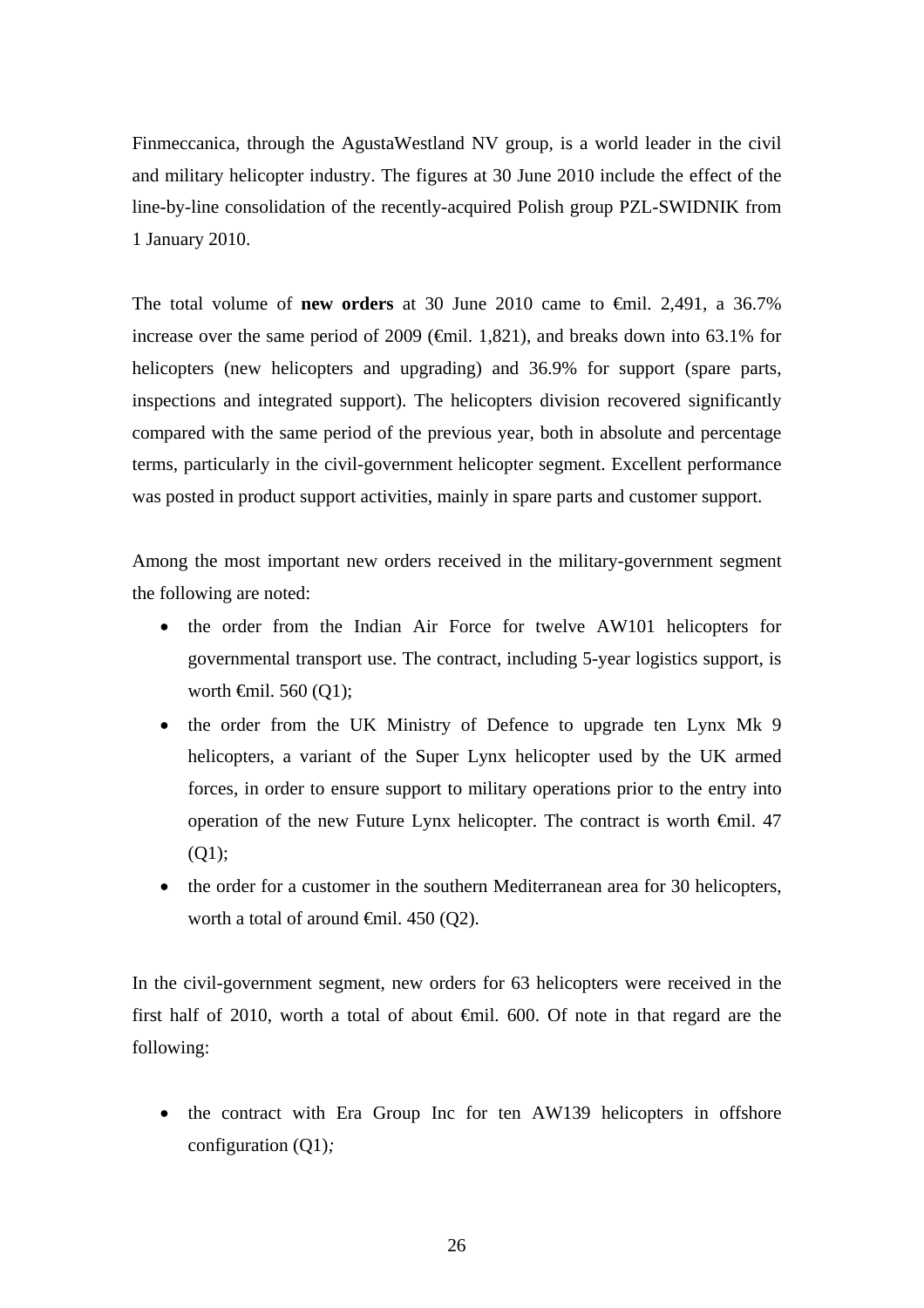- the order from Esperia Aviation Services SpA, a company operating in the business aviation sector, for four helicopters (two AW119; one AW139; one AW109 Grand) (Q1);
- the order for four AW139 helicopters from the Trinidad and Tobago Air Guard for coastal patrols and related pilot training (Q2).

The value of the **order backlog** at 30 June 2010 came to €mil. 10,935, up 11.7% over 31 December 2009 (€mil. 9,786) and is sufficient to guarantee coverage of production for an equivalent of about 3 years.

On 24 May 2010, AgustaWestland and the Boeing Company signed an agreement for the VXX helicopter programme to replace the US Navy's Marine One helicopter for transporting the President of the United States. Boeing secured the rights to use AgustaWestland's intellectual property, data and production rights to integrate the AW101 helicopter's platform into a Boeing product solely for the VXX programme. AgustaWestland will play a role in developing the programme and will carry out a significant portion of the design and production activities.

On 22 June 2010, Russian Helicopters and AgustaWestland began work on a jointly run plant, located in the Tomilino industrial area near Moscow, for the final assembly of the civil version of the AW139 medium twin-engine helicopter. The factory will be operated by Helivert, an equally-owned joint venture between Russian Helicopters and AgustaWestland.

**Revenues** at 30 June 2010 came to €mil. 1,743, up 5.9% from the figure at 30 June 2009 ( $\oplus$ mil. 1,646). This increase is attributable to regular progress made on programmes already begun, higher volumes on the AW139 line (+8.7% over 30 June 2009, and an increase in product support activity (+23.2% compared with 30 June 2009), including the integrated support contracts (IOS) with the UK Ministry of Defence.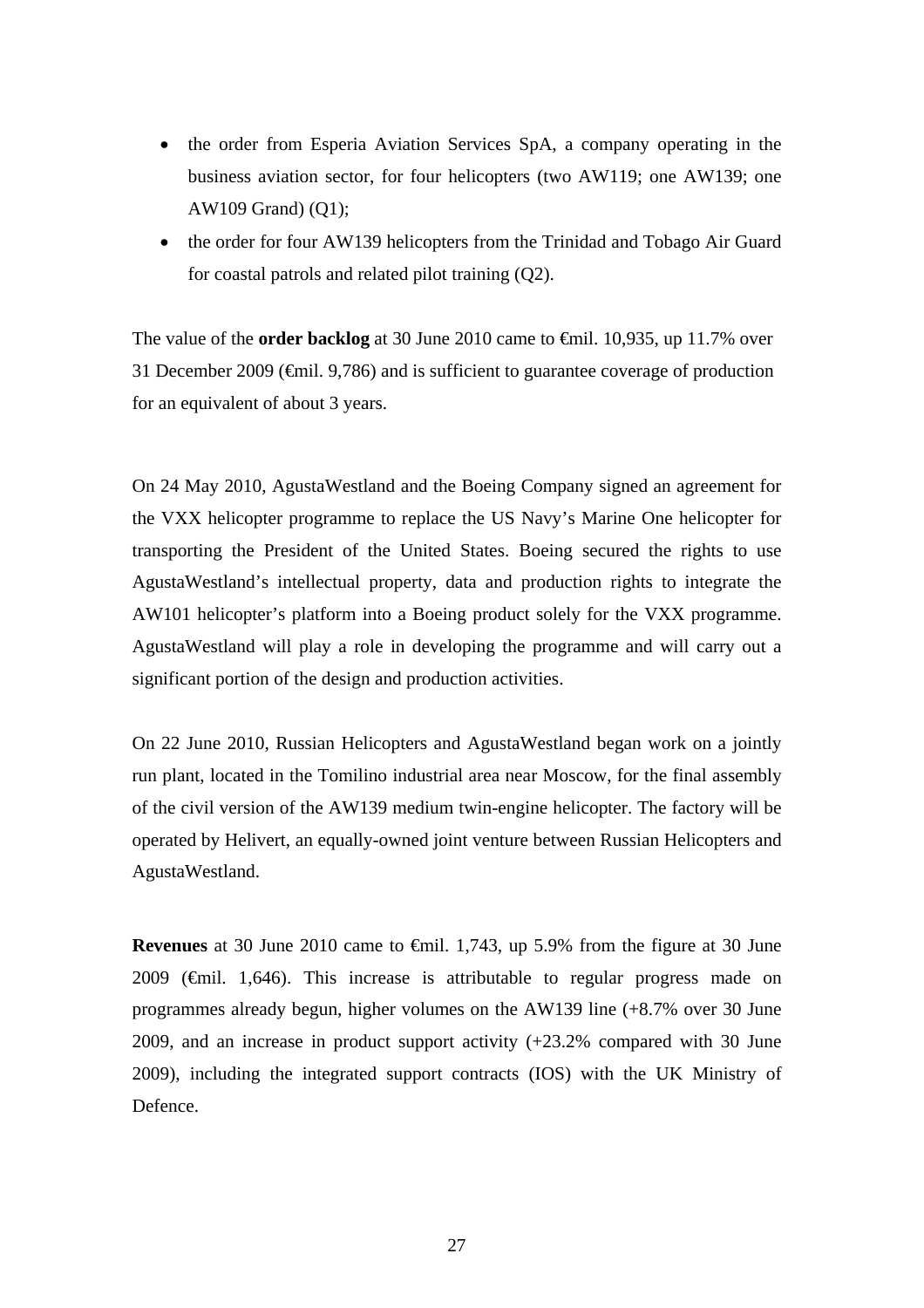**Adjusted EBITA** came to €mil. 181 at 30 June 2010, up 11.7% compared with the €mil. 162 reported at 30 June 2009. This improvement is correlated with the rise in revenues and the different product mix mentioned above. As a result, **ROS** amounted to 10.4% **(**9.8% at 30 June 2009).

**Research and development** costs for the first half of 2010 came to €mil. 174 (€mil.162 for the same period of 2009) and mainly concerned:

- the development of technologies primarily for military use for a new helicopter of the 6/7-tonne class named the AW149;
- the development of multi-role versions of the BA 609 convertiplane for national security;
- the development of a new twin-engine helicopter of the 4-tonne class named the XX9.

The **workface** at 30 June 2010 came to 14,172, a 3,829 employee net increase over 31 December 2009 (10,343), resulting from the consolidation of the PZL - WIDNIK group (4,311) and negative turnover and the effect of reorganisation plan for the newly-acquired Polish group.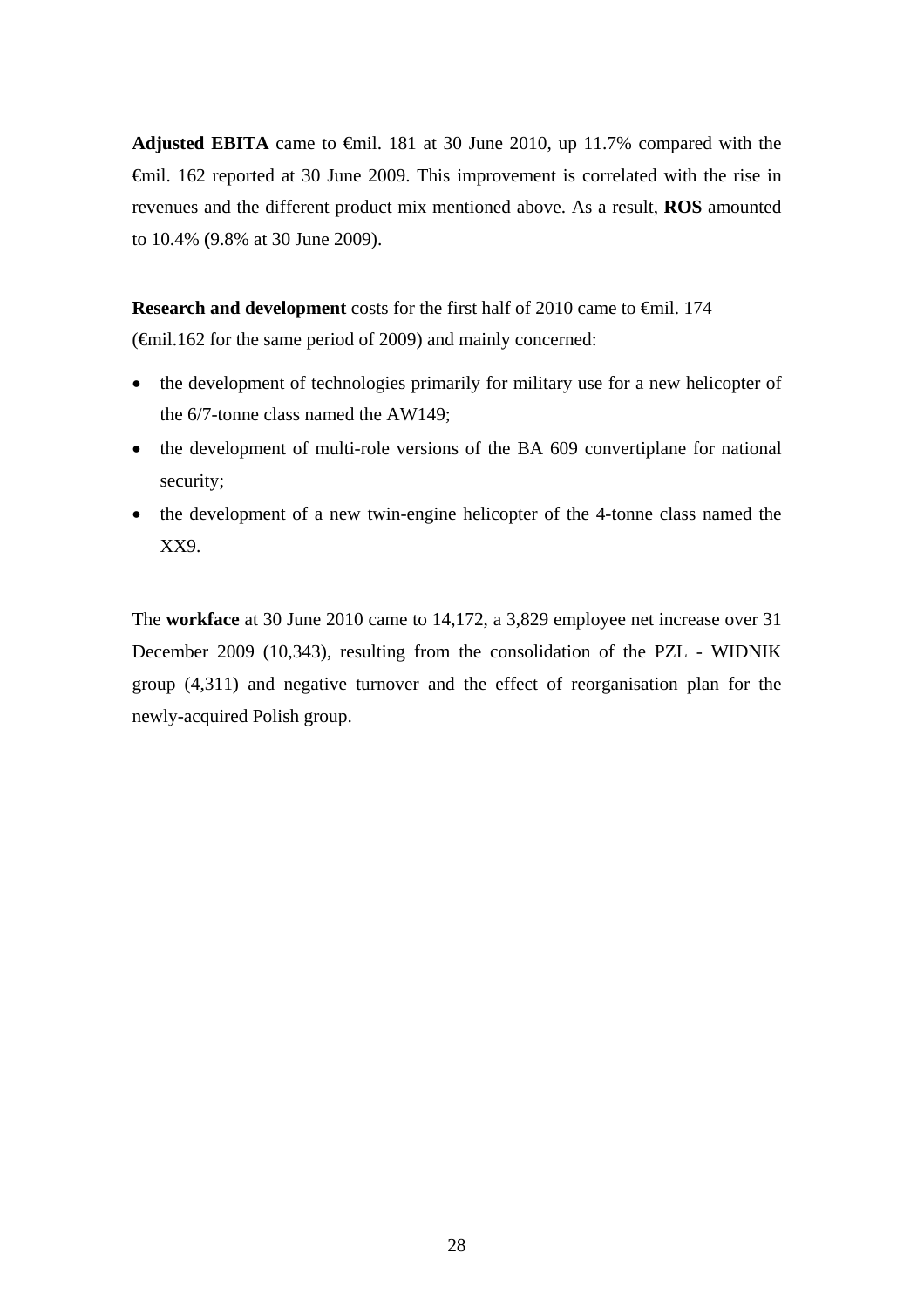| $\epsilon$ million     | 30 June 2010 | 30 June 2009 | 31 December<br>2009 |
|------------------------|--------------|--------------|---------------------|
| New orders             | 3,045        | 3,306        | 8,215               |
| Order backlog          | 12,649       | 11,239       | 12,280              |
| Revenues               | 3,255        | 3,075        | 6,718               |
| <b>Adjusted EBITA</b>  | 289          | 274          | 698                 |
| <b>ROS</b>             | 8.9%         | 8.9%         | 10.4%               |
| Research & Development | 341          | 323          | 711                 |
| Workforce (no.)        | 30,204       | 30,277       | 30,236              |

## *DEFENCE AND SECURITY ELECTRONICS*

## **HIGHLIGHTS**

l

**New orders:** down 7.9%. **Revenues:** up 5.9% due to activities relating to avionics and electro-optical systems and, to a lesser extent, those for major integrated systems for defence and security and land and sea command and control systems and value-added services for security applications. **Adjusted EBITA:** up 5.5% due to higher volumes and the initial impact of cost containment measures that offset the decline in revenues and a less profitable product mix reported in some segments.

Finmeccanica has a number of companies that are active in the defence and security electronics industry, including: the SELEX Galileo<sup>1</sup> Group, the SELEX Sistemi Integrati Group, the Elsag Datamat Group, the SELEX Communications Group, the SELEX Service Management SpA Group, the Seicos SpA Group and the DRS Group.

The division covers activities relating to the creation of major integrated systems for defence and security based on complex architectures and network-centric techniques, the provision of integrated products, services and support for military forces and government agencies, manufacture of avionics and electro-optical equipment and

<sup>&</sup>lt;sup>1</sup> Starting 1 January 2010 Galileo Avionica SpA changed its name to SELEX Galileo SpA and SELEX Sensors and Airborne Systems Ltd changed its name to SELEX Galileo Ltd.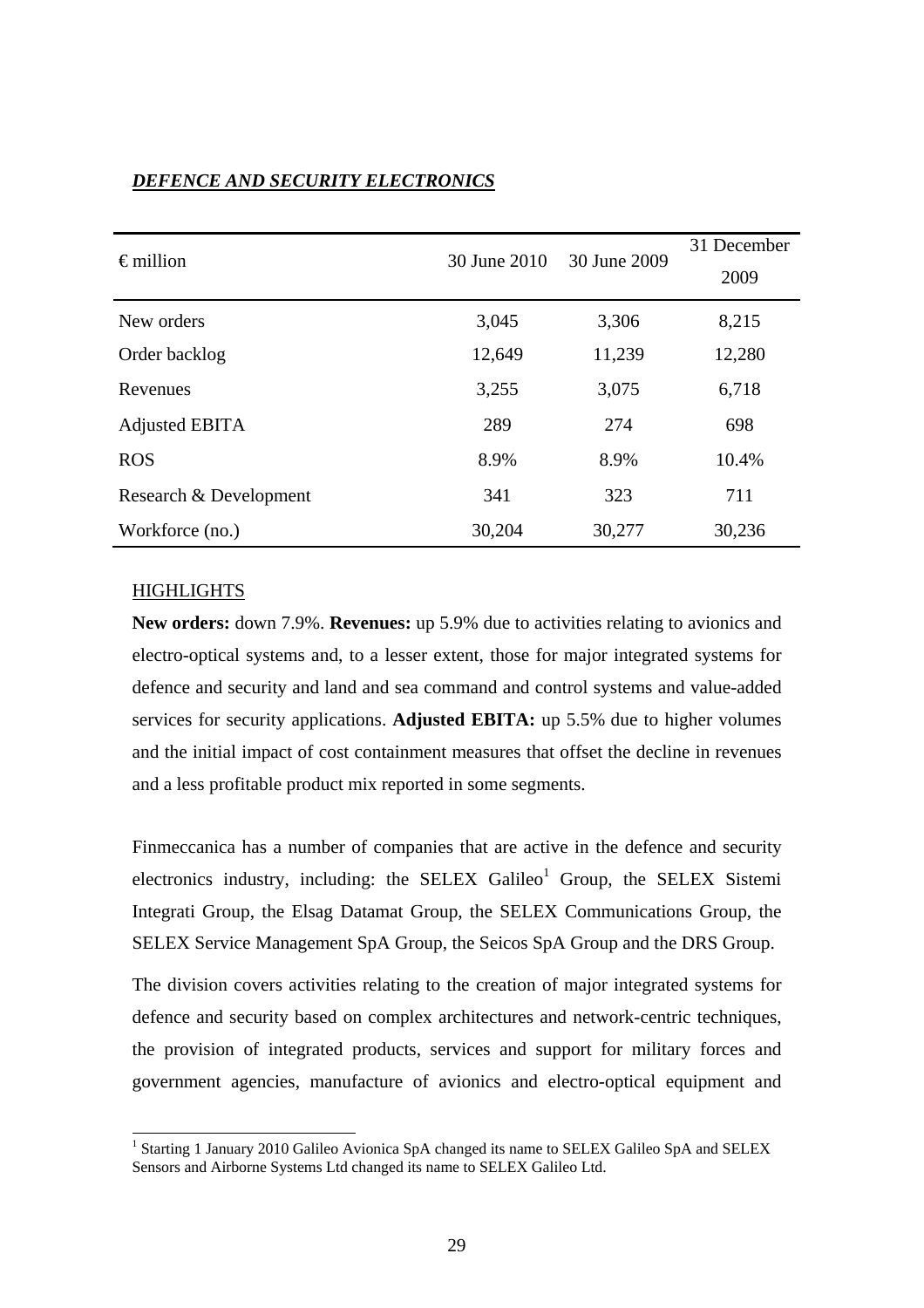systems, unmanned aircraft, radar systems, land and naval command and control systems, air traffic control systems, integrated communications systems and networks for land, naval, satellite and avionic applications, and activities for private mobile radio communications systems, value-added services and IT and security activities.

New orders at 30 June 2010 totalled <del>€</del>mil. 3,045, slightly below the figure posted for the previous year ( $\epsilon$ mil. 3,306).

The main new orders received in the various segments include the following:

- *avionics and electro-optical systems*: orders for the EFA programme, specifically avionics and combat radar equipment for the third lot of the European programmes, as well as logistics (Q1-Q2); two contracts for the provision of Precision Approach Radar (PAR) from the Italian and Swiss air forces (Q1); orders for equipment for NH90 helicopters (Q1-Q2); orders for countermeasure systems (Q2); contracts from the UK Ministry of Defence for an integrated Defensive Aids System for Royal Air Force helicopters (Q2)*;* space programme orders and customer support activity (Q1-Q2).
- *radar and command and control systems*: a contract to implement a Vessel Traffic Management System (VTMS) in Turkey to monitor and manage maritime traffic (Q1); the order for the provision of a naval radar system from the Peruvian Navy (Q1); the contract from ENAV to upgrade computers and software (Q1) and to upgrade primary radar for tracking routes and approaches at various airports (Q2); two contracts from the Moroccan Civil Aviation Authority to supply an air traffic control radar station at the Fes-Saiss airport and a simulator for Menara airport in Marrakech (Q1);
- *integrated communication networks and systems*: the order from the Buenos Aires police department for a TETRA telecommunications system (Q1); order from a local Russian operator for a TETRA network (Q2); order for communications equipment for the Indian Navy (Q2); additional orders for communications systems for medium armoured vehicles (MAV) from the Italian Army (Q1); various orders for communications systems under the EFA programme (Q1-Q2); various orders for communications systems for helicopter platforms (Q1-Q2).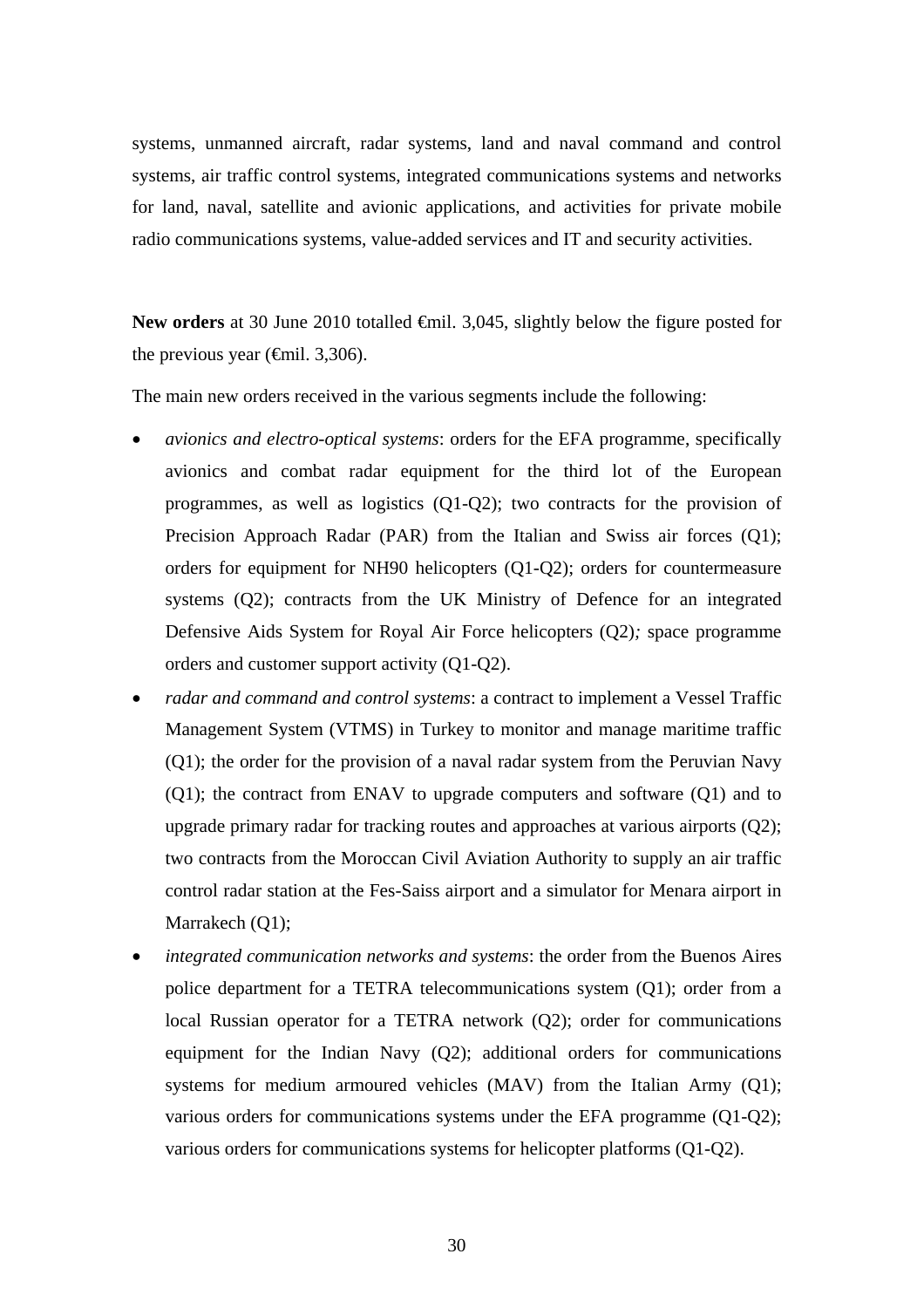- *information technology and security*: a contract with Russian Post to expand Moscow's central post office (Q2); a contract with Aeroporti di Roma to build the new automated baggage sorting system at the Leonardo da Vinci Airport in Fiumicino (Q1); an order from the Ministry for Cultural Heritage to revitalise the archaeological site at Pompeii  $(Q1)$ ; a contract for security systems from the City of Rome (Q2).
- *DRS group*: orders from the US Army for additional activities related to the Thermal Weapon Sight (TWS) system issued to soldiers (Q1); to supply additional Driver's Vision Enhancers (DVE) under framework agreement signed in 2009 (Q2); the production of 275 M1000 trailers (Q1); to supply additional computers and displays for JV-5 rugged vehicle systems (Q2); activities in support of the Mast Mounted Sight (MMS) system for helicopters.

The **order backlog** came to  $\theta$ mil. 12,649 at 30 June 2010, compared with  $\theta$ mil. 12,280 at 31 December 2009, one-third of which related to the avionics and electrooptical systems segment, and one-fifth to major integrated systems, radar systems and command and control systems and the activities of DRS.

**Revenues** at 30 June 2010 amounted to <del>€mil.</del> 3,255, up €mil. 180 over the figure reported at 30 June 2009 ( $\oplus$ mil. 3,075). There was an increase over 30 June 2009 in activities relating to *avionics and electro-optical systems* and, to a lesser extent, those for major integrated systems for defence and security and land and sea command and control systems and value-added services for security applications.

Revenues resulted mainly from the following segments, specifically:

- *avionics and electro-optical systems*: the continuation of activities relating to Defensive Aids Sub-System (DASS) production and the production of avionics equipment and radar for the EFA programme; systems for countermeasures; devices for the helicopter and space programmes and logistics;
- *major integrated systems for defence and security,* start up of the Forza NEC programme and the border control programme for Libya and activities under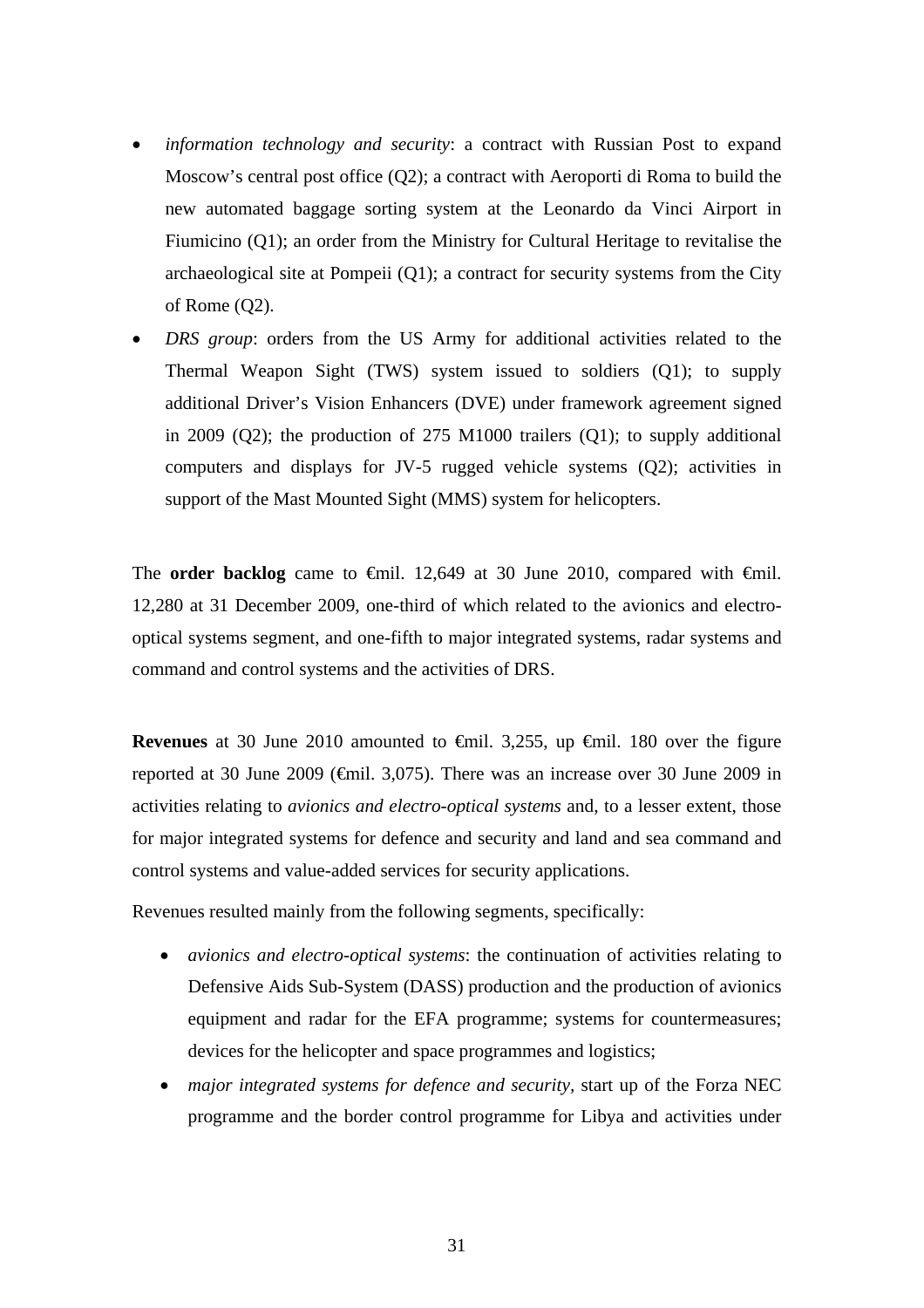the contract with the Italian Department of Civil Protection for the emergency management system;

- *radar and command and control systems*: the continuation of activities relating to air traffic control programmes, especially in Italy; contracts for FREMM and upgrading; the Medium Extended Air Defense System (MEADS) international cooperation programme; the programme to supply Fixed Air Defence Radar (FADR) for the domestic customer;
- *integrated communication systems and networks*: the continuation of activities relating to the construction of the national TETRA network; the development and manufacture of equipment for the EFA and the NH90; the provision of communication systems for the military both in Italy and the UK; the continuation of activities relating to the FREMM programme;
- *information technology and security*: activities relating to postal automation and industrial services for domestic customers, the combat system for the FREMM and ICT services for government agencies;
- *the DRS group*: provision of DVE infrared goggles for land vehicles; additional deliveries for programmes to upgrade the target acquisition subsystems for Bradley fighting vehicles; additional TWS orders; activity pertaining to the repair and provision of spare parts for the MMS system for helicopters; provision of services and products for the Rapid Response contract and satellite communications services; the continuation of deliveries of rugged computers and displays for vehicles and the beginning of supplying the Movement Tracking System (MTS) programme obtained last year; deliveries of Tactical Quiet Generators (TQG).

Adjusted EBITA reached  $\epsilon$ mil. 289 at 30 June 2010, up  $\epsilon$ mil. 15 over the figure reported at 30 June 2009 (€mil. 274), due to higher volumes and the initial impact of cost containment measures that offset the decline in revenues and a less profitable product mix reported in some segments. As a result, **ROS** came to 8.9%, in line with the figure at 30 June 2009.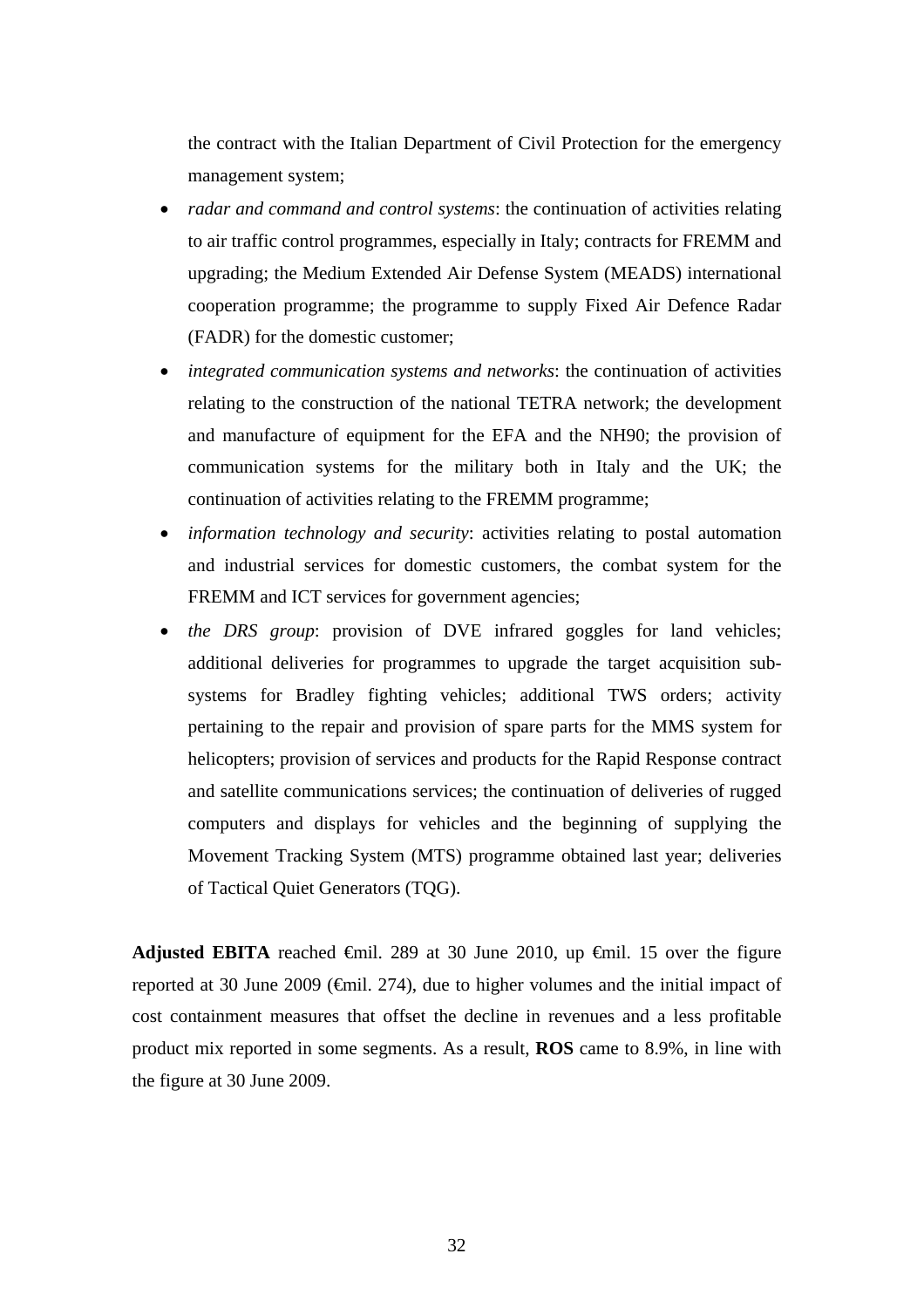**Research and development** costs at 30 June 2010 totalled €mil. 341, substantially in line with the figure at 30 June 2009, relating specifically to:

- *avionics and electro-optical system segments:* development for the EFA programme, new electronic-scan radar systems for both surveillance and combat, improvements to avionics suites to satisfy the demands of the new fixed and rotary-wind platforms;
- *integrated communications systems and networks segment*: the development of TETRA technology products, new avionics products and wideband data link and software design radio products;
- *integrated radar and command and control systems segment*: the continuation of the 3D Kronos and the active radar surveillance system, upgrading of the current SATCAS products and of the programme to develop capabilities and technologies for architectural design and construction of major systems for the integrated management of operations by armed ground forces (Combined Warfare Proposal (CWP)).

The **workforce** at 30 June 2010 came to 30,204 as compared with 30,326 at 31 December 2009, a decrease of 32, attributable in part to the ongoing reorganisation process.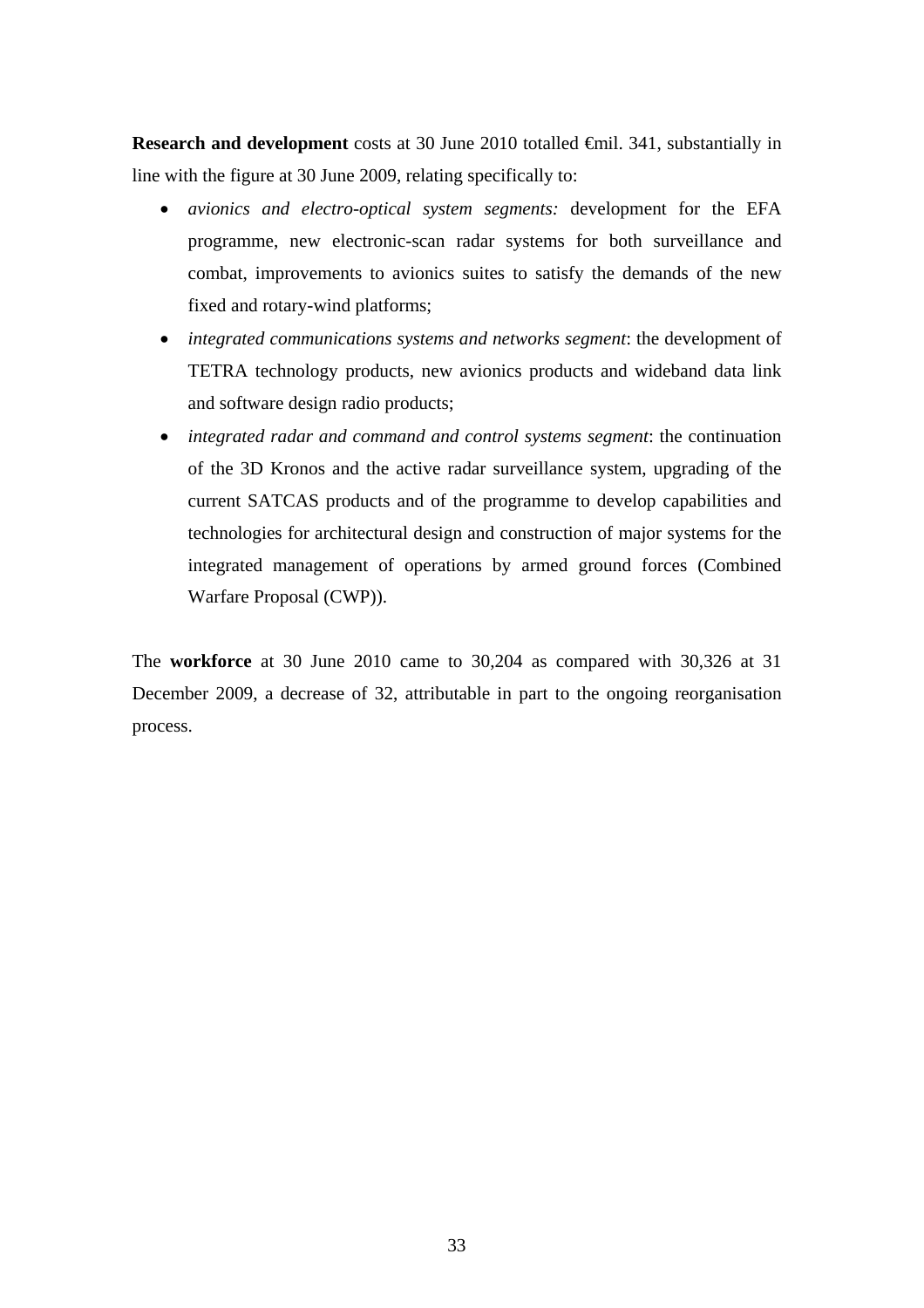### *AERONAUTICS*

| $\epsilon$ million     | 30 June 2010 | 30 June 2009 | 31 December |
|------------------------|--------------|--------------|-------------|
|                        |              |              | 2009        |
| New orders             | 806          | 651          | 3,725       |
| Order backlog          | 8,716        | 7,829        | 8,850       |
| Revenues               | 1,262        | 1,208        | 2,641       |
| Adjusted EBITA         | 54           | 60           | 241         |
| <b>ROS</b>             | 4.3%         | 5.0%         | 9.1%        |
| Research & Development | 161          | 212          | 474         |
| Workforce (no.)        | 12,905       | 13,849       | 13,146      |

*Note that the figures relating to the GIE-ATR and Superjet International joint ventures are consolidated on a proportional basis at 50% and 51% respectively.*

### **HIGHLIGHTS**

**New orders:** up 23.8% mainly due to the *military segment,* including the order for eight C27J aircraft from the United States Air Force, the first lot of the order for facilities and technical assistance for the production of F-35- JSF aircraft at the Italian Air Force base in Cameri, and order for logistics support for the EFA programme.

**Revenues**: up 4.5%, due to greater activity in the *military segment,* specifically to increased production for the C27J and G222 programmes.

**Adjusted EBITA:** down 10.0% mainly due to the different mix of progress made on the programmes in the backlog.

The Aeronautics division includes Alenia Aeronautica SpA (production of military aircraft for combat, transport and special missions, as well as civil applications such as aerostructures and regional turboprop aircraft) and its subsidiaries, including: Alenia Aermacchi SpA (production of military training aircraft and engine nacelles for civil aeronautics), the GIE-ATR joint venture, in which a 50% equity stake is held (final assembly and marketing of ATR aircraft), Alenia North America Inc, operating in the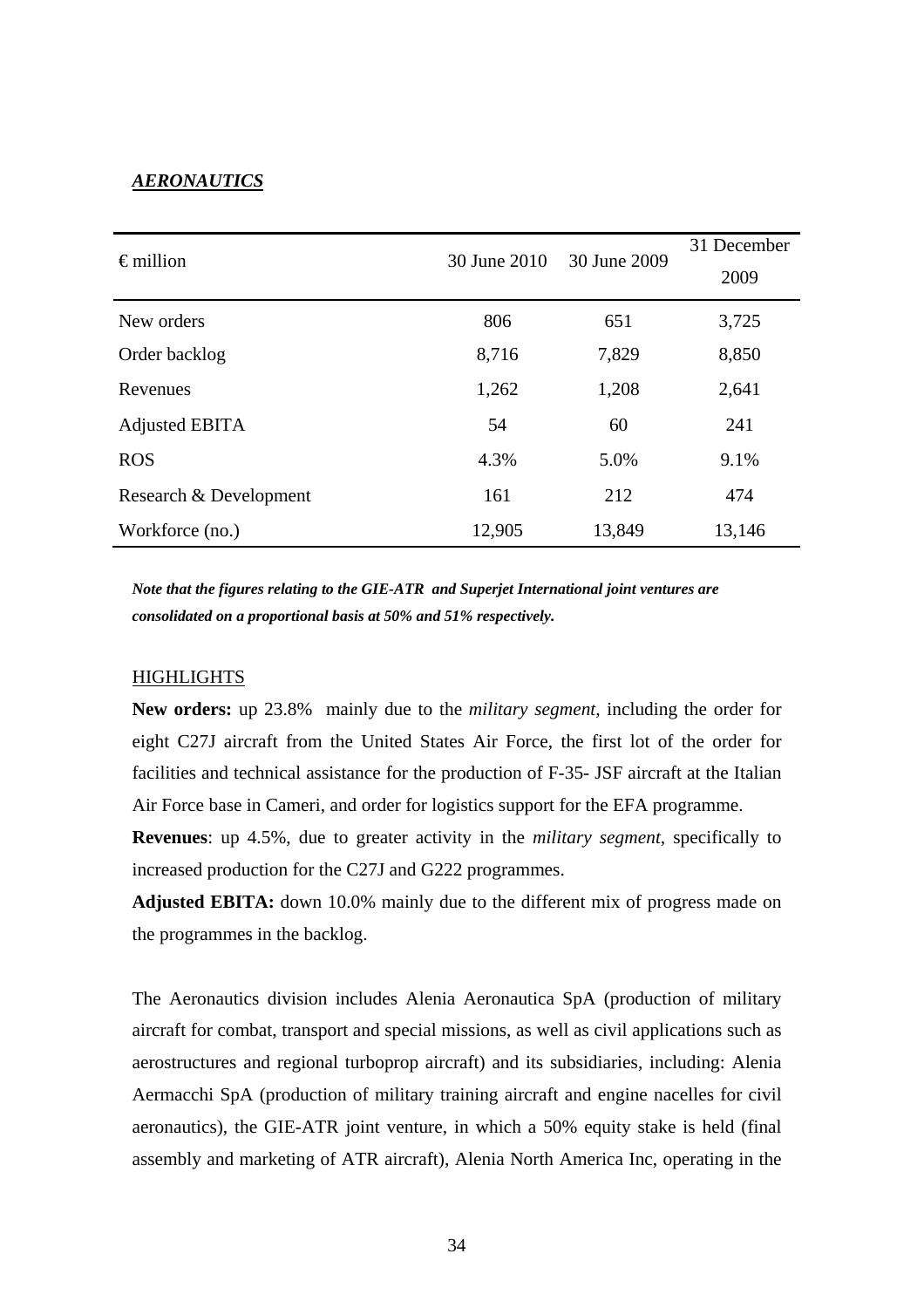American market through a joint venture and Superjet International SpA, in which a 51% equity stake is held (sale and assistance for Superjet aircraft).

Finally, Alenia Aeronavali SpA and Alenia Composite SpA were merged with Alenia Aeronautica SpA from 1 January 2010.

**New orders** at 30 June 2010 came to <del>€</del>mil. 806, up <del>€</del>mil. 155 (+23.8%), from the <del>€</del>mil. 651 reported at 30 June 2009; this increase is due to higher orders in the *military segment*. New orders in the *civil segment* were on par with those of the first half of 2009.

The most important new orders received in the *military segment* were*:* 

- the order for eight C27J aircraft from the United States Air Force (Q2). This order brings the total number of aircraft ordered under the USA Joint Cargo Aircraft (JCA) contracted signed in 2007 to 21 aircraft;
- the first lot of the order under the F-35 JSF programme for a combination of infrastructures, equipment and technical assistance, for the manufacture of wings and for the assembly of aircraft for Italy and the Netherlands at the Italian Air Force base in Cameri (Q2). The remaining orders under the contract (Final Assembly and Check-Out – FACO) will be received during the second half of 2010;
- orders to provide logistics support for EFA and C27J aircraft (Q1-Q2);
- the order to supply four MB339 aircraft reconfigured in the National Acrobatic Flight Team version for the United Arab Emirates (Q1).

The main orders received in the *civil segment* include:

- GIE-ATR received new orders for seven ATR aircraft from airlines: two aircraft for the Swedish airline Golden Air (Q1), two for Syrian Arab Airlines, two for Laos Aviation (Q2) and one for Air Mauritius (Q2);
- aerostructure orders for the final lots of the B767, B777, ATR, and A321 programmes and for engine nacelles (Q1-Q2).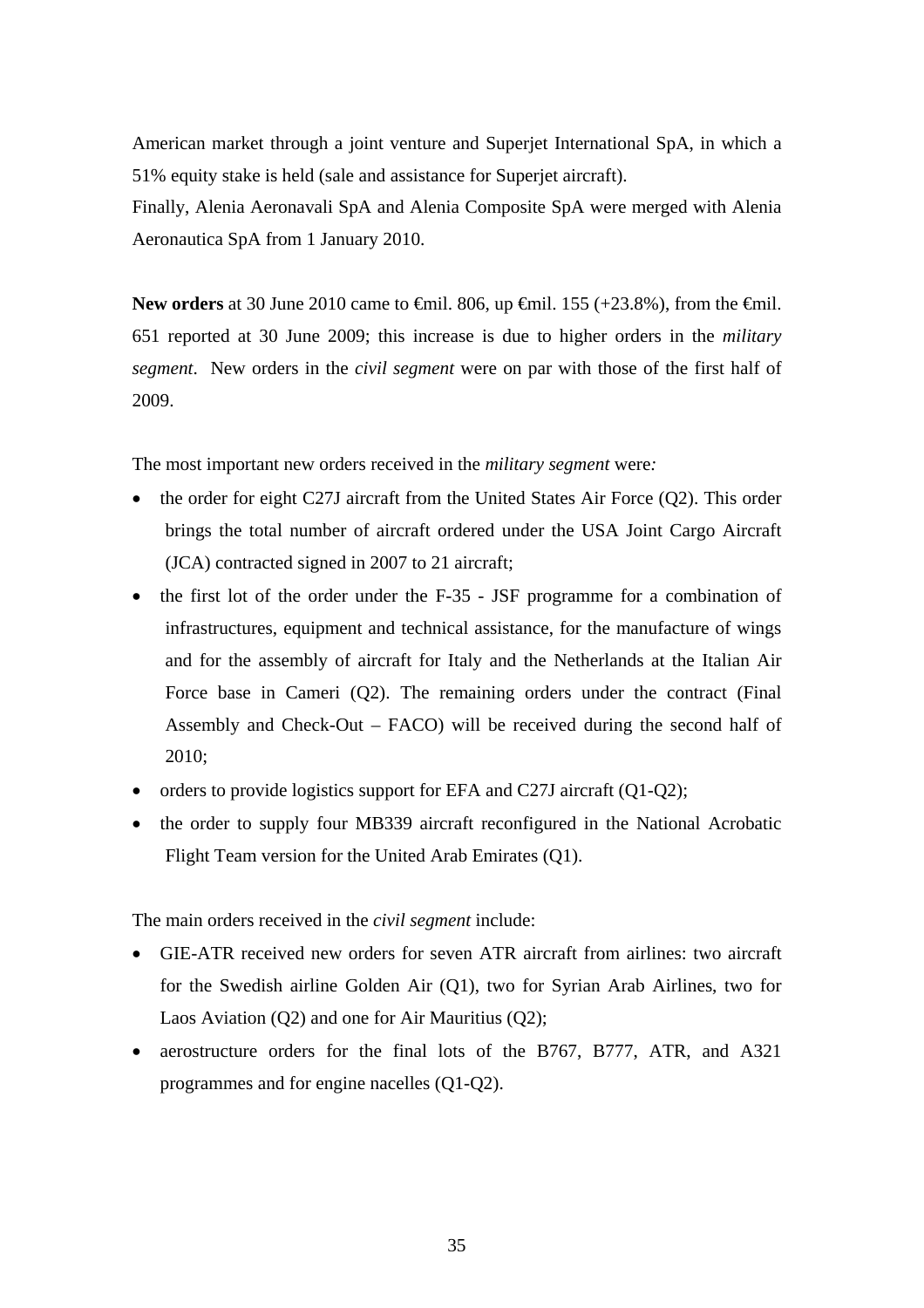The **order backlog** at 30 June 2010 came to €mil. 8,716 (€mil. 8,850 at 31 December 2009) and is expected to continue expanding over the medium/long term. The breakdown revealed a significant portion for the EFA (about 49%) and B787 (about 21%) and C27J (about 6%) programmes.

**Revenues** at 30 June 2010 came to  $\theta$ mil. 1,262, an increase of  $\theta$ mil. 54 (+4.5%) over the €mil. 1,208 reported at 30 June 2009, due to greater activity in the *military segment,* specifically to increased production for the C27J and G222 programmes. In the *civil segment* volumes reached the same levels reported for the first half of 2009 thanks to increased production for the B787 programme which mostly offset the decline in other programmes.

In the first half of 2010, production in the *military segment* regarded:

• *for aircraft*: continuation of development and production relating to the second lot of the EFA programme and logistics support (of which two aircraft were delivered to the Italian Air Force during the period); the production of C27J aircrafts for the United States, Romania (to which the first two aircraft were delivered), Morocco and the activities for the Italian Air Force; the continuation of upgrades to the Tornado aircraft and logistic support for the AMX aircraft; continuation of activities relating to the upgrading of G222 aircraft commissioned by the US Air Force; the production of M346 aircraft and upgrading of MB339 aircraft for the Italian Air Force; reconfiguration of MB339 aircraft for the United Arab Emirates.

Production in the *civil segment* in first half of 2010 mainly related to orders for the following customers:

- Boeing: production of sections of fuselages and horizontal tail wings for the new B787 aircraft, for which 13 fuselage sections and 10 horizontal stabilisers were completed during the first half of 2010 (in the first half of 2009, five sections and four stabilisers were delivered), and production of control surfaces for the B2009 and B5 aircraft;
- Airbus: production of components for the central section of the fuselage of the A380, of a fuselage section for the A321, and of the tail cone and mechanical wing components for the A340;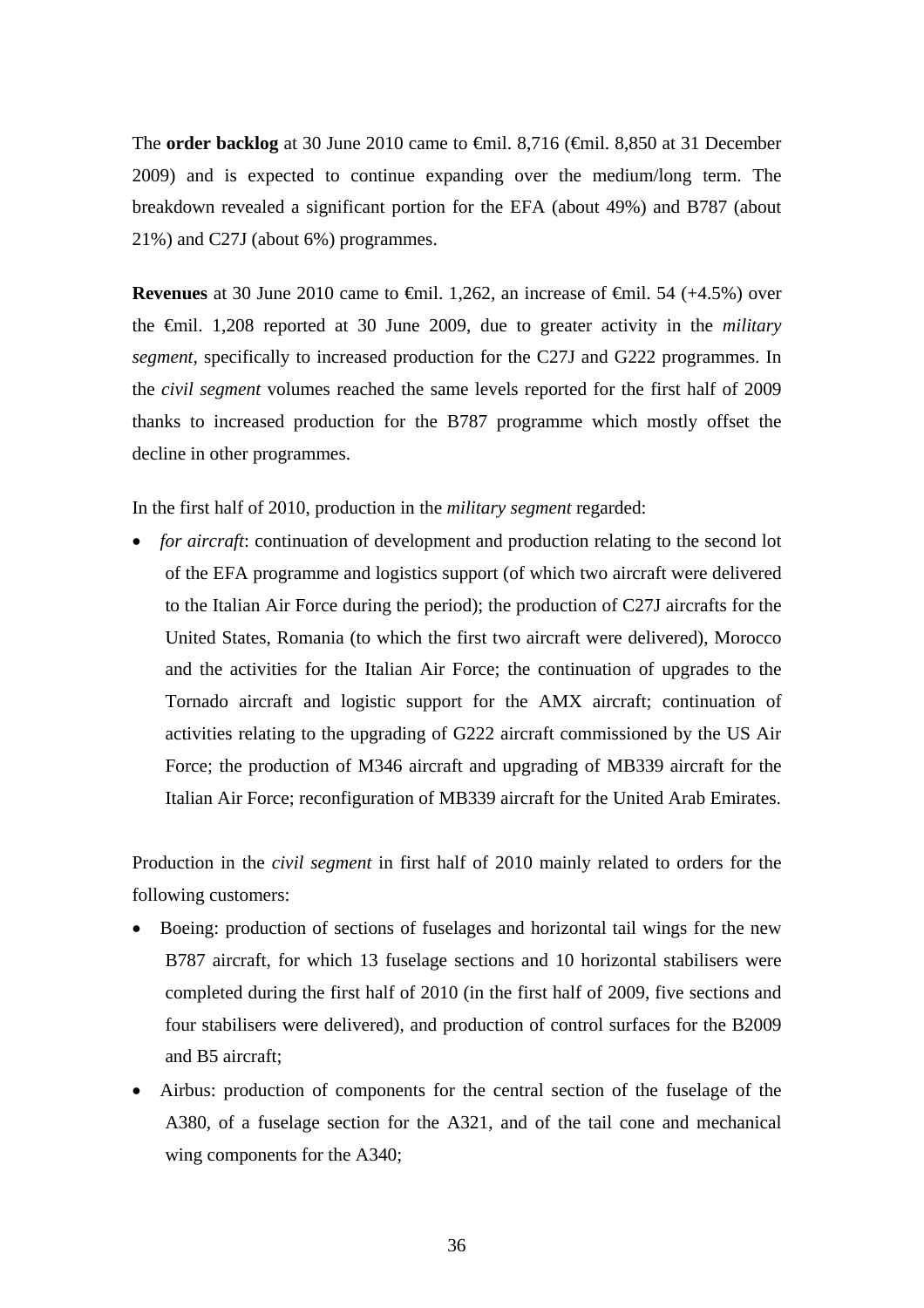- GIE ATR: the production of the ATR 42 and ATR 72 turboprops;
- Dassaul Aviation: production of the fuselage section for the extended-range version of the Falcon 2000 and the engine nacelles for the Falcon 900EX.

Orders for other customers included work on the assembly of ATR craft by GIE-ATR, which delivered 26 aircraft in the first half of 2010.

Adjusted EBITA at 30 June 2010 came to <del>€</del>mil. 54, a <del>€</del>mil. 6 decrease compared with the €mil. 60 reported at 30 June 2009, mainly due to the different mix of progress made on the programmes. As a result, **ROS** decreased to 4.3% compared with the same period of 2009 (5.0%).

**Research and development** costs at 30 June 2010 totalled €mil. 161 (€mil. 212 at 30 June 2009) and reflect the progress made in the main programmes under development: M346, C27J, ATR ASW and UAV. Furthermore, development on important military programmes (EFA, JSF, Tornado and Neuron) and the B787 civil programme that have been commissioned by customers and research and development into technologies for innovative aerostructures using composite materials and system integration also continued.

The **workforce** at 30 June 2010 numbered 12,905, a decrease of 241 (-1.8%) from the 13,146 at 31 December 2009, essentially due to turnover and the rationalisation of resources.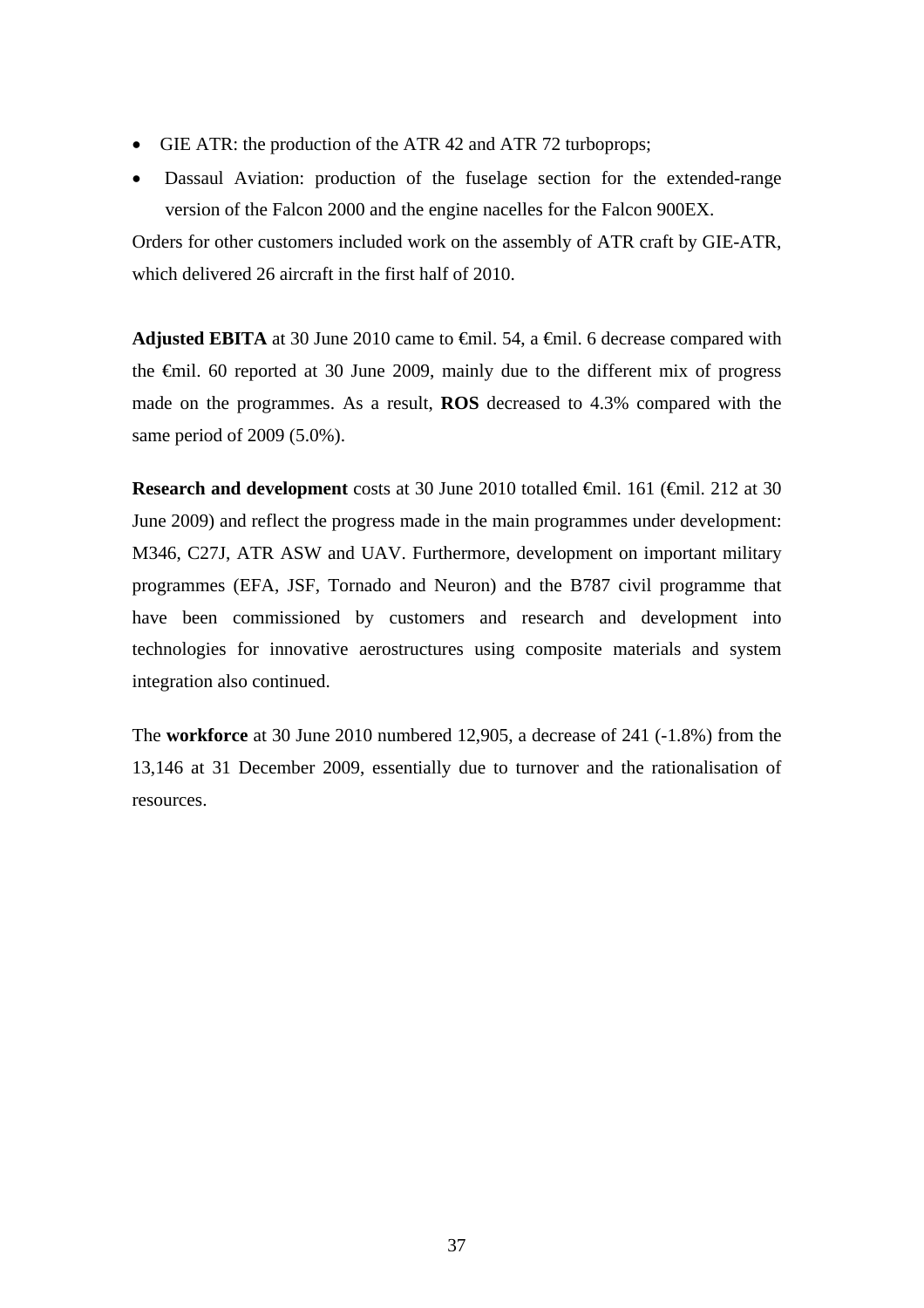## *SPACE*

| $\epsilon$ million     | 30 June 2010 | 30 June 2009 | 31 December<br>2009 |
|------------------------|--------------|--------------|---------------------|
| New orders             | 497          | 565          | 1,145               |
| Order backlog          | 1,713        | 1,546        | 1,611               |
| Revenues               | 412          | 435          | 909                 |
| Adjusted EBITA         | 5            | 13           | 47                  |
| <b>ROS</b>             | 1.2%         | 3.0%         | 5.2%                |
| Research & Development | 26           | 30           | 87                  |
| Workforce (no.)        | 3,652        | 3,673        | 3,662               |

*Note that all figures refer to the two joint ventures (Thales Alenia Space SAS and Telespazio Holding Srl) are consolidated on a proportionate basis at 33% and 67%, respectively.* 

## **HIGHLIGHTS**

**New orders**: down 12.0% due to fewer orders in both the satellite services and manufacturing segments.

**Revenues:** down 5.3%.

**EBITA Adjusted**: down 61.5% due to a lower level of production in the manufacturing segment.

\*\*\*

Finmeccanica operates in the space industry through the *Space Alliance* between Finmeccanica and Thales through two joint ventures in the space industry dedicated, respectively, to satellite services (Telespazio Holding Srl, which is based in Italy and has its main industrial facilities in Italy, France, Germany and Spain and in which Finmeccanica SpA holds 67% and Thales 33%) and to manufacturing (Thales Alenia Space SAS, which is based in France and has its main industrial facilities in France, Italy, Belgium and Spain, in which Finmeccanica SpA holds 33% and Thales 67%). More specifically, Telespazio Holding Srl focuses on satellite services in the following segments: networks and connectivity (fixed and mobile telecommunications services,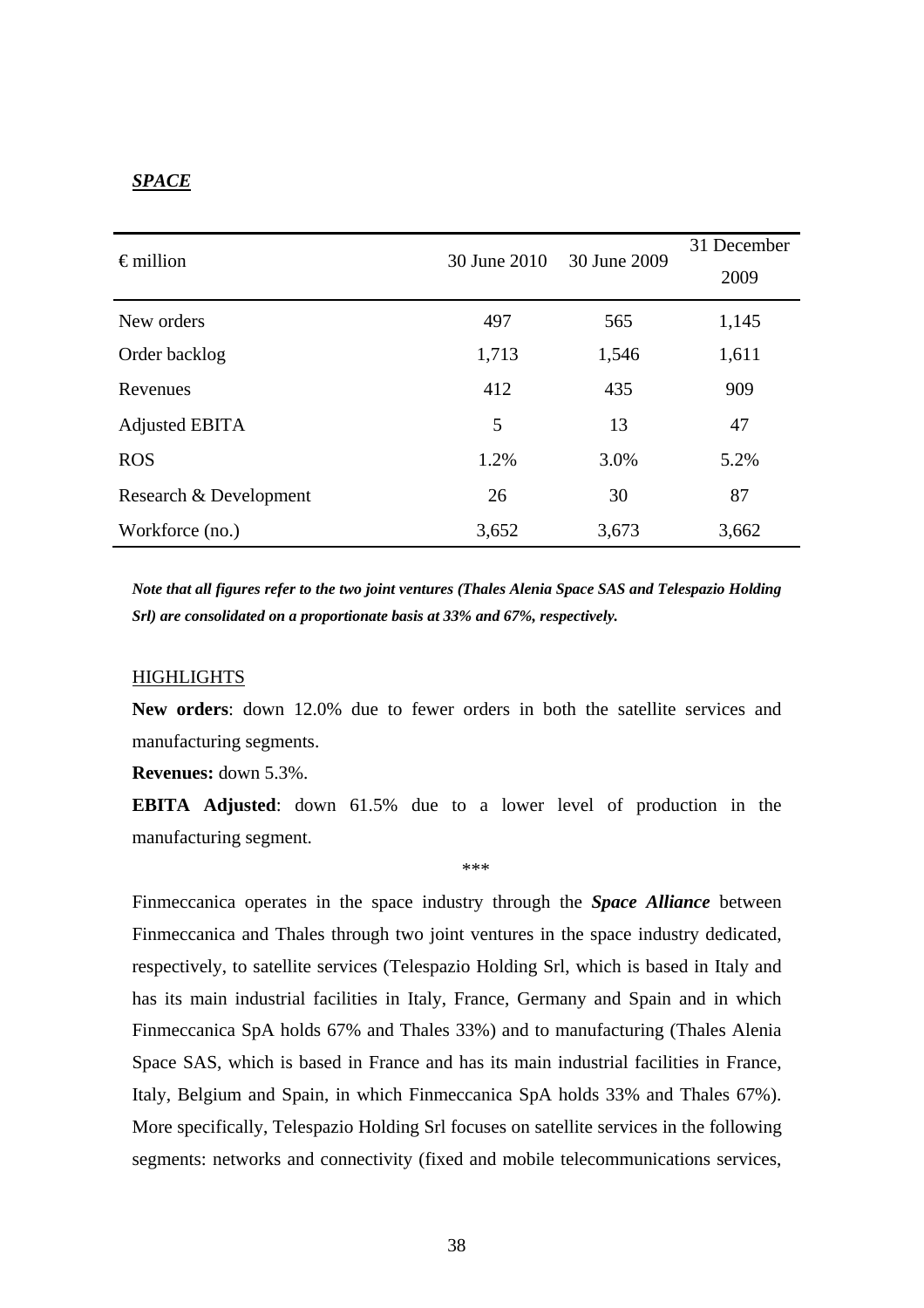network services, TV, defence and security services, valued-added services), satellite operations (in-orbit satellite control, earth centre management, telemetry services, command and control and Launch and Early Operation Phase (LEOP) services), earth observation (data, thematic maps, operational services) and navigation and infomobility (Galileo services). Thales Alenia Space SAS focuses on manufacturing (design, development and production) in the following segments: telecommunications satellites (commercial, governmental and military), scientific programmes, earth observation systems (optical and radar), satellite navigation, orbital infrastructures and transport systems, equipment and devices*.* 

From a commercial perspective, in the first half of the year, the Group acquired **new orders** in the amount of <del>€</del>mil. 497, down <del>€</del>mil. 68 from 2009 (€mil. 565) due to fewer new orders for the period in the manufacturing segment, particularly in the earth observation and satellite services segments.

The most significant new orders for the period related to the following segments:

- in the *commercial telecommunications segment*: the contracts for the provision of the W6A satellites for Eutelsat (Q2) and the APSTAR 7B satellites for APT Satellite Company Limited (Q2); the contract for the YAMAL programme (Q2); the contract to supply the Pos3B altimeter (Q1); the additional lots for the O3B constellation (Q1); the order to provide telecommunications satellite services to TIM Brasile (Q1);
- in the *military and government telecommunications segment*: new orders for military telecommunications satellite services based on the capacity of the Sicral 1B (Q1-Q2);
- in the *earth observation segment*: the contract from the French Space Agency (CNES) for the Jason 3 earth observation satellite (Q1); the contract from the ESA to supply the second satellite for the Sentinel 3 mission under the Kopernikus programme (previously named GMES) (Q1);
- in the *satellite navigation segment:* the "Support System" contract for the Full Operation Capacity (FOC) phase under the Galileo Programme (Q1);
- in the *orbital infrastructure segment:* the additional lot of the order from Orbital Science Corporation to provide NASA (CYGNUS COTS programme)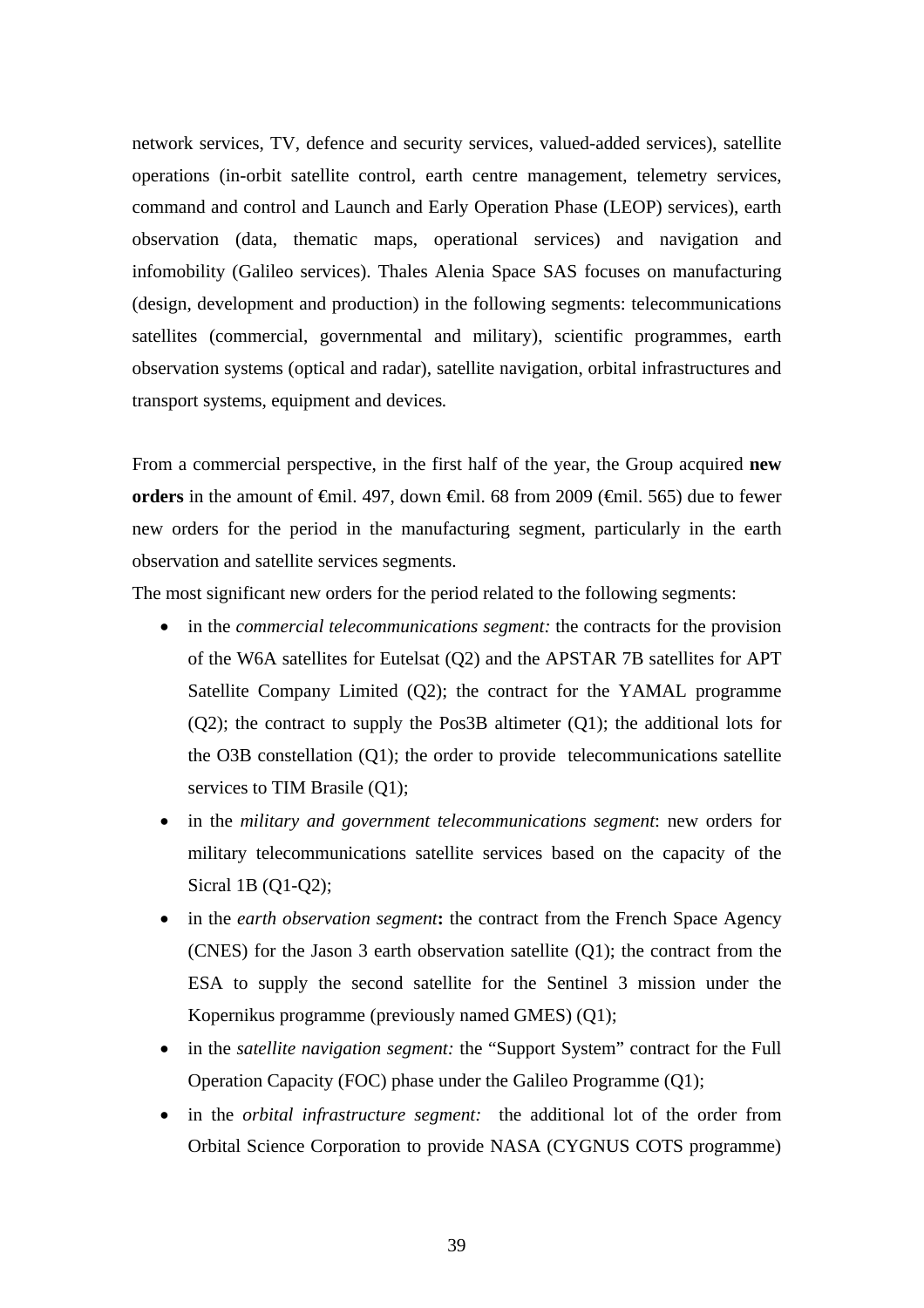with pressurised modules for transport connected with the International Space Station);

 in the *science programmes segment:* additional lot for the Bepi-Colombo programme; the order from ESA for the development of a prototype of the atmospheric re-entry vehicle called the Intermediate eXperimental Vehicle  $(IXV)$ .

Finally, in May 2010, the Group received the order to design and build the IRIDIUM NEXT constellation, composed of 81 satellites for providing mobile telecommunications services. At 30 June 2010, new orders included only the work on engineering systems and satellite development.

The **order backlog** at 30 June 2010 totalled <del>€mil.</del> 1,713, an increase of €mil. 102 over the same figure at 31 December 2009 ( $\epsilon$ mil. 1,611). The backlog at 30 June 2010 is composed of manufacturing activities (56.8%) and satellite services (43.2%).

**Revenues** in the first half of 2010 came to €mil. 412, a decrease of €mil. 23 from the corresponding period of the previous year  $(\text{Gmil. 435})$ . Production mainly related to the continuation of activities in the following segments:

- in the *commercial telecommunications segment* for the Yahsat, Globalstar, W3B and W3C satellites for Eutelsat and the Rascom 1R; development of the payloads for the Arabsat 5A/5B satellites; the provision of telecommunications satellite services and the resale of satellite capacity;
- in the *military telecommunications segment* for the Satcom BW and CSO (post Helios) programmes; the provision of military telecommunications satellite services based on the capacity of the Sicral 1B;
- *in the earth observation segment* for the COSMO-SkyMed programme, the satellites for the Sentinel 1 (radar) and 3 (optics) of the Kopernikus programme, earth monitoring services;
- in the *science programmes segment* for the Bepi-Colombo and Exomars programmes;
- in the *satellite navigation segment* for the system engineering and earth mission segment work on the IOV phase of the Galileo programme;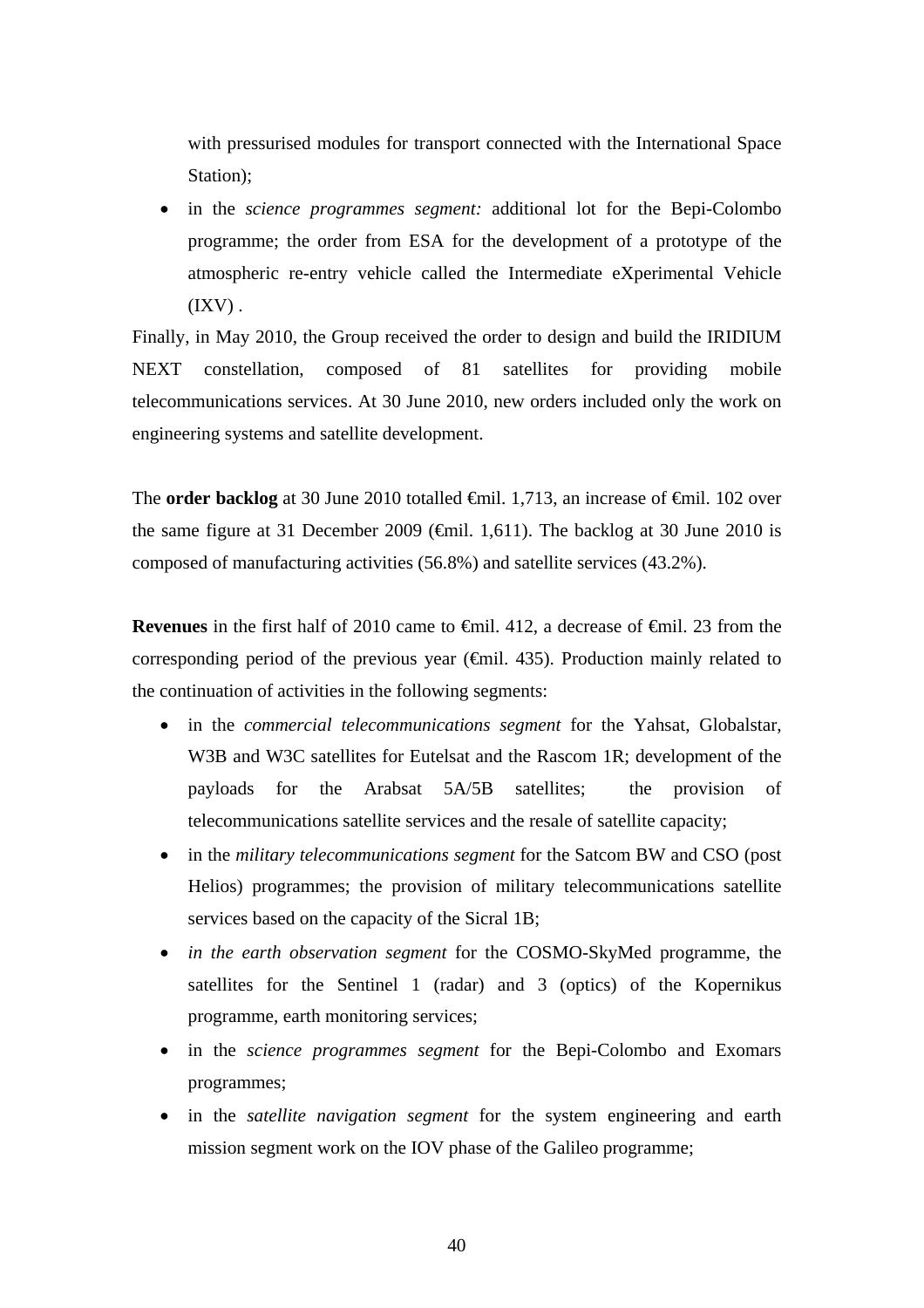- in the *orbital infrastructure segment* for the CYGNUS COTS programme connected with the International Space Station;
- in the *equipment and devices segment* for the development of onboard equipment.

**Adjusted EBITA** at 30 June 2010 came to  $\theta$ mil. 5, a decrease of  $\theta$ mil. 8 compared with the figure posted at 30 June 2009 ( $\oplus$ mil. 13), specifically due to the aforementioned lower production volumes. As a result, **ROS** came to 1.2%, compared with the 3.0% reported at 30 June 2009.

**Research and development** costs for the first half of 2010 came to  $\theta$ mil. 26, a decrease of €mil. 4 from the figure posted for the same period of 2009 (€mil. 30). Activities in this area largely included the development of systems, solutions and applications for security, emergency management, homeland security (Kopernikus programme) and for navigation/infomobility services (Galileo programme); processing systems for earth observation SAR data (COSMO-SkyMed); flexible payloads for military telecommunications applications; Phase A studies for the second-generation COSMO-SkyMed system; studies on landing systems for planetary exploration, on technologies for orbiting structures and life-support systems, and on the treatment of space debris*.*

The **workforce** at 30 June 2010 came to 3,652, a decrease of 10 employees from the 3,662 reported at 31 December 2009.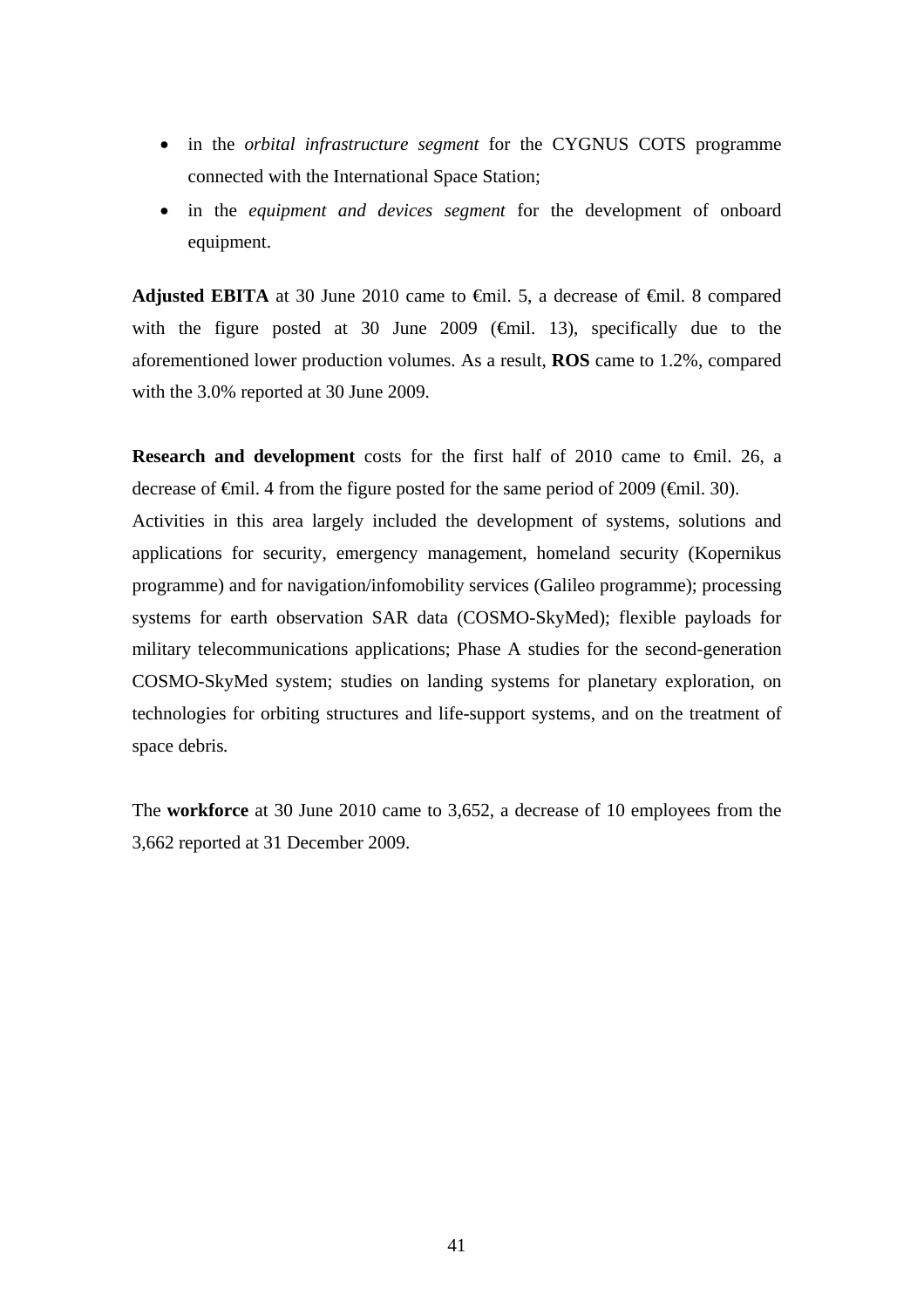## *DEFENCE SYSTEMS*

| $\epsilon$ million     | 30 June 2010 | 30 June 2009 | 31 December<br>2009 |
|------------------------|--------------|--------------|---------------------|
| New orders             | 414          | 566          | 1,228               |
| Order backlog          | 3,799        | 3,982        | 4,010               |
| Revenues               | 537          | 514          | 1,195               |
| Adjusted EBITA         | 37           | 42           | 130                 |
| <b>ROS</b>             | 6.9%         | 8.2%         | 10.9%               |
| Research & Development | 125          | 119          | 235                 |
| Workforce (no.)        | 4,075        | 4,036        | 4,098               |

*Note that the figures relating to the MBDA joint venture are consolidated on a proportionate basis at 25%.*

## **HIGHLIGHTS**

**New orders**: down 26.9% due to the *missile systems segmen*t, which saw significant new foreign orders in the first half of the previous year.

**Revenues**: up 4.5% attributable to *missile systems* and *underwater systems*.

**Adjusted EBITA:** down 11.9% due to non-operational items coupled with substantial confirmation of the industrial results of the various segments.

Defence Systems includes the activities of MBDA, the joint venture with BAE Systems and EADS in which FINMECCANICA holds a 25% stake, in missile systems; the Oto Melara group in land, sea and air weapons systems, and WASS SpA in underwater weapons (torpedoes and countermeasures) and sonar systems.

New orders at 30 June 2010 came to <del>€</del>mil. 414, down 27% from 30 June 2009 (€mil.566) due to a decline in *missile systems*, where, in the first half of 2009, significant new foreign orders were reported, and due to a more modest reduction for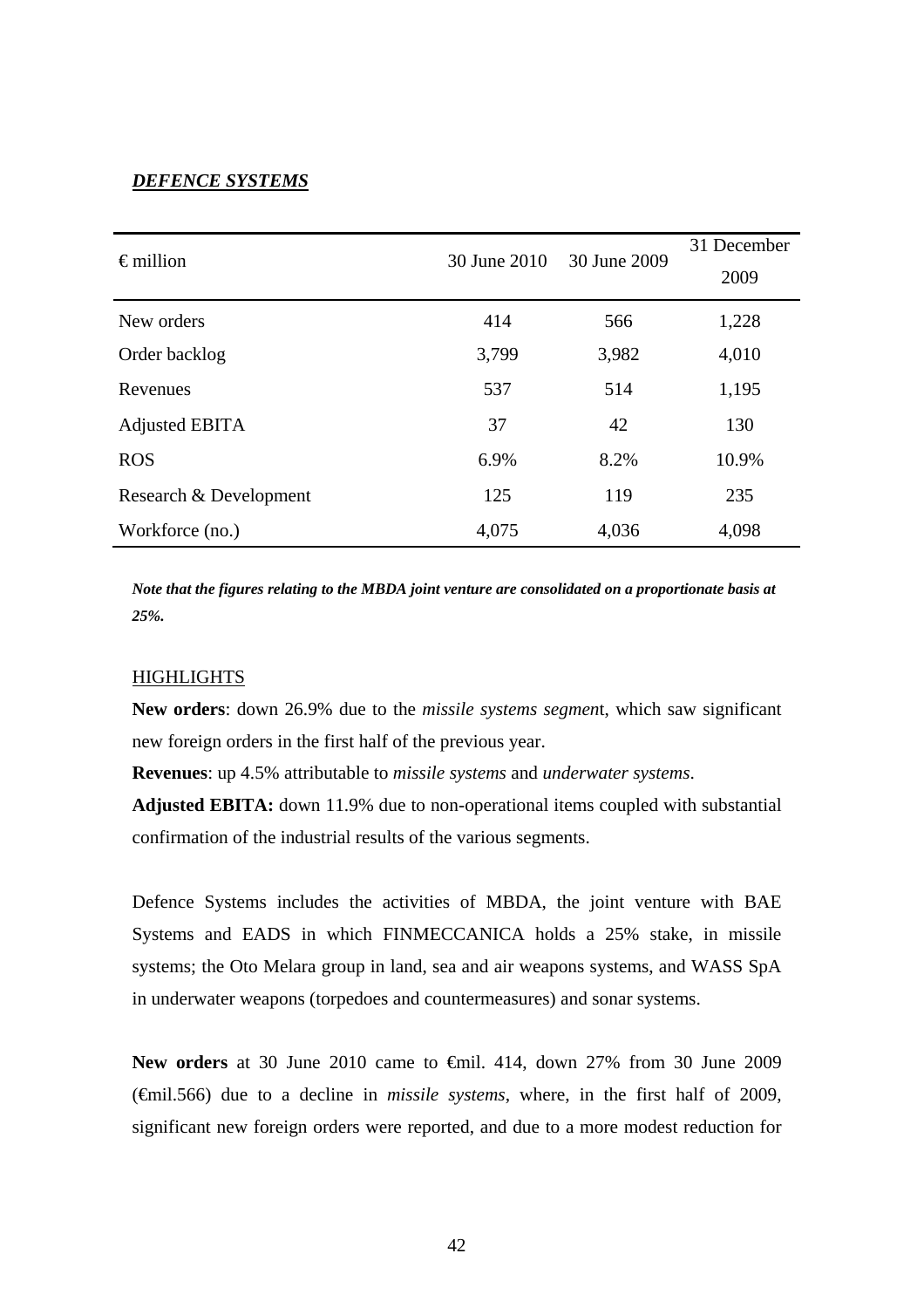the *land, sea and air weapons systems segment,* while there was growth in *underwater systems* due to the receipt of a sizable foreign order.

The following were the most important new orders for the period:

- in the *missile systems segment:* the initial orders from the UK Ministry of Defence to develop and supply new complex weapons (Q1) and various orders for customer support activities (Q1-Q2);
- in the *land, sea and air weapons systems segment:* orders for PDA kits for Libya (Q1); orders for two 76/62 SR naval cannons from Fincantieri for the United Arab Emirates (Q1); order for Mom-Sapom ammunition for Singapore (Q1) and for Aster launchers from MBDA France (Q2).
- in *underwater systems:* the order for 128 upgrade kits for the A244 light torpedo from a foreign customer (Q2).

The **order backlog** at 30 June 2010 came to €mil. 3,799 (€mil. 4,010 at 31 December 2009), of which two-thirds related to *missile systems*.

**Revenues** at 30 June 2010 came to  $\theta$ mil. 537, up about 4.5% from 30 June 2009 (€mil.514); this increase is due to *missile systems* and *underwater systems.*

Revenues were the result of the following activities in the various segments:

- *missile systems*: activities for the production of Aster and Mistral surface-to-air missiles; activities relating to the development of the air defence system in connection with the tri-national Medium Extended Air Defense System (MEADS)programme in which the US, Germany and Italy participate; customer support;
- *land, sea and air weapons systems* : the production of the PZH 2000 howitzers and MAVs for the Italian Army; Hitfist turrets kits for Poland; 76/62 SR cannons for various foreign customers; the development of guided munitions systems; FREMM programme activities; the production of SampT missile launchers and logistics*;*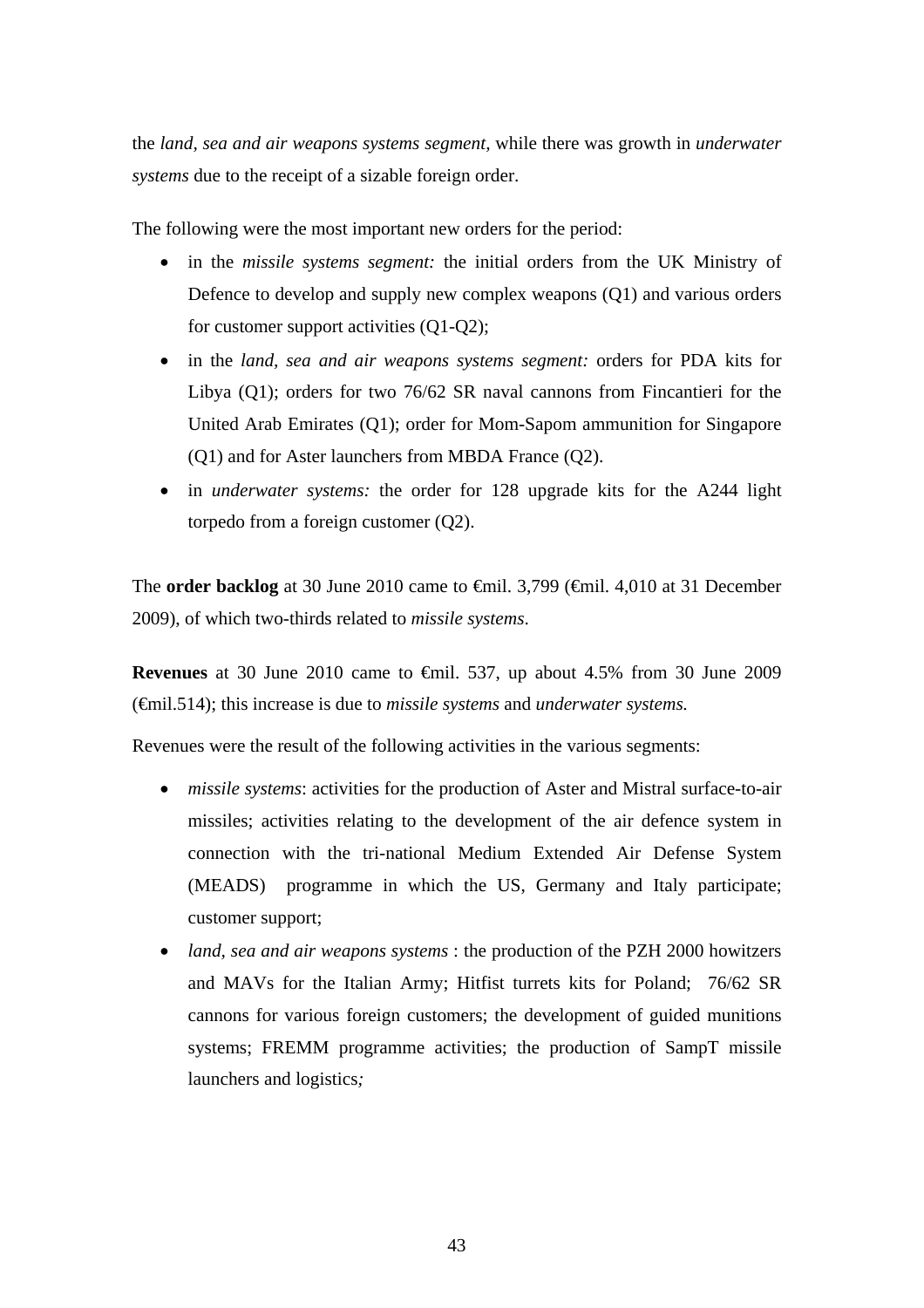*underwater systems*: activities relating to the Black Shark heavy torpedo; the MU90 and A244 light torpedoes and to countermeasures and activities relating to the FREMM programme.

Adjusted EBITA at 30 June 2010 totalled  $\epsilon$ mil. 37, a decrease from the figure reported for 2009 (€mil. 42), due solely to non-operational items pertaining to the previous year reported for underwater systems. As a result, **ROS** amounted to 6.9% at 30 June 2010, (8.2% at 30 June 2009).

**Research and development** costs at 30 June 2010 totalled €mil. 125, substantially in line with the figure posted at 30 June 2009 (€mil. 119), mainly relating to *missile systems* and, to a lesser extent, *underwater systems.* Some of the key activities included those for the MEADS air defence programme and the continuation of development of the Meteor air-to-air missile in the *missile systems segment*; activities for guided munitions programmes and for the development of the 127/64 LW cannon in the *land, sea and air weapons systems segment*; and activities relating to the Black Shark heavy torpedo in the *underwater systems segment*.

The **workforce** at 30 June 2010 came to 4,075, a decrease of 23 from the 4,098 employees at 31 December 2009, due largely to turnover.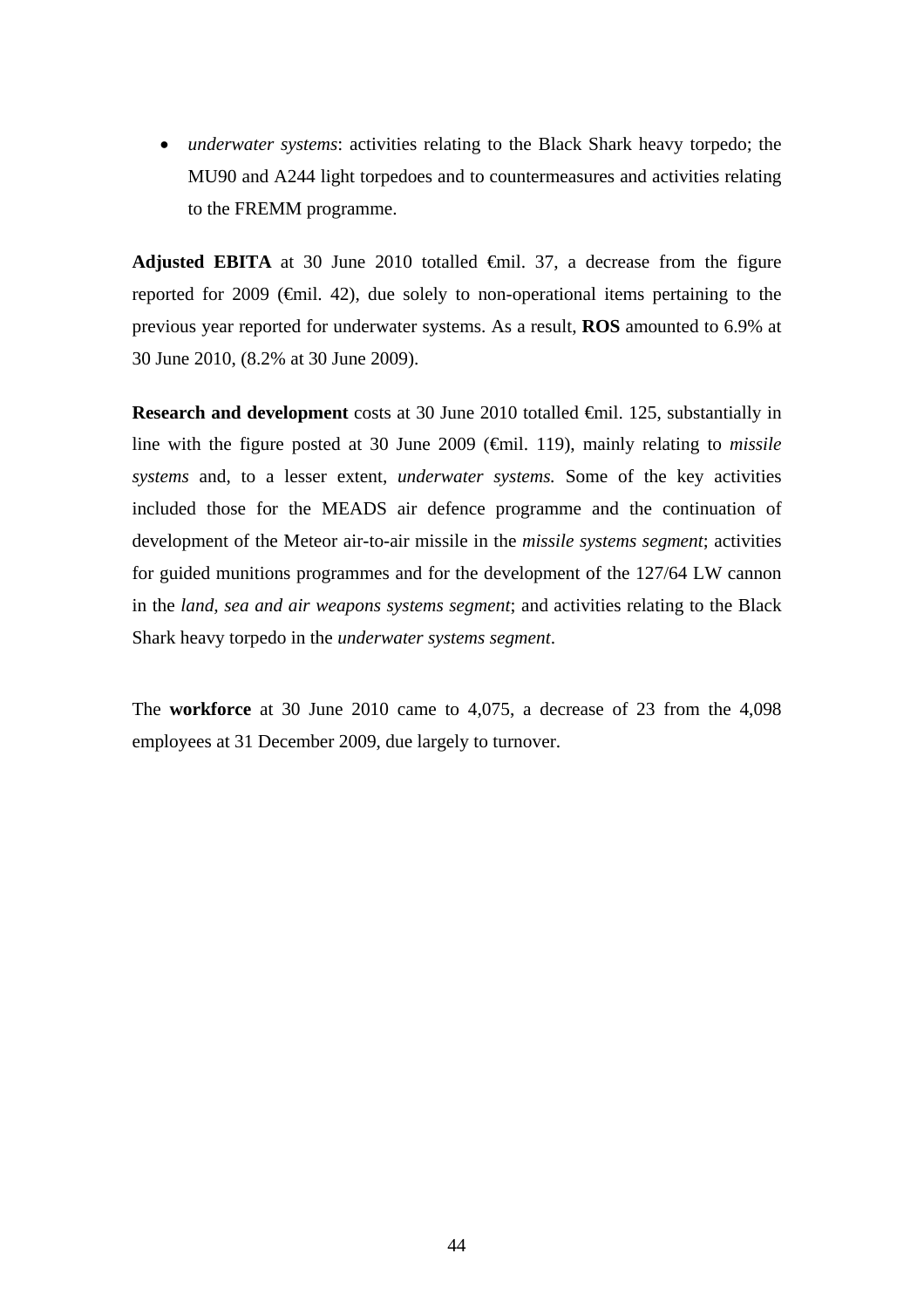## *ENERGY*

| $\epsilon$ million     | 30 June 2010 | 30 June 2009 | 31 December<br>2009 |
|------------------------|--------------|--------------|---------------------|
| New orders             | 374          | 398          | 1,237               |
| Order backlog          | 3,030        | 3,311        | 3,374               |
| Revenues               | 677          | 820          | 1,652               |
| Adjusted EBITA         | 67           | 76           | 162                 |
| <b>ROS</b>             | 9.9%         | 9.3%         | 9.8%                |
| Research & Development | 16           | 16           | 36                  |
| Workforce (no.)        | 3,443        | 3,409        | 3,477               |

#### HIGHLIGHTS

**New orders:** down 6.0% due to delays in receiving several contracts.

**Revenues:** down 17.4%, due to lower production volumes in the plants and components and in the services segments.

**Adjusted EBITA:** down 11.8% as a result of the aforementioned decline in production volumes.

Ansaldo Energia and its subsidiaries make up the division of Finmeccanica specialising in providing *plants and components* for generating electricity (conventional thermal, combined-cycle and simple-cycle, cogeneration and geothermal power plants), *post-sale services* and *nuclear* activities (plant engineering, services, decommissioning). The scope of the companies directly controlled by Ansaldo Energia includes Ansaldo Nucleare SpA, Ansaldo Fuel Cells SpA, Asia Power Projects Private Ltd, Ansaldo ESG AG and the Ansaldo Thomassen group.

In the first half of 2010 **new orders** for €mil. 374 were acquired, a decrease of €mil. 24 compared with the same period of the previous year ( $\epsilon$ mil. 398), due to delays in receiving several important contracts.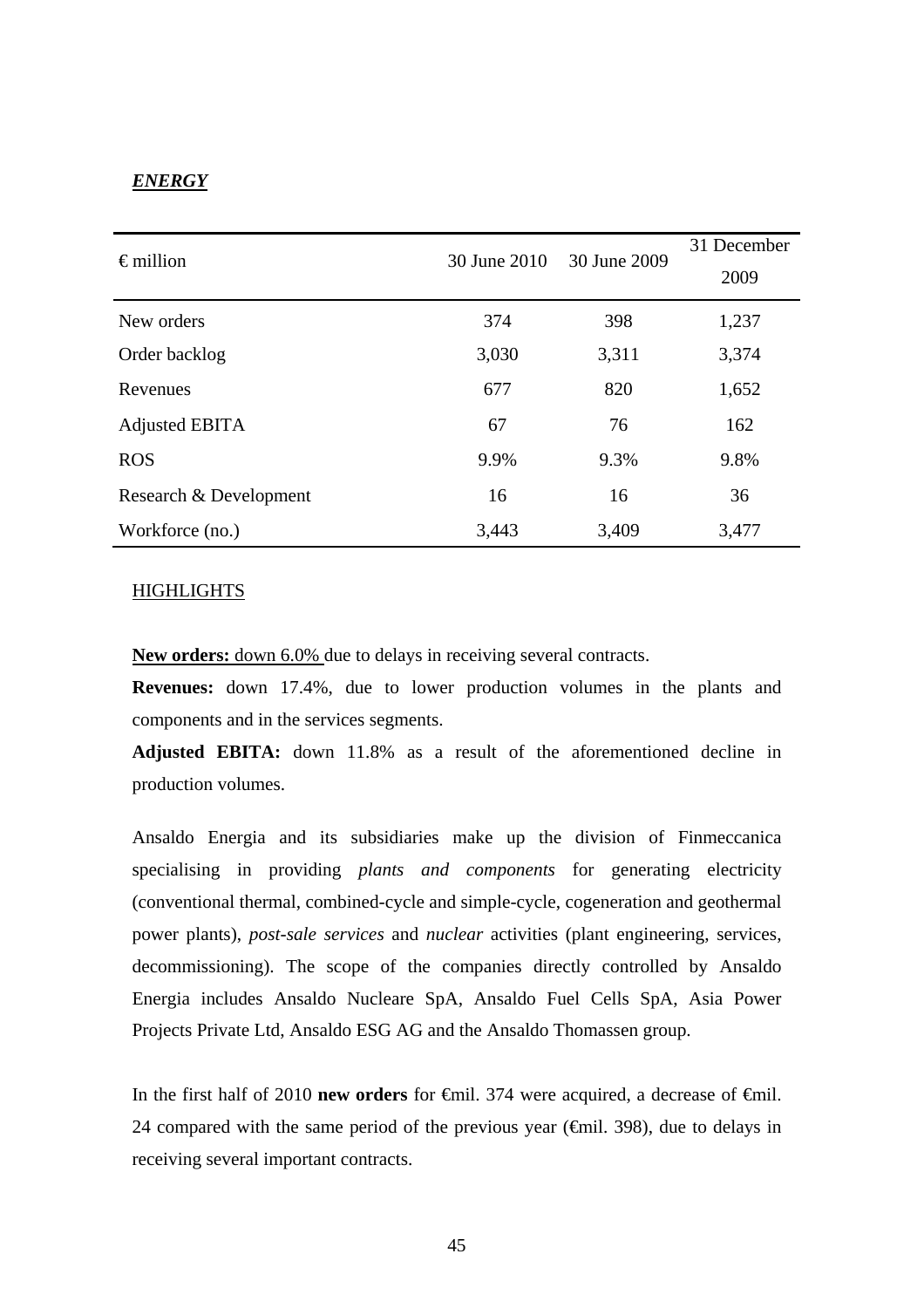The most significant new orders received in the various segments during the period include:

- in the *plants and components segment*: a turbogroup with a V94.2 turbine for the Shyllet site (Bangladesh) (Q1); two turbogroups with a V94.2 turbine for the Fingrid site (Finland) (Q1);
- in the *service segment*: new solution contracts (changing parts of the turbine) and spare parts contracts (Q1-Q2); a long-term service agreement (LTSA) for the Ballylumford plant (Ireland)(Q2);
- in the *nuclear segment*: as regards the power station side, new engineering contracts from China as part of the partnership with Westinghouse on the Sanmen project (Q1-Q2); on the service-related side, the new Superphoenix reactor support contract for the Creyes Malville power station in France (Q1-Q2) and scheduled maintenance contracts for the Outage Embalse (Argentina) power station (Q1); as regards the waste and decommissioning side, there were contract changes for the Ignalina site (Lithuania)(Q2) and an order for resin treatment at Trino (Vercelli)(Q2).

The **order backlog** at 30 June 2010 came to <del>€mil.</del> 3,030 compared with <del>€mil.</del> 3,374 at 31 December 2009.

The composition of the backlog is attributable for 37.3% to plant and manufacturingrelated activities, 59.2% to service activities (largely scheduled maintenance contracts), 2.5% to nuclear work processes, and the remaining 1.0% to renewable energy.

**Revenues** at 30 June 2010 amounted to <del>€</del>mil. 677, a decrease of €mil. 143 from the €mil. 820 reported for the first half of 2009, attributable to lower production volumes in the plants and components and in the services segments.

Activities mainly regarded the following segments:

- *plants and components:* orders for the Batna, Larbaa and M'Sila plants (all in Algeria), the Bayet plant (France) and the Turano and San Severo plants (Italy);
- *service:* the LTSAs for Sparanise and Rosignano (Italy);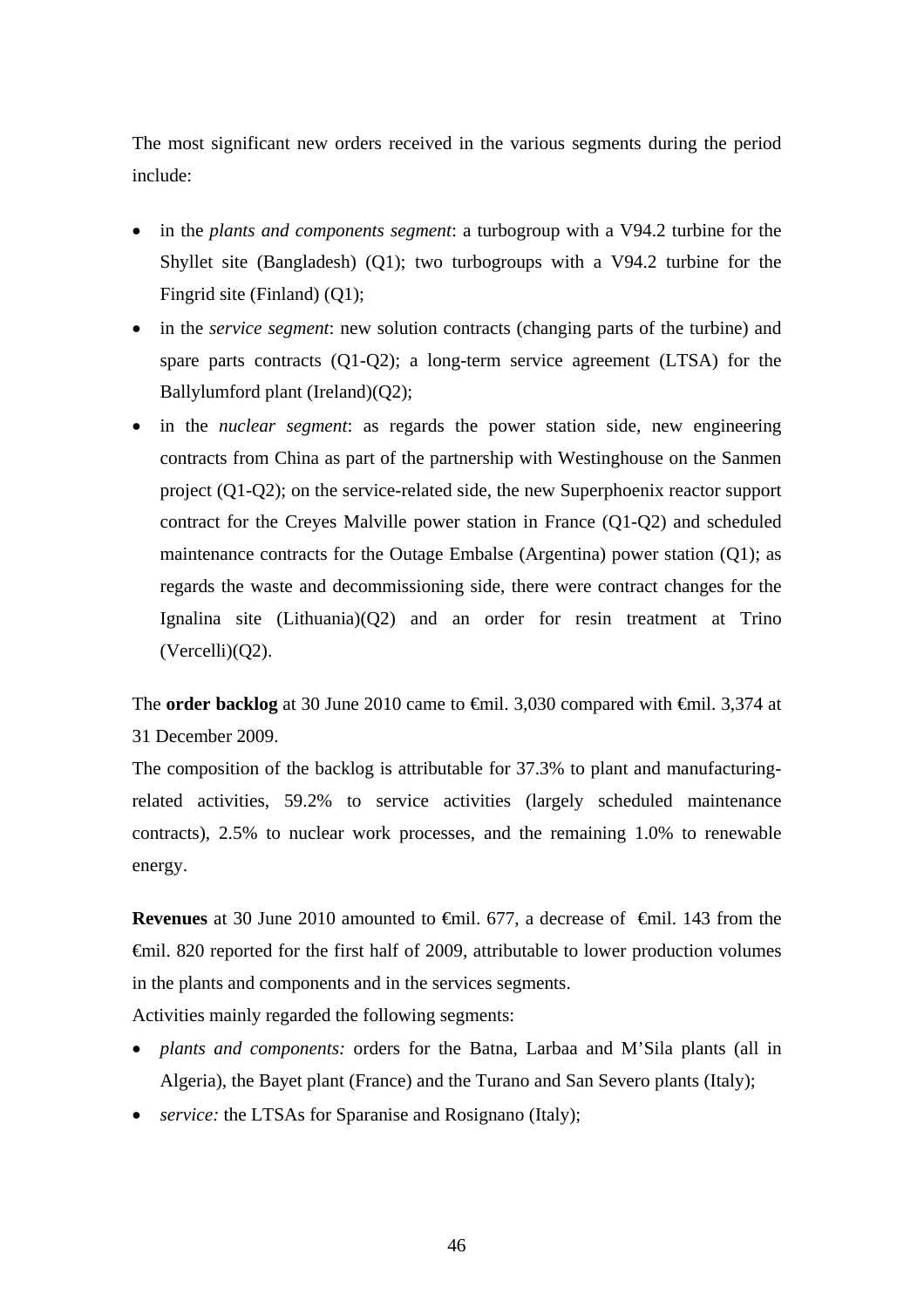• *nuclear:* as to power plants, engineering activities continued on the Sanmen project in China with Westinghouse and on the Mochovce power station in Slovakia; as to services, activity involved the Outage Embalse (Argentina) and Creys Malville (France) plants; and in waste and decommissioning, work involved resin treatment at Trino (Vercelli).

**Adjusted EBITA** for the first half of 2010 came to  $\theta$ mil. 67, down  $\theta$ mil. 9 from the same period of the previous year. **ROS** at 30 June 2010 stood at 9.9%, up 0.6 percentage points over the first half of 2009 (9.3%), thanks to higher industrial profitability on certain orders in the plants segment.

**Research and development** costs at 30 June 2010 totalled €mil. 16, in line with the figure reported for the first half of 2009, and represent 2.3% of revenues.

Research and development activities focused primarily on large gas and steam turbine development programmes and continued work on the new model of air-cooled alternator.

The **workforce** stood at 3,443 at 30 June 2010, a decrease of 34 units compared with 3,477 at 31 December 2009, due to routine turnover.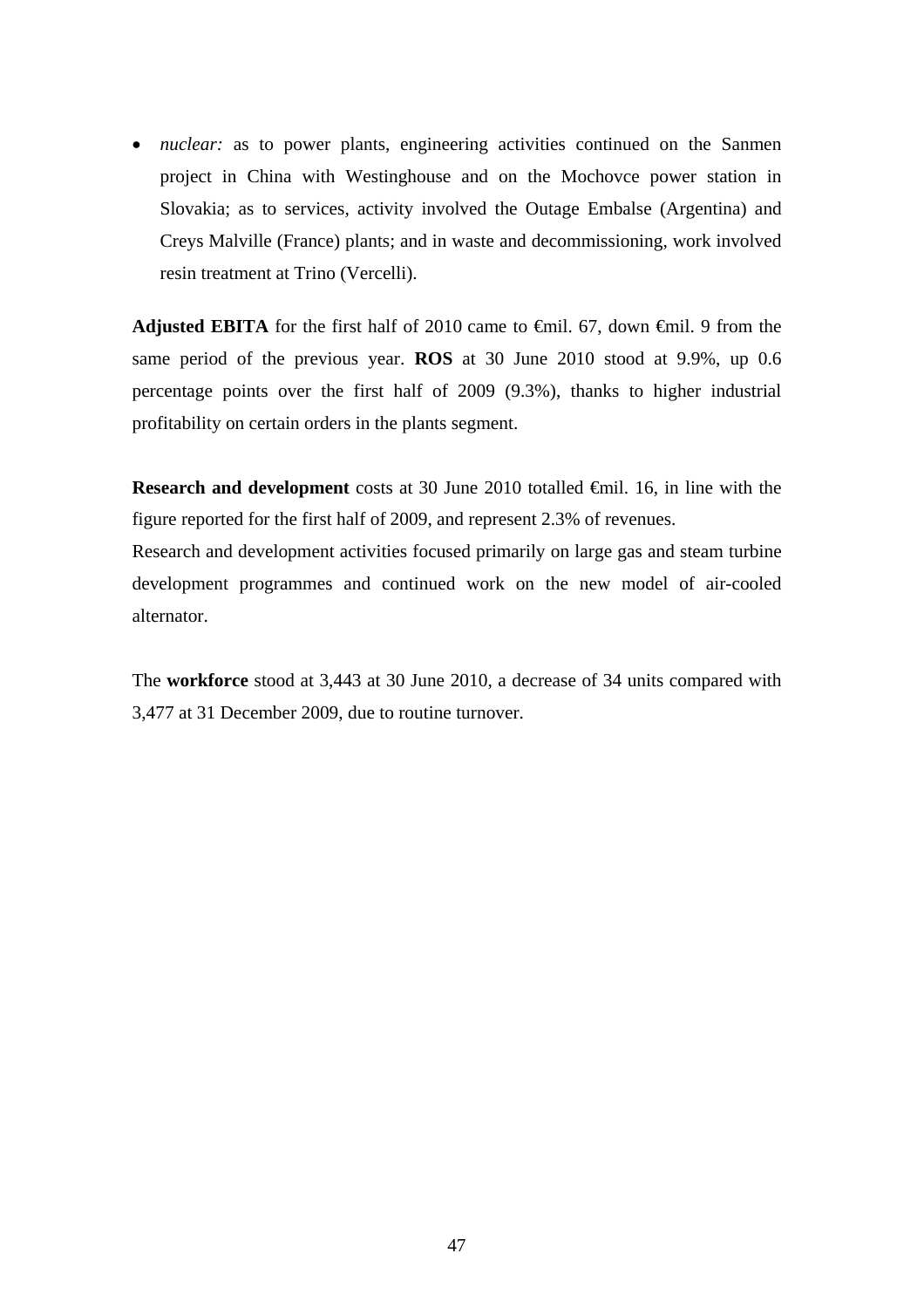## *TRANSPORTATION*

| $\epsilon$ million     | 30 June 2010 | 30 June 2009 | 31 December<br>2009 |
|------------------------|--------------|--------------|---------------------|
| New orders             | 733          | 1,190        | 2,834               |
| Order backlog          | 5,864        | 5,118        | 5,954               |
| Revenues               | 926          | 895          | 1,811               |
| Adjusted EBITA         | 35           | 55           | 65                  |
| <b>ROS</b>             | 3.8%         | 6.1%         | 3.6%                |
| Research & Development | 36           | 24           | 110                 |
| Workforce (no.)        | 7,281        | 7,135        | 7,295               |

#### **HIGHLIGHTS**

**New orders:** down 38.4% due to particularly sizable orders across all segments during the previous period..

**Revenues:** up 3.5% essentially due to the increase in activity in the *signalling and transport systems segment.* 

**Adjusted EBITA:** down €mil. 36.4in the *vehicles segment*, mainly attributable to contractual obligations for certain foreign customers, and in the *buses segment*, specifically, the completion of initial delivery of the new 18-meter articulated bus model.

The Transportation division comprises the Ansaldo STS group (signalling and transport systems), AnsaldoBreda SpA and its subsidiaries (vehicles) and BredaMenarinibus SpA (buses).

New orders at 30 June 2010 came to <del>€mil.</del> 733, down <del>€mil.</del> 457 compared with the first half of 2009 ( $\oplus$ mil. 1,190), which was characterised by particularly sizable orders across all segments.

The following were the most important new orders for the period:

in the *signalling and transport systems segment*: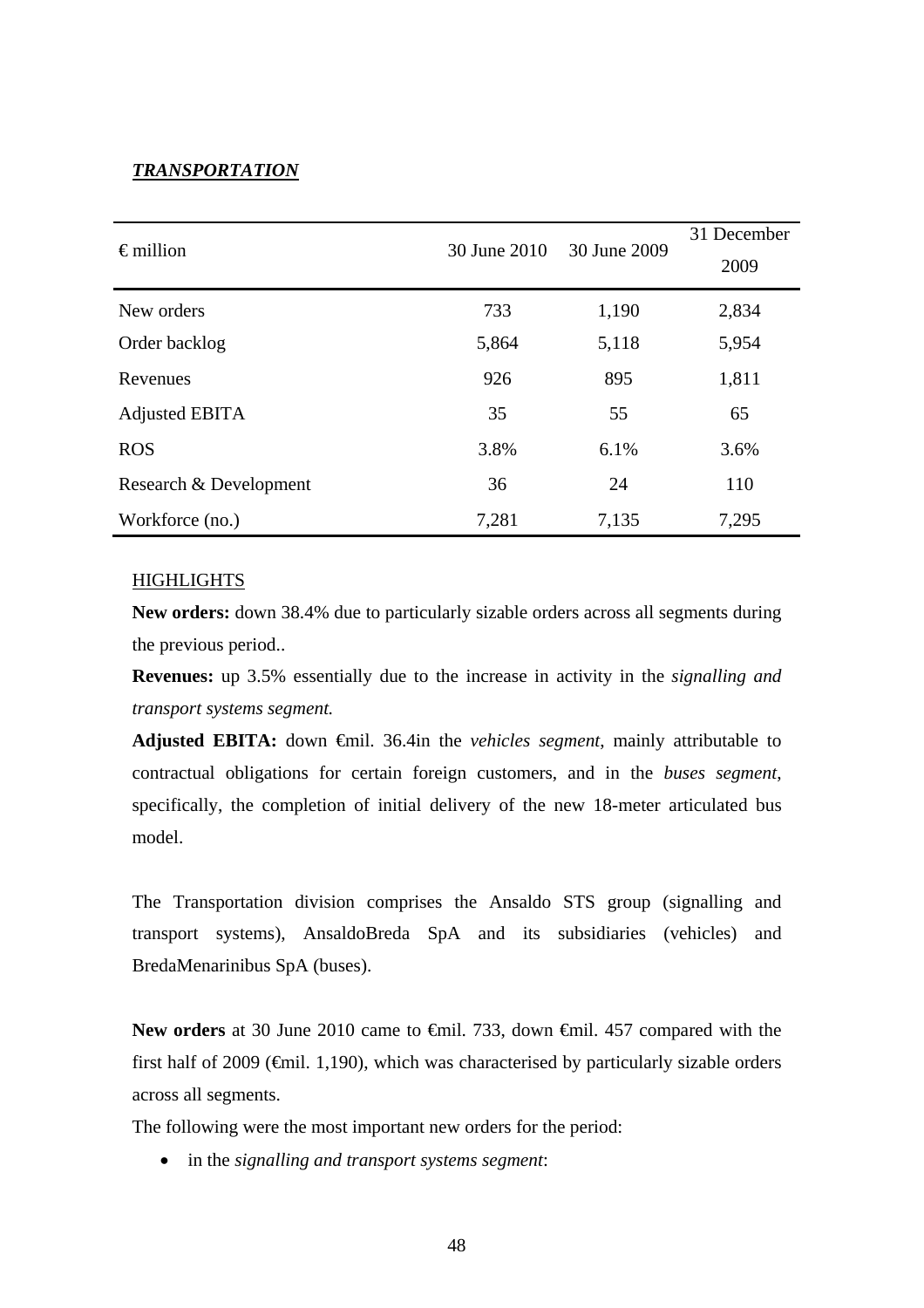- o *in signalling:* the order to upgrade the technology for the Genoa railway hub (Q2); orders from Australian Rail Track Corporation (ARTC) in Australia; various components orders and service and maintenance orders;
- o *in transport systems:* the contract for the operation and maintenance of the Copenhagen driverless metro system (Q1); orders relating to the Naples Line 6 project (Q2) and the Genoa metro project (Q1);
- in the *vehicles segment*: the order for revamping the Milan tram (Q2) and other service orders;
- in the *buses segment*: various orders for a total of 95 buses.

At 30 June 2010 the **order backlog** amounted to €mil. 5,864, slightly down from 31 December 2009 (€mil. 5,954). The order backlog breaks down as follows: 66% for systems and signalling, 33% for vehicles and 1% buses.

**Revenues** at 30 June 2010 were equal to <del>€</del>mil. 926, up <del>€</del>mil. 31 over the first half of 2009 (€mil. 895), essentially due to the *signalling and transport systems segment.*  Major orders include:

- in the *signalling and transport systems segment*:
	- o *in the signalling:* high-speed train orders and orders for automated train control systems (SCMT) for Italy; orders for ARTC in Australia; the Cambrian Line in the UK; the high-speed Zhengzhou-Xi'an line in China; orders for the Bogazkopru-Ulukisla-Yenice and Mersin-Toprakkale lines and for the Ankara metro in Turkey; the contract for Lines 7 and 12 of the São Paulo metro in Brazil; the Union Pacific Railroad project; various orders for components;
	- o in the *transport system:* the metro systems of Naples Line 6, Copenhagen, Rome Line C, Brescia, Riyadh and Genoa;
- in the *vehicles segment*: trains for the Dutch and Belgian railways; trains for regional service for Ferrovie Nord of Milan; trains for the Milan and Rome Line C metros; trains for the Danish railways; various Sirio orders and service orders;
- in the *bus segment:* revenues were generated by a number of orders for buses (82% of revenues for the segment) and for post-sales services.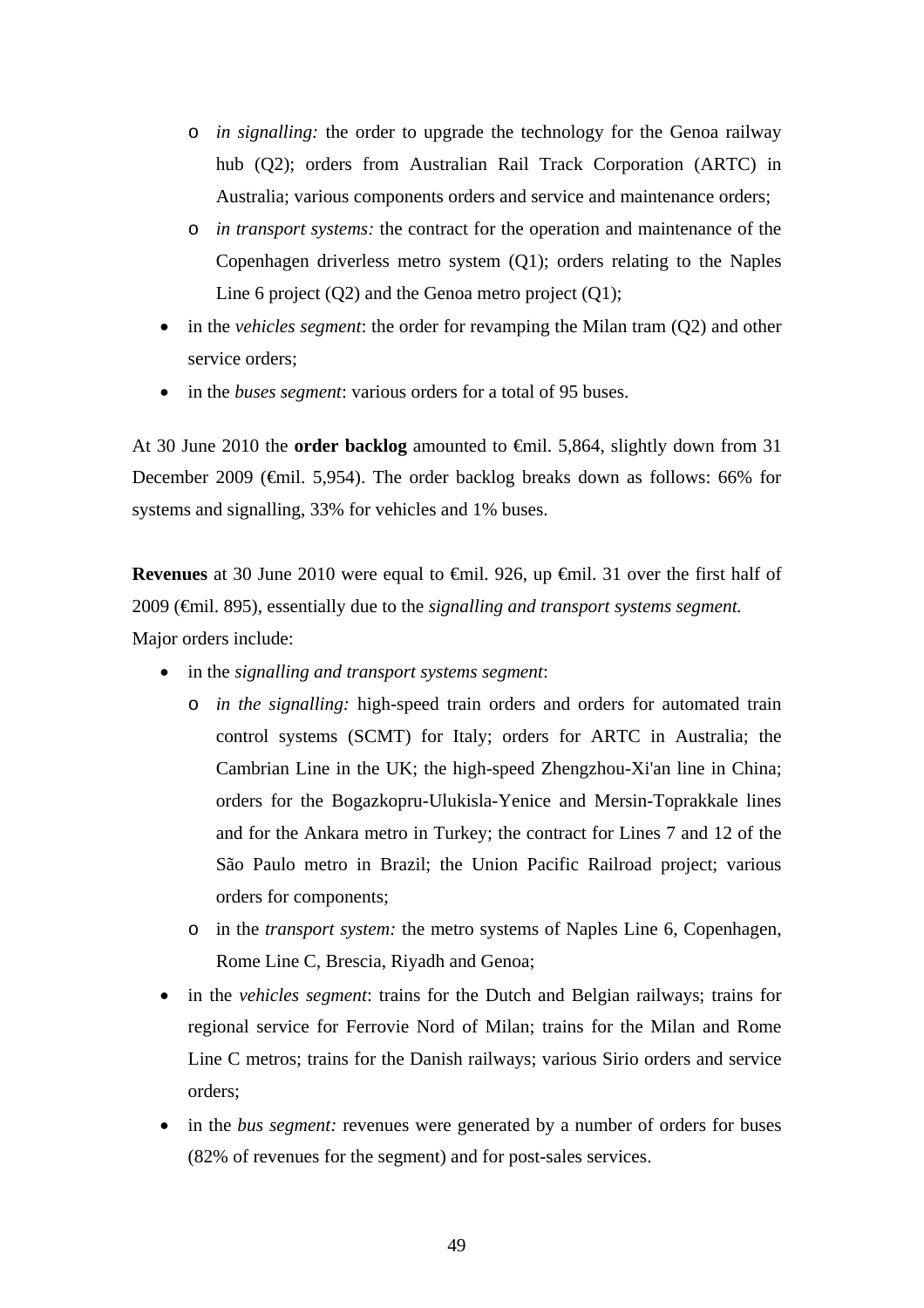**Adjusted EBITA** stood at €mil. 35 at 30 June 2010, down from the €mil. 55 reported for the same period of the previous year. This change is mainly attributable to the *vehicles segment*, mainly due to contractual obligations for certain foreign customers, and to the *buses segment*, specifically, the completion of initial delivery of the new 18 meter articulated bus model. **ROS** for the sector came to 3.8%, compared with 6.1% at 30 June 2009).

**Research and development** costs at 30 June 2010 were equal to €mil. 36 (€mil. 24 at 30 June 2009) and mainly regarded signalling projects in the *signalling and transport systems segment* and continuation of development of certain products in the railway side of the *vehicles segment*.

The **workforce** stood at 7,281 at 30 June 2010, a 14 employee increase over the 7,295 reported at 31 December 2009.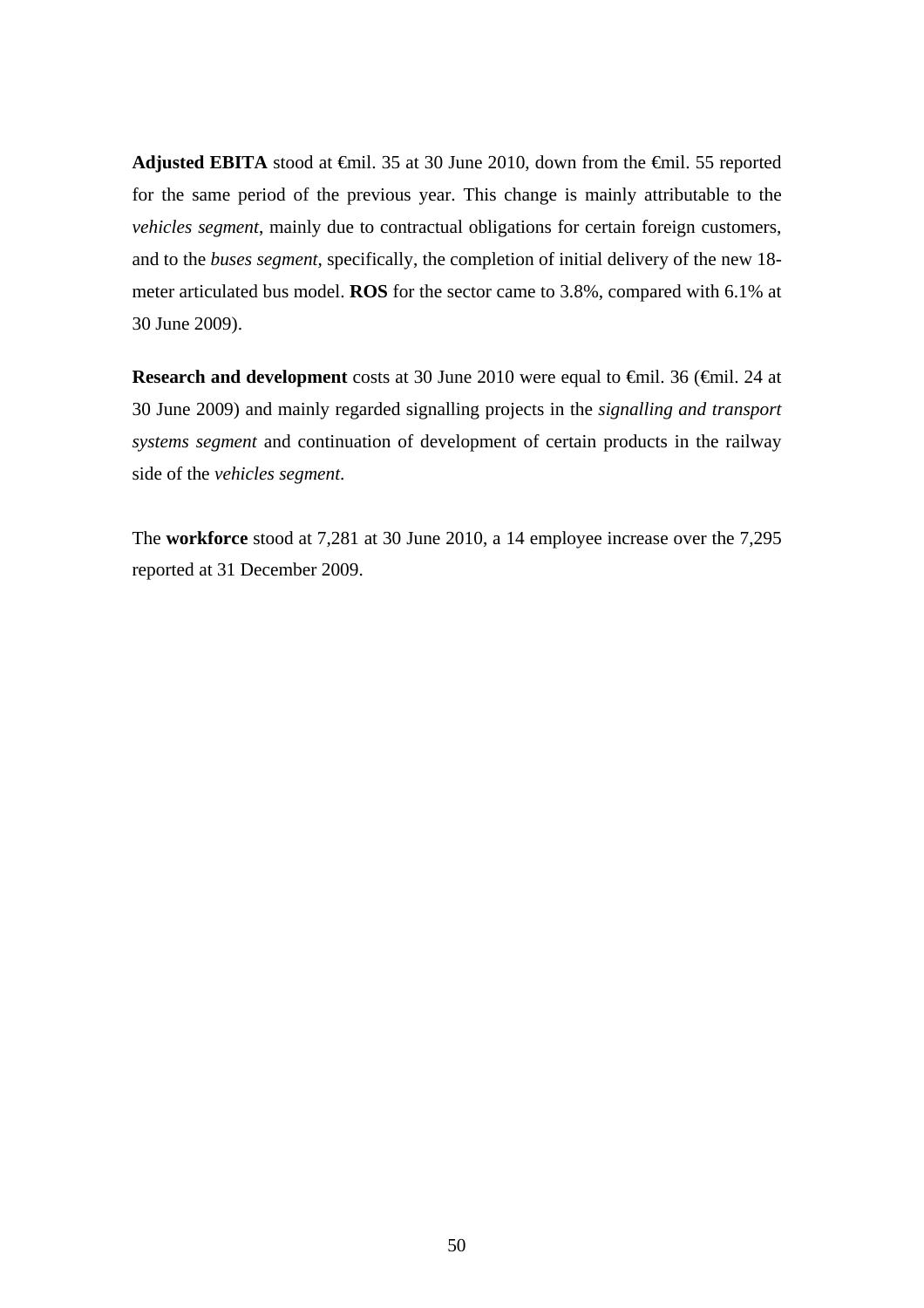## *OTHER ACTIVITIES*

| $\epsilon$ million     | 30 June 2010 | 30 June 2009 | 31 December<br>2009 |
|------------------------|--------------|--------------|---------------------|
| New orders             | 38           | 74           | 113                 |
| Order backlog          | 139          | 284          | 172                 |
| Revenues               | 114          | 198          | 410                 |
| Adjusted EBITA         | (82)         | (77)         | (127)               |
| <b>ROS</b>             | n.s.         | n.s.         | n.s.                |
| Research & Development | 1            | 1            | 1                   |
| Workforce (no.)        | 795          | 803          | 799                 |

The division includes, *inter alia*: the Elsacom NV group, which manages satellite telephony services; Finmeccanica Group Services SpA, the Group services management company; Finmeccanica Finance SA, and Meccanica Holdings USA Inc, which provide financial support to the Group; Finmeccanica Group Real Estate SpA, which manages, rationalises and improves the Group's real estate holdings; and So.Ge.Pa. - Società Generale di Partecipazioni SpA, which manages the pre-windingup/winding-up and rationalisation processes of companies falling outside the activity sectors through transfer/repositioning transactions.

The division also includes the **Fata** group, which provides machinery and plants for processing aluminium and steel products and contracting services for the electricity generation and primary aluminium production industries.

From a commercial standpoint, Fata received **new orders** totalling €mil. 38 at 30 June 2010, down  $\epsilon$ mil. 36 from the same period of 2009 ( $\epsilon$ mil. 74). It is noted that the first half of 2009 had benefited from the acquisition of the Torino Nord order. Among the major new orders for the first half of 2010 was the order relating to a project in China for a six-roller rolling mill, the first of its kind for the company, and the order from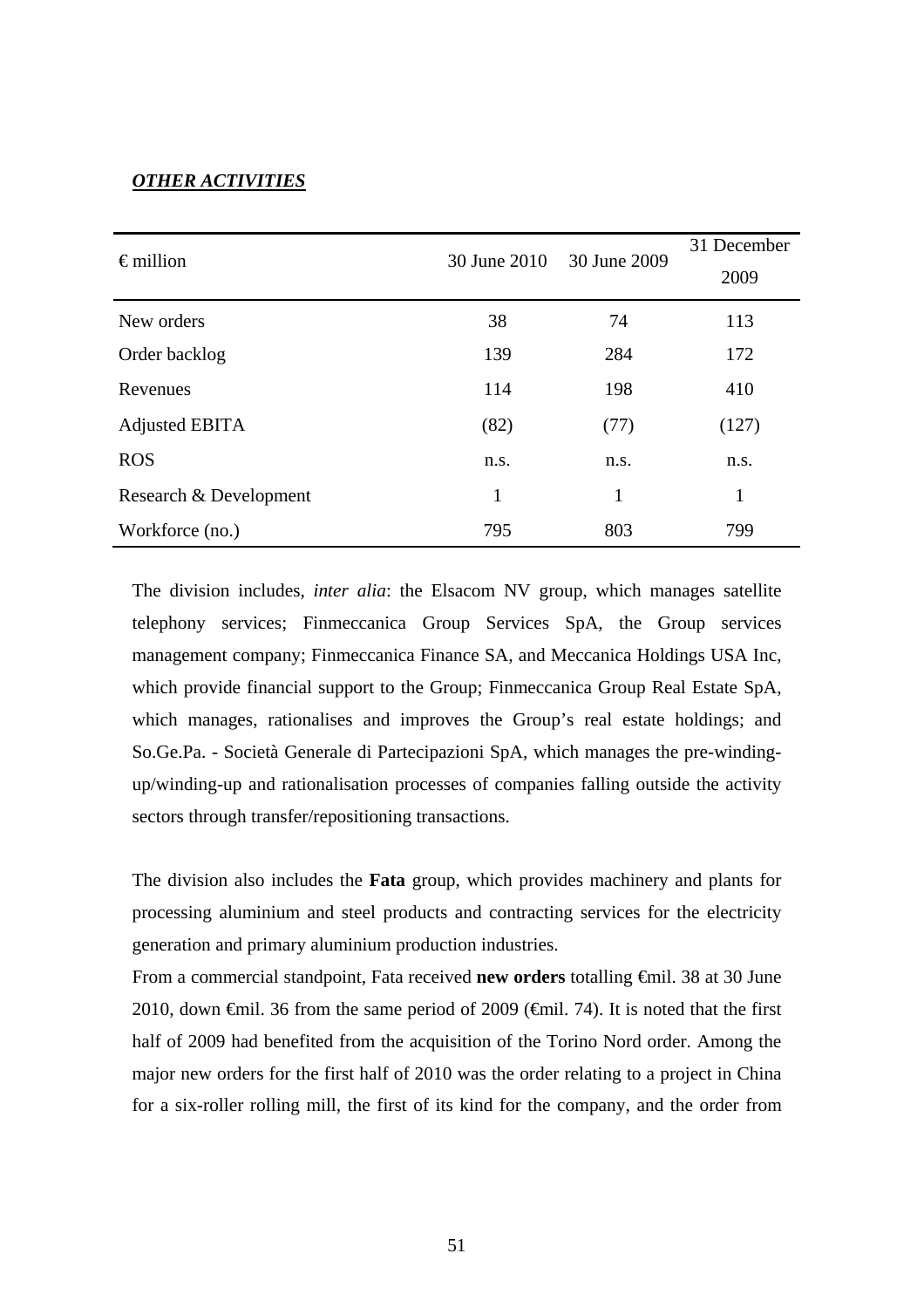Syria for a cold rolling mill and a revamping of a hot rolling mill, both for processing aluminium.

Fata's **revenues** at 30 June 2010 came to €mil. 74, down €mil. 59 from the previous year  $(\text{6cm}1.133)$ .

Production broke down as follows: 55% attributable to the Smelter line, 14% to the Hunter line, 9% to the Power line and 22% to logistics.

Specifically, progress was made on the Hormozal, Hormozal Phase 2 and Qatalum orders (Smelter line), on the Chinese, Korean and Romanian orders (Hunter line) and on the Moncalieri order (Power line). Logistics activities carried out by Fata Logistic, primarily for Group companies, contributed to these results.

Fata's **workforce** at 30 June 2010 totalled 286 employees, compared with 291 employees at 31 December 2009.

This division's figures also include those of **Finmeccanica SpA**, which for some years has been undergoing an extensive transformation process, altering its focus from a financial company to that of an industrial company. This process received a boost during the preceding fiscal year with a commitment from management to press on with a series of actions concerning industrial, technological and commercial integration. The Group will then be able to benefit from an additional impetus in improving its own productivity through processes to increase efficiency and rationalisation.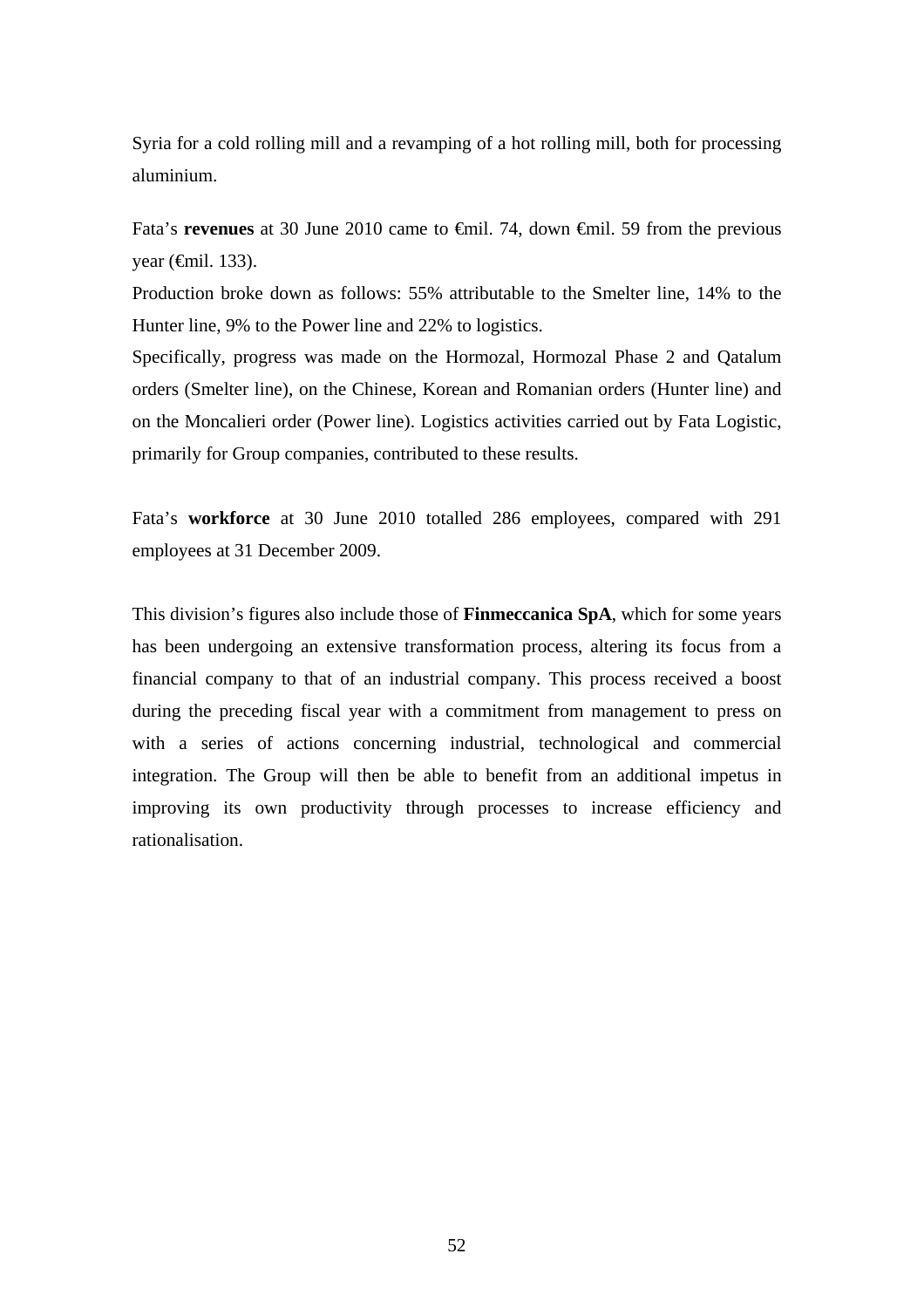## **Significant events and events subsequent to closure of the accounts for the sixmonth period**

## **Industrial transactions**

In the *Helicopters* division, on 29 January 2010, the purchase of 87.67% of **PZL - SWIDNIK**, a Polish company which produces helicopters and aerostructures, was completed after the necessary antitrust approval was obtained. This stake is in addition to the 6.2% already held by AgustaWestland. This acquisition should further solidify AgustaWestland's leadership by extending its geographical positioning in Europe and through making it more industrially competitive by leveraging PZL-SWIDNIK unique technical expertise in the manufacture of aerostructures and the efficiencies to be obtained from a competitive cost structure.

On 6 February 2010, following the signing of the Memorandum of Understanding in February 2009, AgustaWestland and **Tata Sons** - an Indian business group active in the ICT, engineering, materials, services and energy sectors - signed the final agreement to form an Indian joint venture for the final assembly of the AW119 helicopter. The new joint venture will be responsible for AW119 final assembly and customisation worldwide, while AgustaWestland will remain responsible for worldwide marketing and sales and will provide shipsets for assembly and compliance with customer requirements on location. The completion of the transaction is subject to the obtainment of the necessary regulatory authorisations.

On 24 May 2010, Finmeccanica announced the signing of an agreement between AgustaWestland and the **Boeing Company** for the US Navy's Marine One presidential helicopter programme (VXX). Boeing secured the rights to use AgustaWestland's intellectual property, data and production rights in order to utilise the AW101 helicopter platform for the realization by Boeing of a configuration for the VXX programme. AgustaWestland will play a role in developing the programme and will carry out a significant portion of the design and production activities.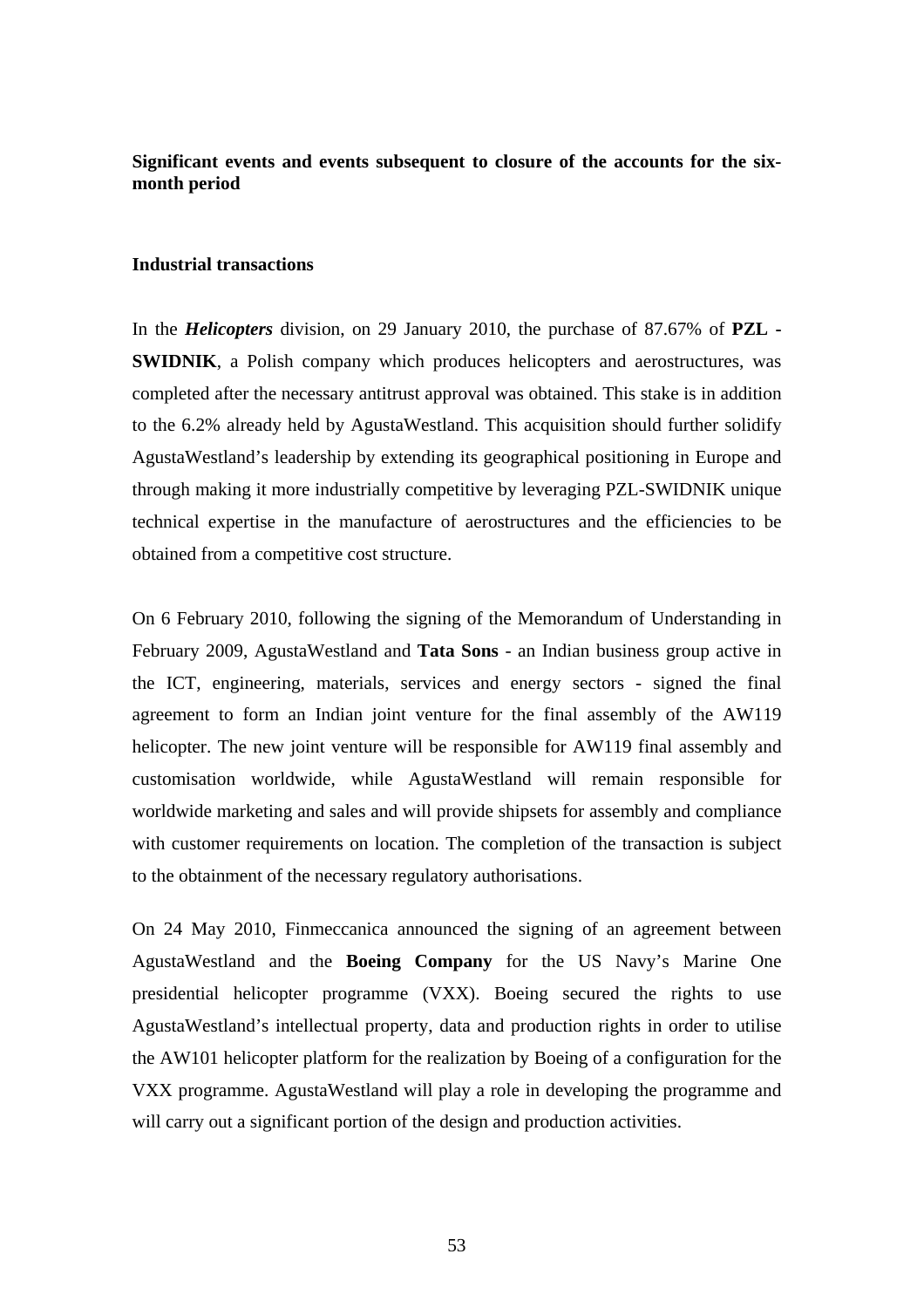On 22 June 2010, **Russian Helicopters** (a subsidiary of JSC UIC Oboronprom, part of Russian Technologies State Corporation) and AgustaWestland started the set up of a joint civil AW139 medium twin helicopter final assembly plant in Russia (near Moscow), mainly destined for the Russian market and CIS countries

In the *Defence and Security Electronics* division, on 20 November 2009, SELEX Galileo Ltd (formerly Sensor & Airborne Systems Ltd) and its US subsidiary SELEX Galileo Inc signed with the listed American company **Pressteck** the final agreements for the purchase of the US company **Lasertel**, a company active in the production and marketing of electro-optical components (i.e. laser diodes). The transaction was completed following the obtainment of certain regulatory authorizations, including the approval of the Committee on Foreign Investment in the United States (CFIUS), which was obtained on 5 February 2010. The transaction was completed on 5 March 2010 through a reverse triangular merger which allowed the forced purchase of the capital held even by a small minority.

In line with its programme to optimise its industrial structures in the Defence and Security Electronics and Space sectors, as previously announced at the 30 April 2010 Shareholders' Meeting, on 20 May 2010, Finmeccanica's Board of Directors approved a rationalisation process intended to improve its business model and the industrial performance of the companies involved. In particular, the organisational rationalisation will involve a number of specific business lines, enabling the Group to take advantage of the technological complimentarity within its structure and to define clear responsibilities to end customers. The Group companies involved in the optimisation programme are SELEX Sistemi Integrati, SELEX Galileo, Elsag Datamat and Telespazio. The first part of the operation, which involved the Defence and Security Electronics sector, was completed on 1 July 2010. The reorganisation of the Space sector, necessarily involving Thales, should be completed by the end of the year.

On 7 June 2010, **DRS Technologies** and Boeing signed an agreement regarding the NewGen Tanker programme. DRS will work with Boeing on console design and will manufacture the Aerial Refueling Operator Station (AROS), contingent upon Boeing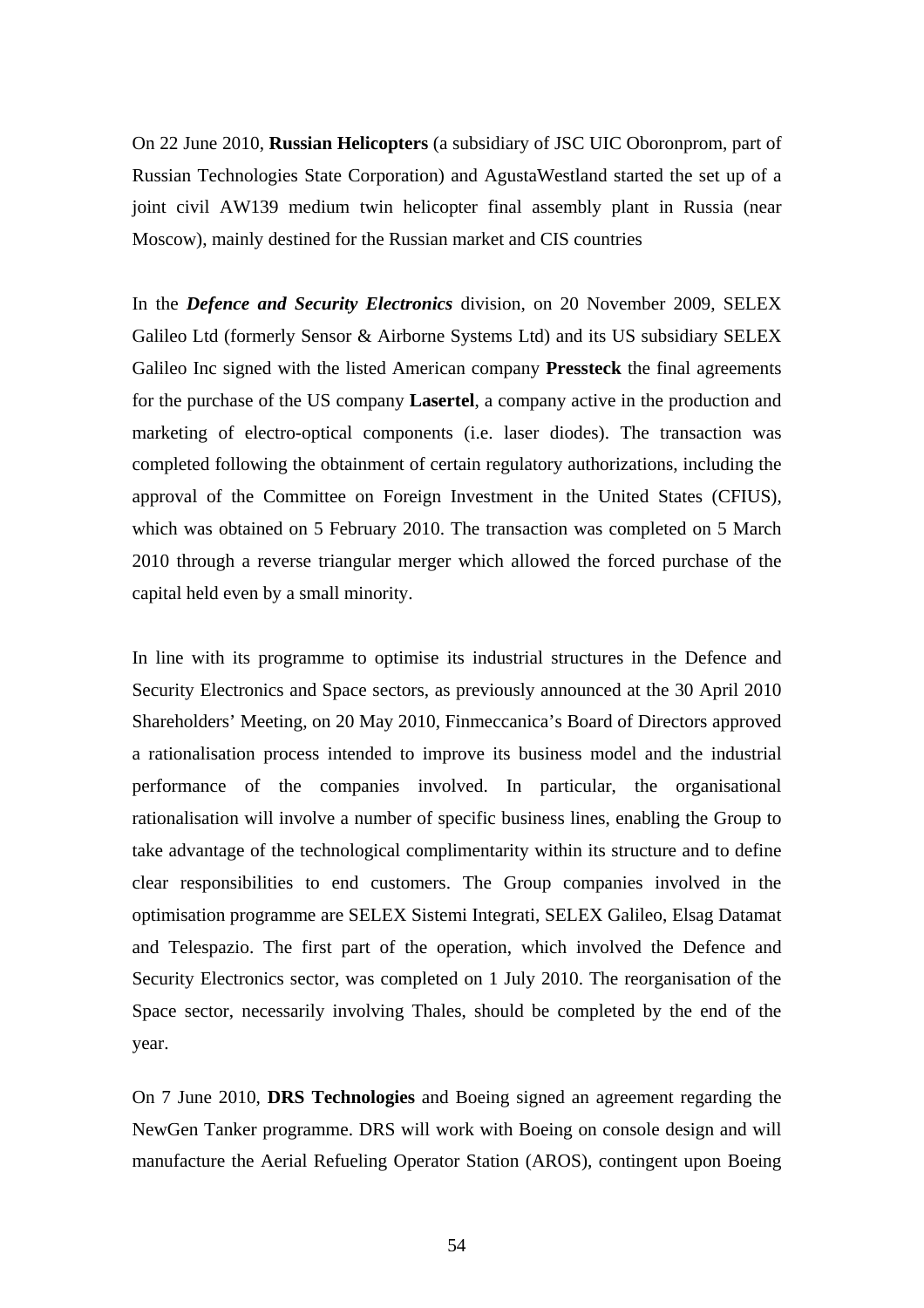receiving the contract from the United States Air Force. DRS will also provide the interconnect design and associated cable sets to integrate the AROS into the Tanker.

In the *Aeronautics* division, the rationalisation process of the Aeronautics division was completed in December 2009 with the merger by takeover of the two subsidiaries Alenia Composite SpA and Alenia Aeronavali SpA into Alenia Aeronautica SpA, with date of efficacy of 1 January 2010.

In the *Energy* division, on 9 April 2010 Ansaldo Energia and Ansaldo Nucleare, **Enel** and **EDF** signed a Memorandum of Understanding at the Fifth Forum of Italian-French dialogue held in Paris to develop nuclear power in Italy. Specifically, the aim of the agreement is to define areas of co-operation between Enel-EDF and Ansaldo Energia (which holds 100% of Ansaldo Nucleare) in developing and building at least four nuclear plants planned by Enel and EDF for Italy using Evolutionary Pressurised Reactor (EPR) technology. Enel and EDF will play the role of investors and architect engineers, which means they will have overall responsibility for the project and for managing the building of the plants. In this regard, they will draw on the wealth of experience of Ansaldo Energia in designing, planning and commissioning the nuclear systems and in providing support to licensing operations. In addition, Ansaldo Energia will participate in the qualification and tender process carried out by Enel and EDF in Italy and abroad for the supply of engineering services, equipment, installation and engineering systems.

Also on 9 April 2010, Ansaldo Energia and **Areva** signed a Memorandum of Understanding to develop a progressive industrial partnership, starting with existing Areva projects, and later extending to future Italian projects, as well as other projects planned in countries such as France and the UK. The collaboration will cover the production of special components and support with building and commissioning by Ansaldo Energia and Ansaldo Nucleare.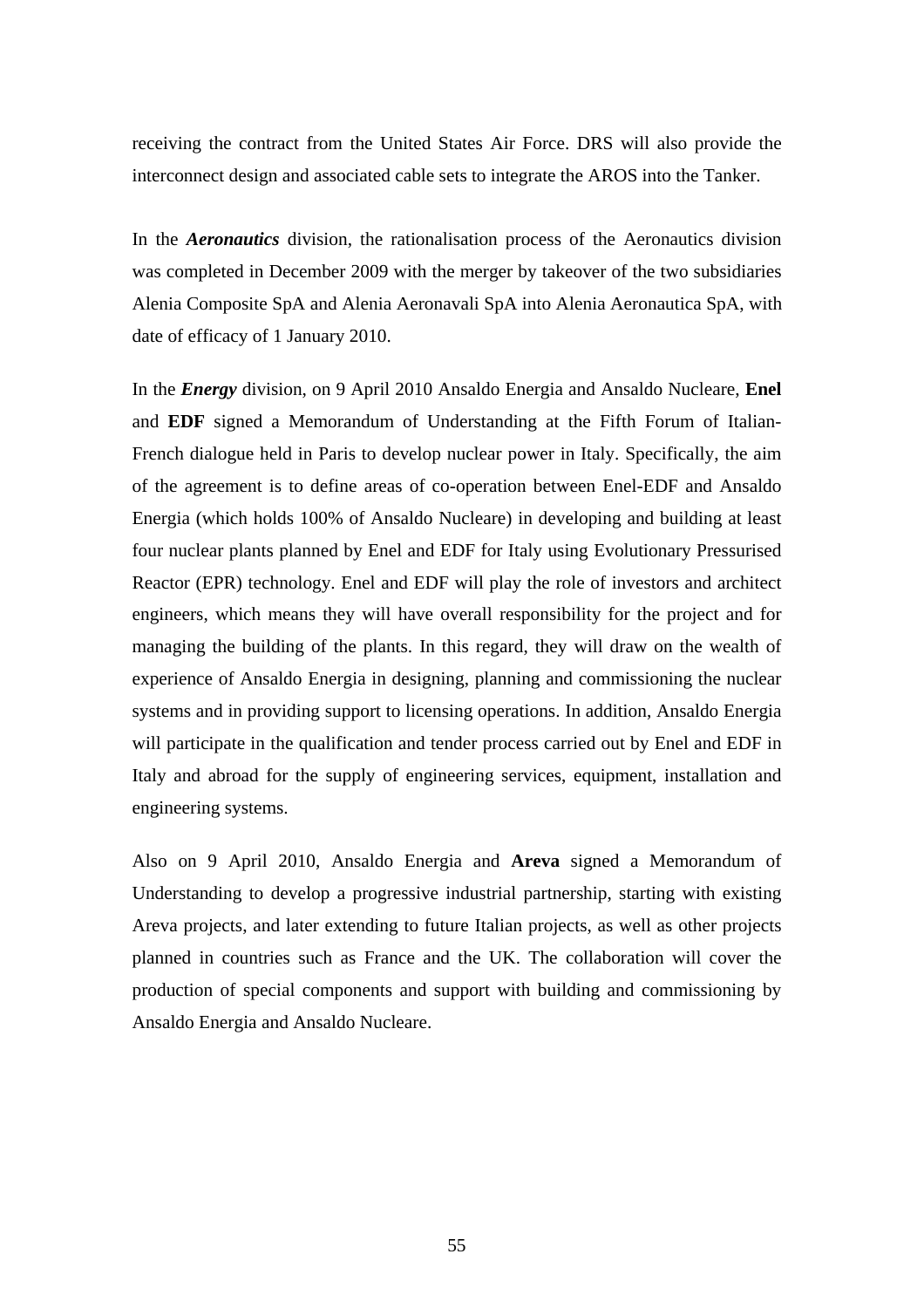## **Financial transactions**

The first half of 2010 there were no new transactions to obtain funds in the bond markets generally, nor in the banking market. As a result of aggressive refinancing over the previous year (described in more detail in the 2009 annual report), the average life of the Group's debt has been extended to over 10 years, strengthening, as a result, the Group's capital structure.

As more fully described in the footnotes on the individual bond issues reported below, a series of rate transactions have been undertaken to convert a portion of the interest rate exposure from fixed-rate to floating rate, thereby making it possible to minimise the total cost of the debt.

Below is a list of bonds outstanding at 30 June 2010, which shows, respectively, the euro-denominated bonds issues by Finmeccanica and by the subsidiary Finmeccanica Finance, the pound sterling-denominated bond issue by Finmeccanica Finance, the remaining amounts of the dollar-denominated bond issues by DRS, as well as the 10 year and 30-year bonds issued by Meccanica Holdings USA for the US market:

| <b>Issuer</b>                     |     | Year of<br>issue | <b>Maturity</b> | <b>Nominal</b><br>amount<br>( <del>C</del> inil) | <b>Annual</b><br>coupon | Type of offer             | <b>IAS recog. Amts</b><br>$\epsilon$ mil. (11) |
|-----------------------------------|-----|------------------|-----------------|--------------------------------------------------|-------------------------|---------------------------|------------------------------------------------|
| <b>Finmeccanica</b><br>Finance SA | (1) | 2003             | 2010            | 450                                              | 0.375%                  | European<br>institutional | 449                                            |
| Finmeccanica<br>Finance SA        | (2) | 2003             | 2018            | 500                                              | 5.75%                   | European<br>institutional | 513                                            |
| Finmeccanica SpA                  | (3) | 2005             | 2025            | 500                                              | 4.875%                  | European<br>institutional | 502                                            |
| Finmeccanica<br>Finance SA        | (4) | 2008             | 2013            | 1,000                                            | 8.125%                  | European<br>institutional | 1,048                                          |
| Finmeccanica<br>Finance SA        | (5) | 2009             | 2022            | 600                                              | 5.25%                   | European<br>institutional | 614                                            |

| <b>Issuer</b>                     |     | Year of<br>issue | <b>Maturity</b> | <b>Nominal</b><br>Amount<br>(GBPmil) | Annual<br>coupon | Type of offer             | <b>IAS</b> recog. amts<br>$\epsilon$ mil. (11) |
|-----------------------------------|-----|------------------|-----------------|--------------------------------------|------------------|---------------------------|------------------------------------------------|
| Finmeccanica<br><b>Finance SA</b> | (6) | 2009             | 2019            | 400                                  | 8.000%           | European<br>institutional | 485                                            |
|                                   |     |                  |                 |                                      |                  |                           |                                                |

| issuer | Year of | <b>Maturity</b> | <b>Nominal</b> | Annual | Type of offer   IAS recog. amts |
|--------|---------|-----------------|----------------|--------|---------------------------------|
|        | issue   |                 | Amount         | coupon | <b>€</b> mil. (11               |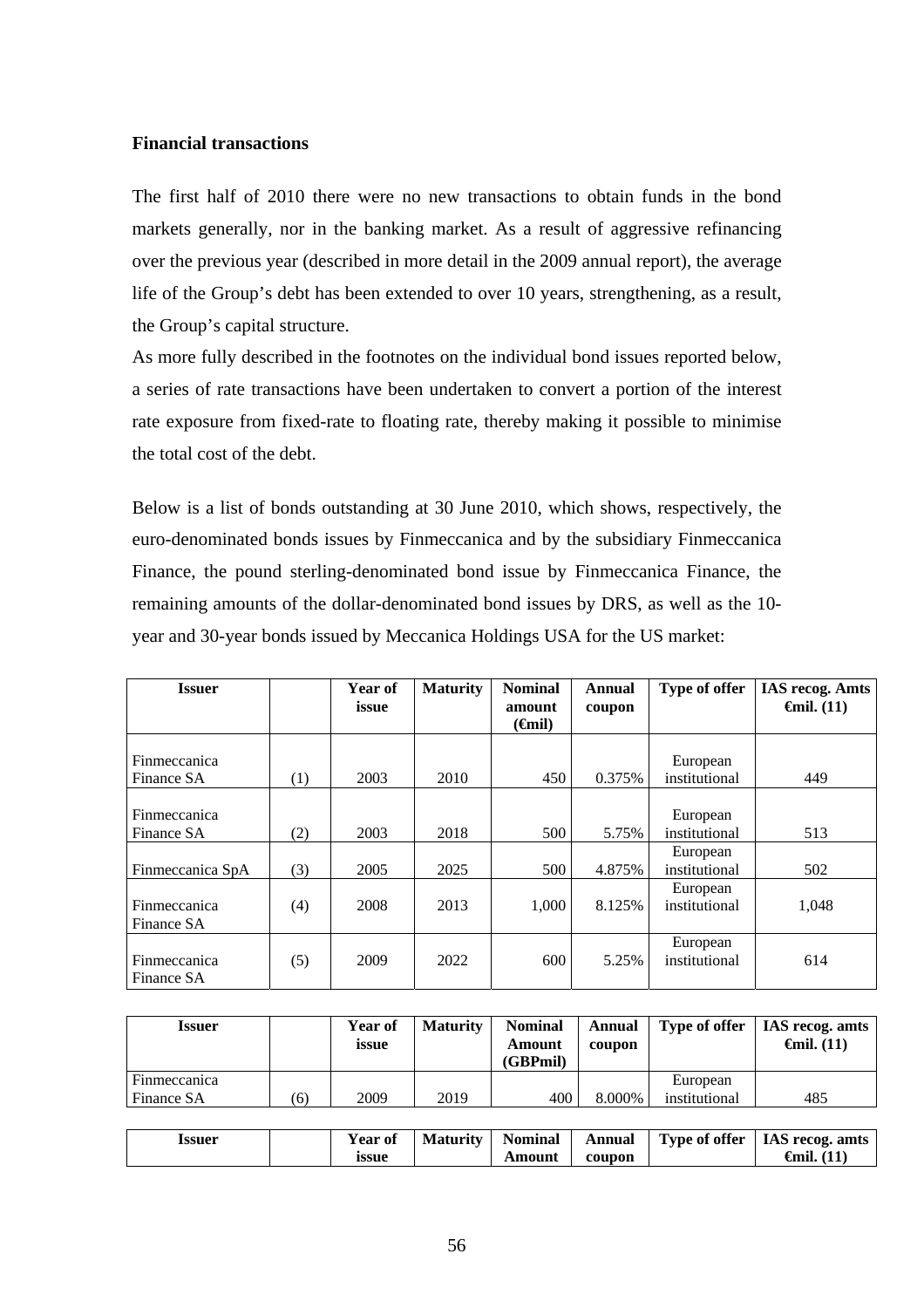|                                      |     |      |      | (US\$mil) |        |                           |   |
|--------------------------------------|-----|------|------|-----------|--------|---------------------------|---|
| <b>DRS</b> Technolgies<br>Inc        | (7) | 2003 | 2013 | 3         | 6.875% | American<br>institutional |   |
| <b>DRS</b> Technolgies<br><b>Inc</b> | (7) | 2006 | 2016 | 12        | 6.625% | American<br>institutional | 9 |
| <b>DRS</b> Technolgies<br>Inc        | (7) | 2006 | 2018 |           | 7.625% | American<br>institutional | 5 |

| <b>Issuer</b>      |      | Year of | Maturity | Nominal   | Annual | Type of offer | IAS recog. amts      |
|--------------------|------|---------|----------|-----------|--------|---------------|----------------------|
|                    |      | issue   |          | Amount    | coupon |               | $\epsilon$ mil. (11) |
|                    |      |         |          | (US\$mil) |        |               |                      |
|                    |      |         |          |           |        | American      |                      |
| Meccanica Holdings | (8)  | 2009    | 2019     | 500       | 6.25%  | institutional |                      |
| USA Inc            |      |         |          |           |        | Rule          | 413                  |
|                    |      |         |          |           |        | 114A/Reg. S   |                      |
|                    |      |         |          |           |        | American      |                      |
| Meccanica Holdings | (9)  | 2009    | 2039     | 300       | 7.375% | institutional |                      |
| USA Inc            |      |         |          |           |        | Rule          | 246                  |
|                    |      |         |          |           |        | 144A/Reg. S   |                      |
|                    |      |         |          |           |        | American      |                      |
| Meccanica Holdings | (10) | 2009    | 2040     | 500       | 6.25%  | institutional |                      |
| USA Inc            |      |         |          |           |        | Rule          | 414                  |
|                    |      |         |          |           |        | 144A/Reg. S   |                      |

- (1) Exchangeable bonds with a maximum number of 20,000,000 shares in STMicroelectronics N.V. (STM) at a conversion price of  $\epsilon$ 25.07 per share. Starting from the third anniversary of the issue, Finmeccanica Finance can ask for the loan to be converted if the average price recorded during the 30 business days prior to the date of notice to bondholders exceeds 125% of the conversion price. At the maturity date Finmeccanica Finance can repay in cash or, upon 15-business days prior notice, through a combination of STM shares valued at the average prices recorded in the prior 5 business days. Transaction authorised pursuant to Article 129 of Legislative Decree 385/93. Bonds are listed on the Luxembourg Stock Exchange. The difference in the nominal value at 30 June 2010 compared with 31 December 2009 ( $\widehat{\text{f}}$ mil. 501) is the result of repurchasing a portion of the bond issue.
- (2) Bonds issued as part of the EMTN programmes for a maximum of €bil. 3.8. The entire issue was converted from a fixed-rate issue to a floating-rate one for the first two years of the loan. The transaction was authorised pursuant to Article 129 of Legislative Decree 385/93. Bonds listed on the Luxembourg Stock Exchange.

Rate derivative transactions were made on these bonds and led to benefits throughout 2005 from low floating rates with an effective cost of some 3.25%. During 2006, the effective cost of the loan returned to a fixed rate equal to an average value of some 5.8%.

(3) Bonds issued as part of the EMTN programmes for a maximum of €bil. 3.8. The transaction was authorised pursuant to Article 129 of Legislative Decree 385/93. Bonds listed on the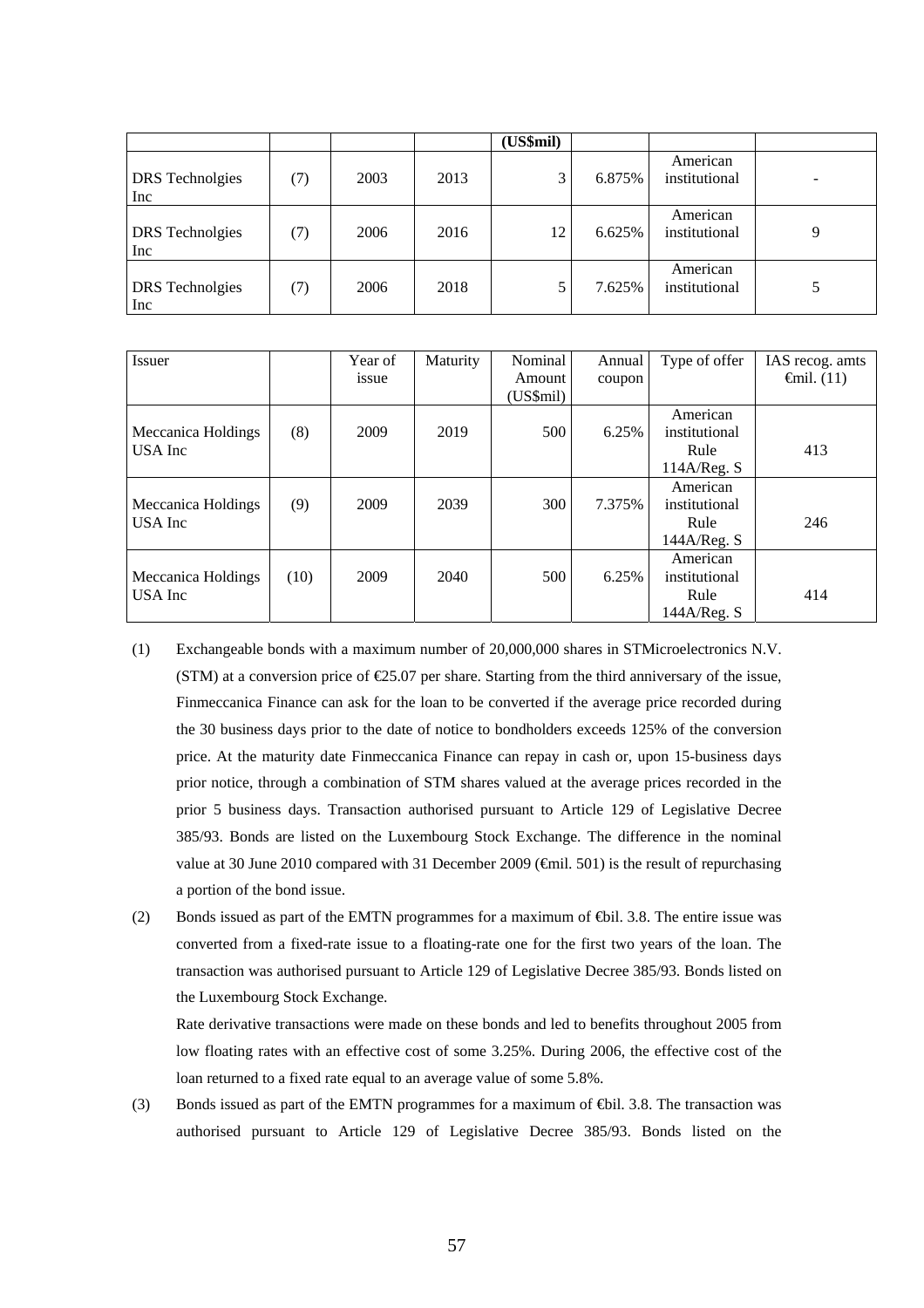Luxembourg Stock Exchange. The amount of €mil. 250 of this issue was converted to a floating rate to hedge against increases in the interest rate.

- (4) Bonds issued as part of the EMTN programmes for a maximum of €bil. 3.8. Bonds listed on the Luxembourg Stock Exchange. Of the issue, €mil. 750 was converted to a floating rate, with a benefit of over 2 percentage points. The proceeds of the issues (the US dollar equivalent) were originally used to refinance (through an intercompany loan agreement) the DRS bonds redeemed early in January 2009.
- (5) Bonds issued as part of the EMTN programmes for a maximum of €bil. 3.8. Bonds listed on the Luxembourg Stock Exchange. No rate transactions on the issue were made. The proceeds of the issue were partly used to repay the Senior Loan Facility.
- (6) Bonds issued as part of the EMTN programmes for a maximum of €bil. 3.8. Bonds listed on the Luxembourg Stock Exchange. The proceeds of the issue were translated into euros and were completely used to partially repay the Senior Loan Facility. Rate transactions were made to optimise the total cost of the debt and were completed during the first half of 2010. These transactions generated revenues of around €mil. 24, for a profit of around €mil. 37. The exchange rate risk arising from the transaction was fully hedged. Finmeccanica does not rule out the possibility of re-converting the bond into pound sterling to partially hedge strategic investments in Great Britain.
- (7) DRS requested and received permission to delist all the bond issues on regulated US markets in December 2008. Therefore, the outstanding DRS bonds are no longer covered by the US Securities Act of 1933 and are no longer registered with the Securities and Exchange Commission (SEC).
- (8) Bonds issued under Rule 144A and Regulation S of the US Securities Act. No rate transactions on the issue were made.
- (9) Bond issued under Rule 144A and Regulation S of the US Securities Act. The proceeds of this issue, as well as of that referred to in footnote (8), were entirely used by Meccanica Holdings USA to finance the purchase of DRS, partially replacing Finmeccanica in the intercompany loan granted to DRS by Finmeccanica in January 2009. Finmeccanica in turn used this amount to partially repay the Senior Term Loan Facility. No rate transactions on the issue were made.
- (10) Bond issued under Rule 144A and Regulation S of the US Securities Act. The proceeds were entirely used by Meccanica Holdings USA to finance the purchase of DRS, as described in footnote (9). No rate transactions on the issue were made.
- (11) The difference between the face value of bonds and book value is due to interest rates being classified as to increase debt and to discounts being recognised to decrease debt. Furthermore, as regards the issue of exchangeable bonds in (1) above, IAS 39 provides for the separation of the financial debt component and the call option sold. The debt component is measured by applying the market interest rate at the issue date in place of the nominal interest rate, while the option component, excluded from the financial position, is subject to periodic measurement at fair value. At 30 June 2010, this valuation method led to posting a debt €mil. 1 less than the face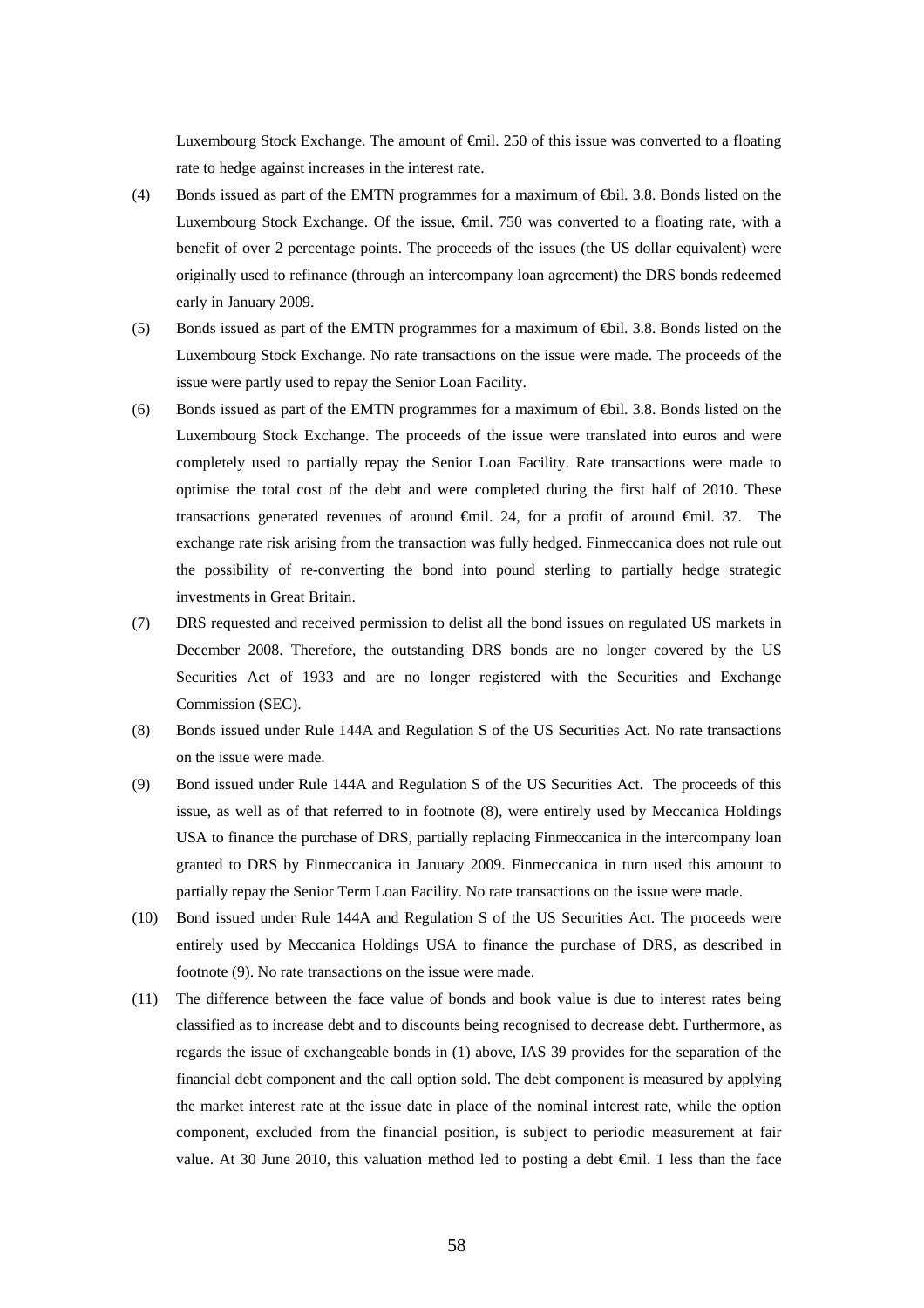value of the bond. This differential is expected to disappear at the maturity date. The difference in the nominal value at 30 June 2010 compared with 31 December 2009 ( $\bigoplus$ il. 501) is the result of repurchasing a portion of the bond issue.

All the bond issues of Finmeccanica Finance, DRS and Meccanica Holdings, are, as mentioned, irrevocably and unconditionally secured by Finmeccanica, and are given a medium-term financial credit rating by the three international rating agencies: Moody's Investors Service, Standard and Poor's and Fitch. More specifically, at the date of this report, these credit ratings were: A3 (Moody's), BBB+ (Fitch) and BBB (Standard and Poor's).

All the bonds above are governed by rules with standard legal clauses for this type of corporate transaction. In the case of the issues, these clauses do not require any undertaking with regard to compliance with specific financial parameters (financial covenants) but they do require negative pledge and cross-default clauses*.*

Based on negative pledge clauses, Group issuers, Finmeccanica SpA and their material subsidiaries (companies whose issuer or guarantor owns more than 50% of share capital or represents at least 10% of total revenues) are expressly prohibited from pledging collateral security to secure financial transactions to the partial benefit of one or more creditors, without prejudice to the generalities of the foregoing. Exceptions to this prohibition are securitisation and, starting from July 2006, the establishment of assets for the use indicated in Article 2447-bis *et seq*. of the Italian Civil Code.

The cross-default clauses give the bondholders the right to request early redemption of the same (i.e. default) in the event that, for any loan or, more generally, any financial obligation of the Group, there should be a failure to make payment beyond preset limits or other default events.

In 2009, Finmeccanica signed a  $\epsilon$ mil. 500 loan agreement with the European Investment Bank (EIB) for Alenia Aeronautica (100%-owned by Finmeccanica) to be used for the production and development of technologically innovative aeronautical components. Repayment of the 12-year loan will begin in the third year. The loan will be disbursed by 31 January 2011, upon demand by Finmeccanica. The interest rate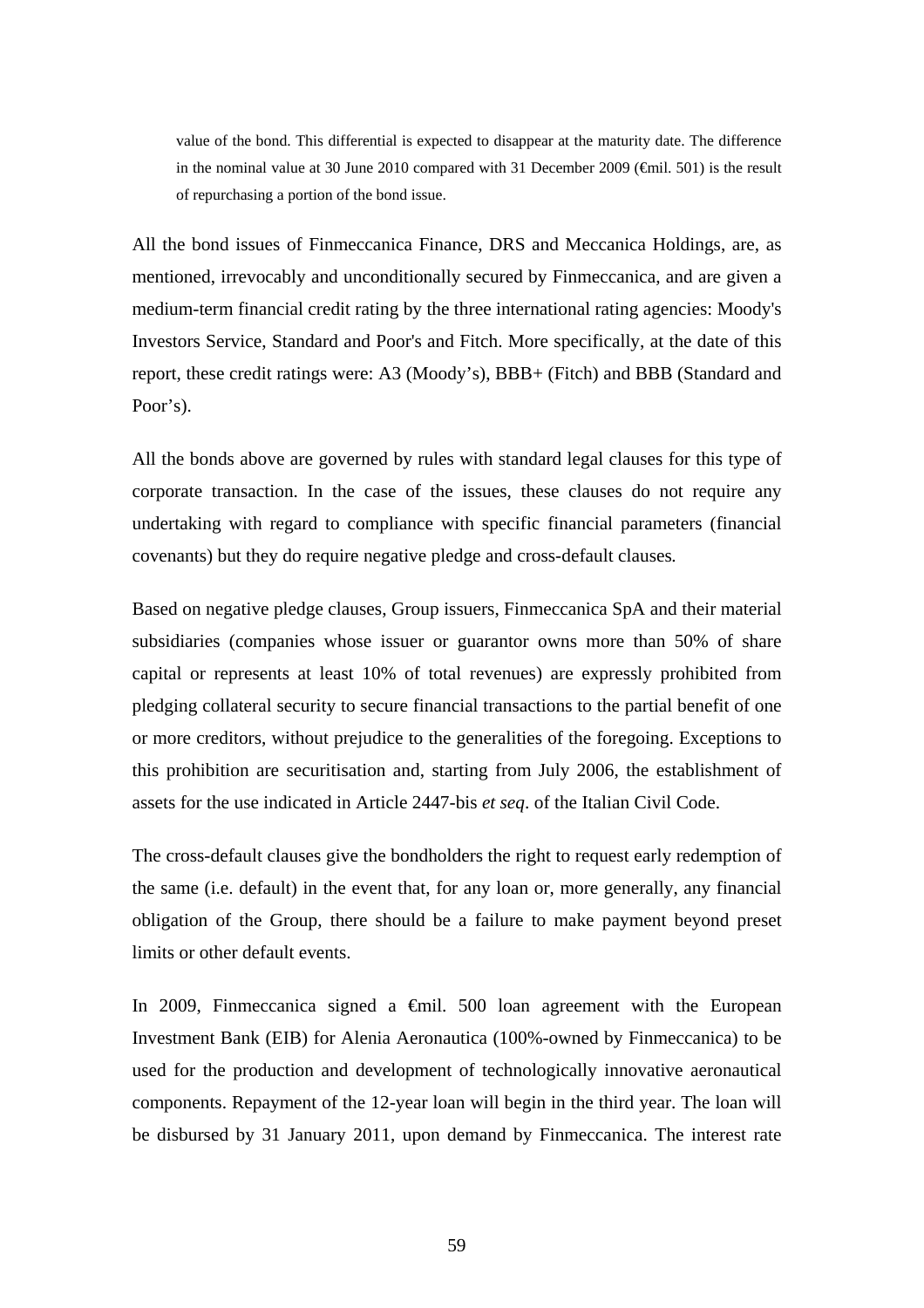may be either variable or fixed, at the prior discretion of Finmeccanica. Although the loan was entirely unused at 30 June 2010, after the close of the period, Finmeccanica drew upon the full amount of the loan in accordance with its terms.

In January 2010, Finmeccanica's board of directors authorised the issue of a guarantee, up to  $\bigoplus$ il. 1, to support the issuance of "commercial paper" up to the same amount, with maturities of between one day and one year, and for amounts divisible based on the issuer's needs and the market's receptiveness. The commercial paper, which may be listed on the Luxembourg Stock Exchange, will be placed by Finmeccanica Finance on Euro market and/or with French institutional investors. This programme augments the range of short-term financing sources for covering the Group's financial requirements. Similar to the practice for bond issues, the programme must be assigned a credit rating and the documentation must be updated annually.

In February 2010, Finmeccanica repurchased roughly €mil. 51 (nominal value) of bonds exchangeable for STM shares out of the August 2003 issue of  $\epsilon$ mil. 501, maturity in August 2010. The purchase price was equal to 99.40% of the bond's nominal value. This transaction, just one of the actions taken to optimise treasury resources, will make it possible to cancel a corresponding amount of the correlated debt.

In the first quarter, Finmeccanica sold an option mirroring the earn out option held under the agreement signed with Cassa Depositi e Prestiti for the sale of its stake in STM at the end of 2009. As a result of this transaction, Finmeccanica received a total of around  $\oplus$ mil. 8, for  $\oplus$ mil. 1 gain in additional income over the fair value recognised at 31 December 2009, thereby almost completely neutralising any further change in value.

Moreover, in February 2010, Finmeccanica completed the transformation, begun in December 2009, of the remaining portion (€mil. 639) of the Senior Term Loan Facility (tranche C) into a revolving credit facility (same maturity June 2011), with a margin of 80 basis points over the Euribor for the period and a commitment fee of 32 basis points on the unused amount. The loan, originally entered into for the acquisition of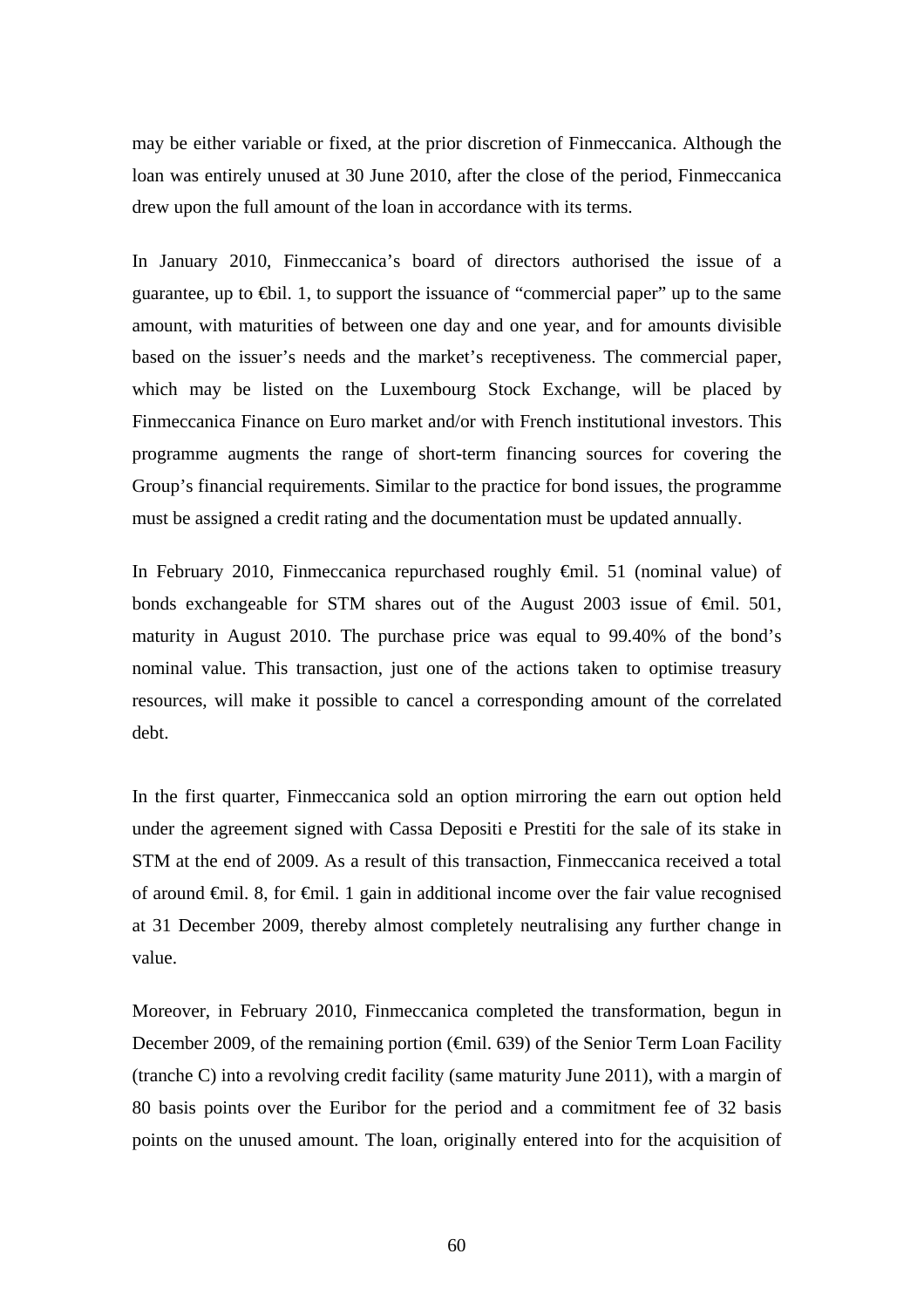DRS, was entirely repaid in the first quarter of 2010. The transformation of the loan into a revolving credit facility usable and repayable based on the Group's financial needs for the entire duration of the loan, will give the Group greater flexibility in structuring its debt, and will negate the clause contained in the Senior Term Loan Facility requiring early repayment out of proceeds from the sale of assets.

In July, the Euro Medium Term Note (EMTN) programme was extended for a further 12 months. The maximum amount was set at  $\bigoplus$  il. 3.8 of which a total of around  $\bigoplus$  il. 3,050 was already used at 30 June 2010 with respect to existing euro and pound sterling bond issues. The programme allows Finmeccanica and Finmeccanica Finance, secured by Finmeccanica, to act as issuer on the European bond market.

Finally, also in July 2010, as described in the comments on the Group's financial debt, Finmeccanica made a proposal to a group of banks for extending the maturity of the current confirmed lines of credit (with maturities up through 2012) to 2015. This transaction would be carried out under current market terms and conditions for instruments of analogous maturities and credit ratings. It should be noted that these are revolving lines of credit and have been primarily used in connection with the seasonal pattern of the Group's collections.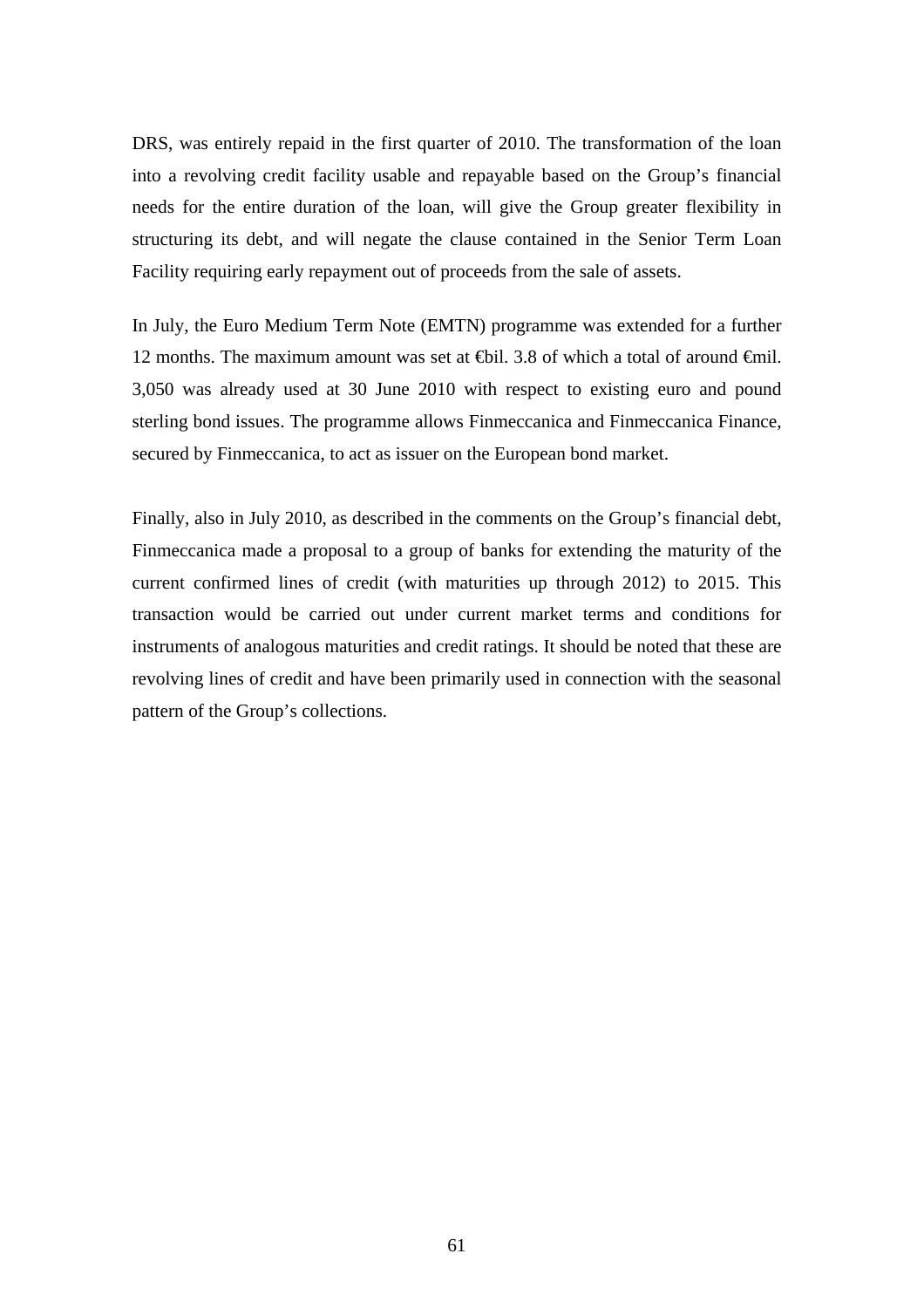#### **Outlook**

Performance in the first six months of 2010 was substantially the same as that during the corresponding period of the previous year, in line with forecasts made at that time.

The worldwide economic recession, triggered by the financial market difficulties of 2007 and the subsequent crisis of September 2008 affected, with the expected time lag, the capital-intensive sectors. This situation is further complicated in Europe given the recent local crises in a number of countries.

Therefore, a number of the Group companies could, even in the medium term, suffer the negative effects of the crisis as a result of fiscal policy choices made by the governments of many European countries that could result in reduced public investment and spending on infrastructures to compensate for funds spent to shore up the banking system and stimulate demand for consumer goods.

As a result, the Group has to contend with the uncertainty about when the demand for investment in domestic markets will recover, with the need to identify and approach new markets with higher rates of growth in investment, while being more competitive as well.

The continued search for greater efficiency while carrying out productive activities and executing contracts and the achievement of targeted performance levels are fundamental for ensuring that the Group's hard-earned financial soundness can be maintained.

The volume of the order backlog stands at over  $\Theta$ il. 45 in the first half of 2010, ensuring that a high degree (over 90%) of expected production for the next six months of the year will be covered.

At present, therefore, there would appear to be no circumstances that would alter the forecasts made for the Group for 2010, although admittedly the situation was not an easy one and a cautious approach was taken. As a result, Group revenues are expected to be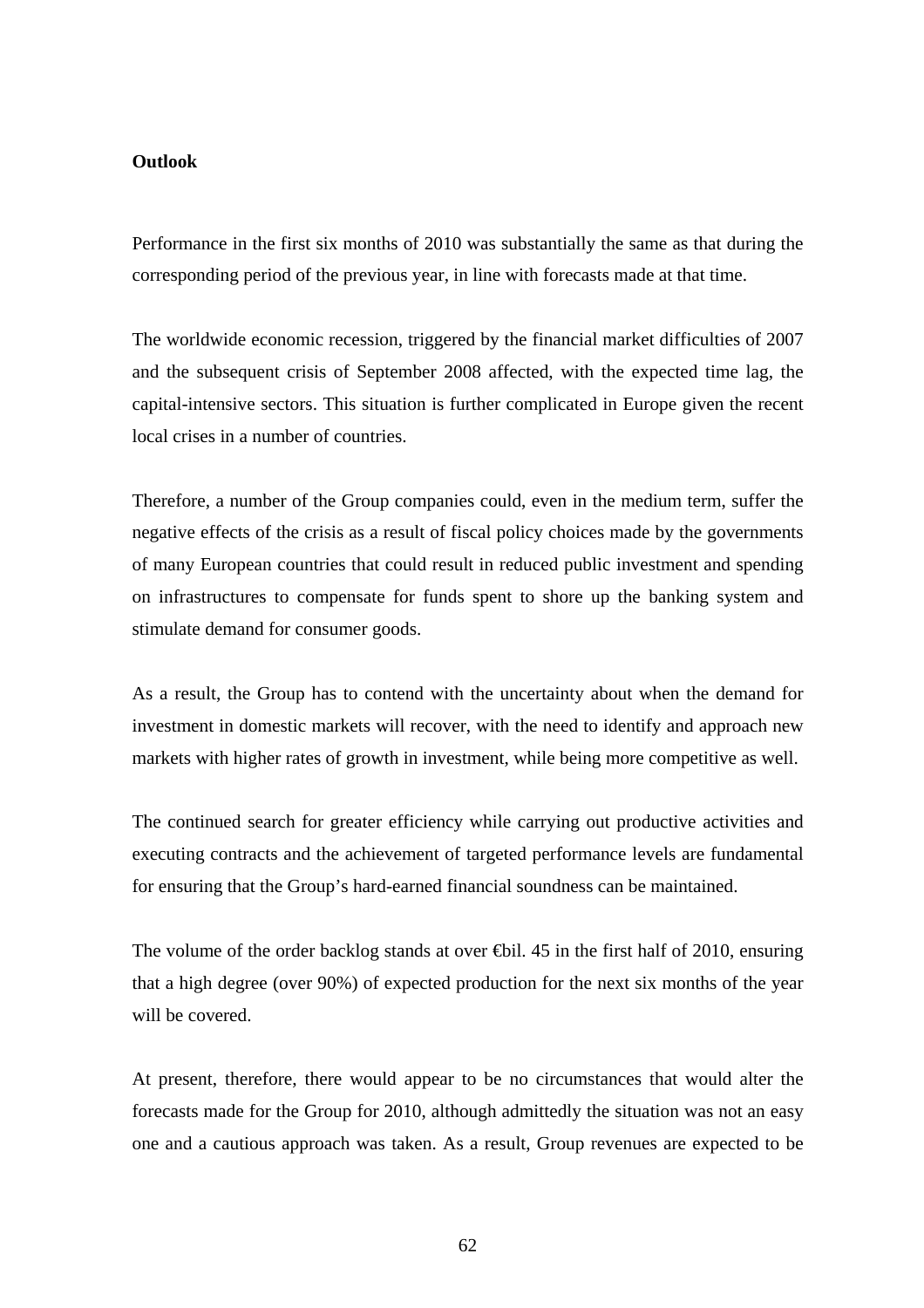between €bil. 17.8 and €bil. 18.6 and adjusted EBITA between €mil. 1,520 and €mil.1,600.

Finally, we expect FOCF to generate a cash surplus of about €mil. 200, given the considerable investment in the development of products necessary to sustain growth that, as in 2009, will focus on the Helicopters, Aeronautics, and Defence and Security Electronics divisions in particular.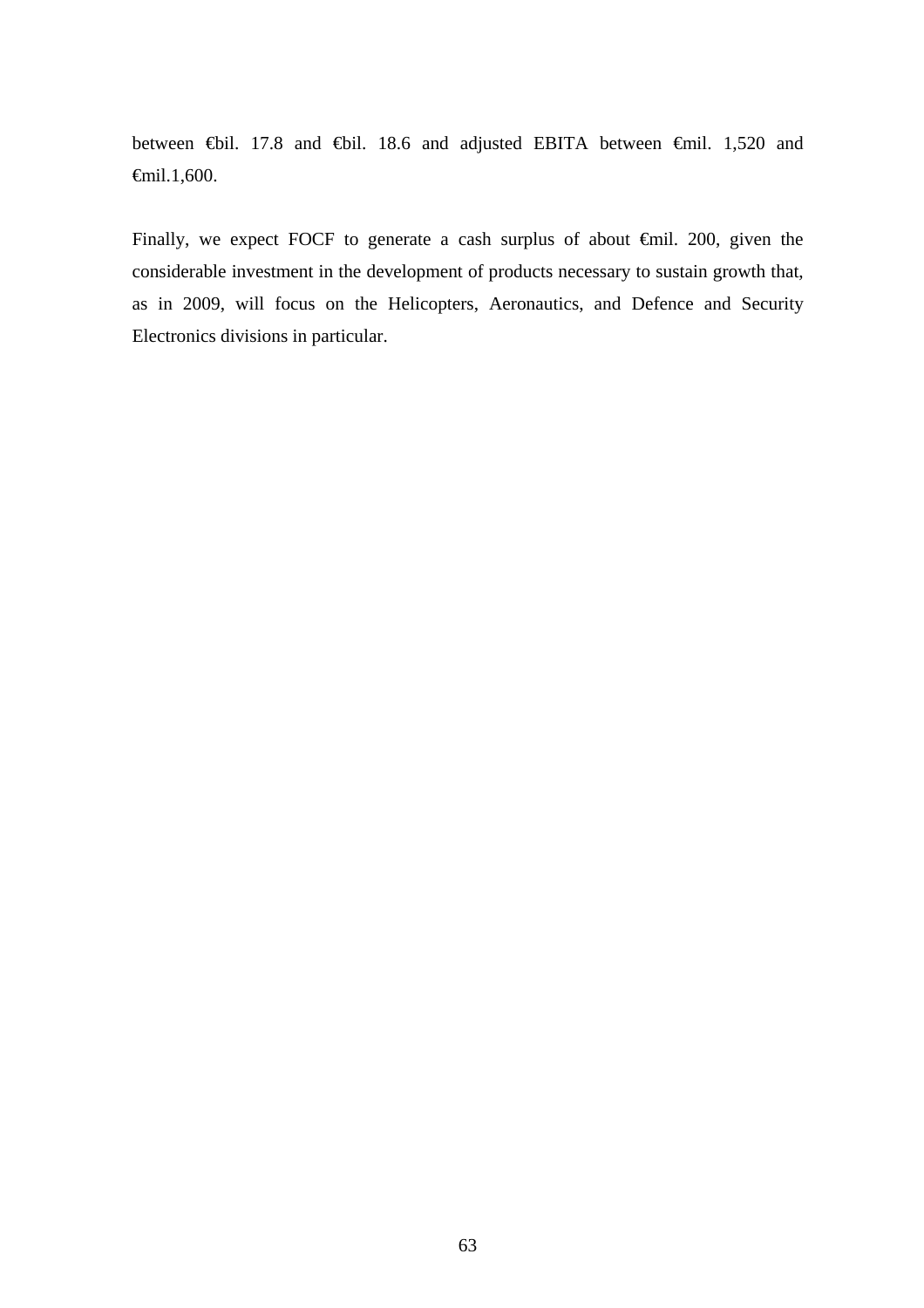**Condensed consolidated financial statements at 30 June 2010**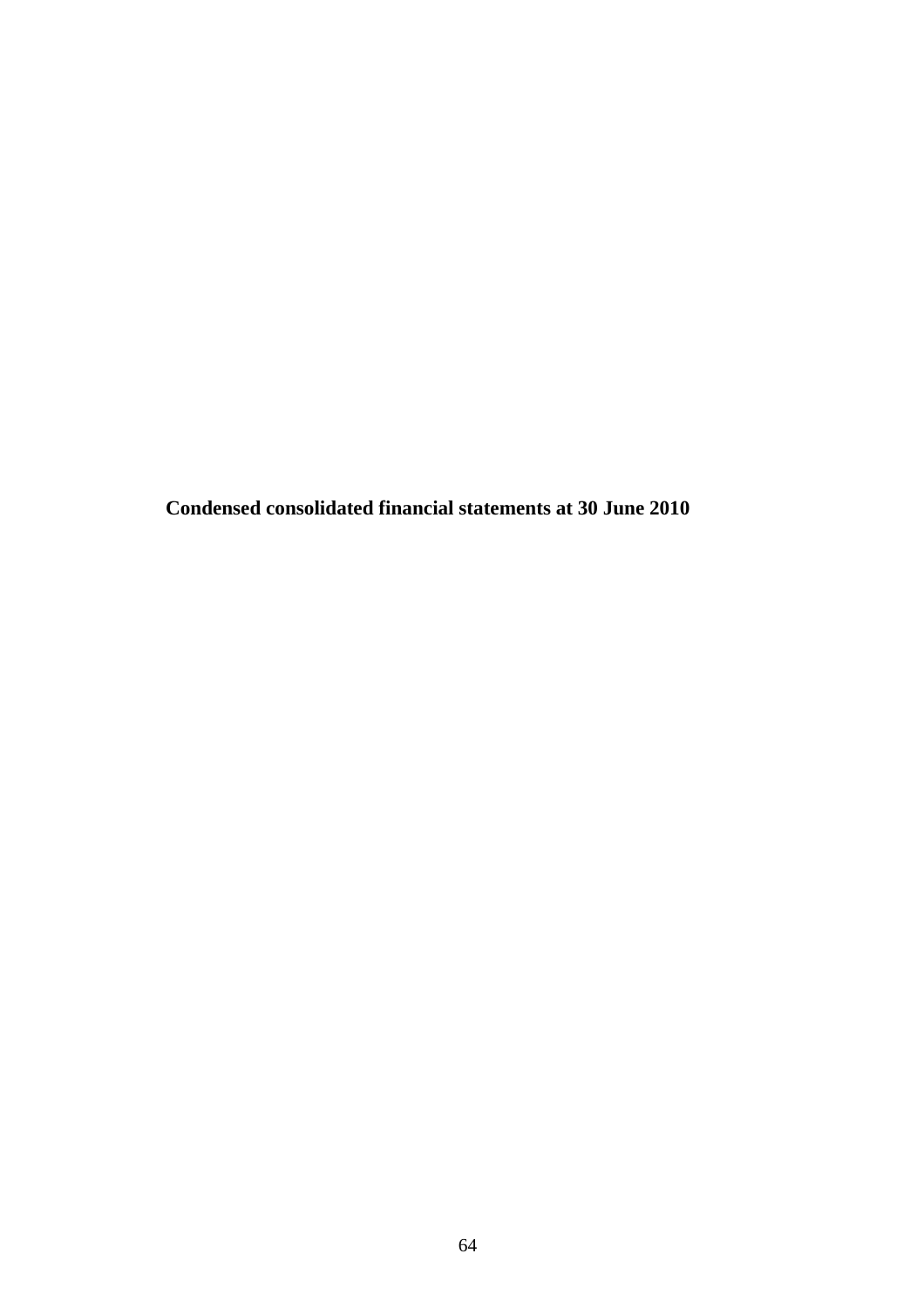## **Income Statement**

|                                                                  |      | For the six months<br>ended 30 June |                                        | For the six months<br>ended 30 June |                                        |  |
|------------------------------------------------------------------|------|-------------------------------------|----------------------------------------|-------------------------------------|----------------------------------------|--|
| (Emillion)                                                       | Note | 2010                                | of which<br>with<br>related<br>parties | 2009                                | of which<br>with<br>related<br>parties |  |
| Revenue                                                          |      | 8,654                               | 673                                    | 8,523                               | 640                                    |  |
| Raw materials and consumables used and                           |      |                                     |                                        |                                     |                                        |  |
| personnel costs                                                  | 24   | (7,758)                             | (47)                                   | (7,621)                             | (58)                                   |  |
| Amortisation, depreciation and impairment                        | 25   | (330)                               |                                        | (320)                               |                                        |  |
| Other operating income (expenses)                                | 23   | (39)                                |                                        | (23)                                |                                        |  |
|                                                                  |      | 527                                 |                                        | 559                                 |                                        |  |
| Net finance income (costs)                                       | 26   | (184)                               | (3)                                    | (168)                               |                                        |  |
| Share of profit (loss) of                                        |      |                                     |                                        |                                     |                                        |  |
| equity accounted investments                                     |      | (3)                                 |                                        | 12                                  |                                        |  |
| Profit before taxes and the effect of<br>discontinued operations |      | 340                                 |                                        | 403                                 |                                        |  |
|                                                                  |      |                                     |                                        |                                     |                                        |  |
| Income taxes                                                     | 27   | (146)                               |                                        | (161)                               |                                        |  |
| (Loss) Profit from discontinued operations                       |      |                                     |                                        |                                     |                                        |  |
| Net profit                                                       |      | 194                                 |                                        | 242                                 |                                        |  |
| . equity holders of the Company                                  |      | 170                                 |                                        | 218                                 |                                        |  |
| . minority interests                                             |      | 24                                  |                                        | 24                                  |                                        |  |
| <b>Earnings per Share</b>                                        | 29   |                                     |                                        |                                     |                                        |  |
| <b>Basic</b>                                                     |      | 0.295                               |                                        | 0.378                               |                                        |  |
| <b>Diluted</b>                                                   |      | 0.294                               |                                        | 0.377                               |                                        |  |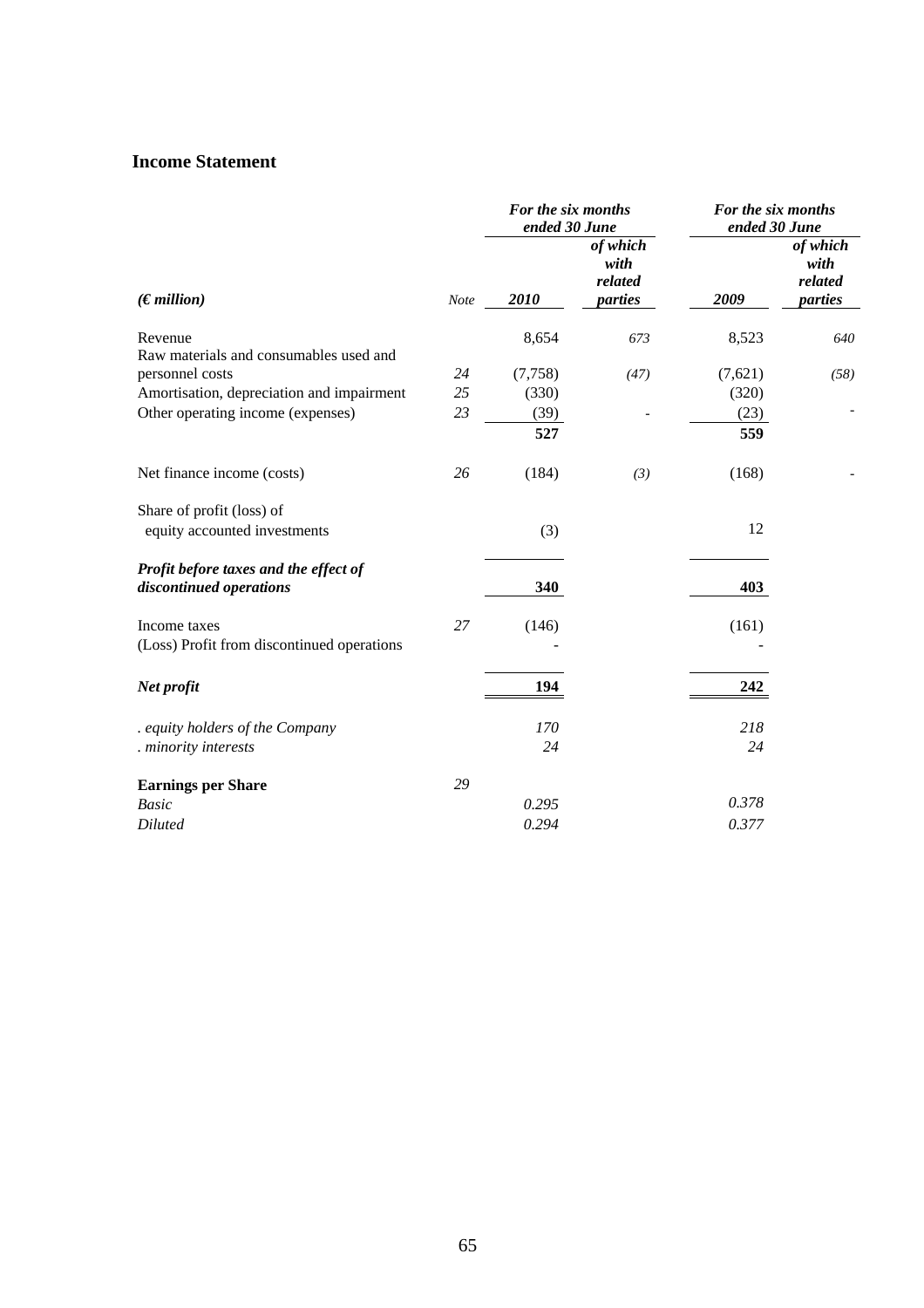# **Statement of Comprehensive Income**

|                                                              | For the six months ended 30 June |       |                |                |  |  |  |
|--------------------------------------------------------------|----------------------------------|-------|----------------|----------------|--|--|--|
| $\epsilon$ million                                           | 2010                             |       | 2009           |                |  |  |  |
| Profit (loss) for the period                                 |                                  | 194   |                | 242            |  |  |  |
| Reserves of income (expense) recognised in equity            |                                  |       |                |                |  |  |  |
| - Financial assets available for sale:                       |                                  |       |                | 26             |  |  |  |
| . sale of shares                                             |                                  |       |                |                |  |  |  |
| . fair value adjustment                                      |                                  |       | 26             |                |  |  |  |
| - Actuarial gains (losses) on defined-benefit plans:         |                                  | (62)  |                | (59)           |  |  |  |
| . plan measurement                                           | (49)                             |       | (68)           |                |  |  |  |
| . exchange gains (losses)                                    | (13)                             |       | 9              | 72             |  |  |  |
| - Changes in cash-flow hedges:                               |                                  | (184) | 86             |                |  |  |  |
| . fair value adjustment<br>. transferred to income statement | (202)<br>18                      |       | (13)           |                |  |  |  |
| . exchange gains (losses)                                    |                                  |       | (1)            |                |  |  |  |
| - Translation differences                                    |                                  | 593   |                | 151            |  |  |  |
| Tax on expense (income) recognised in equity                 |                                  | 63    |                | $\overline{2}$ |  |  |  |
| . fair value adjustment/measurement                          | 50                               |       | $\overline{7}$ |                |  |  |  |
| . transferred to income statement                            | 9                                |       | (2)            |                |  |  |  |
| . exchange gains (losses)                                    | $\overline{4}$                   |       | (3)            |                |  |  |  |
| Income (expense) recognised in equity                        |                                  | 410   |                | 192            |  |  |  |
| Total comprehensive income /(expense) for the period         |                                  | 604   |                | 434            |  |  |  |
| Attributable to:                                             |                                  |       |                |                |  |  |  |
| Equity holders of the Company                                |                                  | 564   |                | 409            |  |  |  |
| Minority interests                                           |                                  | 40    |                | 25             |  |  |  |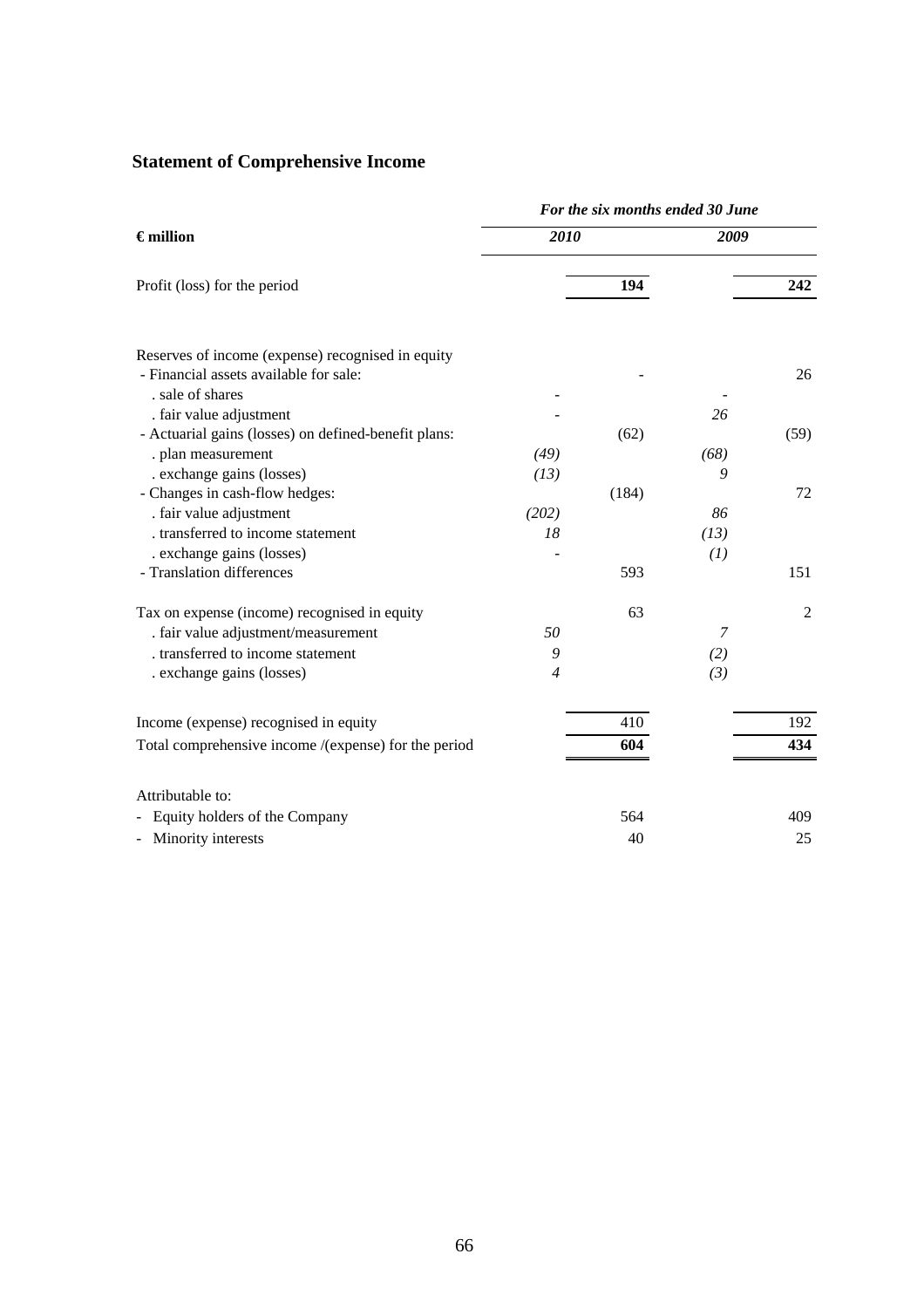## **Balance Sheet**

| (Emillion)<br>2009<br>2010<br>Note<br>parties<br>parties<br>Non-current assets<br>Intangible assets<br>9<br>9,187<br>8,367<br>Property, plant and equipment<br>10<br>3,281<br>3,125<br>Financial assets at fair value<br>Deferred tax assets<br>783<br>673<br>10<br>12<br>837<br>791<br>12<br>Other assets<br>14,088<br>12,956<br>Current assets<br>Inventories<br>4,833<br>4,662<br>Trade receivables, including net contract work<br>13<br>500<br>in progress<br>9,680<br>8,481<br>523<br>Financial receivables<br>794<br>49<br>34<br>797<br>14<br>Derivatives<br>279<br>193<br>9<br>15<br>850<br>34<br>759<br>Other assets<br>Cash and cash equivalents<br>919<br>2,630<br>17,355<br>17,522<br>Non-current assets held for sale<br>7<br><b>Total</b> assets<br>31,443<br>30,485<br>Shareholders' equity<br>Share capital<br>16<br>2,512<br>2,512<br>Other reserves<br>4,177<br>3,839<br>Capital and reserves attributable to equity<br>6,689<br>6,351<br>holders of the Company<br>Minority interests in equity<br>217<br>198<br>6,906<br>6,549<br>Total shareholders' equity<br>Non-current liabilities<br>Borrowings<br>4,213<br>4,604<br>17<br>Employee liabilities<br>19<br>1,206<br>1,136<br>Provisions for risks and charges<br>18<br>395<br>364<br>Deferred tax liabilities<br>508<br>488<br>Other liabilities<br>20<br>661<br>651<br>6,983<br>7,243<br>Current liabilities<br>Trade payables, including net advances from<br>21<br>12,674<br>94<br>12,400<br>99<br>customers<br>Borrowings<br>17<br>2,125<br>704<br>1,904<br>679<br>Income tax payables<br>163<br>126<br>Provisions for risks and charges<br>618<br>595<br>18<br>Derivatives<br>14<br>309<br>88<br>Other liabilities<br>20<br>12<br>13<br>1,665<br>1,580<br>17,554<br>16,693<br>Liabilities directly correlated with assets held<br>for sale<br><b>Total liabilities</b><br>24,537<br>23,936<br>Total liabilities and shareholders' equity<br>31,443<br>30,485 |  | 30 June | of which<br>with related | 31 Dec. | of which<br>with related |
|-------------------------------------------------------------------------------------------------------------------------------------------------------------------------------------------------------------------------------------------------------------------------------------------------------------------------------------------------------------------------------------------------------------------------------------------------------------------------------------------------------------------------------------------------------------------------------------------------------------------------------------------------------------------------------------------------------------------------------------------------------------------------------------------------------------------------------------------------------------------------------------------------------------------------------------------------------------------------------------------------------------------------------------------------------------------------------------------------------------------------------------------------------------------------------------------------------------------------------------------------------------------------------------------------------------------------------------------------------------------------------------------------------------------------------------------------------------------------------------------------------------------------------------------------------------------------------------------------------------------------------------------------------------------------------------------------------------------------------------------------------------------------------------------------------------------------------------------------------------------------------------------------------------------------------------------|--|---------|--------------------------|---------|--------------------------|
|                                                                                                                                                                                                                                                                                                                                                                                                                                                                                                                                                                                                                                                                                                                                                                                                                                                                                                                                                                                                                                                                                                                                                                                                                                                                                                                                                                                                                                                                                                                                                                                                                                                                                                                                                                                                                                                                                                                                           |  |         |                          |         |                          |
|                                                                                                                                                                                                                                                                                                                                                                                                                                                                                                                                                                                                                                                                                                                                                                                                                                                                                                                                                                                                                                                                                                                                                                                                                                                                                                                                                                                                                                                                                                                                                                                                                                                                                                                                                                                                                                                                                                                                           |  |         |                          |         |                          |
|                                                                                                                                                                                                                                                                                                                                                                                                                                                                                                                                                                                                                                                                                                                                                                                                                                                                                                                                                                                                                                                                                                                                                                                                                                                                                                                                                                                                                                                                                                                                                                                                                                                                                                                                                                                                                                                                                                                                           |  |         |                          |         |                          |
|                                                                                                                                                                                                                                                                                                                                                                                                                                                                                                                                                                                                                                                                                                                                                                                                                                                                                                                                                                                                                                                                                                                                                                                                                                                                                                                                                                                                                                                                                                                                                                                                                                                                                                                                                                                                                                                                                                                                           |  |         |                          |         |                          |
|                                                                                                                                                                                                                                                                                                                                                                                                                                                                                                                                                                                                                                                                                                                                                                                                                                                                                                                                                                                                                                                                                                                                                                                                                                                                                                                                                                                                                                                                                                                                                                                                                                                                                                                                                                                                                                                                                                                                           |  |         |                          |         |                          |
|                                                                                                                                                                                                                                                                                                                                                                                                                                                                                                                                                                                                                                                                                                                                                                                                                                                                                                                                                                                                                                                                                                                                                                                                                                                                                                                                                                                                                                                                                                                                                                                                                                                                                                                                                                                                                                                                                                                                           |  |         |                          |         |                          |
|                                                                                                                                                                                                                                                                                                                                                                                                                                                                                                                                                                                                                                                                                                                                                                                                                                                                                                                                                                                                                                                                                                                                                                                                                                                                                                                                                                                                                                                                                                                                                                                                                                                                                                                                                                                                                                                                                                                                           |  |         |                          |         |                          |
|                                                                                                                                                                                                                                                                                                                                                                                                                                                                                                                                                                                                                                                                                                                                                                                                                                                                                                                                                                                                                                                                                                                                                                                                                                                                                                                                                                                                                                                                                                                                                                                                                                                                                                                                                                                                                                                                                                                                           |  |         |                          |         |                          |
|                                                                                                                                                                                                                                                                                                                                                                                                                                                                                                                                                                                                                                                                                                                                                                                                                                                                                                                                                                                                                                                                                                                                                                                                                                                                                                                                                                                                                                                                                                                                                                                                                                                                                                                                                                                                                                                                                                                                           |  |         |                          |         |                          |
|                                                                                                                                                                                                                                                                                                                                                                                                                                                                                                                                                                                                                                                                                                                                                                                                                                                                                                                                                                                                                                                                                                                                                                                                                                                                                                                                                                                                                                                                                                                                                                                                                                                                                                                                                                                                                                                                                                                                           |  |         |                          |         |                          |
|                                                                                                                                                                                                                                                                                                                                                                                                                                                                                                                                                                                                                                                                                                                                                                                                                                                                                                                                                                                                                                                                                                                                                                                                                                                                                                                                                                                                                                                                                                                                                                                                                                                                                                                                                                                                                                                                                                                                           |  |         |                          |         |                          |
|                                                                                                                                                                                                                                                                                                                                                                                                                                                                                                                                                                                                                                                                                                                                                                                                                                                                                                                                                                                                                                                                                                                                                                                                                                                                                                                                                                                                                                                                                                                                                                                                                                                                                                                                                                                                                                                                                                                                           |  |         |                          |         |                          |
|                                                                                                                                                                                                                                                                                                                                                                                                                                                                                                                                                                                                                                                                                                                                                                                                                                                                                                                                                                                                                                                                                                                                                                                                                                                                                                                                                                                                                                                                                                                                                                                                                                                                                                                                                                                                                                                                                                                                           |  |         |                          |         |                          |
|                                                                                                                                                                                                                                                                                                                                                                                                                                                                                                                                                                                                                                                                                                                                                                                                                                                                                                                                                                                                                                                                                                                                                                                                                                                                                                                                                                                                                                                                                                                                                                                                                                                                                                                                                                                                                                                                                                                                           |  |         |                          |         |                          |
|                                                                                                                                                                                                                                                                                                                                                                                                                                                                                                                                                                                                                                                                                                                                                                                                                                                                                                                                                                                                                                                                                                                                                                                                                                                                                                                                                                                                                                                                                                                                                                                                                                                                                                                                                                                                                                                                                                                                           |  |         |                          |         |                          |
|                                                                                                                                                                                                                                                                                                                                                                                                                                                                                                                                                                                                                                                                                                                                                                                                                                                                                                                                                                                                                                                                                                                                                                                                                                                                                                                                                                                                                                                                                                                                                                                                                                                                                                                                                                                                                                                                                                                                           |  |         |                          |         |                          |
|                                                                                                                                                                                                                                                                                                                                                                                                                                                                                                                                                                                                                                                                                                                                                                                                                                                                                                                                                                                                                                                                                                                                                                                                                                                                                                                                                                                                                                                                                                                                                                                                                                                                                                                                                                                                                                                                                                                                           |  |         |                          |         |                          |
|                                                                                                                                                                                                                                                                                                                                                                                                                                                                                                                                                                                                                                                                                                                                                                                                                                                                                                                                                                                                                                                                                                                                                                                                                                                                                                                                                                                                                                                                                                                                                                                                                                                                                                                                                                                                                                                                                                                                           |  |         |                          |         |                          |
|                                                                                                                                                                                                                                                                                                                                                                                                                                                                                                                                                                                                                                                                                                                                                                                                                                                                                                                                                                                                                                                                                                                                                                                                                                                                                                                                                                                                                                                                                                                                                                                                                                                                                                                                                                                                                                                                                                                                           |  |         |                          |         |                          |
|                                                                                                                                                                                                                                                                                                                                                                                                                                                                                                                                                                                                                                                                                                                                                                                                                                                                                                                                                                                                                                                                                                                                                                                                                                                                                                                                                                                                                                                                                                                                                                                                                                                                                                                                                                                                                                                                                                                                           |  |         |                          |         |                          |
|                                                                                                                                                                                                                                                                                                                                                                                                                                                                                                                                                                                                                                                                                                                                                                                                                                                                                                                                                                                                                                                                                                                                                                                                                                                                                                                                                                                                                                                                                                                                                                                                                                                                                                                                                                                                                                                                                                                                           |  |         |                          |         |                          |
|                                                                                                                                                                                                                                                                                                                                                                                                                                                                                                                                                                                                                                                                                                                                                                                                                                                                                                                                                                                                                                                                                                                                                                                                                                                                                                                                                                                                                                                                                                                                                                                                                                                                                                                                                                                                                                                                                                                                           |  |         |                          |         |                          |
|                                                                                                                                                                                                                                                                                                                                                                                                                                                                                                                                                                                                                                                                                                                                                                                                                                                                                                                                                                                                                                                                                                                                                                                                                                                                                                                                                                                                                                                                                                                                                                                                                                                                                                                                                                                                                                                                                                                                           |  |         |                          |         |                          |
|                                                                                                                                                                                                                                                                                                                                                                                                                                                                                                                                                                                                                                                                                                                                                                                                                                                                                                                                                                                                                                                                                                                                                                                                                                                                                                                                                                                                                                                                                                                                                                                                                                                                                                                                                                                                                                                                                                                                           |  |         |                          |         |                          |
|                                                                                                                                                                                                                                                                                                                                                                                                                                                                                                                                                                                                                                                                                                                                                                                                                                                                                                                                                                                                                                                                                                                                                                                                                                                                                                                                                                                                                                                                                                                                                                                                                                                                                                                                                                                                                                                                                                                                           |  |         |                          |         |                          |
|                                                                                                                                                                                                                                                                                                                                                                                                                                                                                                                                                                                                                                                                                                                                                                                                                                                                                                                                                                                                                                                                                                                                                                                                                                                                                                                                                                                                                                                                                                                                                                                                                                                                                                                                                                                                                                                                                                                                           |  |         |                          |         |                          |
|                                                                                                                                                                                                                                                                                                                                                                                                                                                                                                                                                                                                                                                                                                                                                                                                                                                                                                                                                                                                                                                                                                                                                                                                                                                                                                                                                                                                                                                                                                                                                                                                                                                                                                                                                                                                                                                                                                                                           |  |         |                          |         |                          |
|                                                                                                                                                                                                                                                                                                                                                                                                                                                                                                                                                                                                                                                                                                                                                                                                                                                                                                                                                                                                                                                                                                                                                                                                                                                                                                                                                                                                                                                                                                                                                                                                                                                                                                                                                                                                                                                                                                                                           |  |         |                          |         |                          |
|                                                                                                                                                                                                                                                                                                                                                                                                                                                                                                                                                                                                                                                                                                                                                                                                                                                                                                                                                                                                                                                                                                                                                                                                                                                                                                                                                                                                                                                                                                                                                                                                                                                                                                                                                                                                                                                                                                                                           |  |         |                          |         |                          |
|                                                                                                                                                                                                                                                                                                                                                                                                                                                                                                                                                                                                                                                                                                                                                                                                                                                                                                                                                                                                                                                                                                                                                                                                                                                                                                                                                                                                                                                                                                                                                                                                                                                                                                                                                                                                                                                                                                                                           |  |         |                          |         |                          |
|                                                                                                                                                                                                                                                                                                                                                                                                                                                                                                                                                                                                                                                                                                                                                                                                                                                                                                                                                                                                                                                                                                                                                                                                                                                                                                                                                                                                                                                                                                                                                                                                                                                                                                                                                                                                                                                                                                                                           |  |         |                          |         |                          |
|                                                                                                                                                                                                                                                                                                                                                                                                                                                                                                                                                                                                                                                                                                                                                                                                                                                                                                                                                                                                                                                                                                                                                                                                                                                                                                                                                                                                                                                                                                                                                                                                                                                                                                                                                                                                                                                                                                                                           |  |         |                          |         |                          |
|                                                                                                                                                                                                                                                                                                                                                                                                                                                                                                                                                                                                                                                                                                                                                                                                                                                                                                                                                                                                                                                                                                                                                                                                                                                                                                                                                                                                                                                                                                                                                                                                                                                                                                                                                                                                                                                                                                                                           |  |         |                          |         |                          |
|                                                                                                                                                                                                                                                                                                                                                                                                                                                                                                                                                                                                                                                                                                                                                                                                                                                                                                                                                                                                                                                                                                                                                                                                                                                                                                                                                                                                                                                                                                                                                                                                                                                                                                                                                                                                                                                                                                                                           |  |         |                          |         |                          |
|                                                                                                                                                                                                                                                                                                                                                                                                                                                                                                                                                                                                                                                                                                                                                                                                                                                                                                                                                                                                                                                                                                                                                                                                                                                                                                                                                                                                                                                                                                                                                                                                                                                                                                                                                                                                                                                                                                                                           |  |         |                          |         |                          |
|                                                                                                                                                                                                                                                                                                                                                                                                                                                                                                                                                                                                                                                                                                                                                                                                                                                                                                                                                                                                                                                                                                                                                                                                                                                                                                                                                                                                                                                                                                                                                                                                                                                                                                                                                                                                                                                                                                                                           |  |         |                          |         |                          |
|                                                                                                                                                                                                                                                                                                                                                                                                                                                                                                                                                                                                                                                                                                                                                                                                                                                                                                                                                                                                                                                                                                                                                                                                                                                                                                                                                                                                                                                                                                                                                                                                                                                                                                                                                                                                                                                                                                                                           |  |         |                          |         |                          |
|                                                                                                                                                                                                                                                                                                                                                                                                                                                                                                                                                                                                                                                                                                                                                                                                                                                                                                                                                                                                                                                                                                                                                                                                                                                                                                                                                                                                                                                                                                                                                                                                                                                                                                                                                                                                                                                                                                                                           |  |         |                          |         |                          |
|                                                                                                                                                                                                                                                                                                                                                                                                                                                                                                                                                                                                                                                                                                                                                                                                                                                                                                                                                                                                                                                                                                                                                                                                                                                                                                                                                                                                                                                                                                                                                                                                                                                                                                                                                                                                                                                                                                                                           |  |         |                          |         |                          |
|                                                                                                                                                                                                                                                                                                                                                                                                                                                                                                                                                                                                                                                                                                                                                                                                                                                                                                                                                                                                                                                                                                                                                                                                                                                                                                                                                                                                                                                                                                                                                                                                                                                                                                                                                                                                                                                                                                                                           |  |         |                          |         |                          |
|                                                                                                                                                                                                                                                                                                                                                                                                                                                                                                                                                                                                                                                                                                                                                                                                                                                                                                                                                                                                                                                                                                                                                                                                                                                                                                                                                                                                                                                                                                                                                                                                                                                                                                                                                                                                                                                                                                                                           |  |         |                          |         |                          |
|                                                                                                                                                                                                                                                                                                                                                                                                                                                                                                                                                                                                                                                                                                                                                                                                                                                                                                                                                                                                                                                                                                                                                                                                                                                                                                                                                                                                                                                                                                                                                                                                                                                                                                                                                                                                                                                                                                                                           |  |         |                          |         |                          |
|                                                                                                                                                                                                                                                                                                                                                                                                                                                                                                                                                                                                                                                                                                                                                                                                                                                                                                                                                                                                                                                                                                                                                                                                                                                                                                                                                                                                                                                                                                                                                                                                                                                                                                                                                                                                                                                                                                                                           |  |         |                          |         |                          |
|                                                                                                                                                                                                                                                                                                                                                                                                                                                                                                                                                                                                                                                                                                                                                                                                                                                                                                                                                                                                                                                                                                                                                                                                                                                                                                                                                                                                                                                                                                                                                                                                                                                                                                                                                                                                                                                                                                                                           |  |         |                          |         |                          |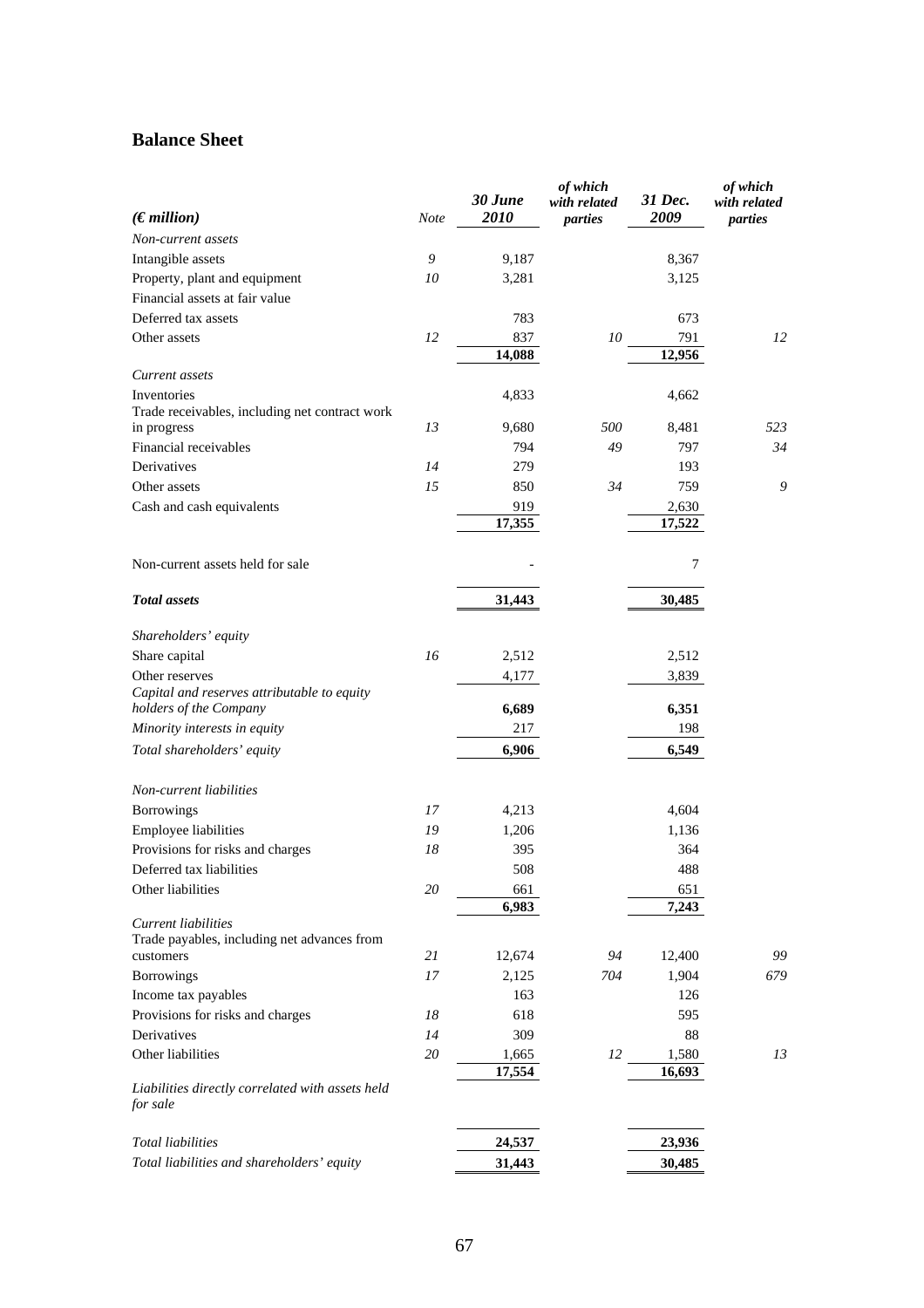## **Cash Flow Statement**

| (Emillion)                                               |             |                             |                |         | For the six months ended 30 June |  |  |  |  |
|----------------------------------------------------------|-------------|-----------------------------|----------------|---------|----------------------------------|--|--|--|--|
|                                                          | <b>Note</b> | of which<br>with<br>related |                |         | of which<br>with<br>related      |  |  |  |  |
|                                                          |             | 2010                        | parties        | 2009    | parties                          |  |  |  |  |
| Cash flow from operating activities:                     |             |                             |                |         |                                  |  |  |  |  |
| Gross cash flow from operating activities                | 28          | 1,008                       |                | 1,019   |                                  |  |  |  |  |
| Changes in working capital                               | 28          | (1,059)                     | 17             | (1,024) | 70                               |  |  |  |  |
| Changes in other operating assets and liabilities        |             |                             |                |         |                                  |  |  |  |  |
| and provisions for risks and charges                     |             | (287)                       | (27)           | (109)   | (39)                             |  |  |  |  |
| Finance costs paid                                       |             | (72)                        | (78)           | (97)    |                                  |  |  |  |  |
| Income taxes paid                                        |             | (134)                       |                | (35)    |                                  |  |  |  |  |
| Net cash used in operating activities                    |             | (544)                       |                | (246)   |                                  |  |  |  |  |
|                                                          |             |                             |                |         |                                  |  |  |  |  |
| Cash flow from investing activities:                     |             |                             |                |         |                                  |  |  |  |  |
| Acquisitions of subsidiaries, net of cash acquired       | 11          | (93)                        |                | (11)    |                                  |  |  |  |  |
| Purchase of property, plant and equipment and intangible |             |                             |                |         |                                  |  |  |  |  |
| assets                                                   |             | (437)                       |                | (475)   |                                  |  |  |  |  |
| Proceeds from sale of property, plant and equipment and  |             |                             |                |         |                                  |  |  |  |  |
| intangible assets                                        |             | 12                          |                | 6       |                                  |  |  |  |  |
| Acquisition of equity investments                        |             |                             |                | (149)   |                                  |  |  |  |  |
| Other investing activities                               |             | 5                           |                | (5)     |                                  |  |  |  |  |
| Net cash used in investing activities                    |             | (513)                       |                | (634)   |                                  |  |  |  |  |
| Cash flow from financing activities:                     |             |                             |                |         |                                  |  |  |  |  |
| Dividends paid to shareholders of the Company            |             | (237)                       |                | (237)   |                                  |  |  |  |  |
| Dividends paid to minority interests                     |             | (20)                        |                | (17)    |                                  |  |  |  |  |
| Repayment of bonds                                       |             | (51)                        |                | (868)   |                                  |  |  |  |  |
| Issue of bonds                                           |             |                             |                | 696     |                                  |  |  |  |  |
| Net change in other borrowings                           |             | (387)                       | $\mathfrak{Z}$ | (275)   | 20                               |  |  |  |  |
| Net cash used in financing activities                    |             | (695)                       |                | (701)   |                                  |  |  |  |  |
|                                                          |             |                             |                |         |                                  |  |  |  |  |
| Net increase (decrease) in cash and cash equivalents     |             | (1,752)                     |                | (1,581) |                                  |  |  |  |  |
| Exchange gains/losses                                    |             | 41                          |                | 2       |                                  |  |  |  |  |
| Cash and cash equivalents at 1 January                   |             | 2,630                       |                | 2,297   |                                  |  |  |  |  |
| Cash and cash equivalents at 30 June                     |             | 919                         |                | 718     |                                  |  |  |  |  |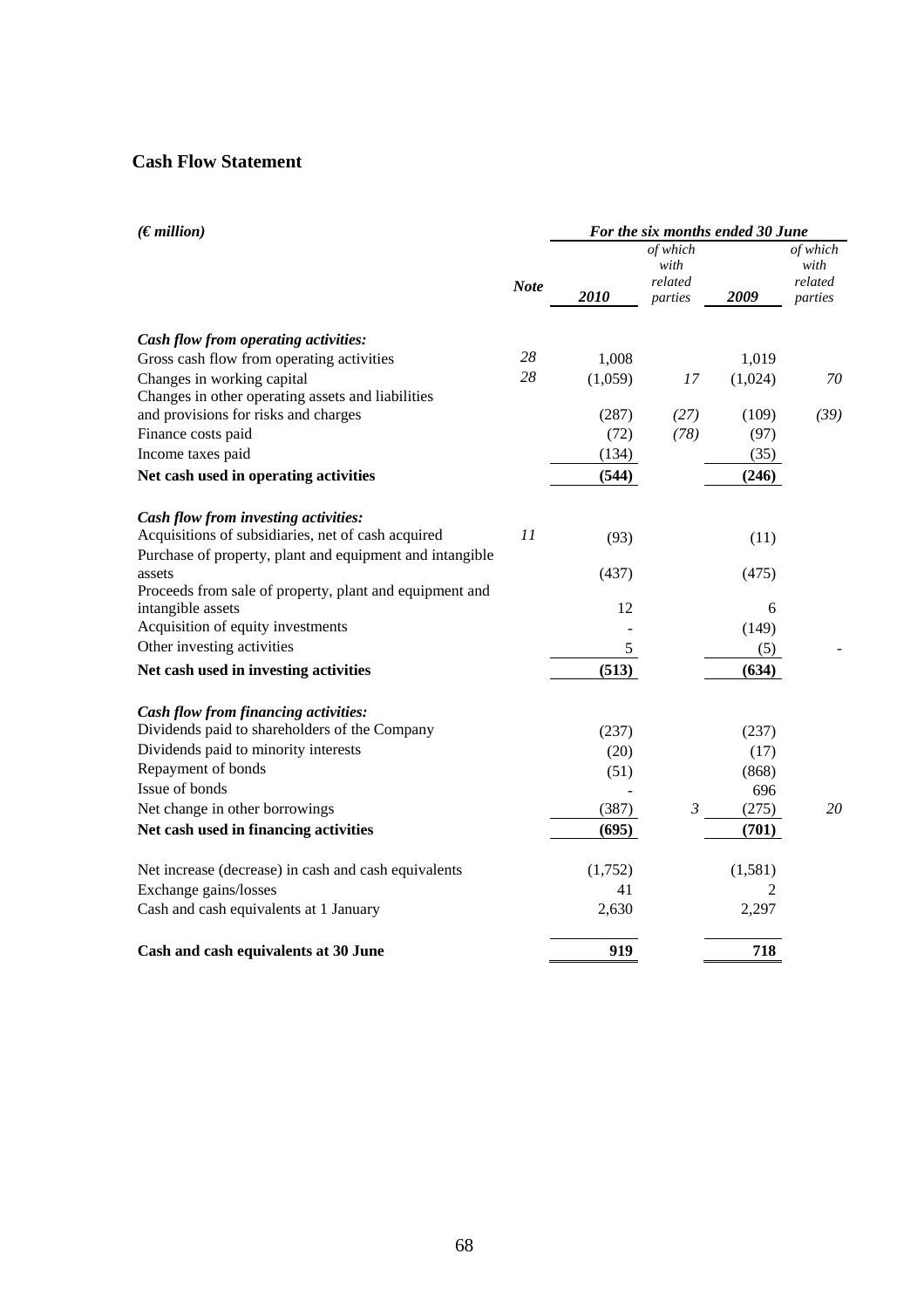# **Statement of changes in shareholders' equity**

|                                                                      | <b>Shar</b><br>$\mathbf e$<br>capit<br>al | <b>Retained</b><br>earnings and<br>consolidation<br>reserve | <b>Reserve</b><br>for<br>assets<br>available<br>for sale | Cash-<br>flow<br>hedge<br>reserve | <b>Reserv</b><br>e for<br>stock-<br>option<br>and<br>stock-<br>grant<br>plans | Reserve<br>for<br>actuarial<br>gains<br>(losses)<br>posted to<br>sharehold<br>ers' equity | <b>Translat</b><br>ion<br>reserve | <b>Total</b><br>capital and<br>reserves<br>attributabl<br>e to equity<br>holders of<br>the<br>Company | <b>Minority</b><br>interests<br>in equity |
|----------------------------------------------------------------------|-------------------------------------------|-------------------------------------------------------------|----------------------------------------------------------|-----------------------------------|-------------------------------------------------------------------------------|-------------------------------------------------------------------------------------------|-----------------------------------|-------------------------------------------------------------------------------------------------------|-------------------------------------------|
|                                                                      |                                           | 4,183                                                       |                                                          | 23                                | 19                                                                            | 41                                                                                        |                                   | 5,974                                                                                                 | 156                                       |
| 1 January 2009                                                       | 2,519                                     |                                                             | $\overline{\phantom{a}}$                                 |                                   |                                                                               |                                                                                           | (811)                             |                                                                                                       |                                           |
| Dividends paid                                                       |                                           | (237)                                                       |                                                          |                                   |                                                                               |                                                                                           |                                   | (237)                                                                                                 | (17)                                      |
| Capital<br>increases                                                 |                                           |                                                             |                                                          |                                   |                                                                               |                                                                                           |                                   |                                                                                                       | $\overline{4}$                            |
| Repurchase of<br>treasury shares,<br>less shares sold                | (9)                                       |                                                             |                                                          |                                   |                                                                               |                                                                                           |                                   | (9)                                                                                                   |                                           |
| Profit/Loss for<br>the period<br>Other<br>comprehensive              |                                           | 218                                                         |                                                          |                                   |                                                                               |                                                                                           |                                   | 218                                                                                                   | 24                                        |
| income<br>Stock<br>options/grant<br>plans:                           |                                           |                                                             | 26                                                       | 56                                |                                                                               | (39)                                                                                      | 148                               | 191                                                                                                   | $\mathbf{1}$                              |
| - services<br>rendered                                               |                                           |                                                             |                                                          |                                   | 15                                                                            |                                                                                           |                                   | 15                                                                                                    | $\mathbf{1}$                              |
| Other changes                                                        | (2)                                       | (4)                                                         |                                                          |                                   |                                                                               |                                                                                           | 5                                 | (1)                                                                                                   | (1)                                       |
| 30 June 2009                                                         | 2,508                                     | 4,160                                                       | 26                                                       | 79                                | 34                                                                            | $\sqrt{2}$                                                                                | (658)                             | 6,151                                                                                                 | 168                                       |
|                                                                      |                                           |                                                             |                                                          |                                   |                                                                               |                                                                                           |                                   |                                                                                                       |                                           |
| 1 January 2010                                                       | 2,512                                     | 4,605                                                       |                                                          | 60                                | 24                                                                            | (81)                                                                                      | (769)                             | 6,351                                                                                                 | 198                                       |
| Dividends paid                                                       |                                           | (237)                                                       |                                                          |                                   |                                                                               |                                                                                           |                                   | (237)                                                                                                 | (20)                                      |
| Capital<br>increases<br>Profit/Loss for                              |                                           |                                                             |                                                          |                                   |                                                                               |                                                                                           |                                   |                                                                                                       |                                           |
| the period                                                           |                                           | 170                                                         |                                                          |                                   |                                                                               |                                                                                           |                                   | 170                                                                                                   | 24                                        |
| Other<br>comprehensive<br>income<br>Stock<br>options/grant<br>plans: |                                           |                                                             |                                                          | (137)                             |                                                                               | (49)                                                                                      | 580                               | 394                                                                                                   | $16\,$                                    |
| - services<br>rendered                                               |                                           |                                                             |                                                          |                                   | $20\,$                                                                        |                                                                                           |                                   | 20                                                                                                    | $\mathbf{1}$                              |
| Other changes                                                        |                                           | (7)                                                         |                                                          | (2)                               |                                                                               |                                                                                           |                                   | (9)                                                                                                   | (2)                                       |
| 30 June 2010                                                         | 2,512                                     | 4,531                                                       |                                                          | (79)                              | 44                                                                            | (130)                                                                                     | (189)                             | 6,689                                                                                                 | 217                                       |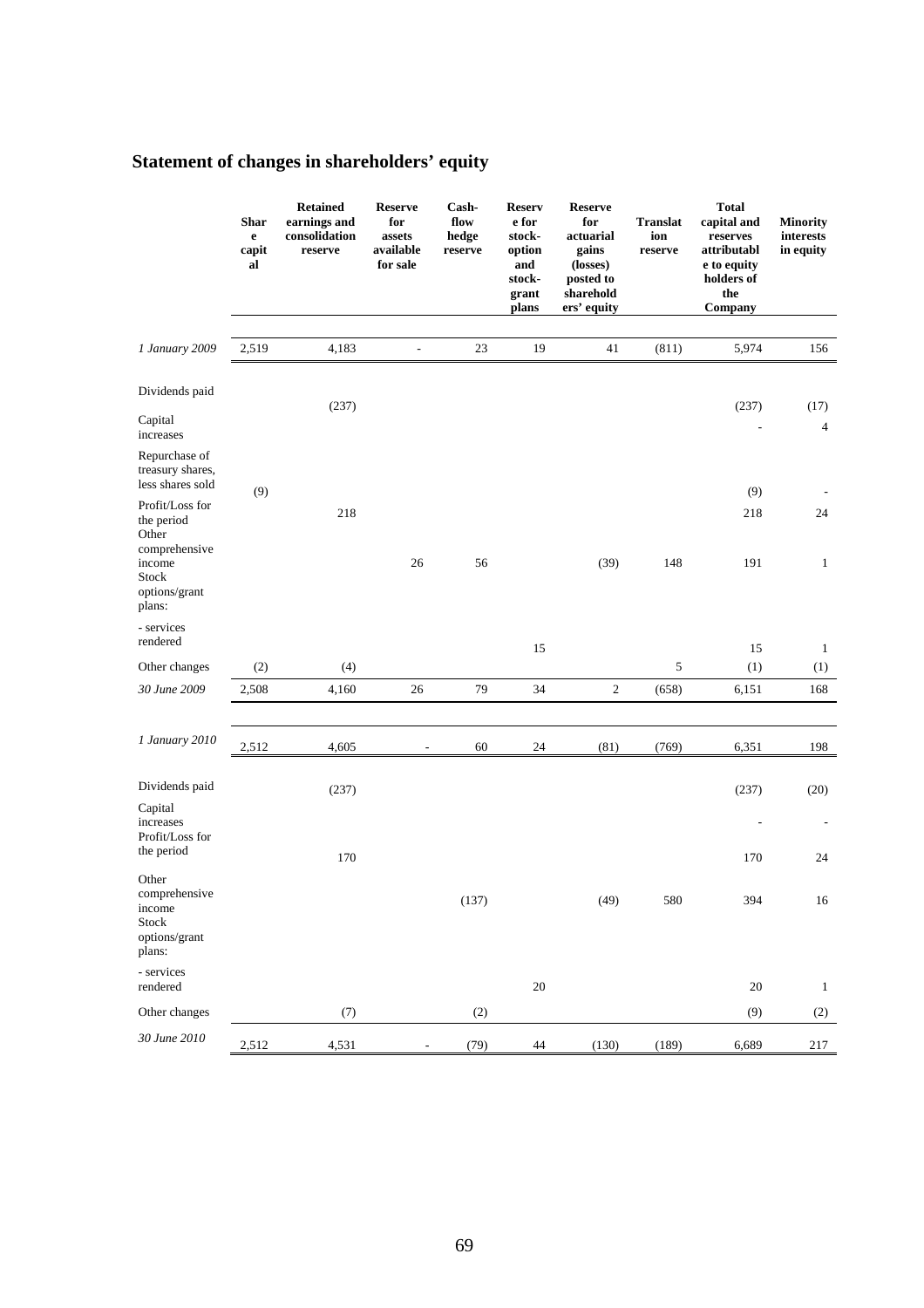#### **1. GENERAL INFORMATION**

Finmeccanica is a company limited by shares based in Rome (Italy), at Piazza Monte Grappa 4, and is listed on the Milan Stock Exchange (S&P/MIB).

The Finmeccanica Group is a major Italian high technology organisation. Finmeccanica SpA, the holding company responsible for guiding and controlling industrial and strategic operations, coordinates its subsidiaries (the Finmeccanica Group or, simply, the Group), which are especially concentrated in the fields of Helicopters, Defence and Security Electronics, Aeronautics, Space, Defence Systems, Energy and Transportation.

#### **2. FORM, CONTENT AND APPLICABLE ACCOUNTING STANDARDS**

The half-year financial report of the Finmeccanica Group at 30 June 2010 was prepared in accordance with Article 154-ter, paragraph 2 of Legislative Decree 58/98 (Consolidated Law on Financial Intermediation), as subsequently amended. This halfyear report was prepared in accordance with IAS 34 - *Interim financial reporting*, issued by the International Accounting Standard Board (IASB).

In accordance with IAS 34, these notes are presented in a condensed form and do not include all the information required to be disclosed in the annual financial statements because they relate only to those items whose amount, breakdown or changes are key to the understanding of the financial condition of the Group. Therefore, this report must be read in conjunction with the 2009 consolidated financial statements.

Likewise, the balance sheet and the income statement are presented in a condensed form as compared with the annual financial statements. The reconciliation between the halfyear and the year-end balance sheet and income statement is provided in the relevant notes for the items contained in the condensed financial statements.

The accounting principles and basis of accounting that have been used in the preparation of this half-year financial report are the same as those used in the preparation of the consolidated financial statements at 31 December 2009 and the halfyear report at 30 June 2009, except as indicated below (Note 4).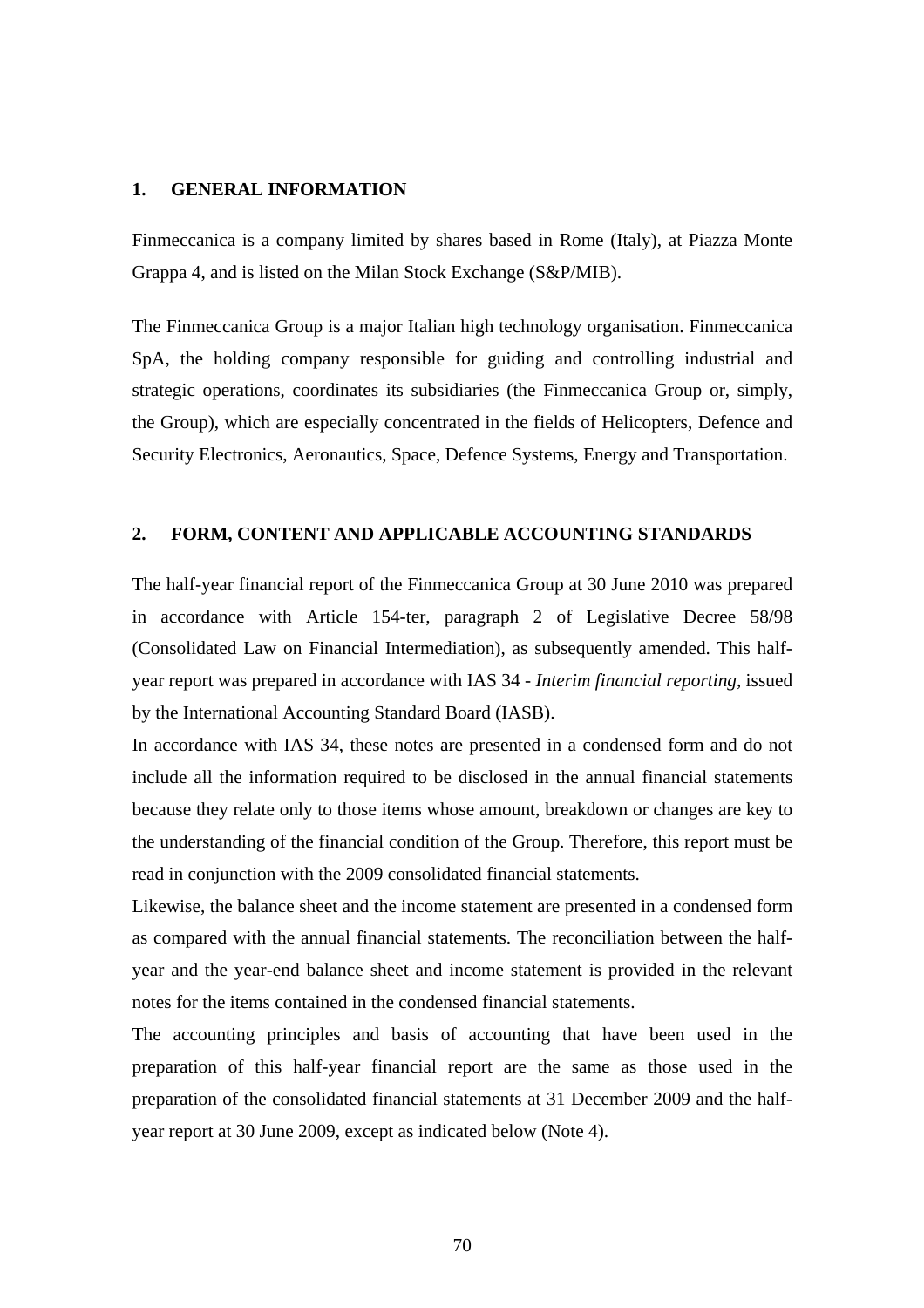All figures are shown in millions of euros unless otherwise indicated.

The condensed consolidated half-year financial statements, which were prepared in accordance with IAS 34 "Interim Financial Reporting" issued by IASB, were subject to a limited review by PricewaterhouseCoopers SpA.

# **3. TREATMENT OF INCOME TAXES APPLIED IN THE PREPARATION OF INTERIM REPORTS AND SEASONALITY OF OPERATIONS**

#### **Treatment of income taxes**

In the interim financial statements, income taxes are estimated by applying the expected effective annual tax rate to the interim pre-tax result.

#### **Cash flows relating to operations**

The businesses in which the Group is primarily active are characterised by a high concentration of cash flows from customers in the closing months of the year. This pattern affects both the interim cash flow statements and the volatility of the debt situation of the Group over each interim period, which shows a marked improvement in the final months of the calendar year.

## **4. EFFECT OF CHANGES IN ACCOUNTING POLICIES ADOPTED**

As from 1 January 2010, the Group has adopted a series of new accounting policies and interpretations, including the following:

- the Revised IAS 27 *Consolidated and separate financial statements*, which provides that transactions with minority shareholders shall not give rise to a gain recognised in the individual income statement nor shall it be recognised as additional goodwill;
- the Revised IFRS 3 *Business combinations*, which provides that transaction costs shall be recognised in the income statement, no longer requires that the subsidiary's individual assets and liabilities be measured at fair value in step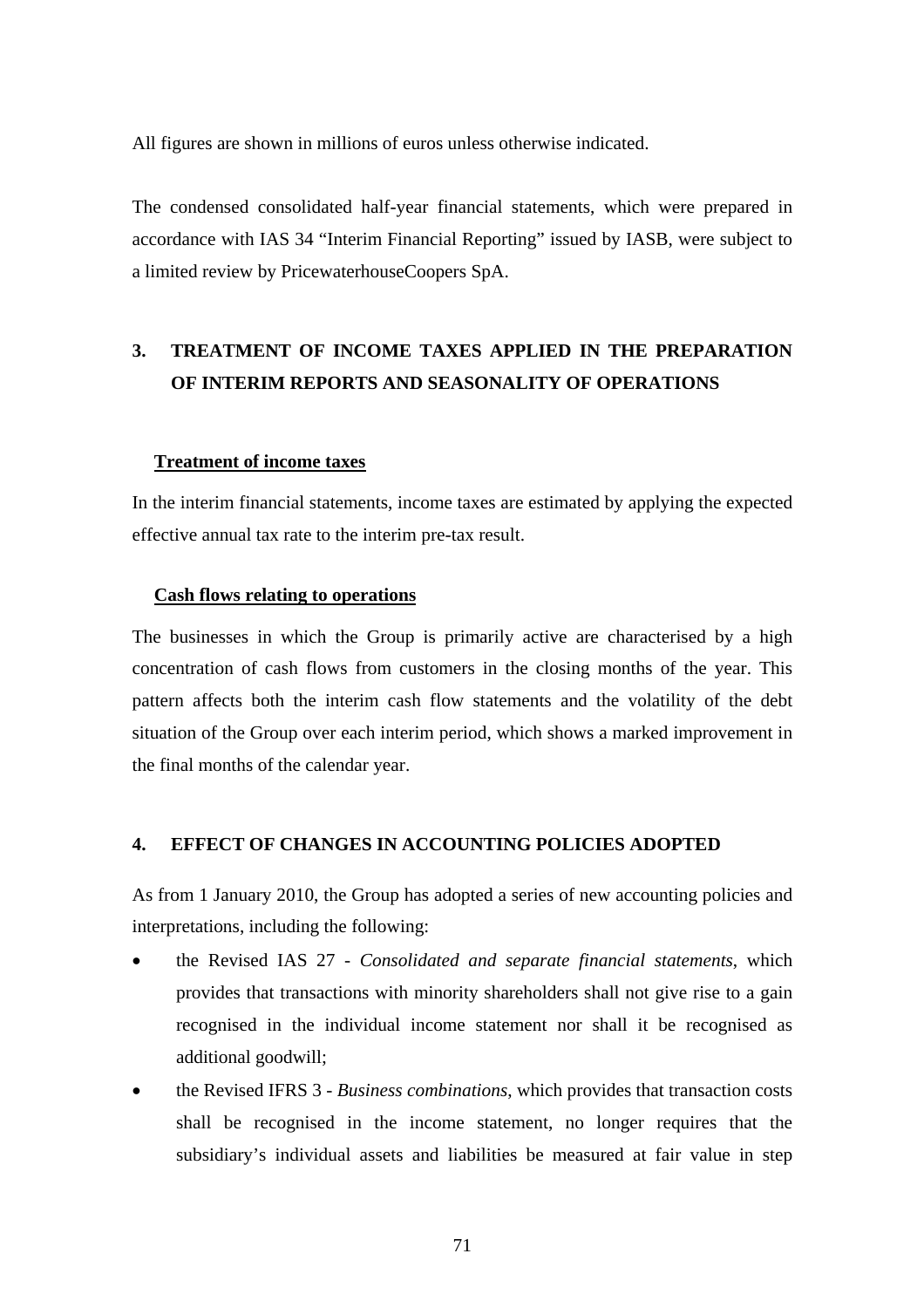acquisitions and requires that contingent liabilities be recognised on the acquisition date;

 the amendments to IAS 32 - *Financial instruments: presentation*, permit, *inter alia*, option rights issued as part of a capital increase to be treated as a component of shareholders' equity.

These, as well as other, changes to the accounting standards and interpretations applicable as from 1 January 2010 had no effect on this half-year financial report.

## **5. SIGNIFICANT NON-RECURRING EVENTS AND TRANSACTIONS**

No significant non-recurring transactions were carried out during the period under review, while in the corresponding prior year period the following is noted:

- collection in June 2009 of the remaining €mil. 64 relating to the receivable arising from the settlement of the dispute with ENEA initiated in 1995 following the rescission of the contract for the construction of the nuclear power plant named PEC, signed in previous years between ENEA and Finmeccanica;
- in January 2009 the amounts due as of 31 December 2008 were repaid in line with the allocations made in the Group's financial statements. These repayments resulted from the decision made by the European Commission on 11 March 2008 in relation to the individual aid granted by the Italian government as financing under Law 808/1985.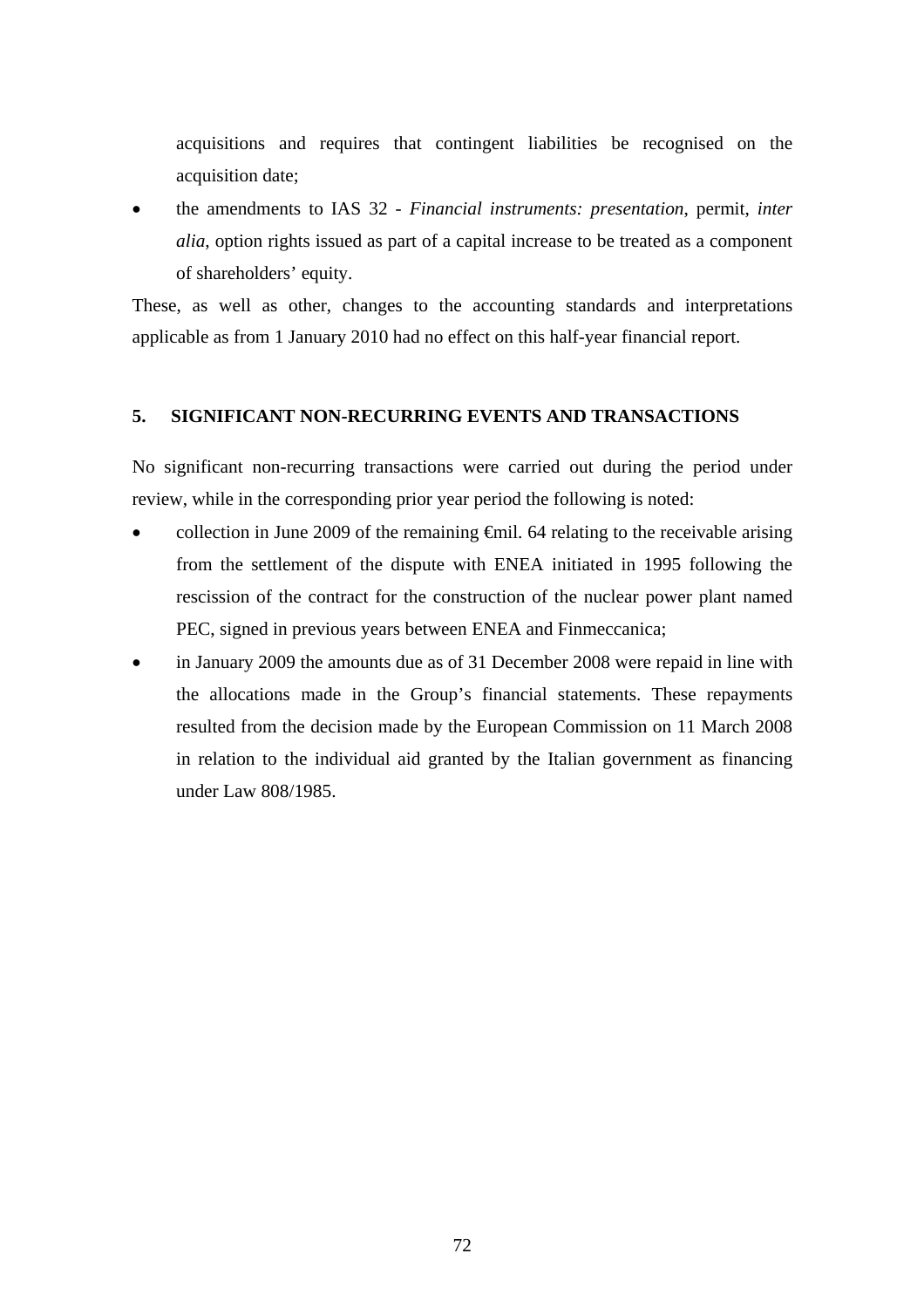## **6. SCOPE OF CONSOLIDATION**

| Name                                                                                         | Registered office                                    |               | % Group         |                         |
|----------------------------------------------------------------------------------------------|------------------------------------------------------|---------------|-----------------|-------------------------|
|                                                                                              |                                                      |               | ownership       | % Group<br>shareholding |
|                                                                                              |                                                      | <b>Direct</b> | <i>Indirect</i> |                         |
| 3083683 NOVA SCOTIA LIMITED                                                                  | Halifax, New Scotland (Canada)                       |               | 100             | 100                     |
| ABS TECHNOLOGYSPA                                                                            | Florence                                             |               | 60              | 60                      |
| AGUSTA AEROSPACE CORP. USA                                                                   | Wilmington Delaware (USA)                            |               | 100             | 100                     |
| AGUSTA AEROSPACE SERVICES A.AS SA                                                            | Grace Hollogne (Belgium)                             |               | 100             | 100                     |
| <b>AGUSTA HOLDING BV</b>                                                                     | Amsterdam (the Netherlands)                          |               | 100             | 100                     |
| <b>AGUSTA SPA</b>                                                                            | Cascina Costa (Varese)<br>Wilmington, Delaware (USA) |               | 100<br>100      | $100\,$<br>100          |
| AGUSTA US INC                                                                                | Wilmington, Delaware (USA)                           |               | 100             | 100                     |
| AGUSTAWESTLAND AMERICA LLC                                                                   | Melbourne (Australia)                                |               | 100             | 100                     |
| AGUSTAWESTLAND AUSTRALIA PTYLTD<br>AGUSTAWESTLAND DO BRASILLTDA                              | Sao Paulo (Brazil)                                   |               | 100             | 100                     |
| AGUSTAWESTLAND HOLDINGS LTD                                                                  | Yeo vil, Somerset (U.K.)                             |               | 100             | 100                     |
| <b>AGUSTAWESTLAND INC</b>                                                                    | Nex Castle, Wilmington, Delaware (USA)               |               | 100             | 100                     |
| AGUSTAWESTLAND INTERNATIONAL LTD                                                             | Yeo vil, Somers et (U.K.)                            |               | 100             | 100                     |
| AGUSTAWESTLAND MALAYSIA SDN BHD                                                              | Kuala Lumpur (Malesia)                               |               | 100             | 100                     |
| AGUSTAWESTLAND NORTH AMERICA INC                                                             | Wilmington, Delaware (USA)                           |               | 100             | 100                     |
| AGUSTAWESTLAND NV                                                                            | Amsterdam (the Netherlands)                          | 100           |                 | 100                     |
| AGUSTAWESTLAND POLITECNICO ADVANCED ROTORCRAFT CENTER S.C.A R.L.                             | Milan                                                |               | 80              | 80                      |
| AGUSTAWESTLAND PORTUGAL SA                                                                   | Lisbon (Portugal)                                    |               | 100             | 100                     |
| AGUSTAWESTLAND PROPERTIES LTD                                                                | Yeo vil, Somerset (U.K.)                             |               | 100             | 100                     |
| ALENIA AERMACCHISPA                                                                          | Venegono Superiore (Varese)                          |               | 99.998          | 99.998                  |
| ALENIA AERONAUTICA SPA                                                                       | Pomigliano D'Arco (Naples)                           | 100           |                 | 100                     |
| ALENIA IMPROVEMENT SPA                                                                       | Pomigliano D'Arco (Naples)                           |               | 98<br>88.409    | 98                      |
| ALENIA NORTH AMERICA INC                                                                     | Nex Castle, Wilmington, Delaware (USA)<br>Turin      |               | 100             | 88.409<br>$100\,$       |
| ALENIA SIA SPA                                                                               | Piancastagnaio (Siena)                               |               | 100             | 100                     |
| <b>AMTEC SPA</b><br>ANSALDO ENERGIA SP A                                                     | Genoa                                                | 100           |                 | 100                     |
| ANSALDO ESG AG                                                                               | Wurenlingen (Switzerland)                            |               | 100             | 100                     |
| ANSALDO FUEL CELLS SPA                                                                       | Genoa                                                |               | 99.5405         | 99.5405                 |
| ANSALDO NUCLEARE SP A                                                                        | Genoa                                                |               | 100             | 100                     |
| ANSALDO RAILWAY SYSTEM TRADING (BEIJING) LTD                                                 | Beijing (China)                                      |               | 100             | 40.0655                 |
| ANSALDO STS AUSTRALIA PTYLTD                                                                 | Birs bane (Australia)                                |               | 100             | 40.0655                 |
| ANSALDO STS BEIJ ING LTD                                                                     | Beijing (China)                                      |               | 80              | 32.0524                 |
| ANSALDO STS CANADA INC.                                                                      | Kingstone, Ontario (Canada)                          |               | 100             | 40.0655                 |
| ANSALDO STS DEUTSCHLAND GMBH                                                                 | Munich(Germany)                                      |               | 100             | 40.0655                 |
| ANSALDO STS ESP ANA SAU                                                                      | Madrid (Spain)                                       |               | 100             | 40.0655                 |
| ANSALDO STS FINLAND OY                                                                       | Hels inki (Finland)                                  |               | 100             | 40.0655                 |
| ANSALDO STS FRANCE SAS                                                                       | Les Ulis (France)<br>Kowloon Bay (China)             |               | 100<br>100      | 40.0655<br>40.0655      |
| ANSALDO STS HONG KONG LTD                                                                    | Sandton (ZA - South Africa)                          |               | 100             | 40.0655                 |
| ANSALDO STS SOUTH AFRICA (PTY) LTD ex ANS. STS INFRADEV SOUTH AFRICA (PTY) LTD               | CO KERRY (Ireland)                                   |               | 100             | 40.0655                 |
| ANSALDO STS IRELAND LTD                                                                      | Kuala Lumpur (Malaysia)                              |               | 100             | 40.0655                 |
| ANSALDO STS MALAYSIA SDN BHD<br>ANSALDO STS SOUTHERN AFRICA (PTY) LTD                        | Gaborone (Botswana - Africa)                         |               | 100             | 40.0655                 |
| ANSALDO STS SWEDEN AB                                                                        | Solna (Sweden)                                       |               | 100             | 40.0655                 |
| ANSALDO STS TRASP. SYST. INDIA PRIV. LTD                                                     | Bangalore (India)                                    |               | 100             | 40.0655                 |
| ANSALDO STS UKLTD                                                                            | Barbican (U.K.)                                      |               | 100             | 40.0655                 |
| ANSALDO STS SPA                                                                              | Genoa                                                | 40.0655       |                 | 40.0655                 |
| ANSALDO STS USA INC                                                                          | Wilmington, Delaware (USA)                           |               | 100             | 40.0655                 |
| ANSALDO STS USA INTERNATIONAL CO                                                             | Wilmington, Delaware (USA)                           |               | 100             | 40.0655                 |
| ANSALDO STS USA INTERNATIONAL PROJECT CO                                                     | Wilmington, Delaware (USA)                           |               | 100             | 40.0655                 |
| ANSALDO THOMASSEN BV                                                                         | Rheden (the Netherlands)                             |               | 100             | 100                     |
| ANSALDO THOMASSEN GULF LLC                                                                   | Abu Dhabi (United Arab Emirates)                     |               | 48.667          | $100\,$                 |
| ANSALDOBREDA ESP ANA SLU                                                                     | Madrid (Spain)                                       |               | 100             | $100\,$                 |
| ANSALDOBREDA FRANCE SAS                                                                      | Marseille (France)                                   |               | 100             | $100\,$                 |
| ANSALDOBREDA INC                                                                             | Pitts burg, California (USA)                         | $100$         | 100             | $100\,$<br>$100\,$      |
| ANSALDOBREDA SPA                                                                             | Naples<br>Bangalore (India)                          |               | 100             | 100                     |
| ASIA POWER PROJECTS PRIVATE LTD<br>AUTOMATISMES CONTROLES ET ETUDES ELECTRONIQUES ACELEC SAS | Les Ulis (France)                                    |               | 99.999          | 40.0651                 |
|                                                                                              | Bologna                                              | $100$         |                 | $100\,$                 |
|                                                                                              |                                                      |               |                 |                         |
| <b>BREDAMENARINIBUS SPA</b>                                                                  | Chelms ford, Essex (U.K.)                            |               | 100             | 100                     |
| DAVIES INDUSTRIAL COMMUNICATIONS LTD (IN LIQ.)                                               | Wilmington, Delaware (USA)                           |               | 100             | $100\,$                 |
| DRS C3 & AVIATION COMPANY<br>DRS ENVIRONMENTAL SYSTEMS INC                                   | Wilmington, Delaware (USA)                           |               | 100             | 100                     |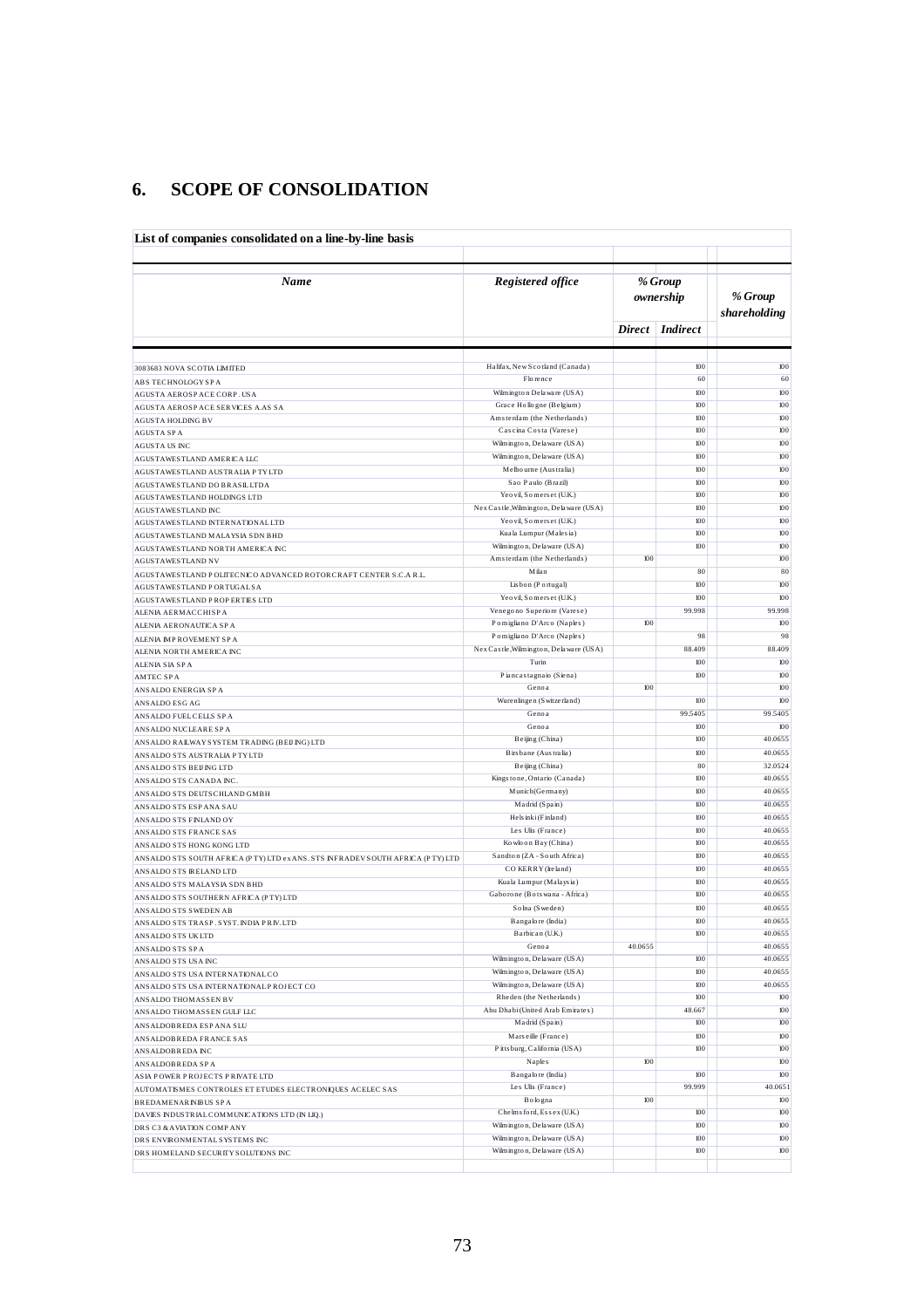| List of companies consolidated on a line-by-line basis (cont'd)         |                                                           |                |                      |                         |
|-------------------------------------------------------------------------|-----------------------------------------------------------|----------------|----------------------|-------------------------|
| Company name                                                            | Registered office                                         |                | % Group<br>ownership | % Group<br>shareholding |
|                                                                         |                                                           | <b>Direct</b>  | <i>Indirect</i>      |                         |
|                                                                         |                                                           |                |                      |                         |
| DRS ICAS LLC                                                            | Wilmington, Delaware (USA)                                |                | 100                  | 100                     |
| DRS INTERNATIONALINC                                                    | Wilmington, Delaware (USA)                                |                | 100                  | 100                     |
| DRS MOBILE ENVIRONMENTAL SYSTEMS CO                                     | Cleveland, Ohio (USA)<br>Wilmington, Delaware (USA)       |                | 100<br>100           | 100<br>100              |
| DRS POWER & CONTROLTECHNOLOGIES INC<br>DRS POWER TECHNOLOGY INC         | Wilmington, Delaware (USA)                                |                | 100                  | 100                     |
| DRS RADAR SYSTEMS LLC                                                   | Wilmington, Delaware (USA)                                |                | 100                  | 100                     |
| DRS RSTA INC                                                            | Wilmington, Delaware (USA)                                |                | 100                  | 100                     |
| DRS SENSORS & TARGETING SYSTEMS INC                                     | Wilmington, Delaware (USA)                                |                | 100                  | 100                     |
| DRS SIGNAL SOLUTIONS INC                                                | Wilmington, Delaware (USA)                                |                | 100                  | 100                     |
| DRS SONAR SYSTEMS LLC                                                   | Wilmington, Delaware (USA)                                |                | 51                   | 51                      |
| DRS SONETICOM INC                                                       | Tallahas see, Florida (USA)<br>Wilmington, Delaware (USA) |                | 100<br>100           | 100<br>100              |
| DRS SURVELLANCE SUPPORT SYSTEMS INC                                     | Wilmington, Delaware (USA)                                |                | 100                  | 100                     |
| DRS SUSTAINMENT SYSTEMS INC<br>DRS SYSTEMS MANAGEMENT LLC               | Wilmington, Delaware (USA)                                |                | 100                  | 100                     |
| DRS SYSTEMS INC                                                         | Wilmington, Delaware (USA)                                |                | 100                  | 100                     |
| DRS TACTICAL SYSTEMS GLOBAL SERVICES INC                                | Plantation, Florida (USA)                                 |                | 100                  | 100                     |
| DRS TACTICAL SYSTEMS INC                                                | Plantation, Florida (USA)                                 |                | 100                  | 100                     |
| DRS TACTICAL SYSTEMS LIMITED                                            | Farnham, Surrey (UK)                                      |                | 100                  | 100                     |
| DRS TECHNICAL SERVICES GMBH & COKG                                      | Baden, Wurttemberg (Germany)                              |                | 100                  | 100                     |
| DRS TECHNICAL SERVICES INC                                              | Baltimora, Maryland (USA)<br>Wilmington, Delaware (USA)   |                | 100<br>100           | 100<br>100              |
| DRS TECHNOLOGIES CANADA INC                                             | Kanata, Ontario (Canada)                                  |                | 100                  | 100                     |
| DRS TECHNOLOGIES CANADA LTD<br>DRS TECHNOLOGIES UKLIMITED               | Farnham, Surrey (UK)                                      |                | 100                  | 100                     |
| DRS TECHNOLOGIES VERWALTUNGS GMBH                                       | Baden, Wurttemberg (Germany)                              |                | 100                  | 100                     |
| DRS TECHNOLOGIES INC                                                    | Wilmington, Delaware (USA)                                |                | 100                  | 100                     |
| DRS TEST & ENERGY MANAGEMENT LLC                                        | Wilmington, Delaware (USA)                                |                | 100                  | 100                     |
| DRS TRAINING & CONTROL SYSTEMS LLC                                      | Plantation, Florida (USA)                                 |                | 100                  | 100                     |
| DRS TSINTERNATIONAL LLC                                                 | Wilmington, Delaware (USA)                                |                | 100                  | 100                     |
| DRS UNMANNED TECHNOLOGIES INC                                           | Wilmington, Delaware (USA)<br>Rome                        |                | 100<br>100           | 100<br>100              |
| ED CONTACT SRL                                                          | Rome                                                      |                | 80                   | 80                      |
| ELECTRON ITALIA SRL<br><b>ELSACOM NV</b>                                | Amsterdam (the Netherlands)                               | 100            |                      | 100                     |
| <b>ELSACOM SPA</b>                                                      | Rome                                                      |                | 100                  | 100                     |
| ELSAG DATAMAT SPA                                                       | Genoa                                                     | 100            |                      | 100                     |
| ELSAG NORTH AMERICA LLC                                                 | Madison, North Carolina (USA)                             |                | 100                  | 100                     |
| ENGINEERED COIL COMPANY                                                 | Clayton, Missouri (USA)                                   |                | 100                  | 100                     |
| ENGINEERED ELECTRIC COMPANY                                             | Clayton, Missouri (USA)                                   |                | 100                  | 100                     |
| ENGINEERED SUPPORT SYSTEMS INC                                          | Clayton, Missouri (USA)<br>Montes ilvano (Pescara)        |                | 100<br>79.688        | 100<br>79.688           |
| E-SECURITY SRL<br><b>ESSIRESOURCES LLC</b>                              | Louis ville, Kentucky (USA)                               |                | 100                  | 100                     |
| FATA ENGINEERING SPA                                                    | Pianezza (Turin)                                          |                | 100                  | 100                     |
| <b>FATA HUNTER INC</b>                                                  | Riverside, California (USA)                               |                | 100                  | 100                     |
| FATA LOGISTIC SYSTEMS SPA                                               | Pianezza (Turin)                                          |                | 100                  | 100                     |
| <b>FATA SPA</b>                                                         | Pianezza (Turin)                                          | 100            |                      | 100                     |
| FINMECCANICA FINANCE SA ex AEROMECCANICA SA                             | Luxembourg (Luxembourg)                                   | 100            |                      | $100\,$                 |
| FINMECCANICA GROUP REALESTATE SPA                                       | Rome<br>Rome                                              | 100<br>$100\,$ |                      | 100<br>$100\,$          |
| FINMECCANICA GROUP SERVICES SPA<br>GLOBAL MILITARY AIRCRAFT SYSTEMS LLC | Wilmington, Delaware (USA)                                |                | 51                   | 45.089                  |
| ITALDATA INGEGNERIA DELL'IDEA SPA                                       | Rome                                                      |                | 51                   | 51                      |
| LARMART SPA                                                             | Rome                                                      |                | 60                   | 60                      |
| <b>LASERTELINC</b>                                                      | Tucs on, Arizona (USA)                                    |                | 100                  | 100                     |
| LAUREL TECHNOLOGIES PARTNERSHIP                                         | Wilmington, Delaware (USA)                                |                | 80                   | 80                      |
| MECCANICA HOLDINGS USA INC                                              | Wilmington, Delaware (USA)                                | 100            |                      | $100\,$                 |
| MECCANICA REINSURANCE SA                                                | Luxembourg (Luxembourg)                                   |                | 100                  | 100                     |
| MSSC COMPANY                                                            | Philadelphia, Penns ylvania (USA)<br>Bologna              |                | 51<br>70             | 51<br>70                |
| NET SERVICE SRL                                                         | Wilmington, Delaware (USA)                                |                | 100                  | 100                     |
| NIGHT VISION SYSTEMS LLC<br>ORANGEE SRL                                 | Rome                                                      |                | 70                   | 70                      |
| OTE MOBILE TECHNOLOGIES LIMITED (IN LIQ.)                               | Chelms ford, Essex (U.K.)                                 |                | 100                  | 100                     |
| OTO MELARA IBERICA SA                                                   | Lo riguilla, Valencia (Spain)                             |                | 100                  | 100                     |
| OTO MELARA NORTH AMERICA INC                                            | Do ver, De la ware (USA)                                  |                | 100                  | 100                     |
| OTO MELARA SPA                                                          | La Spezia                                                 | 100            |                      | 100                     |
| P CA ELECTRONIC TEST LTD                                                | Grantham, Linco lns hire (UK)                             |                | 100                  | 100                     |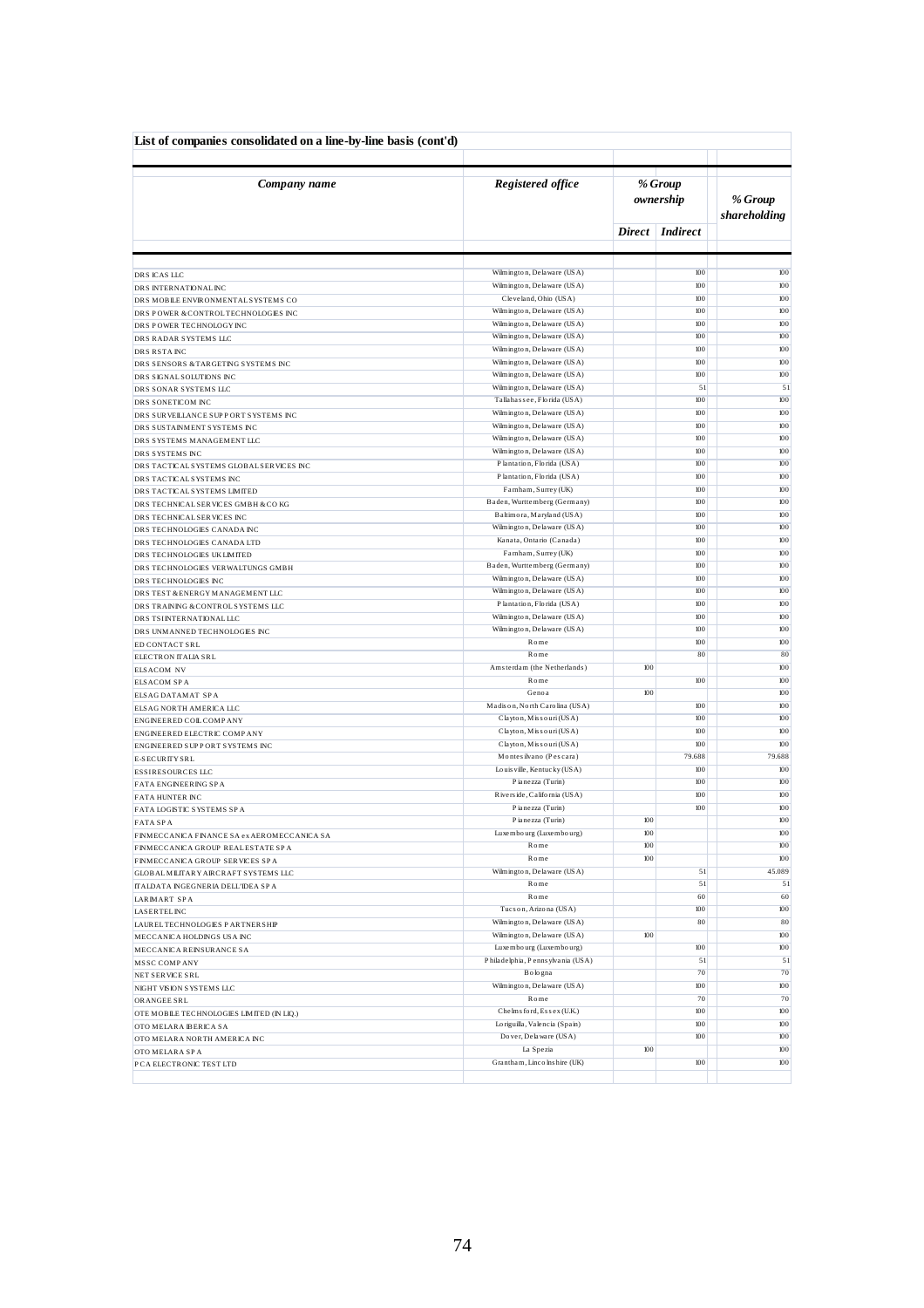| List of companies consolidated on a line-by-line basis (cont'd)    |                                             |               |                      |                           |
|--------------------------------------------------------------------|---------------------------------------------|---------------|----------------------|---------------------------|
| Company name                                                       | <b>Registered office</b>                    |               | % Group<br>ownership | % Group<br>shareholding   |
|                                                                    |                                             | <b>Direct</b> | <b>Indirect</b>      |                           |
|                                                                    |                                             |               |                      |                           |
| P IVOTAL POWER INC.                                                | Halifax, New Scotland (Canada)              |               | 100                  | 100                       |
| PRZEDSEBIORSTWO USLUG TRANSPORTOWYCH "SWIDTRANS" SP.ZO.O.          | Lotnikow Polskich 1-AL, Swidnik (Poland)    |               | 100                  | 93.8748                   |
| PZLINWEST SP.ZO.O.                                                 | Lotnikow Polskich 1-AL, Swidnik (Poland)    |               | 100                  | 93.8748                   |
| REGIONALNY PARK PRZEMYSLOWY SWIDNIK SP.ZO.O.                       | Mechaniczna 13 - Ul, Swidnik (Poland)       |               | 72.0588              | 72.0588                   |
| SEICOS SPA                                                         | Rome                                        | 100           |                      | 100                       |
| SELENIA MARINE CO LTD (IN LIQ.)                                    | Chelms ford, Essex (U.K.)                   |               | 100                  | 100                       |
| SELENIA MOBILE SPA                                                 | Chieti Scalo (Chieti)                       |               | 100                  | 100                       |
| SELEX COMMUNICATIONS DO BRASIL LTDA                                | Rio de Janeiro (Brazil)                     |               | 100                  | 100                       |
| SELEX COMMUNICATIONS GMBH                                          | Backnang (Germany)                          |               | 100                  | 100                       |
| SELEX COMMUNICATIONS HOLDINGS LTD                                  | Chelms ford (U.K.)                          |               | 100                  | 100                       |
| SELEX COMMUNICATIONS INC                                           | San Francisco, California (USA)             |               | 100                  | 100                       |
| SELEX COMMUNICATIONS INTERNATIONAL LTD (IN LIQ.)                   | Chelms ford, Essex (U.K.)                   |               | 100                  | 100                       |
| SELEX COMMUNICATIONS LTD                                           | Chelms ford, Essex (U.K.)                   |               | 100                  | 100                       |
| SELEX COMMUNICATIONS ROMANIA SRL                                   | Bucarest (Romania)                          |               | 99.976               | 99.976                    |
| SELEX COMMUNICATIONS SPA                                           | Genoa                                       | 100           |                      | 100                       |
| SELEX COMMUNICATIONS SECURE SYSTEMS LTD (IN LIQ.)                  | Chelms ford, Essex (U.K.)                   |               | 100                  | 100                       |
| SELEX GALLEO INC                                                   | Wilmington, Delaware (USA)                  |               | 100                  | 100                       |
| SELEX GALLEO LTD                                                   | Essex(U.K.)                                 | 100           |                      | 100                       |
| SELEX GALLEO SPA                                                   | CampiBis enzio (Florence)                   | 100           |                      | 100                       |
| SELEX KOMUNIKASYON AS                                              | Golbasi (Turkey)<br>Rome                    | 100           | 99.999               | 99.999<br>10 <sub>0</sub> |
| SELEX SERVICE MANAGEMENT SP A                                      |                                             |               |                      |                           |
| SELEX SISTEMINTEGRATISP A                                          | Rome                                        | 100           | 100                  | 100                       |
| SELEX SYSTEMS INTEGRATION GMBH                                     | Neuss (Germany)<br>Delaware (USA)           |               | 100                  | 100<br>100                |
| SELEX SYSTEMS INTEGRATION INC                                      | Ports mouth, Hampshire (U.K.)               |               | 100                  | 100                       |
| SELEX SYSTEMS INTEGRATION LTD                                      |                                             |               |                      |                           |
| S.C. ELETTRA COMMUNICATIONS SA                                     | Ploiesti (Romania)<br>Montevarchi (Arezzo)  |               | 50.5<br>93           | 50.4997<br>93             |
| <b>SIRIO PANEL SPA</b>                                             | Genoa                                       |               | 92.793               | 92.793                    |
| SISTEMIE TELEMATICA SPA                                            | Genoa                                       | 100           |                      | 100                       |
| SO.GE.PA. SOC. GEN. DIP ARTEC PAZIONISPA                           | Taranto                                     |               | 100                  | 100                       |
| SPACE SOFTWARE ITALIA SPA                                          | Dallas, Texas (USA)                         |               | 100                  | 100                       |
| T-S HOLDING CORPORATION                                            | Reno, Nevada (USA)                          |               | 100                  | 100                       |
| TECH-SYM LLC                                                       | Wilmington, Delaware (USA)                  |               | 100                  | 40.0655                   |
| UNION SWITCH & SIGNAL INC                                          | Wilmington, Delaware (USA)                  |               | 100                  | 100                       |
| UNIVER SALPOWER SYSTEMS INC                                        | Madrid (Spain)                              |               | 100                  | 100                       |
| VEGA CONSULTING & TECHNOLOGY SL<br>VEGA CONSULTING SERVICES LTD    | Hertfords hire (UK)                         |               | 100                  | 100                       |
| VEGA DEUTSCHLAND GMBH ex VEGA DEUTSCHLAND HOLDING GMBH             | Cologne (Germany)                           |               | 100                  | 100                       |
| VEGA TECHNOLOGIES SAS                                              | Ramonville Saint Agne (France)              |               | 100                  | 100                       |
| WESTLAND HELICOPTERS INC                                           | Wilmington, Delaware (USA)                  |               | 100                  | 100                       |
| WESTLAND HELICOP TERS LTD                                          | Yeo vil, Somers et (U.K.)                   |               | $100\,$              | 100                       |
| WESTLAND INDUSTRIES LTD                                            | Yeo vil, Somerset (U.K.)                    |               | 100                  | 100                       |
| WESTLAND SUPPORT SERVICES LTD                                      | Yeo vil, Somers et (U.K.)                   |               | 100                  | 100                       |
| WESTLAND TRANSMISSIONS LTD                                         | Yeo vil, Somerset (U.K.)                    |               | 100                  | 100                       |
| WHITEHEAD ALENIA SIST. SUBACQUEISPA                                | Leghorn                                     | 100           |                      | 100                       |
| WING NED BV                                                        | Rotterdam (the Netherlands)                 |               | 100                  | 100                       |
| WORLD'S WING SA                                                    | Geneva (Switzerland)                        |               | 94.944               | 94.944                    |
| WYTWORNIA SP RZETU KOMUNIKACYJ NEGO "PZL-SWIDNIK" SP OLKA AKCYJ NA | Aleja Lotnikow, Swidnik (Poland)            |               | 93.8748              | 93.8748                   |
| ZAKLAD NARZEDZIOWY W SWIDNIKU SP.ZO.O.                             | Narzedzio wa 16 - Ul, S widnik (P o lo nia) |               | 51.65785             | 48.4863                   |
| ZAKLAD OBROBKIP LASTYCZNEJ SP ZO.O.                                | Kuznicza 13 - Ul, S widnik (P o land)       |               | 100                  | 93.8748                   |
| ZAKLAD REMONTOWY SP.ZO.O.                                          | Mechaniczna 13 - Ul, Swidnik (Poland)       |               | 100                  | 93.8748                   |
| ZAKLAD UTRZYMANIA RUCHUSP.ZO.O.                                    | Lotnikow Polskich 1- AL, Swidnik (Poland)   |               | 100                  | 93.8748                   |
|                                                                    |                                             |               |                      |                           |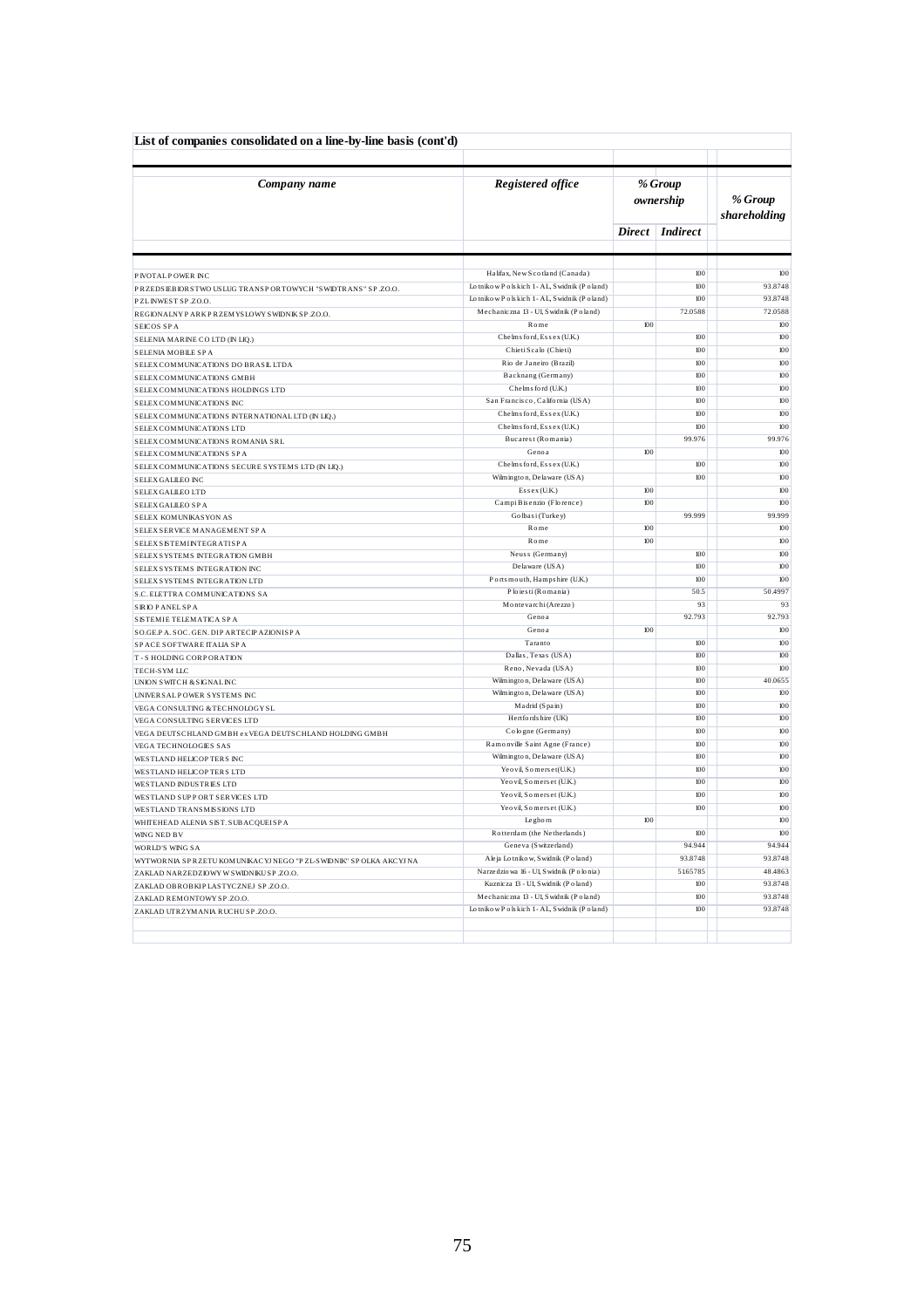| Company name                             | Registered office           | % Group<br>ownership | % Group<br>shareholding |         |
|------------------------------------------|-----------------------------|----------------------|-------------------------|---------|
|                                          |                             |                      | Direct Indirect         |         |
|                                          |                             |                      |                         |         |
| THALES ALENIA SPACE SAS                  | Cannes La Bocca (France)    | 33                   |                         |         |
| THALES ALENIA SPACE FRANCE SAS           | Paris (France)              |                      | 100                     |         |
| THALES ALENIA SPACE ITALIA SPA           | Rome                        |                      | 100                     |         |
| THALES ALENIA SPACE ANTWERP SA           | Hoboken (Belgium)           |                      | 100                     |         |
| THALES ALENIA SPACE ESPANA SA            | Madrid (Spain)              |                      | 100                     |         |
| THALES ALENIA SPACE ETCA SA              | Charleroi (Belgium)         |                      | 100                     |         |
| THALES ALENIA SPACE NORTH AMERICA INC    | Wilmington (USA)            |                      | 100                     |         |
| <b>FORMALEC SA</b>                       | Paris (France)              |                      | 100                     |         |
| TELESP AZIO HOLDING SRL                  | Rome                        | 67                   |                         |         |
| TELESP AZIO FRANCE SAS                   | Toulouse (France)           |                      | 100                     |         |
| TELESP AZIO DEUTS CHLAND GMBH            | Gilching, Munich (Germany)  |                      | $100\,$                 |         |
| TELESP AZIO SP A                         | Rome                        |                      | 100                     |         |
| E-GEOS SPA                               | Matera                      |                      | 80                      |         |
| EUR MAGE SPA                             | Rome                        |                      | 100                     | 60.166  |
| <b>GAF AG</b>                            | Munich (Germany)            |                      | 100                     |         |
| EUROMAP SATELLITENDATEN-VERTRIEB MBH     | Neus tre litz (Germany)     |                      | 100                     |         |
| TELESP AZIO ARGENTINA SA                 | Buenos Aires (Argentina)    |                      | 100                     | 66.958  |
| TELESP AZIO BRASIL SA                    | Rio de Janeiro (Brazil)     |                      | 98.774                  | 66.1786 |
| TELESP AZIO NORTH AMERICA INC            | Doover, Delaware (USA)      |                      | 100                     |         |
| TELESP AZIO HUNGARY SAT. TELEC. LTD      | Budapest (Hungary)          |                      | 100                     |         |
| <b>RARTELSA</b>                          | Bucarest (Romania)          |                      | 61.061                  | 40.911  |
| <b>FILEAS SA</b>                         | Paris (France)              |                      | 85                      |         |
| <b>AURENSIS SL</b>                       | Barcelona (Spain)           |                      | 100                     |         |
| <b>AMSHBV</b>                            | Amsterdam (the Netherlands) | 50                   |                         |         |
| <b>MBDASAS</b>                           | Paris (France)              |                      | 50                      |         |
| MBDA TREASURE COMP ANY LTD               | Jersey (U.K.)               |                      | 100                     |         |
| <b>MBDA FRANCE SAS</b>                   | Paris (France)              |                      | 99.99                   |         |
| <b>MBDA INCORPORATED</b>                 | Wilmington, Delaware (USA)  |                      | 99.9                    |         |
| <b>MBDA ITALIA SPA</b>                   | Rome                        |                      | 100                     |         |
| <b>MBDAUKLTD</b>                         | Stevenage (U.K.)            |                      | 99.99                   |         |
| MBDA UAE LTD ex MARCONIUAE LTD           | London $(U.K.)$             |                      | 99.99                   |         |
| MATRA ELECTRONIQUE SA                    | Paris (France)              |                      | 99.99                   |         |
| <b>MBDA SERVICES SA</b>                  | Paris (France)              |                      | 99.68                   |         |
| LFK-LENKFLUGKORP ERSYSTEME GMBH          | Unterschleißheim (Germany)  |                      | 100                     |         |
| <b>BAYERN-CHEMIE GMBH</b>                | Germany                     |                      | 100                     |         |
| TAURUS SYSTEMS GMBH                      | Germany                     |                      | 67                      |         |
| <b>TDWGMBH</b>                           | Germany                     |                      | 100                     |         |
| AVIATION TRAINING INTERNATIONAL LIMITED  | Dors et (U.K.)              |                      | 50                      |         |
| <b>CONSORZIO ATR GIE e SPE</b>           | Toulouse (France)           |                      | 50                      |         |
| SUP ERJET INTERNATIONALSPA               | Tessera (Venice)            |                      | 51                      |         |
| <b>ROTORSM SRL</b>                       | Sesto Calende (Varese)      |                      | 50                      |         |
| BALFOUR BEATTY ANSALDO SYSTEMS JVSDN BHD | Ampang (Malaysia)           |                      | 40                      | 16.0262 |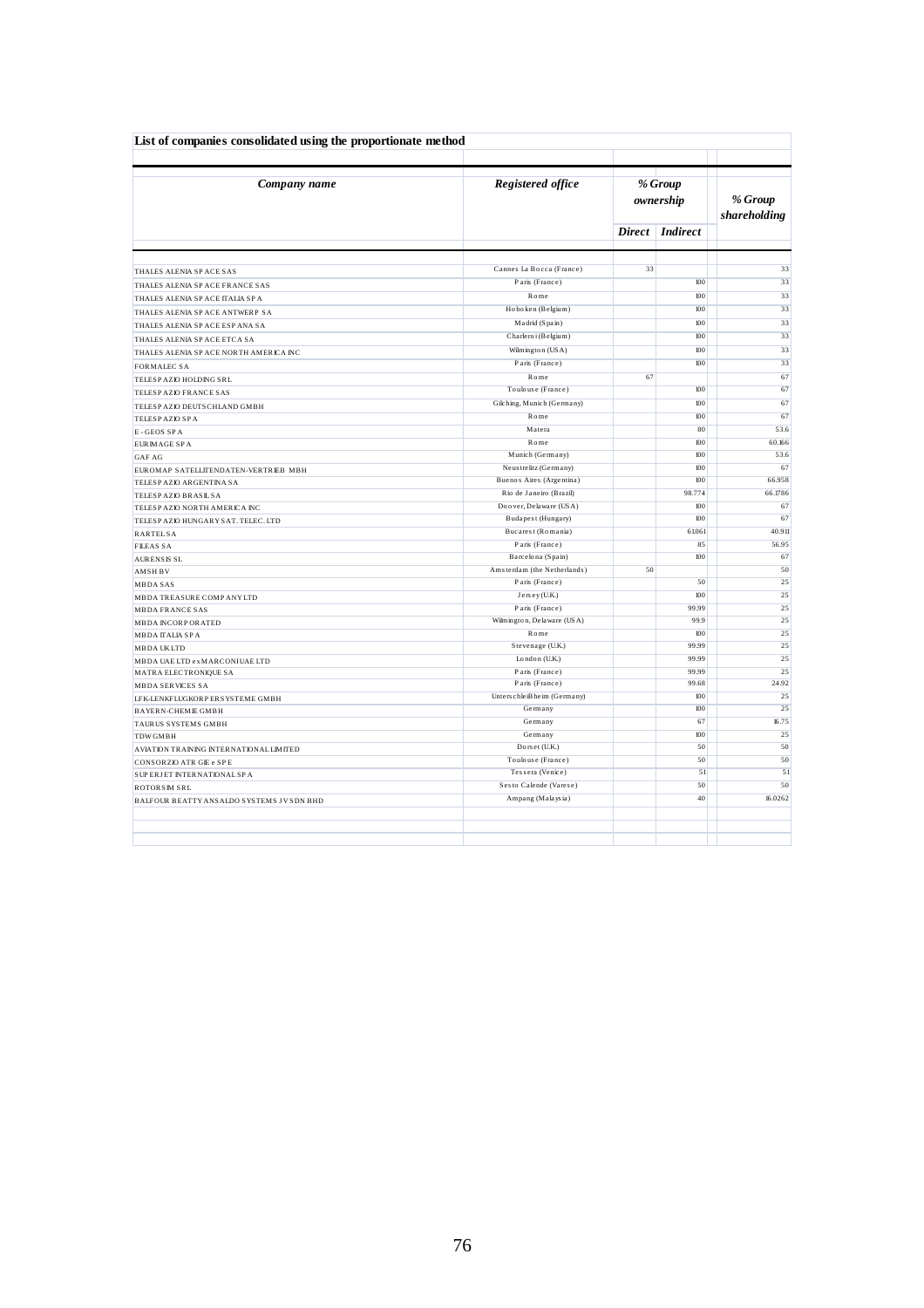| List of companies consolidated using the equity method               |                                                             |       |                      |                         |
|----------------------------------------------------------------------|-------------------------------------------------------------|-------|----------------------|-------------------------|
| Company name                                                         | Registered office                                           |       | % Group<br>ownership | % Group<br>shareholding |
|                                                                      |                                                             |       | Direct   Indirect    |                         |
|                                                                      |                                                             |       |                      |                         |
| ABRUZZO ENGINEERING SCP A                                            | L'Aquila                                                    |       | 30                   | 30                      |
| ABUDHABISYSTEMS INTEGRATION LLC                                      | Abu Dhabi (United Arab Emirates)<br>Darul Ehs an (Malaysia) |       | 43.043               | 43.043                  |
| ADVANCED AIR TRAFFIC SYSTEMS SDN BHD                                 | Turin                                                       |       | 30<br>51             | 30<br>16.83             |
| ADVANCED LOGISTICS TECHNOLOGY ENGINEERING CENTER SPA                 | Kolonaki, Atene (Greece)                                    |       | 100                  | 100                     |
| <b>ALENIA HELLAS SA</b>                                              | Halifax, New Scotland (Canada)                              |       | 100                  | 88.409                  |
| ALENIA NORTH AMERICA-CANADA CO                                       | Naples                                                      |       | 53.34                | 21371                   |
| ALIFANA DUE SCRL                                                     | Naples                                                      |       | 65.85                | 26.38                   |
| <b>ALIFANA SCRL</b><br>ANSALDO ARGENTINA SA                          | Buenos Aires (Argentina)                                    |       | 99.993               | 99.993                  |
|                                                                      | Genoa                                                       |       | 100                  | 100                     |
| ANSALDO ELECTRIC DRIVES SPA<br>ANSALDO - E.M.IT. SCRL                | Genoa                                                       |       | 50                   | 50                      |
| ANSALDO ENERGY INC                                                   | Wilmington, Delaware (USA)                                  |       | 100                  | 100                     |
| <b>ANSERVSRL</b>                                                     | Bucarest (Romania)                                          |       | 100                  | 100                     |
| AUTOMATION INTEGRATED SOLUTIONS SPA                                  | Pianezza (Turin)                                            |       | 40                   | 40                      |
| BELL AGUSTA AEROSP ACE COMP ANY LLC                                  | Wilmington, Delaware (USA)                                  |       | 40                   | 40                      |
| <b>BRITISH HELICOP TERS LTD</b>                                      | Yeo vil, Somerset (U.K.)                                    |       | 100                  | 100                     |
| CANOP Y TECHNOLOGIES LLC                                             | Wilmington, Delaware (USA)                                  |       | 50                   | 50                      |
| CARDPRIZE TWO LIMITED                                                | Basildon, Essex (U.K.)                                      |       | 100                  | 100                     |
| <b>CISDEGSPA</b>                                                     | $R0$ ma                                                     |       | 91.41                | 87.5                    |
| COMLENIA SENDIRIAN BERHAD                                            | Selangor Darul Ehsan (Malaysia)<br>Rome                     |       | 30<br>40             | 30<br>40                |
| CONSORZIO START SPA                                                  | Naples                                                      |       | 30                   | 30                      |
| <b>CONTACT SRL</b>                                                   | Milan                                                       |       | 49                   | 49                      |
| <b>DIGINT SRL</b><br>DOGMATIX LEASING LIMITED                        | Mauritius Islands                                           |       | 100                  | 50                      |
| DRS CONSOLIDATED CONTROLS INC                                        | Wilmington, Delaware (USA)                                  |       | 100                  | 100                     |
| DRS DEFENSE SOLUTIONS LLC                                            | Wilmington, Delaware (USA)                                  |       | 100                  | 100                     |
| <b>ECOSEN CA</b>                                                     | Caracas (Venezuela)                                         |       | 48                   | 19.23                   |
| ELETTRONICA SPA                                                      | Rome                                                        | 31333 |                      | 31333                   |
| ELSACOM HUNGARIA KFT                                                 | Budapest (Hungary)                                          |       | 100                  | 100                     |
| ELSACOM SLOVAKIA SRO                                                 | Bratislava (Slovakia)                                       |       | 100                  | 100                     |
| ELSACOM-UKRAINE JOINT STOCK COMPANY                                  | Kiev (Ukrain)                                               |       | 49                   | 49                      |
| <b>EURISS NV</b>                                                     | Leiden (the Netherlands)                                    |       | 25                   | 8.25                    |
| EUROFIGHTER AIRCRAFT MANAGEMENT GMBH                                 | Hallbergmoos (Germany)<br>$L$ ondon(U.K.)                   |       | 21<br>21             | 21<br>21                |
| EUROFIGHTER INTERNATIONAL LTD                                        | Hallbergmoos (Germany)                                      |       | 21                   | 21                      |
| EUROFIGHTER JAGDFLUGZEUG GMBH<br>EUROFIGHTER SIMULATION SYSTEMS GMBH | Unterhaching (Germania)                                     |       | 24                   | 24                      |
| <b>EUROMIDS SAS</b>                                                  | Paris (France)                                              |       | 25                   | 25                      |
| EURO PATROLAIRCRAFT GMBH (IN LIQ.)                                   | Munich (Germany)                                            |       | 50                   | 50                      |
| EUROS ATELLITE FRANCE SA                                             | France                                                      |       | 100                  | 33                      |
| EUROS YS NAV SAS                                                     | Paris (France)                                              | 50    |                      | 50                      |
| EUROTECH SPA                                                         | Amaro (Udine)                                               | 11.08 |                      | 11.08                   |
| FATA HUNTER INDIA P VT LTD                                           | New Dehli (India)                                           |       | 100                  | 100                     |
| FINMECCANICA CONSULTING SRL                                          | Rome                                                        | 100   |                      | 100                     |
| FINMECCANICA NORTH AMERICA INC                                       | Do ver, De la ware (USA)                                    | 100   |                      | 100                     |
| FINMECCANICA UKLTD                                                   | London (U.K.)<br>Bosque de Duraznos (Mexico)                | 100   | 100                  | 100<br>67               |
| <b>GRUP O AURENSIS SADE CV</b><br><b>IAMCO SCRL</b>                  | Mestre (Venice)                                             |       | 20                   | $20\,$                  |
| <b>ICARUS SCPA</b>                                                   | Turin                                                       |       | 49                   | 49                      |
| <b>IMMOBILIARE CASCINA SRL</b>                                       | Gallarate (Varese)                                          |       | $100\,$              | 100                     |
| <b>IMMOBILIARE FONTEVERDE SRL (IN LIQ.)</b>                          | Rome                                                        |       | 60                   | 48                      |
| <b>INDRA ESPACIO SA</b>                                              | France                                                      |       | 49                   | 16.17                   |
| INTERNATIONAL LAND SYSTEMS INC                                       | Wilmington, Delaware (USA)                                  |       | 28.365               | 15.204                  |
| INTERNATIONALMETRO SERVICE SRL                                       | Milan                                                       |       | 49                   | 19.63                   |
| IM. INTERMETRO SPA                                                   | Rome                                                        |       | 33.332               | 23.343                  |
| IVECO - OTO MELARA SCRL ex IVECO FIAT - OTO MELARA SCRL              | Rome                                                        |       | 50                   | 50                      |
| JIANGXICHANGE AGUSTA HELICOP TER CO LTD                              | Zone Jiangxi Province (China)                               |       | 40                   | 40                      |
| JOINT STOCK COMP ANY SUKHOICIVIL AIRCRAFT                            | Moscow (Russian Federation)                                 |       | 25.0001              | 23.735                  |
|                                                                      |                                                             |       |                      |                         |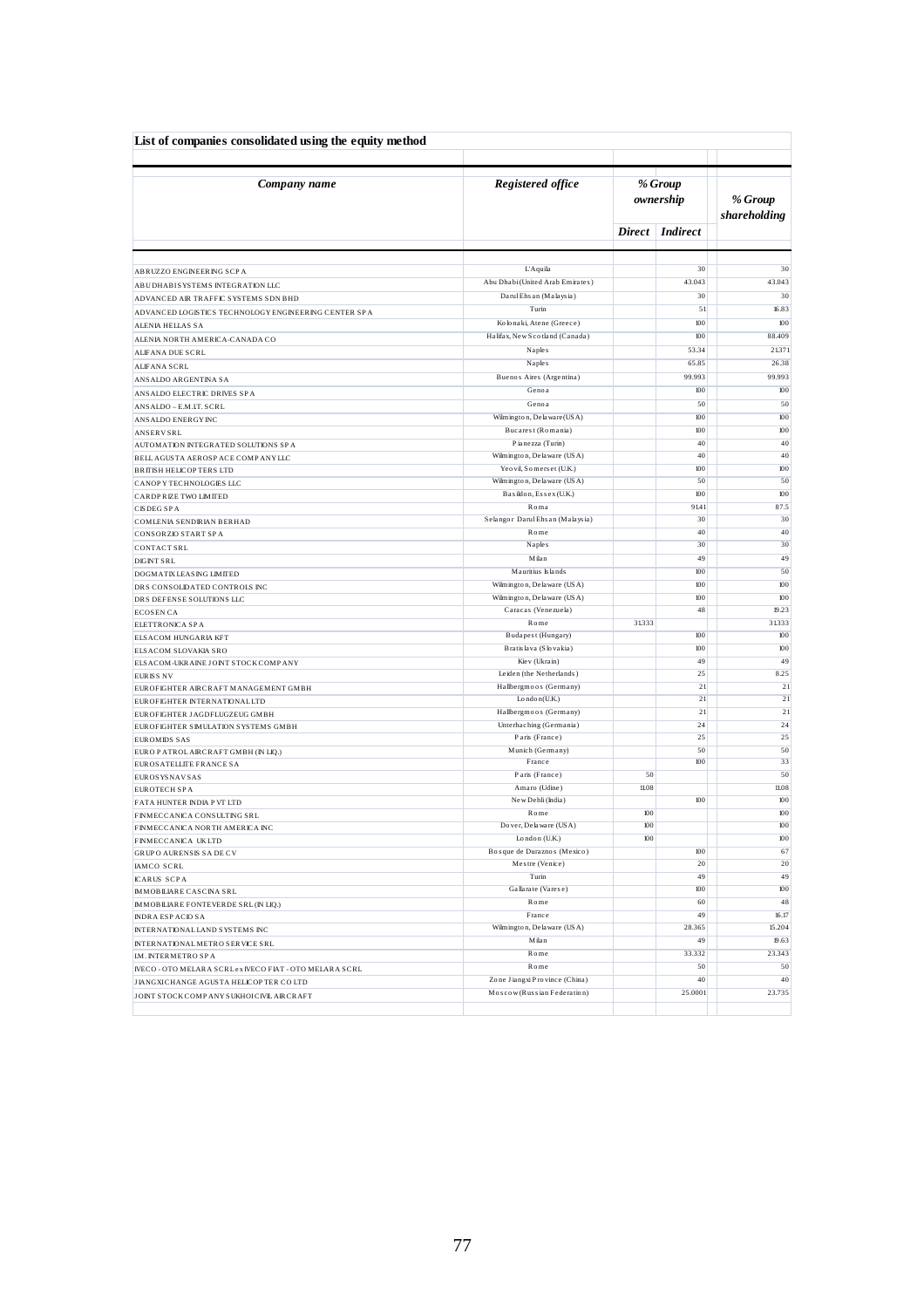| List of companies consolidated using the equity method (cont'd) |                                   |               |                      |              |
|-----------------------------------------------------------------|-----------------------------------|---------------|----------------------|--------------|
| Company name                                                    | <b>Registered office</b>          |               | % Group<br>ownership | % Group      |
|                                                                 |                                   | <b>Direct</b> | <b>Indirect</b>      | shareholding |
|                                                                 |                                   |               |                      |              |
| KAZAKHASTAN TZ-ANSALDOSTS ITALY LLP                             | Astana (Kazakhstan)               |               | 49                   | 19.632       |
| LIBYAN ITALIAN ADVANCED TECHNOLOGY CO                           | Tripo li (Libya)                  | 25            | 25                   | 50.000       |
| LMATTS LLC                                                      | Georgia (USA)                     |               | 100                  | 88.409       |
| MACCHIHURELDUBOIS SAS                                           | Plais ir (Francia)                |               | 50                   | 49.99        |
| MEDESSAT SAS                                                    | Toulouse (France)                 |               | 28.801               | 19.296       |
| METRO 5 SPA                                                     | Milan                             |               | 319                  | 17.156       |
| MUSINET ENGINEERING SPA                                         | Turin                             |               | 49                   | 49           |
| N2 IMAGING SYSTEMS LLC                                          | Wilmington, Delaware (USA)        |               | 30                   | 30           |
| NAHUELSAT SA (IN LIQ.)                                          | Buenos Aires (Argentina)          | 33.33         |                      | 33.33        |
| <b>NGLPRIME SPA</b>                                             | Turin<br>Aix en Provence (France) | 30            | 32                   | 30<br>32     |
| N.H. INDUSTRIES SARL                                            | Colombes (France)                 |               | 50                   | 50           |
| NICCO COMMUNICATIONS SAS                                        | Lyon (France)                     |               | 40                   | 40           |
| NNS - SOC. DE SERV. POUR REACTEUR RAP DE SNC                    | Toulouse (France)                 |               | 39.73                | 26.62        |
| NOVACOM SERVICES SA                                             | Genoa                             |               | 49                   | 49           |
| ORIZZONTE - SISTEMINAVALISPA                                    | Rome                              |               | 46.87                | 18.778       |
| PEGASO SCRL                                                     | Genoa                             |               | 49                   | 49           |
| POLARIS SRL                                                     | B ris to l (U.K.)                 |               | 100                  | 100          |
| QUADRICS LTD (IN LIQ.)<br><b>ROXELSAS</b>                       | Le Plessis Robinson (France)      |               | 50                   | 12.5         |
| SAPHIRE INTERNAT. ATC ENGINEERING COLTD                         | Beijing (China)                   |               | 65                   | 65           |
| SATELLITE TERMINAL ACCESS SA (IN LIQ.)                          | France                            |               | 21.19                | 6.993        |
| SCUOLA ICT SRL (IN LIQ.)                                        | L'Aquila                          | 20            |                      | 20           |
| SELEX GALILEO ELECTRO OP TICS (OVERSEAS) LTD                    | Basildon, Essex (U.K.)            |               | $100\,$              | 100          |
| SELEX GALILEO INFRARED LTD                                      | Basildon, Essex (U.K.)            |               | 100                  | 100          |
| SELEX GALLEO PROJECTS LTD                                       | Basildon, Essex (U.K.)            |               | 100                  | 100          |
| SELEX GALILEO SAUDIARABIA COMPANYLTD                            | Riyadh (Saudi Arabia)             |               | 100                  | 100          |
| SELEX PENSION SCHEME (TRUSTEE) LTD                              | Basildon, Essex (U.K.)            |               | 100                  | 100          |
| SELEX SISTEMINTEGRATIDE VENEZUELA SA                            | Caracas (Venezuela)               |               | 100                  | 100          |
| SERVICIOS TECNICOS Y SPECIALIZADOS DE INFORM. SA DE CV          | Bosque de Duraznos (Mexico)       |               | 100                  | 67           |
| SEVERNYJ AVTOBUZ Z.A.O.                                         | St. Petersburg (Russia)           |               | 35                   | 35           |
| SISTEMIDINAMICISPA                                              | S. Piero a Grado (Pisa)           |               | 40                   | 40           |
| SOGELI-SOCIETA' DIGESTIONE DILIQ. SPA                           | Rome                              |               | 100                  | 100          |
| SP ACEOP ALGMBH                                                 | Munich (Germany)                  |               | 50                   | 33.5         |
| TELBIOS SPA                                                     | Milan                             |               | 34.471               | 23.096       |
| TELESP AZIO NETHERLAND BV                                       | Enschede (the Netherlands)        |               | 100                  | 67           |
| THOMASSEN SERVICE AUSTRALIA PTYLTD                              | Canning Vale (Australia)          |               | 100                  | 100          |
| TRADE FATA BV                                                   | Rotterdam (the Netherlands)       |               | 100                  | 100          |
| TRIMPROBE SPA (IN LIQ.)                                         | Rome                              | 100           |                      | 100          |
| <b>TURBOENERGYSRL</b>                                           | Cento (Ferrara)                   |               | 25                   | 25           |
| WESTLAND INDUSTRIALP RODUCTS LTD                                | Yeo vil, Somers et (U.K.)         |               | 100                  | 100          |
| WIN BLUEWATER SERVICES PRIVATE LIMITED                          | New Delhi (India)                 |               | 99.99                | 99.99        |
| WITG L.P. INC                                                   | Kent, Dover, Delaware (USA)       |               | 24                   | 21218        |
| WITG L.P. LTD                                                   | Kent, Dover, Delaware (USA)       |               | 20                   | 17.682       |
| XAIT SRL                                                        | Ariccia (Rome)                    |               | 100                  | 100          |
| ZAO ARTETRA                                                     | Moscow (Russian Federation)       |               | 51                   | 51           |
|                                                                 |                                   |               |                      |              |
|                                                                 |                                   |               |                      |              |
|                                                                 |                                   |               |                      |              |
|                                                                 |                                   |               |                      |              |
|                                                                 |                                   |               |                      |              |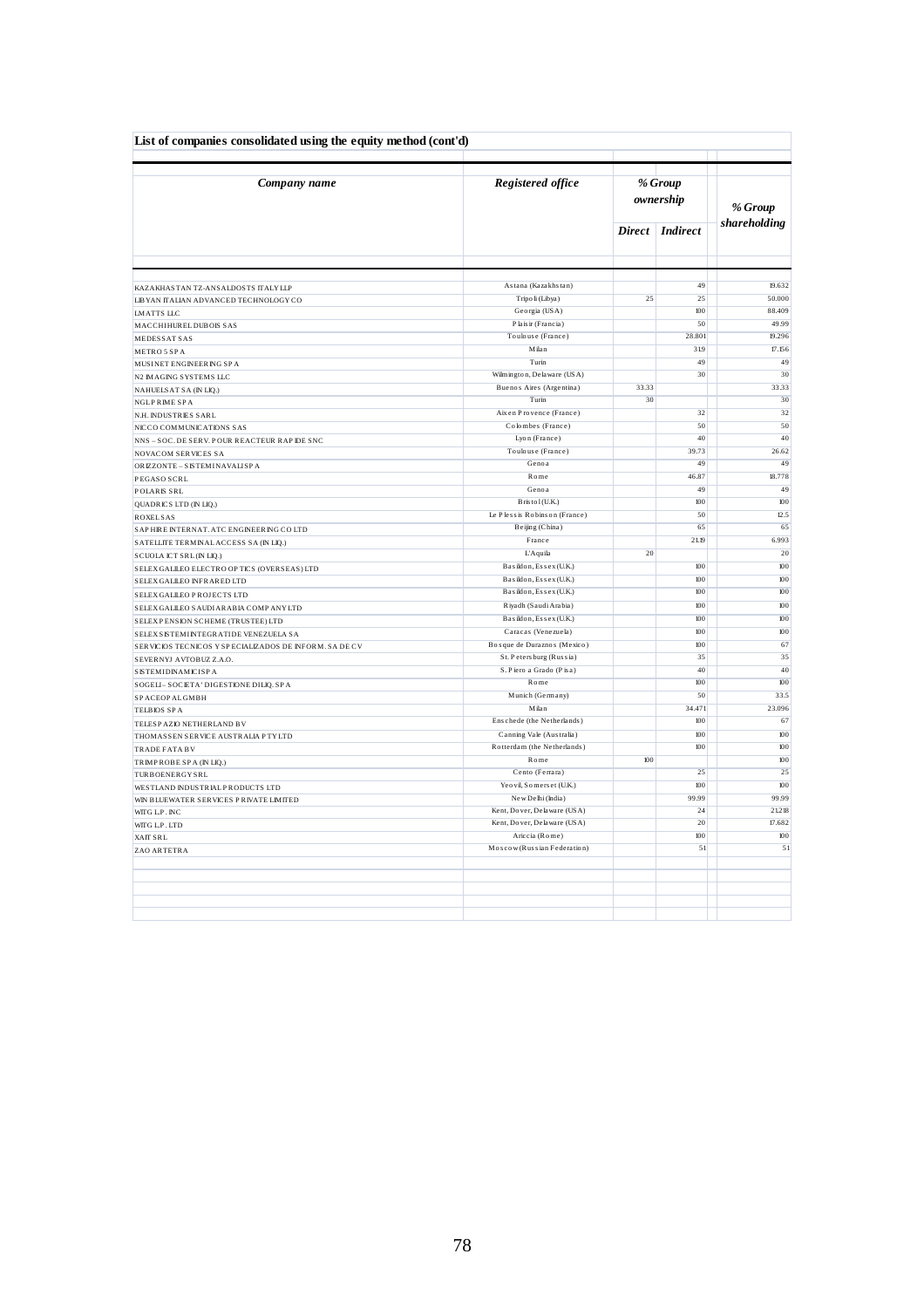| Company name                                                                                 | Registered office                      |         | % Group<br>ownership | % Group<br>shareholding |  |
|----------------------------------------------------------------------------------------------|----------------------------------------|---------|----------------------|-------------------------|--|
|                                                                                              |                                        |         | Direct Indirect      |                         |  |
| <b>BCVINVESTMENTS SCA</b>                                                                    | Luxembourg (Luxembourg)                |         | 14.321               | 14.321                  |  |
| <b>BCVMANAGEMENT SA</b>                                                                      | Luxembourg (Luxembourg)                |         | 14.999               | 14.999                  |  |
|                                                                                              |                                        |         |                      |                         |  |
|                                                                                              |                                        |         |                      |                         |  |
|                                                                                              |                                        |         |                      |                         |  |
|                                                                                              |                                        |         |                      |                         |  |
|                                                                                              |                                        |         |                      |                         |  |
|                                                                                              |                                        |         |                      |                         |  |
|                                                                                              |                                        |         |                      |                         |  |
| List of subsidiaries and associates valued at cost                                           |                                        |         |                      |                         |  |
|                                                                                              |                                        |         |                      |                         |  |
|                                                                                              |                                        | % Group |                      |                         |  |
| Company name                                                                                 | Registered office                      |         |                      |                         |  |
|                                                                                              |                                        |         | ownership            | % Group                 |  |
|                                                                                              |                                        |         | Direct Indirect      | shareholding            |  |
|                                                                                              |                                        |         |                      |                         |  |
| <b>A4ESSOR SAS</b>                                                                           | Neuilly Sur Seine (France)             |         | 21                   | 21                      |  |
| ADVANCED MALE AIRCRAFT LLC                                                                   | Al Ain, Muwaiji (United Arab Emirates) |         | 49                   |                         |  |
| ALENIA NORTH AMERICA DEFENSE LLC                                                             | Wilmington, Delaware (USA)             |         | 100                  | 49<br>88.409            |  |
| ANSALDO STS SISTEMAS DE TRANSORTE E SINALIZACAO LTDA                                         | Rio De Janeiro (Brazil)                |         | 100                  | 40.0655                 |  |
| COREAT S.C. A R.L.                                                                           | Rieti                                  |         | 30                   | 30                      |  |
| CCRT SISTEMISP A (IN BANKRUP CTY)                                                            | Milan                                  |         | 30.34                | 30.34                   |  |
| DISTRETTO TECNOLOGICO AEROSP AZIALE S.C.A R.L.                                               | B rindis i                             |         | 24                   | 24                      |  |
| EUROPEAN SATELLITE NAVIGATION INDUSTRIES GMBH                                                | Ottobrunn (Germany)                    | 18.939  | 18.94                | 25.189                  |  |
| FINMECCANICA DO BRASILLTDA                                                                   | Brasilia (Brazil)                      | 99.999  |                      | 99.999                  |  |
| FOSCAN SRL (IN BANKRUP CTY)                                                                  | Anagni (Frosinone)                     |         | 20                   |                         |  |
| EUROPEAN SATELLITE NAVIGATION INDUSTRIES SA (IN LIQ.)                                        | Bruxelles (Belgium)                    | 18.939  | 18.94                | $20\,$<br>25.189        |  |
| IND. AER. E MECC. R. P IAGGIO SP A (AMM.STR.)                                                | Genoa                                  | 30.982  |                      | 30.982                  |  |
| SAITECH SPA (IN BANKRUP CTY)                                                                 | Passignano sul Trasimeno (Perugia)     |         | 40                   | 40                      |  |
| SELEX SISTEMINTEGRATIDO BRASIL LTDA                                                          | Rio De Janeiro (Brazil)                |         | 99.9998              | 99.9998                 |  |
| <b>SELPROC SCRL</b>                                                                          | Rome                                   |         | $100$                | 100                     |  |
| SESM - SOLUZIONIEVOLUTE PER LA SISTEMISTICA E IMODELLI - SCRL<br>U.V.T. SPA (IN BANKRUP CTY) | Naples<br>San Giorgio Jonico (Taranto) |         | 100<br>50.614        | 100<br>50.614           |  |
|                                                                                              |                                        |         |                      |                         |  |
|                                                                                              |                                        |         |                      |                         |  |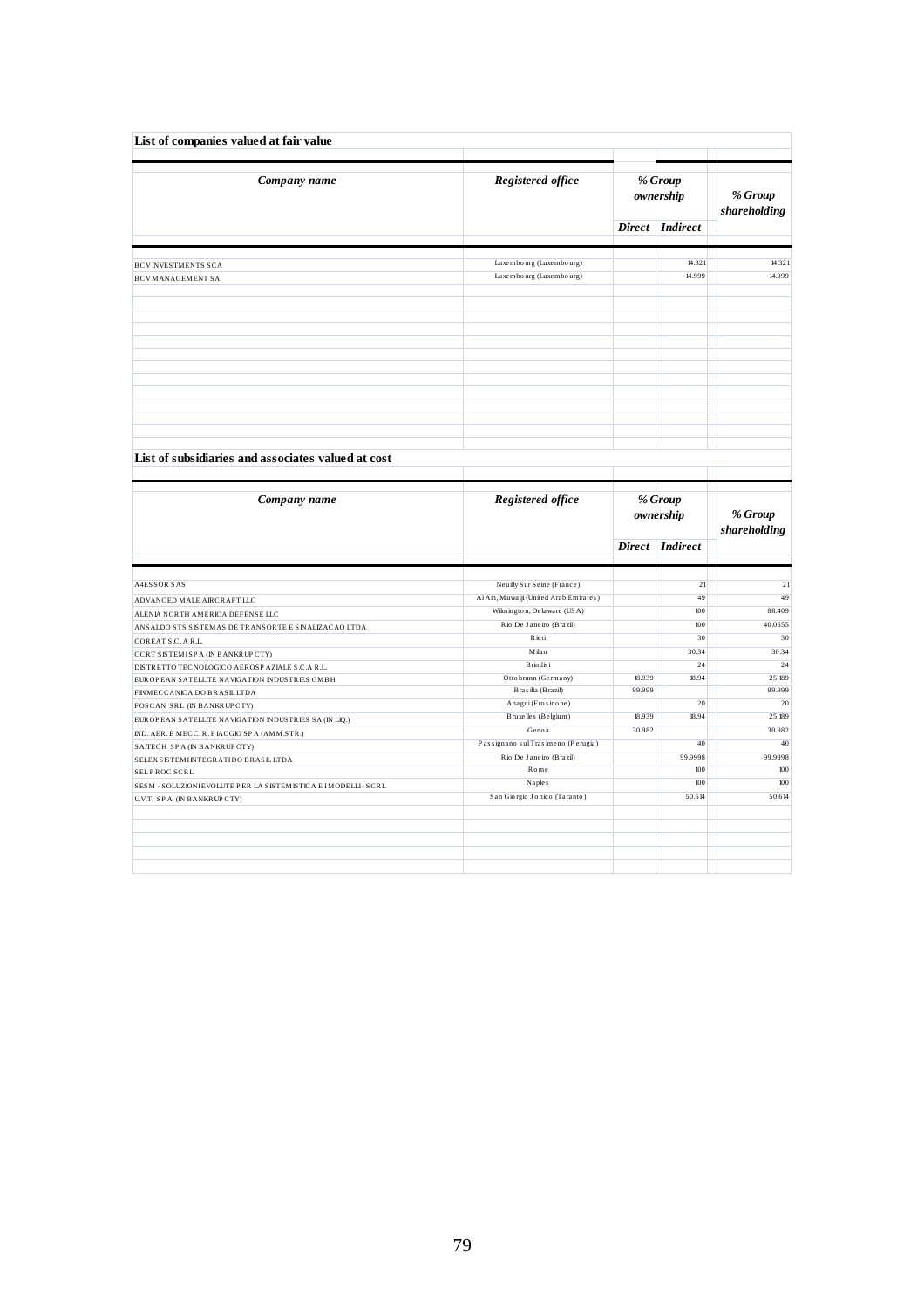For ease of understanding and comparability of the information reported, below are the main changes in the scope of consolidation that have occurred since July 2009;

- on 9 July 2009, Fata Group SpA (in liquidation) was merged with SO.GE.PA. SpA;
- on 5 August 2009, Rotorsim Srl was formed and is consolidated on a proportionate basis**;**
- on 31 August 2009, DRS Environmental Systems Inc was formed and is consolidated on a line-by-line basis;
- on 10 September 2009, DRS Soneticom Inc was acquired and is consolidated on a line-by-line basis;
- on 1 October 2009, Ansaldo Signal NV was merged with Ansaldo STS SpA;
- on 7 October 2009, Ansaldobreda France SAS was formed and is consolidated on a line-by-line basis;
- on 19 October 2009, Meccanica Reinsurance SA was formed and is consolidated on a line-by-line basis;
- on 21 December 2009, Global Aeronautica LLC was deconsolidated upon sale to third parties;
- on 28 December 2009, SELEX Sensors and Airborne Systems SpA was deconsolidated following its removal from the Company Register;
- starting from 1 January 2010 Quadrics Ltd (in liquidation), consolidated through the 2009 financial statements on an equity basis, was deconsolidated;
- on 1 January 2010, Alenia Composite SpA and Alenia Aeronavali SpA were merged with Alenia Aeronautica SpA;
- on 1 January 2010, DRS Intelligence & Avionic Solutions Inc and DRS Codem Systems Inc were merged with DRS Icas LLC;
- on 1 January 2010, DRS C3&A Intermediary LLC and DRS Data & Imaging Systems Inc were merged with DRS C3 & Aviation Company;
- on 1 January 2010, CISDEG was transformed from a consortium into a joint-stock company and is consolidated using the equity method;
- on 1 January 2010 AgustaWestland Politecnico Advanced Rotorcraft, consolidated until 31 December 2009 using the equity method, is consolidated on a line-by-line basis;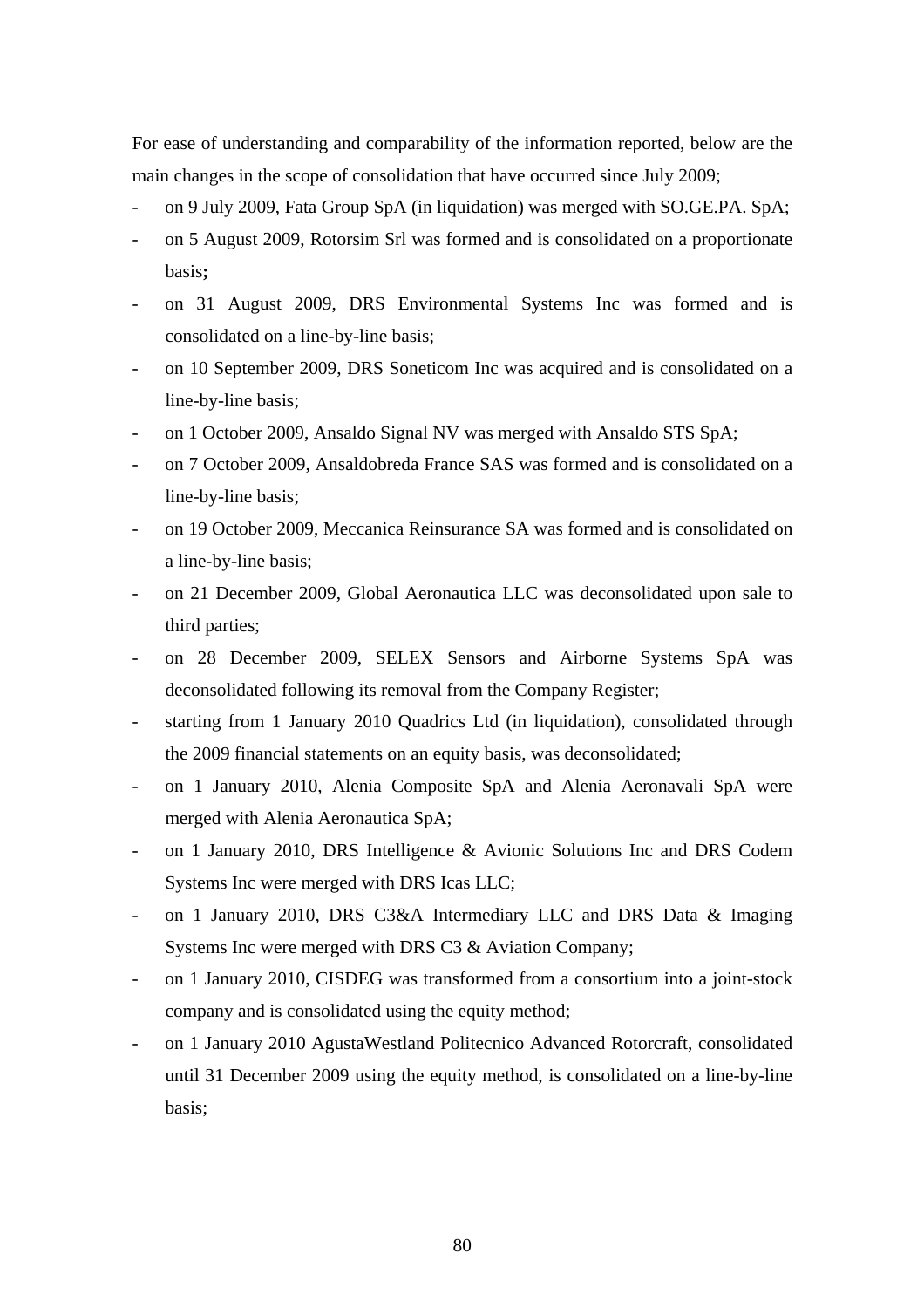- on 29 January 2010, the Wytwornia Sprzetu Komunikacyjnego "PZL SWIDNIK" Spolka Akcyjna group (PZL - SWIDNIK) was acquired and is consolidated on a line-by-line basis;
- on 5 March 2010, Lasertel Inc was purchased and is consolidated on a line-by-line basis;
- on 11 March 2010 Ansaldo STS SpA took part in the formation of Kazakhastan TZ-AnsaldoSTS Italy LLP which enters the scope of consolidation and is valued using the equity method;
- on 15 March 2010, SELEX Galileo Saudi Arabia Company Ltd was formed and is consolidated using the equity method.
- on 1 April 2010 ISAF Srl was merged into Telespazio SpA;
- on 12 April 2010 Groupment Immobilier Aeronautique SA, consolidated until 31 December 2009 using the equity method, was deconsolidated upon sale to third parties;
- on 13 April 2010 the company Win Bluewater Services Private Limited was acquired and is consolidated at equity;
- on 8 June 2010 Mecfint (Jersey) SA was removed from the Company Register and deconsolidated accordingly;
- on 22 June 2010 Finmeccanica Finance SA was merged with Aeromeccanica SA.

The following companies were placed in liquidation during 2010:

- Ote Mobile Technologies Ltd;
- Davies Industrial Communications Ltd;
- SELEX Communications Secure Systems Ltd;
- SELEX Communications (International) Ltd.
- Scuola ICT Srl;
- Immobiliare Fonteverde Srl.

The following companies changed their names during 2010:

- SELEX Sistemi Integrati Inc became SELEX Systems Integration Inc;
- Galileo Avionica Spa became SELEX Galileo Spa;
- SELEX Sensors and Airborne Systems Ltd became SELEX Galileo Ltd;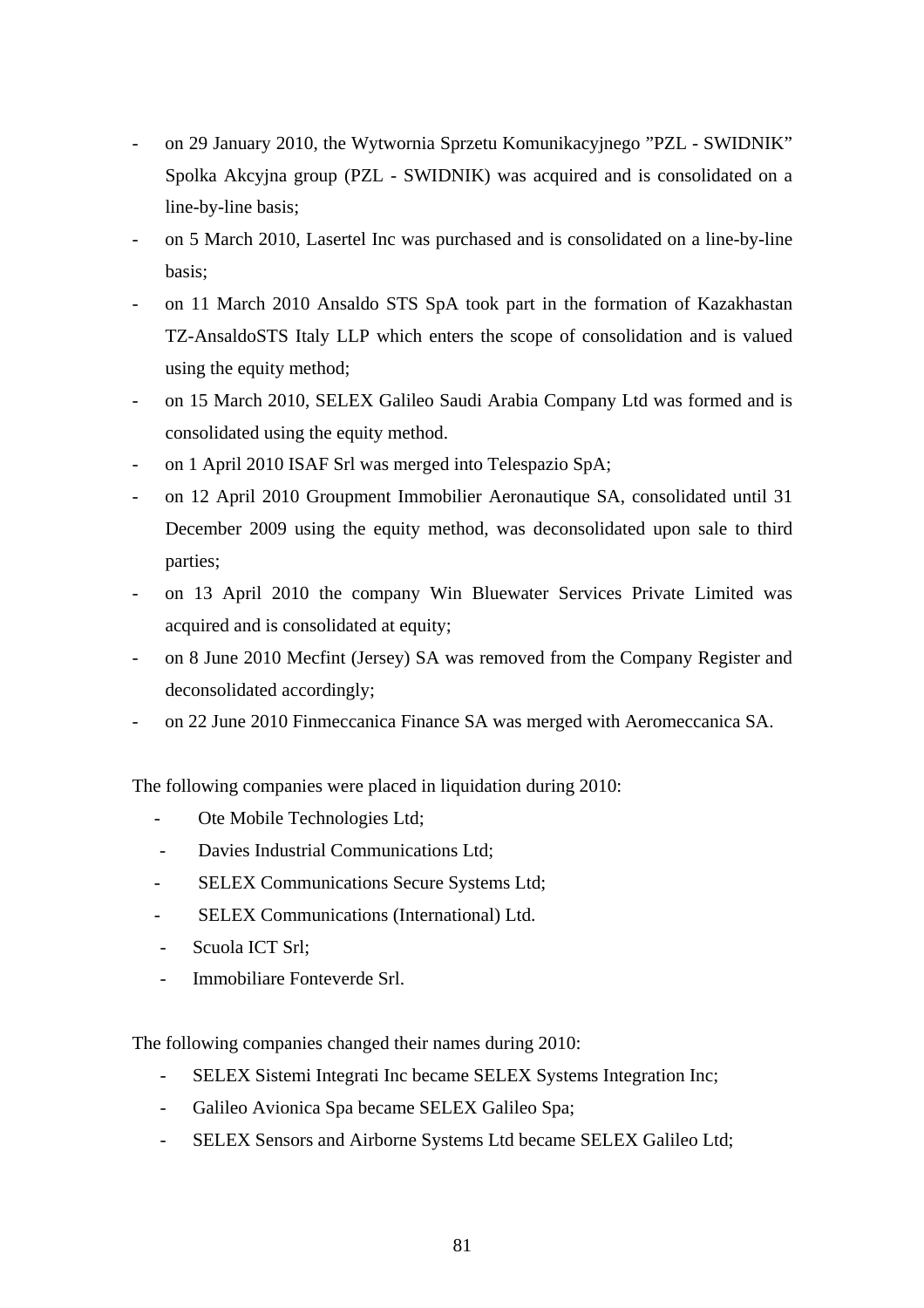- SELEX Sensors and Airborne Systems Infrared Ltd became SELEX Galileo Infrared Ltd;
- SELEX Sensors and Airborne Systems Electro Optics (Overseas) Ltd became SELEX Galileo Electro Optics (Overseas) Ltd;
- Selex Sensors and Airborne Systems (US) Inc. became Selex Galileo Inc.;
- SELEX Sensors and Airborne Systems (Projects) Ltd became SELEX Galileo (Projects) Ltd;
- Aeromeccanica SA became Finmeccanica Finance SA.

## **7. SIGNIFICANT CHANGES IN THE EXCHANGE RATES APPLIED**

Again with reference to data comparability, the first six months of 2010 were again marked by changes in the euro against the main currencies of interest for the Group. Specifically, the currency exchange rates at 30 June 2010 and the average exchange rates for the period showed, for the main currencies, these changes from 2009: final exchange rates for the period (euro/US dollar -14.82% and euro/sterling pound -7.96%); average exchange rates for the period (euro/US dollar -0.28 % and euro/sterling pound - 2.67%).

Below are the exchange rates adopted for the currencies that are most significant for the Group:

|                | At 30 June 2010                               |                                                | At 31 December 2009                 |                                               | At 30 June 2009                             |
|----------------|-----------------------------------------------|------------------------------------------------|-------------------------------------|-----------------------------------------------|---------------------------------------------|
|                | average<br>exchange<br>rate for<br>the period | final<br>exchange<br>rate for<br>the<br>period | final exchange rate<br>for the year | average<br>exchange<br>rate for<br>the period | final<br>exchange<br>rate for the<br>period |
| US dollar      | 1.32847                                       | 1.22710                                        | 1.44060                             | 1.33217                                       | 1.4134                                      |
| Pound sterling | 0.87000                                       | 0.81745                                        | 0.88810                             | 0.89391                                       | 0.8521                                      |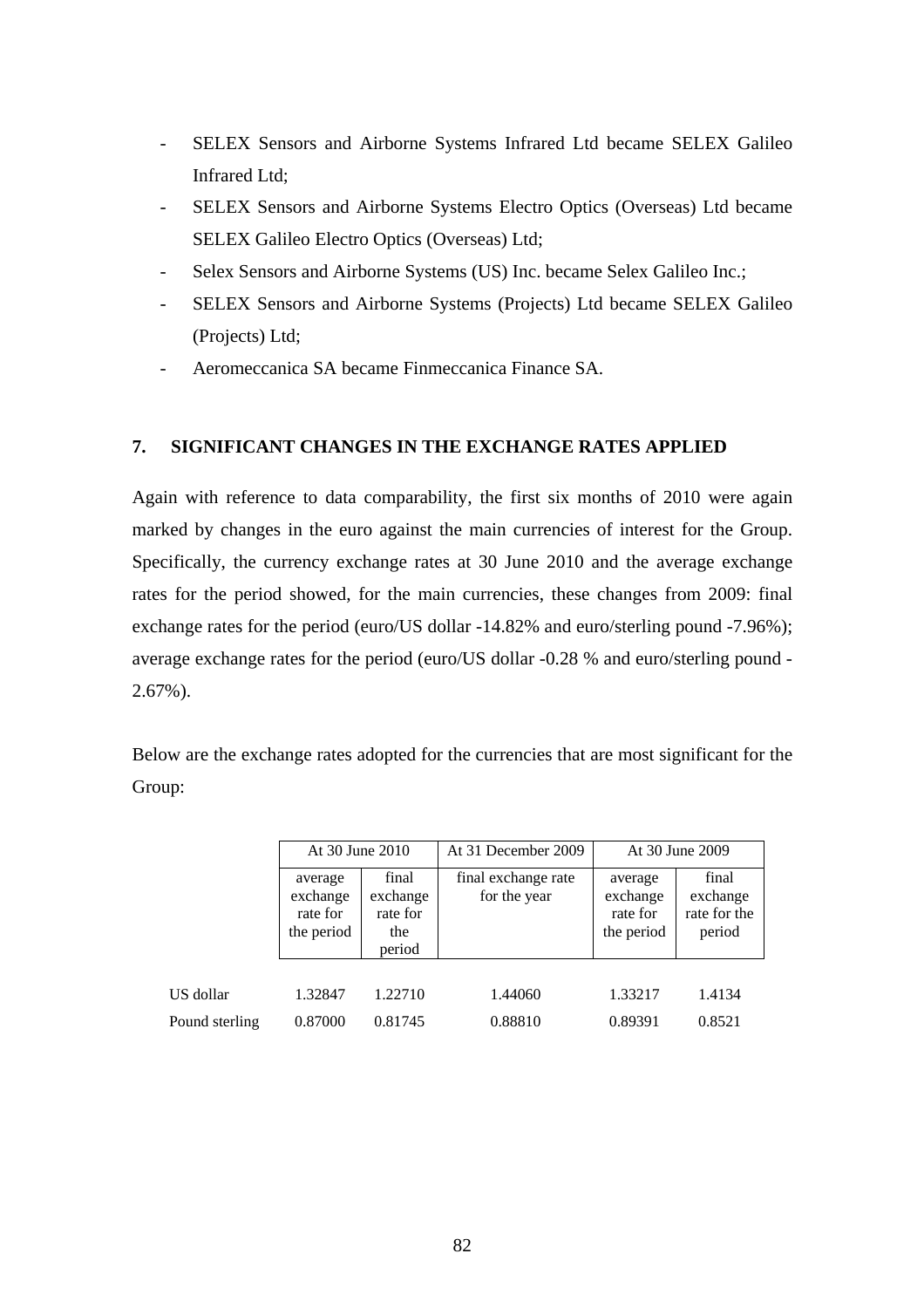#### **8. SEGMENT INFORMATION**

In accordance with the compliance model followed, Management has adopted operating segments that correspond to the business sectors in which the Group operates: Helicopters, Defence and Security Electronics, Aeronautics, Space, Defence Systems, Energy, Transportation and Other Activities.

For a more detailed analysis of the main programmes, outlooks and operating indicators for each segment, see the interim report on operations.

The Group assesses the performance of its operating segments and the allocation of the financial resources based on revenues and adjusted EBITA (refer also to the "*Non-GAAP performance indicators*" section in the interim report on operations).

The results for each segment at 30 June 2010, as compared with those of the same period of the previous year, are as follows:

|                                                         | <b>Helico-</b><br>pters | <b>Defence</b><br>and<br><b>Security</b><br>Electro-<br>nics | Aeronau<br>tics | <b>Space</b> | <b>Defence</b><br><b>Systems</b> | <b>Energy</b>            | Tran-<br>sporta-<br>tion | Other<br>activities | Elimi-<br>nations        | <b>Total</b> |
|---------------------------------------------------------|-------------------------|--------------------------------------------------------------|-----------------|--------------|----------------------------------|--------------------------|--------------------------|---------------------|--------------------------|--------------|
| For the six<br>months ended 30<br>June 2010<br>Revenues | 1,743                   | 3,255                                                        | 1,262           | 412          | 537                              | 677                      | 926                      | 114                 | (272)                    | 8,654        |
| of which from<br>other segments                         | 87                      | 351                                                          | 346             | 13           | 59                               | $\overline{\phantom{a}}$ | 40                       | 49                  | (272)                    | 673          |
| <b>Adjusted EBITA</b>                                   | 181                     | 289                                                          | 54              | 5            | 37                               | 67                       | 35                       | (82)                | ٠                        | 586          |
| Investments                                             | 66                      | 108                                                          | 148             | 22           | 17                               | 17                       | 21                       | 6                   | $\overline{\phantom{a}}$ | 405          |

|                                                                | Helico-<br>pters | <b>Defence</b><br>and<br><b>Security</b><br>Electro-<br>nics | Aeronau<br>tics | <b>Space</b> | <b>Defence</b><br><b>Systems</b> | <b>Energy</b>            | Tran-<br>sporta-<br>tion | Other<br>activities | Elimi-<br>nations        | <b>Total</b> |
|----------------------------------------------------------------|------------------|--------------------------------------------------------------|-----------------|--------------|----------------------------------|--------------------------|--------------------------|---------------------|--------------------------|--------------|
| For the six<br>months ended 30<br><u>June 2009</u><br>Revenues | 1,646            | 3,075                                                        | 1,208           | 435          | 514                              | 820                      | 895                      | 198                 | (268)                    | 8,523        |
| of which from<br>other segments                                | 16               | 319                                                          | 353             | 13           | 83                               | $\overline{\phantom{a}}$ | 61                       | 63                  | (268)                    | 640          |
| <b>Adjusted EBITA</b>                                          | 162              | 274                                                          | 60              | 13           | 42                               | 76                       | 55                       | (77)                | $\overline{\phantom{a}}$ | 605          |
| Investments                                                    | 60               | 108                                                          | 227             | 17           | 22                               | 26                       | 13                       | 5                   | $\overline{\phantom{a}}$ | 478          |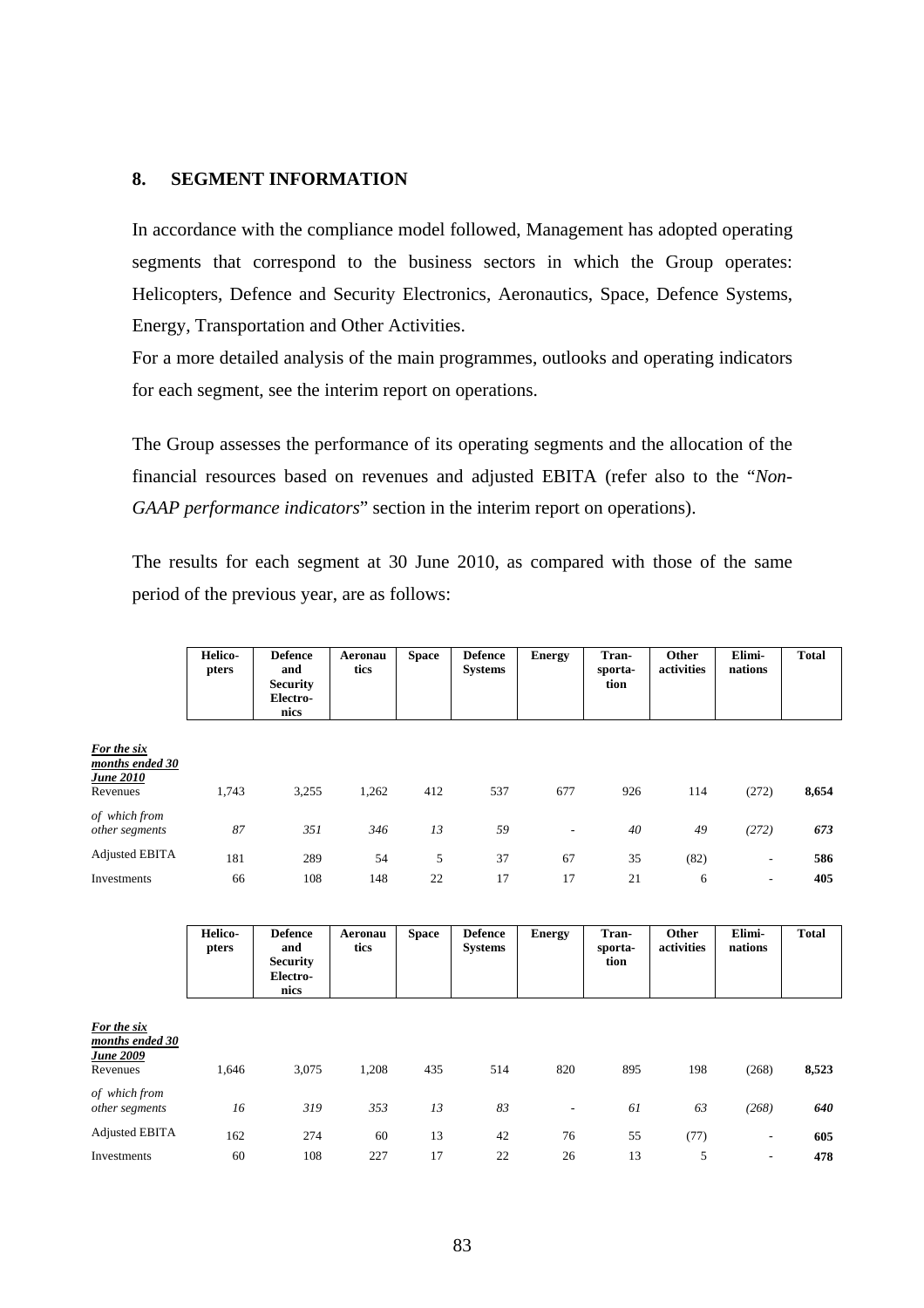The portion of fixed assets referring to intangible assets, property, plant and equipment and investment properties attributable to the segments at 30 June 2010 and at 31 December 2009 is as follows:

|              | <b>Helicopt</b><br>ers | <b>Defence</b><br>and<br><b>Security</b><br>Electro-<br>nics | Aero-<br>nautics | <b>Space</b> | <b>Defence</b><br><b>Systems</b> | <b>Energy</b> | <b>Transpor</b><br>tation | Other<br><b>Activiti</b><br>es | Elimina<br>tions         | <b>Total</b> |
|--------------|------------------------|--------------------------------------------------------------|------------------|--------------|----------------------------------|---------------|---------------------------|--------------------------------|--------------------------|--------------|
| 30 June 2010 |                        |                                                              |                  |              |                                  |               |                           |                                |                          |              |
| Fixed assets | 2,373                  | 6,143                                                        | 2,079            | 504          | 593                              | 195           | 308                       | 273                            | $\overline{\phantom{a}}$ | 12,468       |
|              | <b>Helicopt</b><br>ers | <b>Defence</b><br>and<br><b>Security</b><br>Electro-<br>nics | Aero-<br>nautics | <b>Space</b> | <b>Defence</b><br><b>Systems</b> | <b>Energy</b> | Transpor-<br>tation       | Other<br><b>Activiti</b><br>es | Elimina<br>tions         | <b>Total</b> |
| 31 Dec. 2009 |                        |                                                              |                  |              |                                  |               |                           |                                |                          |              |
| Fixed assets | 2,182                  | 5,455                                                        | 2.004            | 496          | 595                              | 189           | 296                       | 275                            | $\overline{\phantom{0}}$ | 11,492       |

The reconciliation between adjusted EBITA and the result before taxes, finance income and costs and the effects of equity investments measured using the equity method ("EBIT") for the periods shown is as follows:

|                                                                                                     | Helicop-<br>ters | <b>Defence</b><br>and<br><b>Security</b><br>Electro-<br>nics | Aeronau-<br>tics | <b>Space</b> | <b>Defence</b><br><b>Systems</b> | <b>Energy</b> | Transpor-<br>tation | Other<br><b>Activitie</b><br>$\mathbf{s}$ | <b>Total</b> |
|-----------------------------------------------------------------------------------------------------|------------------|--------------------------------------------------------------|------------------|--------------|----------------------------------|---------------|---------------------|-------------------------------------------|--------------|
| For the six<br>months ended 30<br><b>June 2010</b><br><b>Adjusted EBITA</b>                         | 181              | 289                                                          | 54               | 5            | 37                               | 67            | 35                  | (82)                                      | 586          |
| Impairment<br>Amortisation of<br>intangible assets<br>acquired through a<br>business<br>combination |                  |                                                              |                  |              |                                  |               |                     |                                           |              |
| Restructuring costs                                                                                 | (4)<br>(8)       | (38)<br>(5)                                                  | (1)              |              | (1)<br>(1)                       |               | (1)                 |                                           | (43)<br>(16) |
| <b>EBIT</b>                                                                                         | 169              | 246                                                          | 53               | 5            | 35                               | 67            | 34                  | (82)                                      | 527          |
|                                                                                                     | Helicop<br>ters  | <b>Defence</b><br>and<br><b>Security</b><br>Electro-<br>nics | Aeronau-<br>tics | <b>Space</b> | <b>Defence</b><br><b>Systems</b> | <b>Energy</b> | Transpor-<br>tation | Other<br><b>Activities</b>                | <b>Total</b> |
| For the six months<br>ended 30 June 2009<br><b>Adjusted EBITA</b>                                   | 162              | 274                                                          | 60               | 13           | 42                               | 76            | 55                  | (77)                                      | 605          |
| Impairment                                                                                          |                  |                                                              |                  |              |                                  |               |                     |                                           |              |
| Amortisation of<br>intangible assets<br>acquired through a<br>business combination                  | (4)              | (34)                                                         |                  |              | (1)                              |               |                     |                                           | (39)         |
| Restructuring costs                                                                                 |                  | (2)                                                          | (1)              | (1)          | (1)                              |               | (2)                 |                                           | (7)          |
| <b>EBIT</b>                                                                                         | 158              | 238                                                          | 59               | 12           | 40                               | 76            | 53                  | (77)                                      | 559          |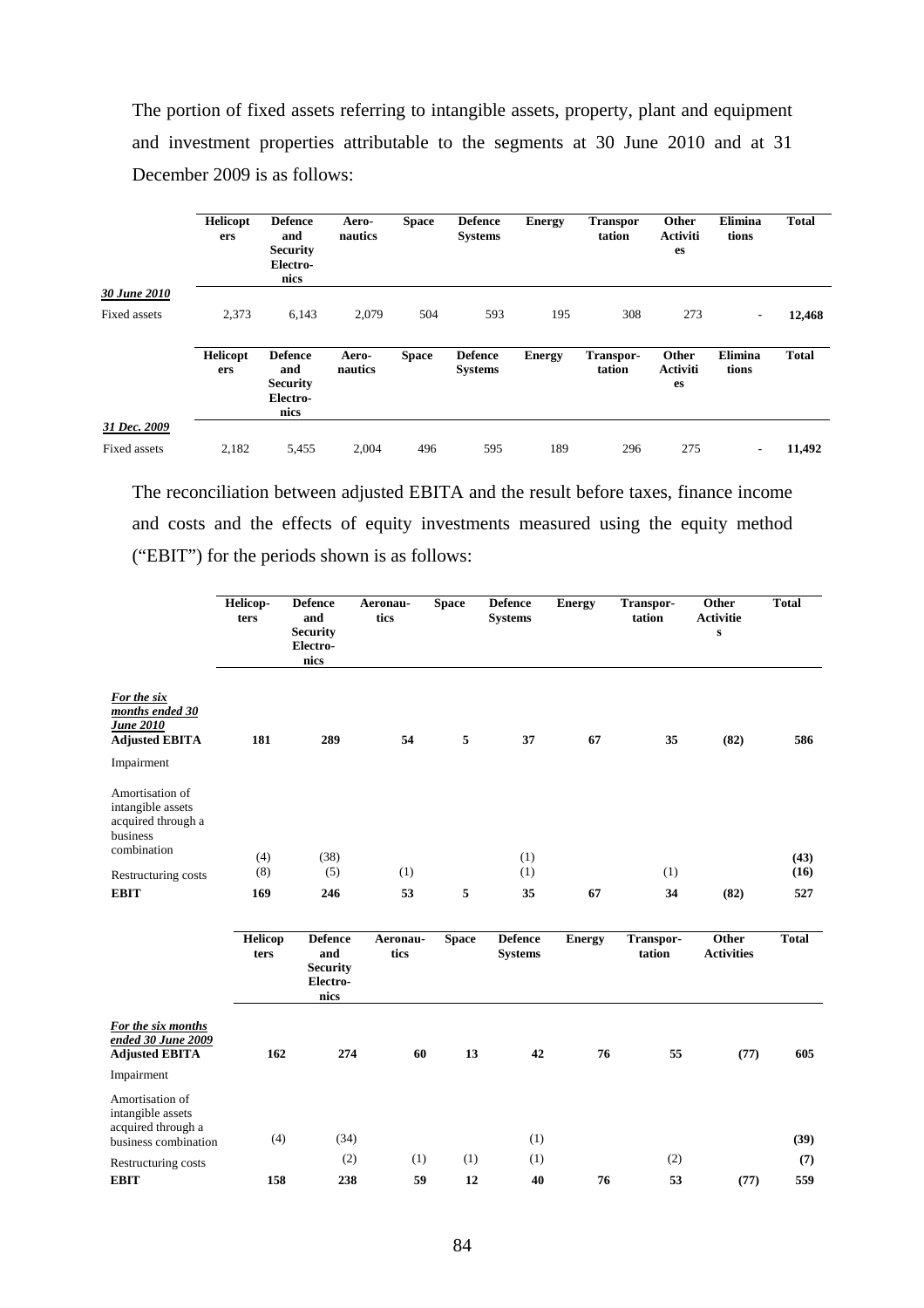### **9. INTANGIBLE ASSETS**

Below is a breakdown of intangible assets:

|                                        | 30 June 2010 | 31 Dec 2009 |
|----------------------------------------|--------------|-------------|
| Goodwill                               | 6,451        | 5,821       |
| Development costs                      | 671          | 624         |
| Non-recurring costs                    | 592          | 545         |
| Concession of licences and trademarks  | 116          | 119         |
| Acquired through business combinations | 1,045        | 975         |
| Other                                  | 312          | 283         |
| <b>Total intangible assets</b>         | 9,187        | 8,367       |

In particular, the most significant changes were as follows:

- net increase in goodwill ( $\bigoplus$ mil. 630), mainly due to the business combinations in Note 11 and to the positive translation differences on goodwill arising on assets denominated in pounds sterling and US dollar;
- amortisation of €mil. 127 (€mil. 132 at 30 June 2009) (Note 25);
- investments in the overall amount of  $\theta$ mil. 176 ( $\theta$ mil. 225 at 30 June 2009), broken down as follows:

|                                       | For the six months ended 30 June |      |  |
|---------------------------------------|----------------------------------|------|--|
|                                       | <i>2010</i>                      | 2009 |  |
| Development costs                     | 76                               | 103  |  |
| Non-recurring costs                   | 57                               | 61   |  |
| Concession of licences and trademarks | 5                                | 13   |  |
| Other                                 | 38                               | 48   |  |
| <b>Total intangible assets</b>        | 176                              | 225  |  |

Purchase commitments of intangible assets are recorded in the amount of €mil. 30 (€mil. 23 at 31 December 2009).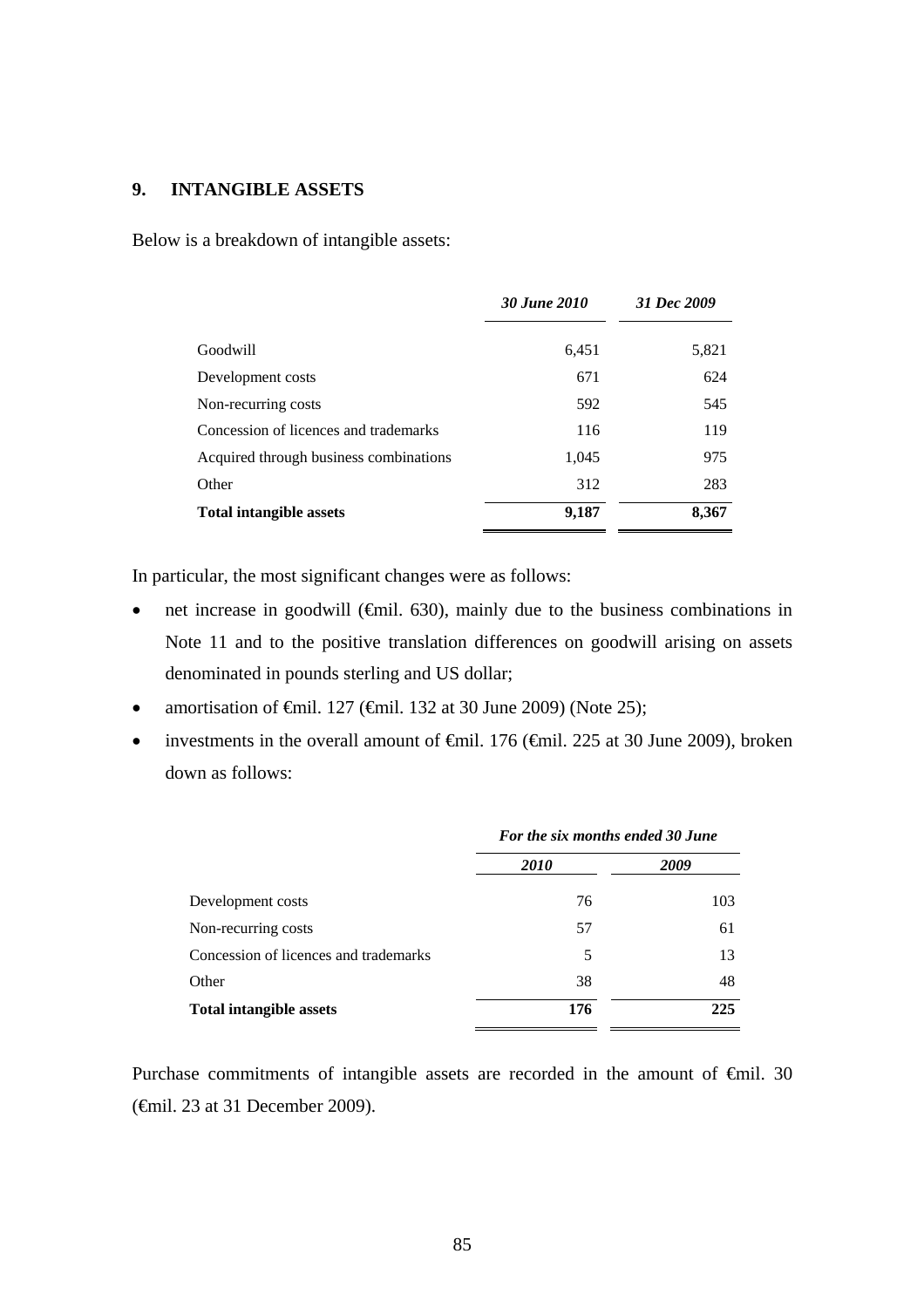#### **10. PROPERTY, PLANT AND EQUIPMENT**

Below is a breakdown of property, plant and equipment:

|                                     | <b>30 June 2010</b> | 31 Dec 2009 |  |
|-------------------------------------|---------------------|-------------|--|
| Land and buildings                  | 1,202               | 1,174       |  |
| Plant and machinery                 | 710                 | 666         |  |
| Equipment                           | 658                 | 657         |  |
| Other                               | 711                 | 628         |  |
| Total property, plant and equipment | 3,281               | 3,125       |  |

In particular, in addition to the positive difference attributable mainly to assets denominated in pound sterling and US dollars, the most significant changes were as follows:

- depreciation of  $\theta$ mil. 191 ( $\theta$ mil. 173 at 30 June 2009);
- the inclusion of the Polish group PZL SWIDNIK within the scope of consolidation in the amount of  $\epsilon$ mil. 41;
- investments in the overall amount of  $\theta$ mil. 229 ( $\theta$ mil. 253 at 30 June 2009), broken down as follows:

|                                     | For the six months ended 30 June |      |  |
|-------------------------------------|----------------------------------|------|--|
|                                     | <i>2010</i>                      | 2009 |  |
| Land and buildings                  | 7                                | 21   |  |
| Plant and machinery                 | 21                               | 28   |  |
| Equipment                           | 39                               | 38   |  |
| Other                               | 162                              | 166  |  |
| Total property, plant and equipment | 229                              | 253  |  |

Property, plant and equipment includes €mil. 56 (€mil. 58 at 31 December 2009) of assets held under contracts that can be qualified as finance leases, and "other assets" includes €mil. 87 (€mil. 98 at 31 December 2009) for aircraft owned by the GIE ATR group as well as for those that did not meet the requirements, in terms of the substantial transfer of the risks of ownership, to recognise the sale, despite the fact that sales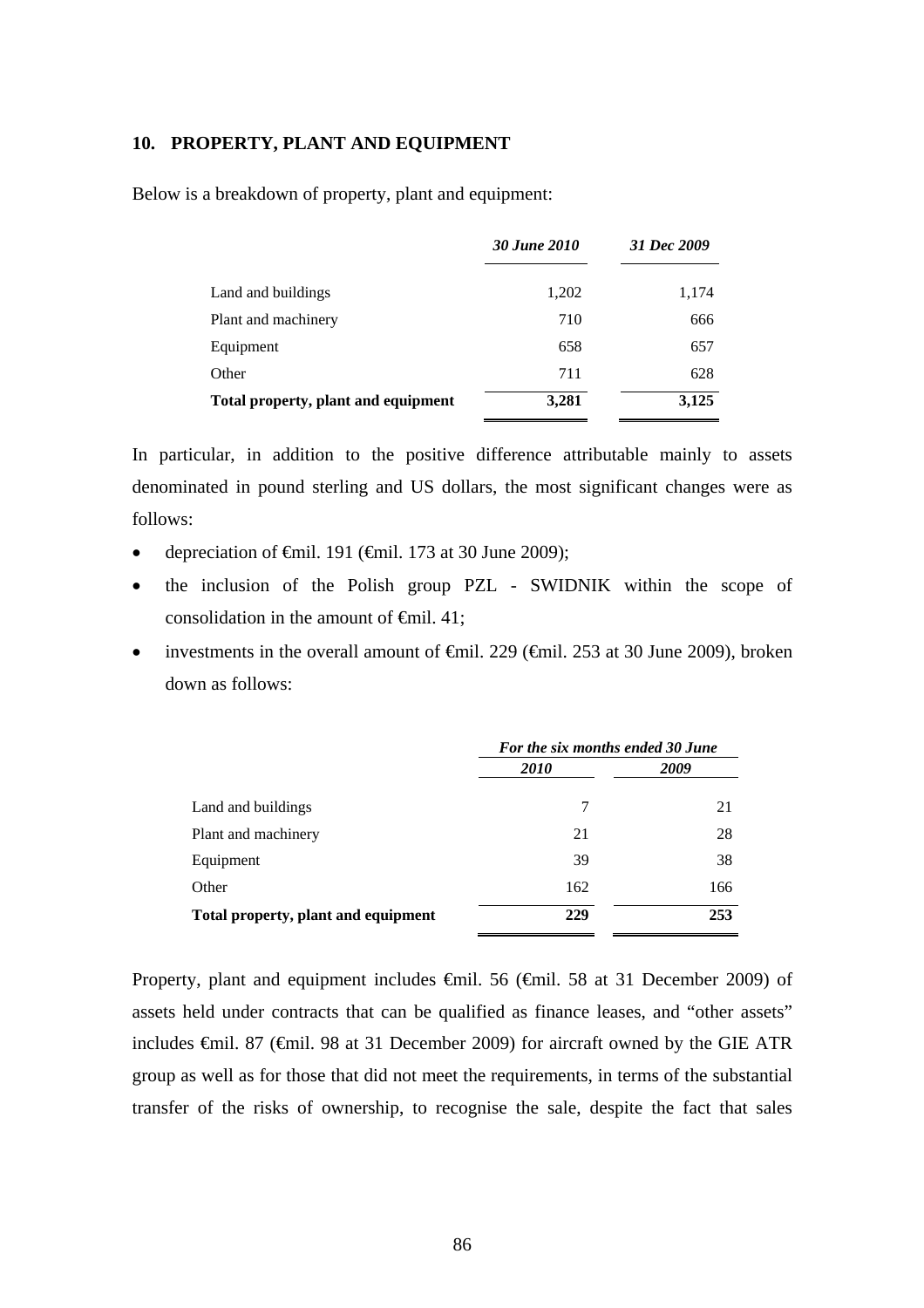contracts have been concluded with external customers, and €mil. 40 (€mil. 25 at 31 December 2009) for aircraft owned by the AgustaWestland group.

Purchase commitments of property, plant and equipment are recorded in the amount of €mil. 92 (€mil. 130 at 31 December 2009).

#### **11. BUSINESS COMBINATIONS**

During the period, AgustaWestland formalised the purchase of the PZL - SWIDNIK group, now owned with an interest of 93.87% (the Group owned 6.2% at 31 December 2009), with a net cash outlay of  $\epsilon$ mil. 77 (in addition to the transaction costs charged to the separate income statement totalling €mil. 10) and the assumption of borrowings of €mil.38. SELEX Galileo Ltd also acquired 100% of the US company Lasertel Inc. The overall effect on the balance sheet and the cash flow statement was as follows:

| $\epsilon$ <i>millions</i>                             | Temporary fair values |          |           |
|--------------------------------------------------------|-----------------------|----------|-----------|
|                                                        | <b>PZL - SWIDNIK</b>  | Lasertel | Cash-flow |
| Cash and cash equivalents                              | 5                     |          |           |
| Net working capital                                    | (3)                   | 3        |           |
| Property, plant and equipment and intangible<br>assets | 54                    | 3        |           |
| Deferred tax assets, net                               | 6                     |          |           |
| <b>Borrowings</b>                                      | (38)                  |          |           |
| Minority interests                                     | (2)                   |          |           |
| Net assets acquired                                    | 22                    | 6        |           |
| Group                                                  | 21                    | 6        |           |
| Price paid                                             | 82                    | 6        | 88        |
| Price paid for the share acquired in 2009              | 7                     |          |           |
| Cash acquired                                          |                       |          | (5)       |
| <b>Transaction costs</b>                               |                       |          | 10        |
| Total cost of the acquisition                          | 89                    | 6        | 93        |
| Goodwill deriving from acquisition                     | 68                    |          |           |

To that end, it must be noted that the process for the identification of the fair values of the assets and liabilities acquired is not complete yet, as permitted under IFRS3;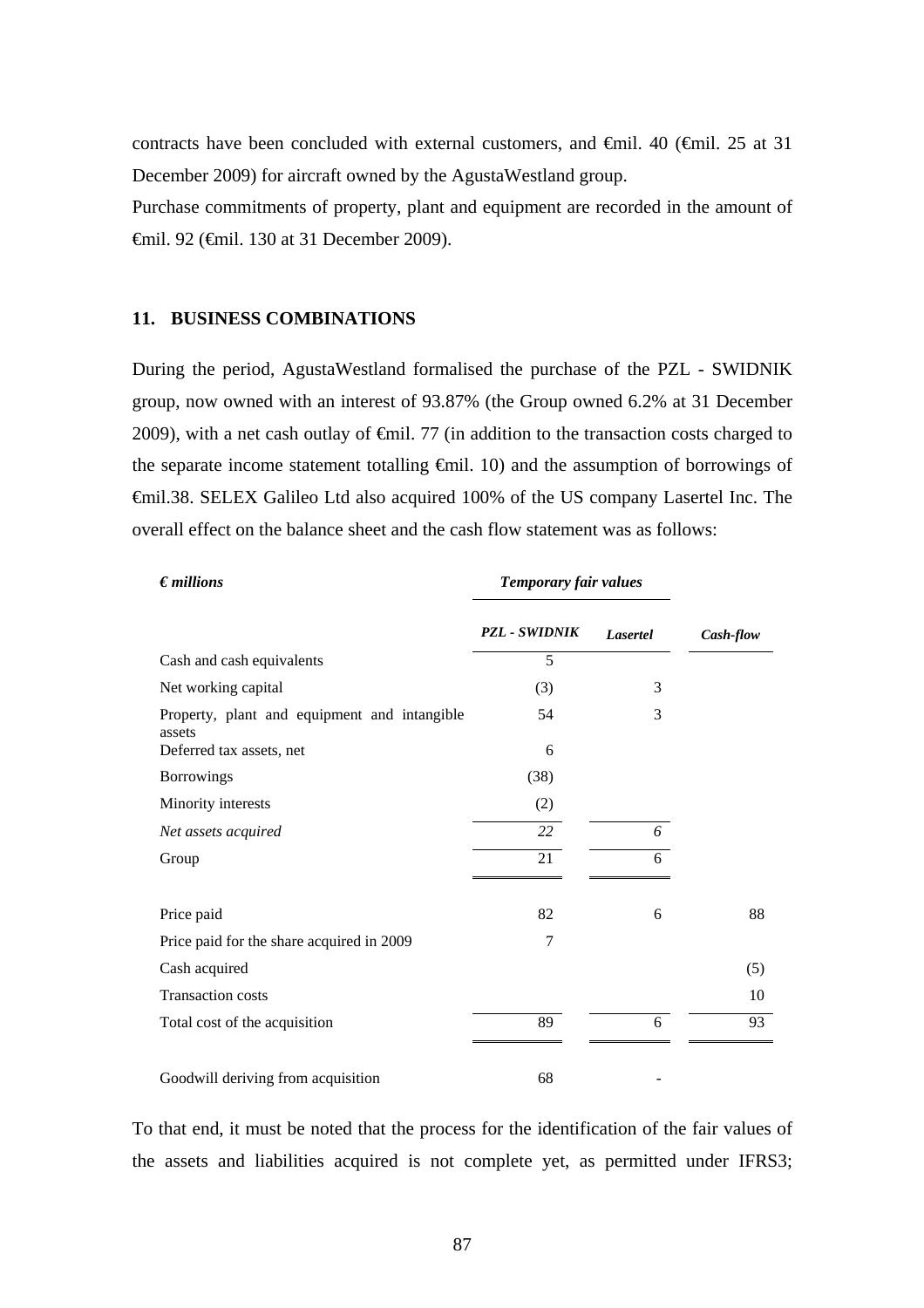therefore, the fair values of the individual assets and liabilities and the residual value now assigned to goodwill might be different at the end of the allocation process.

No acquisitions were completed during the corresponding period of the previous year (the cash outlay for the first half of 2009 relates to the payment of transaction costs for the acquisition of DRS).

The overall effects of the transactions in the two periods under comparison were as follows:

| $\epsilon$ <i>millions</i> | <i>2010</i> |                | 2009                     |             |
|----------------------------|-------------|----------------|--------------------------|-------------|
|                            | Goodwill    | Cash<br>effect | Goodwill                 | Cash effect |
| Acquisition of PZL-SWIDNIK | 68          | 87             | $\overline{\phantom{0}}$ |             |
| Other acquisitions         |             | 6              | $\qquad \qquad$          |             |
| Total                      | 68          | 93             | ٠                        |             |

#### **12. RECEIVABLES AND OTHER NON-CURRENT ASSETS**

|                                                          | 30 June 2010 | 31 Dec. 2009 |
|----------------------------------------------------------|--------------|--------------|
| Third-party financing                                    | 58           | 69           |
| Security deposits                                        | 24           | 26           |
| Receivables for finance leases                           | 6            | 3            |
| Deferred receivables under Law 808/85                    | 66           | 62           |
| Net assets of defined-benefit retirement plans (Note 19) | 25           | 11           |
| Financial receivables from related parties (Note 22)     | 10           | 12           |
| Other                                                    | 31           | 29           |
| <b>Non-current receivables</b>                           | 220          | 212          |
| Deferred expenses                                        | 13           | 4            |
| Equity investments                                       | 344          | 343          |
| Non-recurring costs awaiting interventions under Law     |              |              |
| 808/1985                                                 | 260          | 232          |
| <b>Non-current assets</b>                                | 617          | 579          |
| Total receivables and other non-current assets           | 837          | 791          |

Receivables for sales under a finance lease relate to transactions qualifying as finance lease made by GIE ATR where the Group is the lessor: in this case, the aircraft being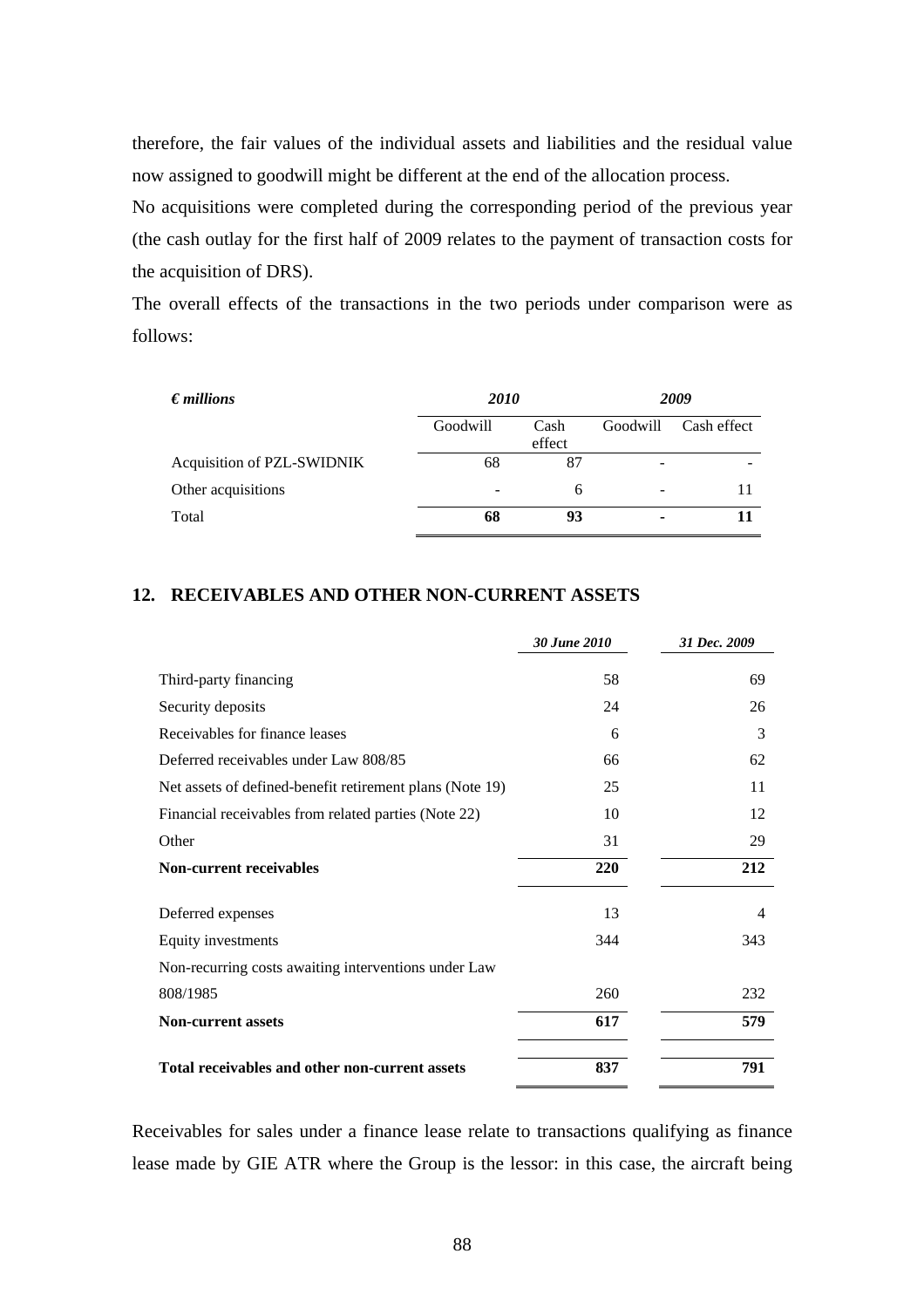the subject-matter of the lease contract is removed from assets and replaced by a receivable, and the relevant financial income is recognised progressively over the term of the contract at the effective interest rate applicable to the lease contract.

The item "Deferred receivables under Law 808/85" includes the receivables from the Ministry for Economic Development relating to the current value of the interventions pursuant to Law 808/85 in national security and similar projects for which collections were deferred. The portion for which collection is expected within 12 months ( $\epsilon$ mil. 36, compared with €mil. 35 at 31 December 2009) is classified among other current assets (Note 15). Non-recurring expenses awaiting interventions under Law 808/1985 include the portion of non-recurring expenses paid on programmes that benefit from the provisions of Law 808/85, are classified as being functional to national security, and whose expenses have not been assessed yet by the issuer. After the legal requirements for the recognition of the receivable from the Ministry are fulfilled, the recognised amount is reclassified as a receivable (current or non-current, based on the expected payment schedule). The amount shown is calculated based on an estimate made by management that reflects the reasonable probability that funds are received and the effects of time value in the case of deferment over more than one year of the granting of funds.

Equity investments increased mainly due to the positive translation differences of the companies denominated in foreign currency (€mil. 22) and capital increases to be subscribed ( $\oplus$ mil. 2), partially offset by the consolidation of PZL-Swidnik ( $\oplus$ mil. 7), writedowns ( $\epsilon$ mil. 8) and dividends received ( $\epsilon$ mil. 10).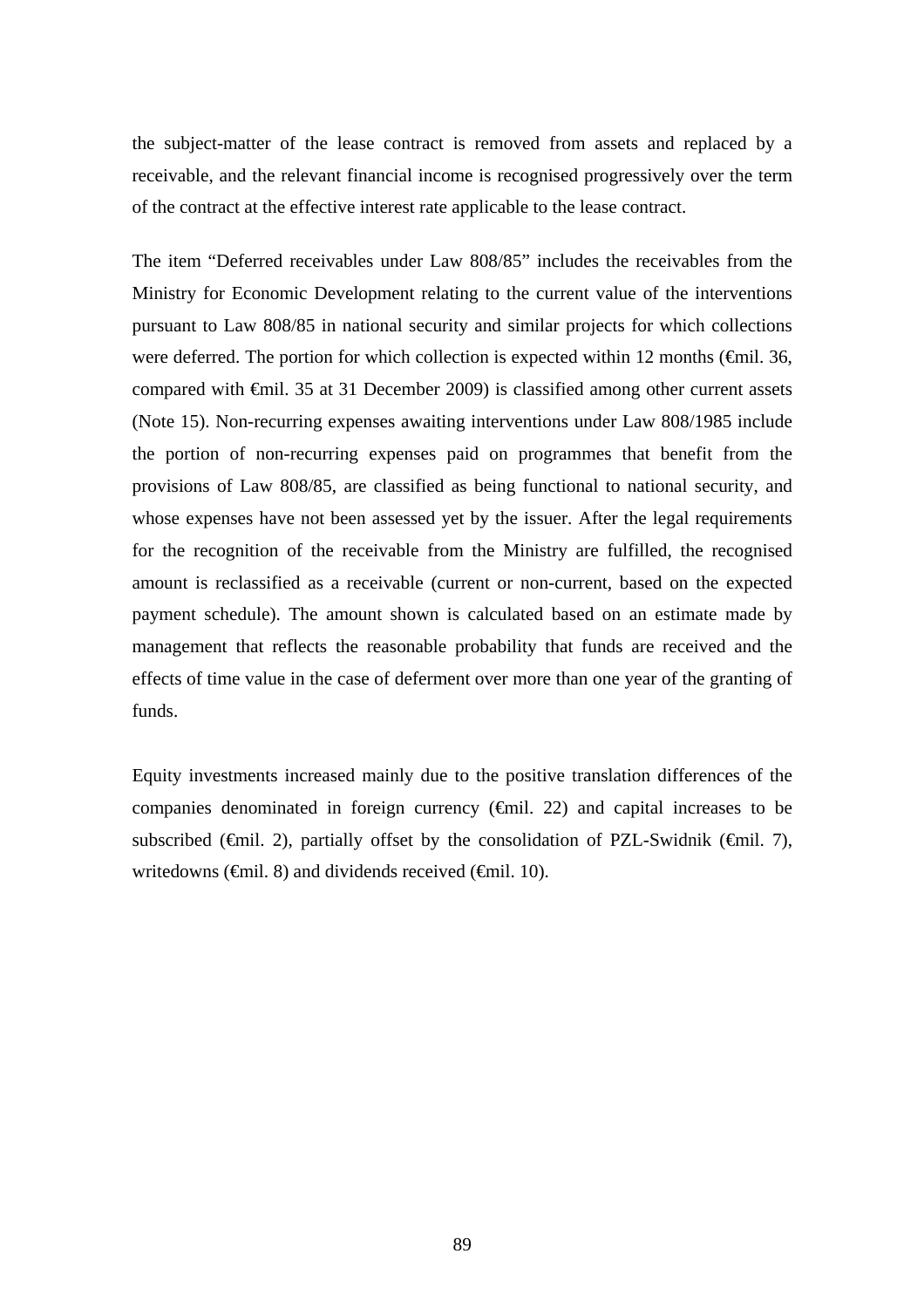# **13. TRADE RECEIVABLES, INCLUDING NET CONTRACT WORK IN PROGRESS**

|                                                              | 30 June 2010 | 31 Dec. 2009 |
|--------------------------------------------------------------|--------------|--------------|
| Receivables                                                  | 4,747        | 4,433        |
| Impairment                                                   | (197)        | (188)        |
| Receivables from related parties<br>(Note 22)                | 500          | 523          |
|                                                              | 5,050        | 4,768        |
| Work in progress (gross)                                     | 9,287        | 8,499        |
| Advances from customers                                      | (4,657)      | (4,786)      |
| Work in progress (net)                                       | 4,630        | 3,713        |
| Total trade receivables and net<br>contract work in progress | 9,680        | 8,481        |

Trade receivables from related parties refer specifically to the non-eliminated portion of receivables from joint ventures and associated companies, lead companies or consortiums of major programmes in which the Group participates. The most important of these relate to the Eurofighter (EFA programme) totalling €mil. 104 (€mil. 81 at 31 December 2009) for contracts for the production of wings and posterior fuselages and for the assembly of aircraft for the Italian Air Force; receivables from the Iveco/Oto Melara consortium amounting to  $\theta$ mil. 42 ( $\theta$ mil. 55 at 31 December 2009) for production and post-sales assistance on defence and security ground vehicles (production is currently under way on VBM Freccia and PZH2000 self-propelled vehicle for the Italian Army); receivables from Metro 5 amounting to  $\epsilon$ mil. 14 ( $\epsilon$ mil. 34 at 31 December 2009) for the designing, construction and operation of the new line 5 of the Milan metro; receivables from Orizzonte-Sistemi Navali amounting to €mil. 18 (€mil. 21 at 31 December 2009) relating to the FREMM programme and from NH Industries amounting to  $\epsilon$ mil. 52 ( $\epsilon$ mil. 18 at 31 December 2009) for transactions for the final sale of the NH90 helicopter and from Abruzzo Engineering amounting to  $\epsilon$ mil. 20 (€mil. 17 at 31 December 2009) relating to the project for the construction of regional infrastructures serving the resolution of the Digital Divide, commissioned by the Abruzzo region.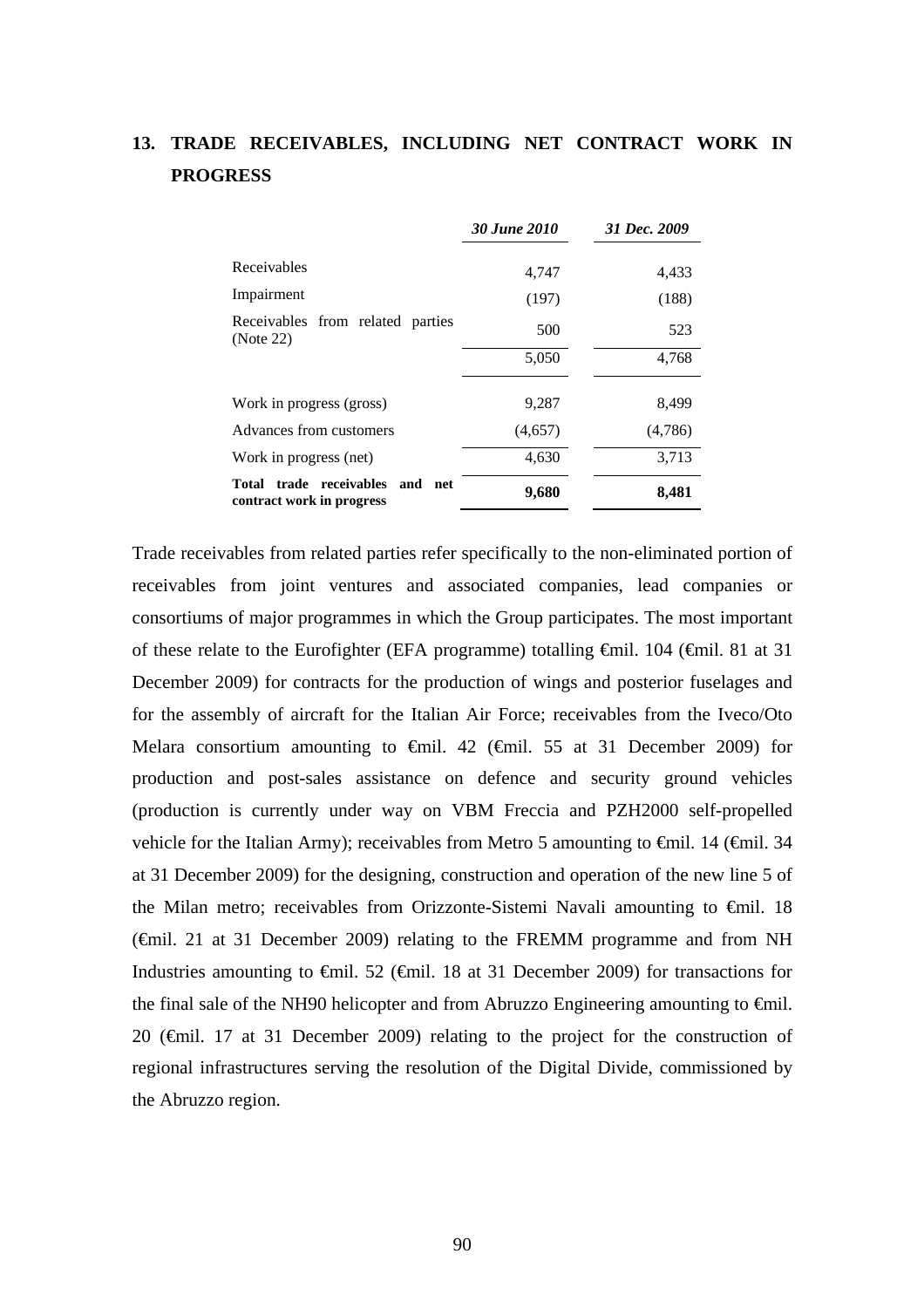## **14. DERIVATIVES**

The table below provides detail of the asset and liability positions related to derivative instruments:

|                           | 30 June 2010  |                    |               | 31 Dec. 2009       |
|---------------------------|---------------|--------------------|---------------|--------------------|
|                           | <b>Assets</b> | <b>Liabilities</b> | <b>Assets</b> | <b>Liabilities</b> |
| Forward forex instruments | 120           | 225                | 86            | 64                 |
| Forex options             |               | 66                 |               | 5                  |
| Embedded derivatives      | 40            |                    | 58            |                    |
| Interest rate swaps       | 112           | 11                 | 42            | 19                 |
| Options on STM            |               |                    |               |                    |
| Other equity derivatives  | 7             | 7                  | 7             |                    |
|                           | 279           | 309                | 193           | 88                 |

The change in the fair value of forward instruments is mainly due to the volatility of the US dollar against the euro: the exchange rate went from 1.4406 at 31 December 2009 to 1.2271 at 30 June 2010.

The interest rate swaps with a total notional value of <del>€</del>mil. 1,200 were placed into effect to hedge bonds issued for a total of  $\epsilon$ mil. 4,698. The change in the fair value was mainly affected by the current favourable spreads between long-term fixed rates and short-term floating rates.

The figure for embedded derivatives relates to commercial contracts denominated in currencies other than the currencies of the contractually involved parties and that generally used in the markets of reference. This component is separated from the commercial contract and valued at fair value through the income statement.

Under the STM sale contract (effective 22 December 2009), Finmeccanica benefits from an earn-out mechanism - on 29,768,850 shares - equal to 50% of the positive difference, if any, between the average price of the STM stock, calculated in the 66 days prior to 17 March 2011, and  $\epsilon$ 7.00. This led to the recognition of a derivative whose fair value is positive in the amount of  $\epsilon$ mil. 7. In the first quarter of 2010, Finmeccanica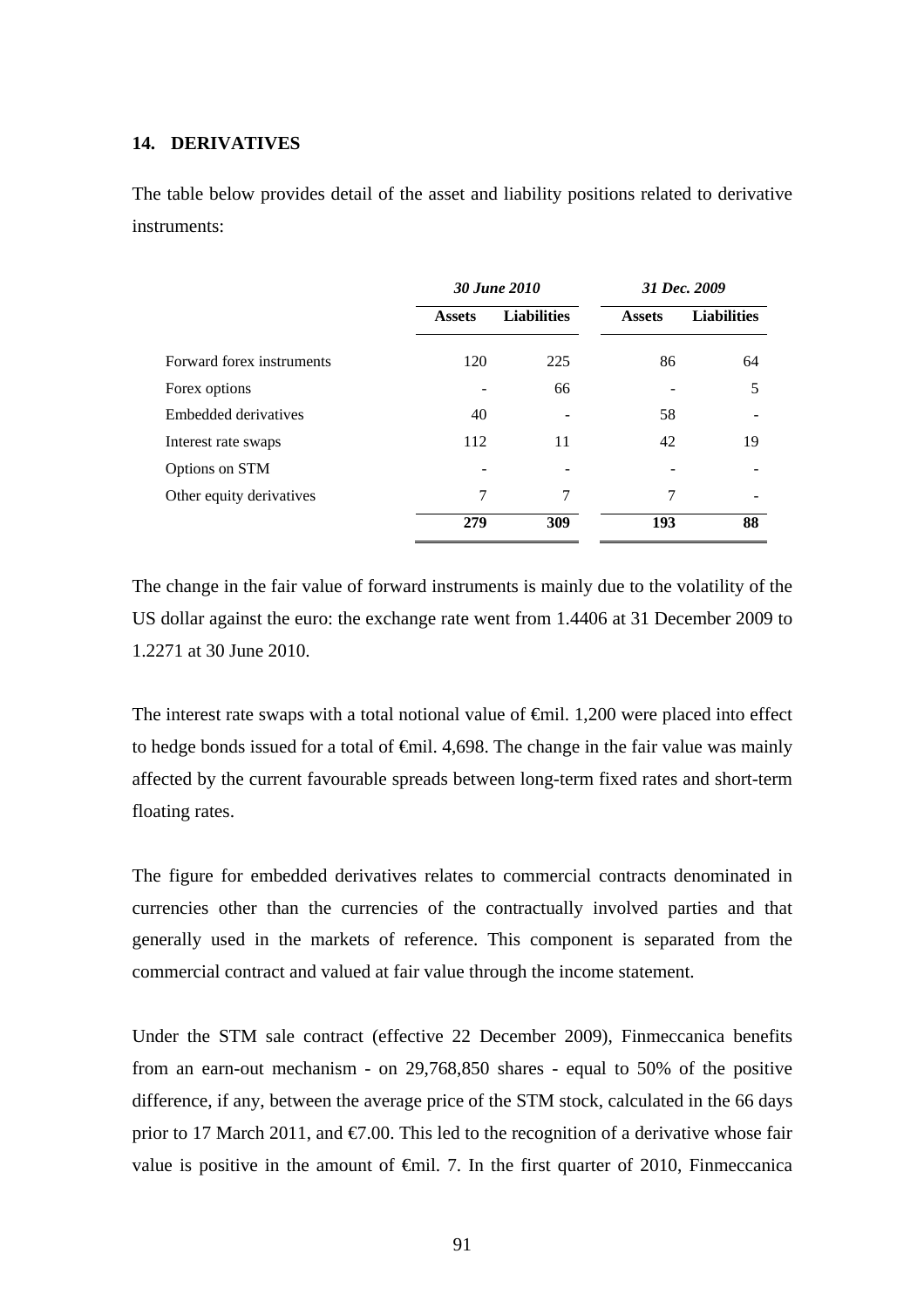sold a mirror option in the market to strengthen the amount valued in the previous period. This led to the recognition of a derivative offsetting the previous one.

|                                                     | 30 June 2010 | 31 Dec. 2009 |     |
|-----------------------------------------------------|--------------|--------------|-----|
| Income tax receivables                              | 140          |              | 142 |
| Assets available for sale                           | 1            |              | 11  |
| Other current assets:                               | 709          |              | 606 |
| Accrued income - current portion                    | 115          | 104          |     |
| Receivables for contributions                       | 74           | 69           |     |
| Receivables from employees and social security      | 47           | 32           |     |
| Indirect tax receivables                            | 242          | 198          |     |
| Deferred receivables under Law 808/85               | 36           | 35           |     |
| Equity investments                                  | 1            | 1            |     |
| Other receivables from related parties (Note<br>22) | 34           | 9            |     |
| Other assets                                        | 160          | 158          |     |
| <b>Total other current assets</b>                   | 850          |              | 759 |

#### **15. OTHER CURRENT ASSETS**

The item "deferred receivables under Law 808/85" includes the receivables from the Ministry for Economic Development relating to the interventions pursuant to Law 808/1985 in national security and similar projects for which collections are expected within 12 months. Portions for which collections are expected beyond 12 months are recognised as accounts receivable and other non-current assets (Note 12).

Other assets include, among others, insurance payment receivables of €mil. 3 (€mil. 20 at 31 December 2009) and sundry advances in the amount of €mil. 12 (€mil. 13 at 31 December 2009) and receivables for disputes for €mil. 6 (€mil. 6 at 31 December 2009).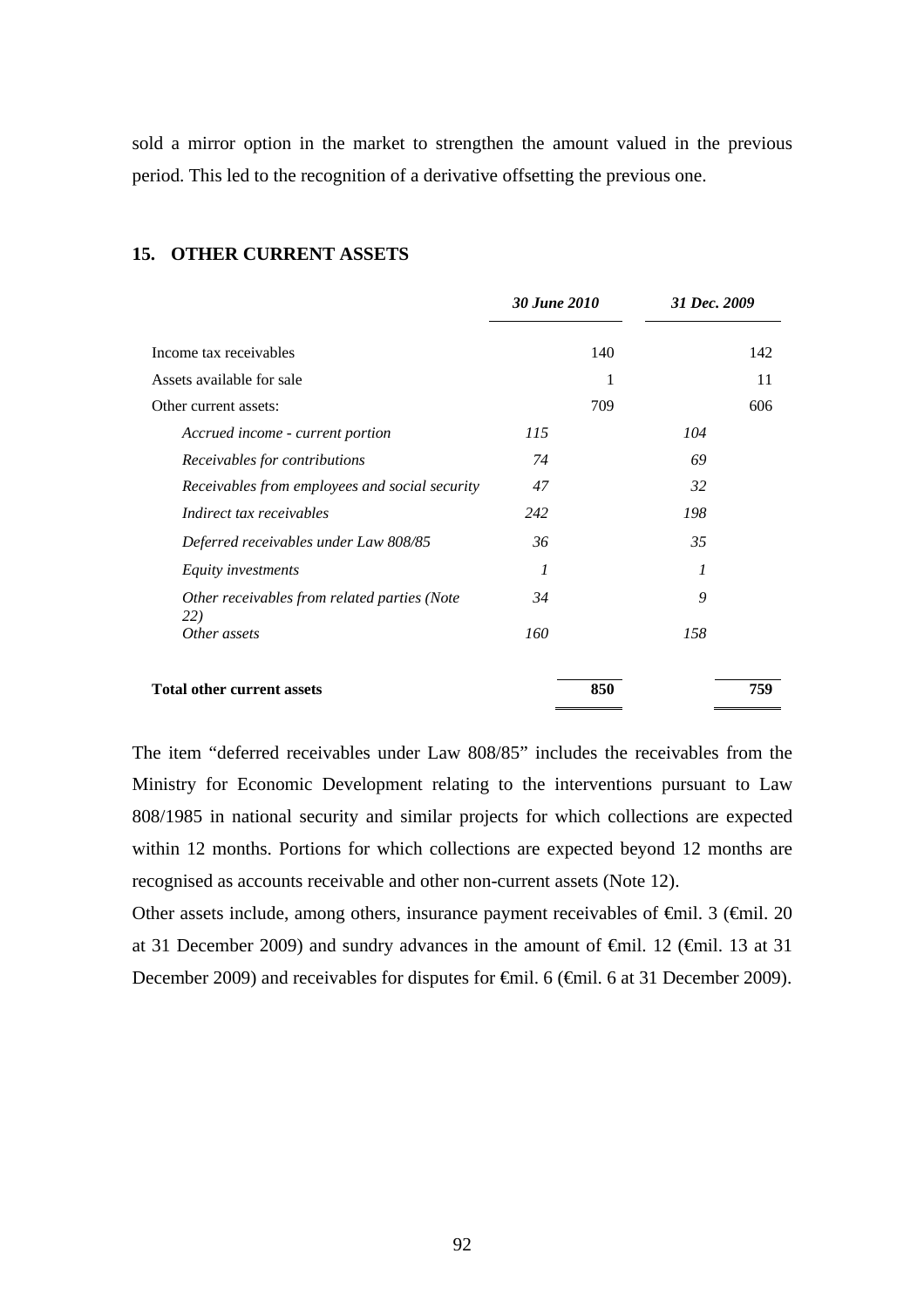## **16. SHAREHOLDERS' EQUITY**

|                                                    | Number of<br>ordinary<br>shares | Par value<br><b>€mil.</b> | <b>Treasury</b><br>shares<br><del>∈</del> mil. | <b>Costs</b><br><i>incurred</i><br>net of tax<br>effect <del>G</del> nil. | <b>Total</b><br><del>∈</del> mil. |
|----------------------------------------------------|---------------------------------|---------------------------|------------------------------------------------|---------------------------------------------------------------------------|-----------------------------------|
|                                                    |                                 |                           |                                                |                                                                           |                                   |
| Outstanding shares                                 | 578,150,395                     | 2,544                     |                                                | (19)                                                                      | 2,525                             |
| Treasury shares                                    | (1,144,077)                     |                           | (13)                                           |                                                                           | (13)                              |
| 31 December 2009                                   | 577,006,318                     | 2,544                     | (13)                                           | (19)                                                                      | 2,512                             |
| Repurchase of treasury<br>shares, less shares sold |                                 |                           |                                                |                                                                           |                                   |
| 30 June 2010                                       | 577,006,318                     | 2,544                     | (13)                                           | (19)                                                                      | 2,512                             |
| broken down as follows:                            |                                 |                           |                                                |                                                                           |                                   |
| Outstanding shares                                 | 578,150,395                     | 2,544                     |                                                | (19)                                                                      | 2,525                             |
| Treasury shares                                    | (1,144,077)                     |                           | (13)                                           |                                                                           | (13)                              |
|                                                    | 577,006,318                     | 2,544                     | (13)                                           | (19)                                                                      | 2,512                             |

The Group Parent's share capital fully subscribed and paid-up is divided into ordinary shares with a par value of €4.40 each.

At 30 June 2010, the Ministry for Economy and Finance held 30.204%, Capital Research and Management Co. held 4.879% and BlackRock Investment Management (UK) Limited held 2.246% of the shares.

The statement of changes of other reserves and minority interests is provided in the accounting statements section.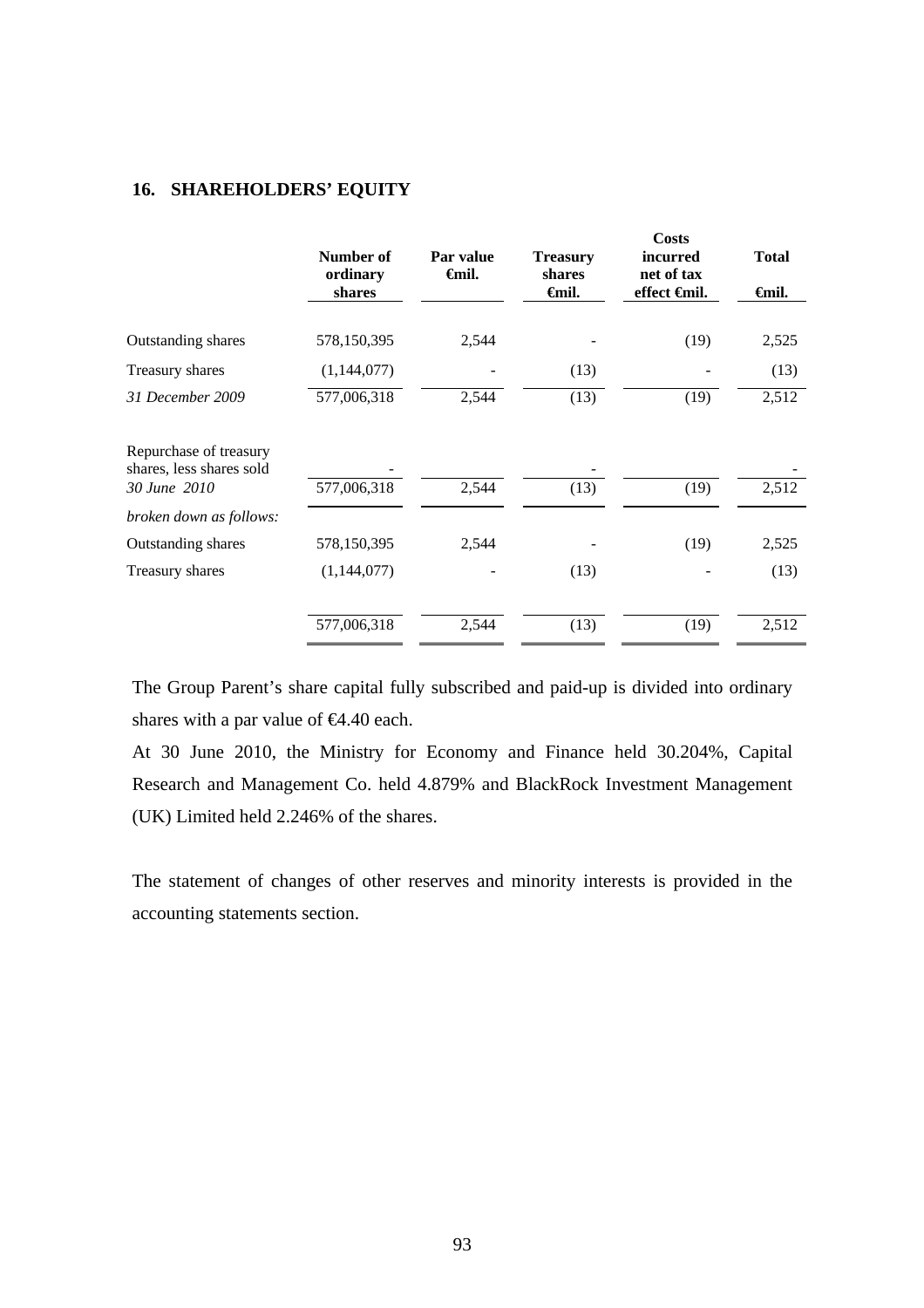The following is a breakdown of the tax effects on the gain and loss items recognised in shareholders' equity:

|                                              | Group                     |            |                                |                           | Minority interests |                                |
|----------------------------------------------|---------------------------|------------|--------------------------------|---------------------------|--------------------|--------------------------------|
|                                              | Amount<br>before<br>taxes | Tax effect | Amount<br>net of tax<br>effect | Amount<br>before<br>taxes | Tax effect         | Amount<br>net of tax<br>effect |
| Available-for-sale                           |                           |            |                                |                           |                    |                                |
| financial assets<br>Actuarial gains (losses) |                           |            |                                |                           |                    |                                |
| on defined-benefit plans                     | (61)                      | 12         | (49)                           | (1)                       |                    | (1)                            |
| Changes in cash-flow<br>hedges               | (191)                     | 54         | (137)                          | 7                         | (3)                | $\overline{4}$                 |
| Exchange gains/losses                        | 580                       |            | 580                            | 13                        |                    | 13                             |
| <b>Total</b>                                 | 328                       | 66         | 394                            | 19                        | (3)                | 16                             |

### **17. BORROWINGS**

|                                           | 30 June 2010 | 31 Dec. 2009 |
|-------------------------------------------|--------------|--------------|
| <b>Bonds</b>                              | 4,698        | 4,476        |
| Bank borrowings                           | 678          | 913          |
| Finance leases                            | 3            | 4            |
| Borrowings from related parties (Note 22) | 704          | 679          |
| Other borrowings                          | 255          | 436          |
| <b>Total borrowings</b>                   | 6,338        | 6,508        |
| Of which:                                 |              |              |
| Current                                   | 2,125        | 1,904        |
| Non-current                               | 4,213        | 4,604        |

The increase in the value of bonds is essentially related to the net effect deriving from the worsening of the euro/US dollar exchange rate prevailing at the end of the period and the decrease in the value of bonds due to the repurchase on the financial market of €mil. 51 of exchangeable bonds in STM shares on the issue of €mil. 501 in August 2003 expiring in August 2010.

The decrease in bank borrowings essentially relates to the net effect of the repayment of the Revolving Credit Facility – a line of credit resulting from the transformation of the last tranche (tranche C) of the Senior Term Loan Facility originally acquired in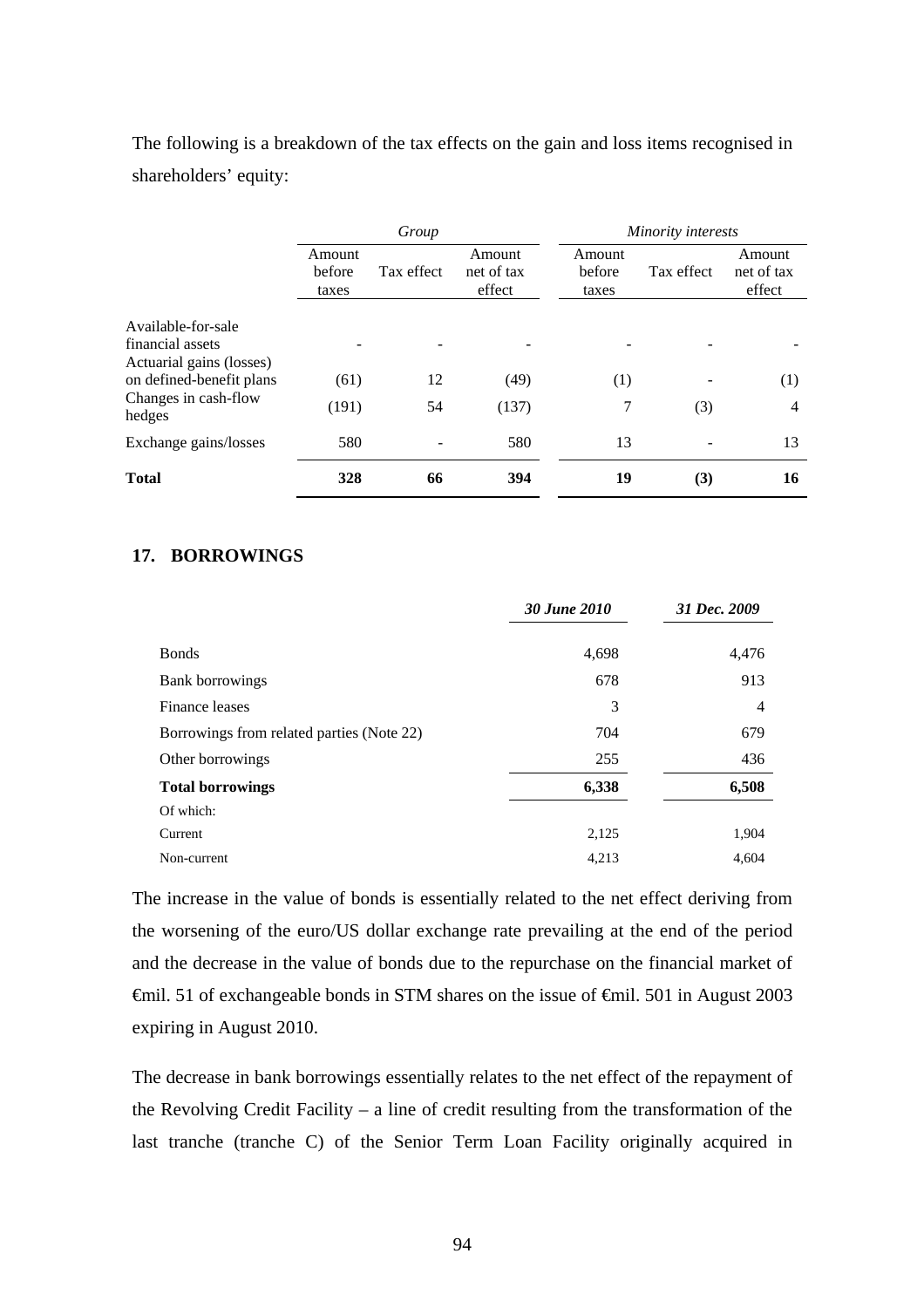connection with the acquisition of American company DRS (see the "Financial transactions" section for more information) - and the use of short-term lines of credit to finance Group activities.

The decrease in other borrowings is the result of the net effect of reimbursements in the period and the change in the scope of consolidation due to the inclusion of the Polish group PZL - SWIDNIK.

Borrowings from related parties of <del>€</del>mil. 704 (€mil. 679 at 31 December 2009) include the amount of €mil. 625 (€mil. 646 at 31 December 2009) of the Group companies from MBDA and Thales Alenia Space joint ventures, for the unconsolidated portion, and payables of €mil. 76 (€mil. 23 at 31 December 2009) to Eurofighter, held by Alenia Aeronautica (21%), which, due to the new cash pooling agreement, distributed the cash surplus available from time to time.

*Below is the financial information required under CONSOB communication no. DEM/6064293 of 28 July 2006:* 

| $\epsilon$ million                        | 30 June 2010 | 31 Dec. 2009 |
|-------------------------------------------|--------------|--------------|
|                                           |              |              |
| Cash and cash equivalents                 | (919)        | (2,630)      |
| Securities held for trading               | (1)          | (11)         |
| <b>LIQUIDITY</b>                          | (920)        | (2,641)      |
| <b>CURRENT FINANCIAL RECEIVABLES</b>      | (794)        | (797)        |
| Current bank payables                     | 561          | 200          |
| Current portion of non-current borrowings | 731          | 713          |
| Other current borrowings                  | 833          | 991          |
| <b>CURRENT NET FINANCIAL DEBT</b>         | 2,125        | 1,904        |
| <b>CURRENT NET FINANCIAL DEBT (CASH)</b>  | 411          | (1,534)      |
| Non-current bank payables                 | 117          | 713          |
| Bonds issued                              | 3,967        | 3,763        |
| Other non-current payables                | 129          | 128          |
| <b>NON-CURRENT NET FINANCIAL DEBT</b>     | 4,213        | 4,604        |
| <b>NET FINANCIAL DEBT</b>                 | 4,624        | 3,070        |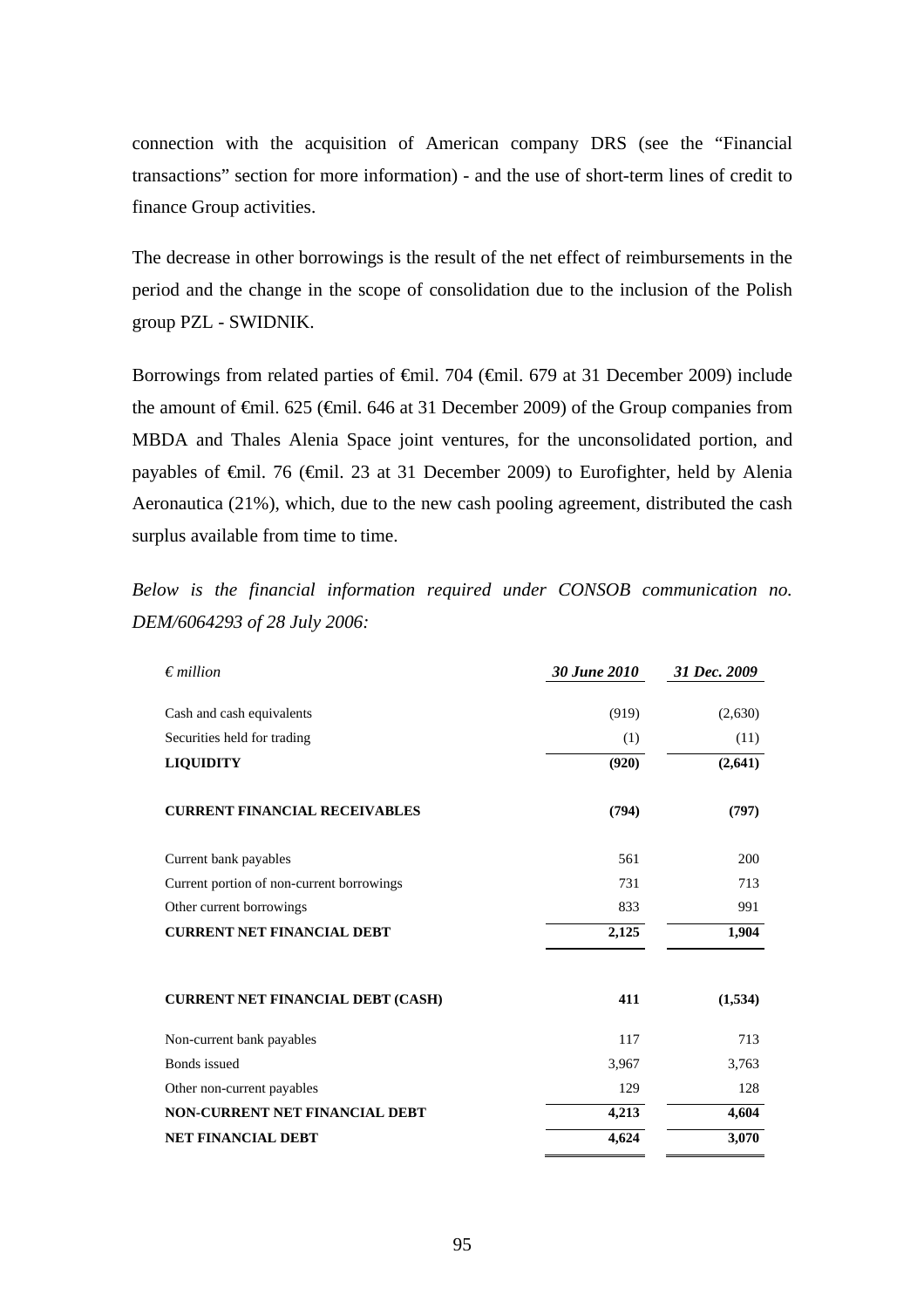|                    | 30 June 2010       |                | <b>31 December 2009</b> |                |
|--------------------|--------------------|----------------|-------------------------|----------------|
|                    | <b>Non-current</b> | <b>Current</b> | <b>Non-current</b>      | <b>Current</b> |
| Guarantees given   | 24                 | 34             | 24                      | 34             |
| Restructuring      | 11                 | 15             | 12                      | 15             |
| Penalties          | 59                 | 19             | 62                      | 20             |
| Product guarantees | 120                | 136            | 106                     | 117            |
| Other              | 181                | 414            | 160                     | 409            |
|                    | 395                | 618            | 364                     | 595            |

### **18. PROVISIONS FOR RISKS AND CHARGES**

Other provisions for risks and charges came to a total of  $\theta$ mil. 595 ( $\theta$ mil. 569 at 31 December 2009) and specifically include:

- the provision for risks on the business of GIE ATR in the amount of  $\epsilon$ mil. 68 (unchanged from 31 December 2009);
- the provision for risks and contractual charges in the amount of  $\epsilon$ mil. 83 ( $\epsilon$ mil. 84 at 31 December 2009) related, in particular, to business in the Defence and Security Electronics, Space, Defence Systems and Other Activities divisions;
- the provision for losses related to shares of  $\epsilon$ mil. 15 (unchanged from 31) December 2009) includes accruals to cover losses exceeding the carrying amounts of unconsolidated equity investments;
- the provision for taxes in the amount of  $\epsilon$ mil. 72 ( $\epsilon$ mil. 72 at 31 December 2009);
- the provision for litigation with employees and former employees in the amount of €mil. 30 (unchanged from 31 December 2009);
- the provision for pending litigation in the amount of  $\widehat{\mathsf{f}}$  and  $\widehat{\mathsf{f}}$  and  $\widehat{\mathsf{f}}$  at 31 December 2009);
- the provisions for risk on contract-related losses in the amount of  $\epsilon$ mil. 26 (€mil. 36 at 31 December 2009);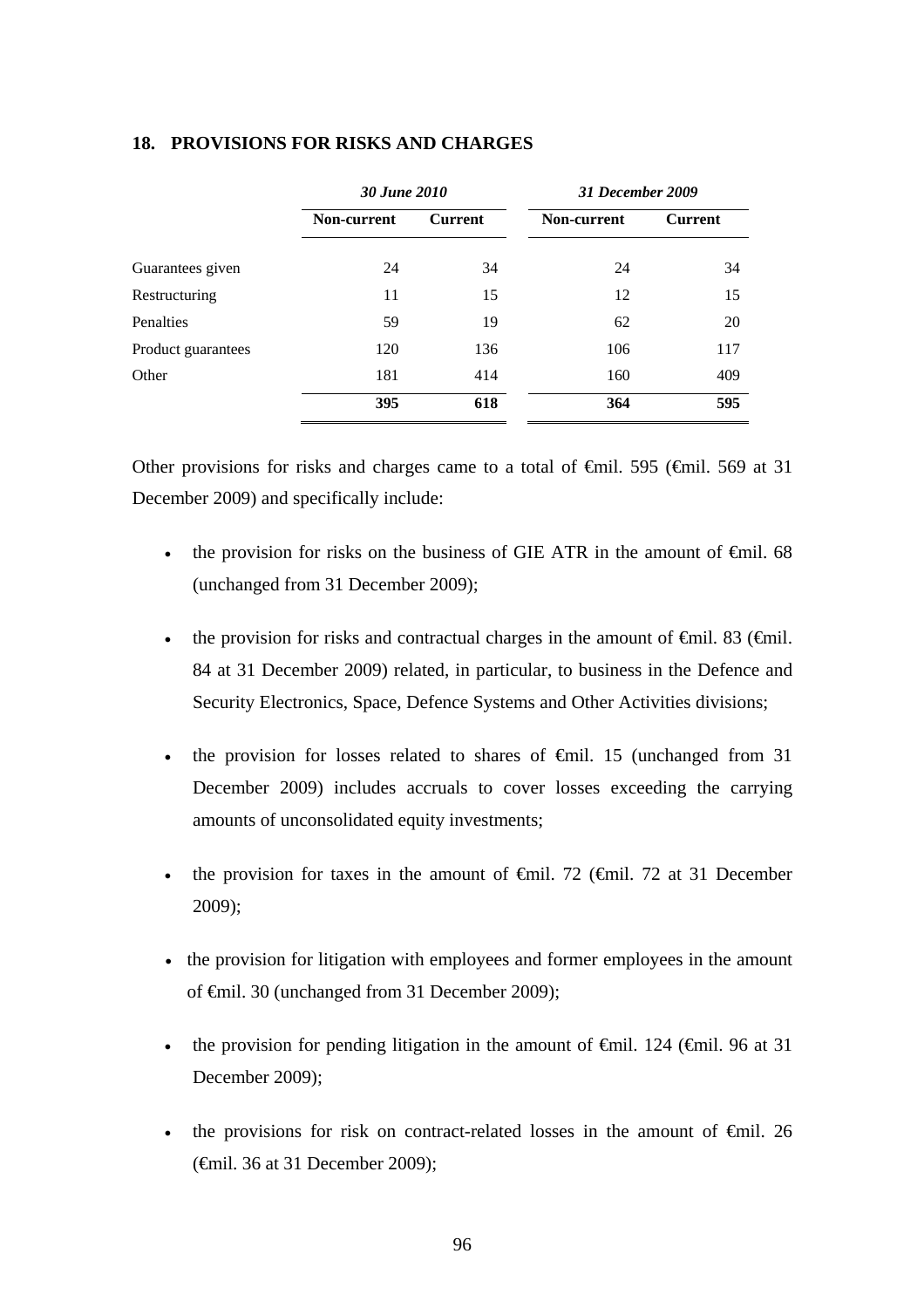• other provisions in the amount of  $\oplus$  finil. 177 ( $\oplus$  finil. 168 at 31 December 2009).

With regard to the risk provisions, the Group's operations regard industries and markets where many disputes are settled only after a considerable period of time, especially in cases where the customer is a government entity.

Of course, in application of related accounting standards, provisions have been made for obligations related to probable and quantifiable risks. Likewise, to the best of our knowledge, regarding other disputes against the Group, no specific allocation has been made since the Group reasonably believes that such disputes may be resolved satisfactorily and without any significant impact on the results.

The situations below, in which there have been changes since the preparation of the 2009 annual financial statements (which should be consulted for further information), are mentioned here for the purposes of full disclosure:

### Of particular note:

o the dispute initiated by Telespazio SpA against the Agenzia delle Entrate, Rome District 4 challenging a tax assessment regarding direct income taxation (IIDD) for the year 2000, which contained a demand for a total of about €mil. 30 consisting of additional taxes, penalties and interest. The notice of assessment, served on 27 November 2006, relates to a tax audit completed in 2001 in which the Tax Authority challenged the deductibility of the loss regarding receivables from a foreign company taken by Telespazio SpA within the context of a non-recourse sale carried out following many fruitless attempts to recover these receivables. Specifically, the Tax Authority, deeming the actions undertaken by the Company to forcibly collect the receivables and therefore the evidence of the foreign debtor's solvency or lack thereof to be insufficient, found that the requirements of certainty and precision under the law were not met to allow the loss to be fully deducted, regardless of the fact that the loss was conclusively realised by Telespazio SpA within the context of the non-recourse sale of the receivables arguing that sale per se guarantees certainty only of the legal loss of the receivable but not the financial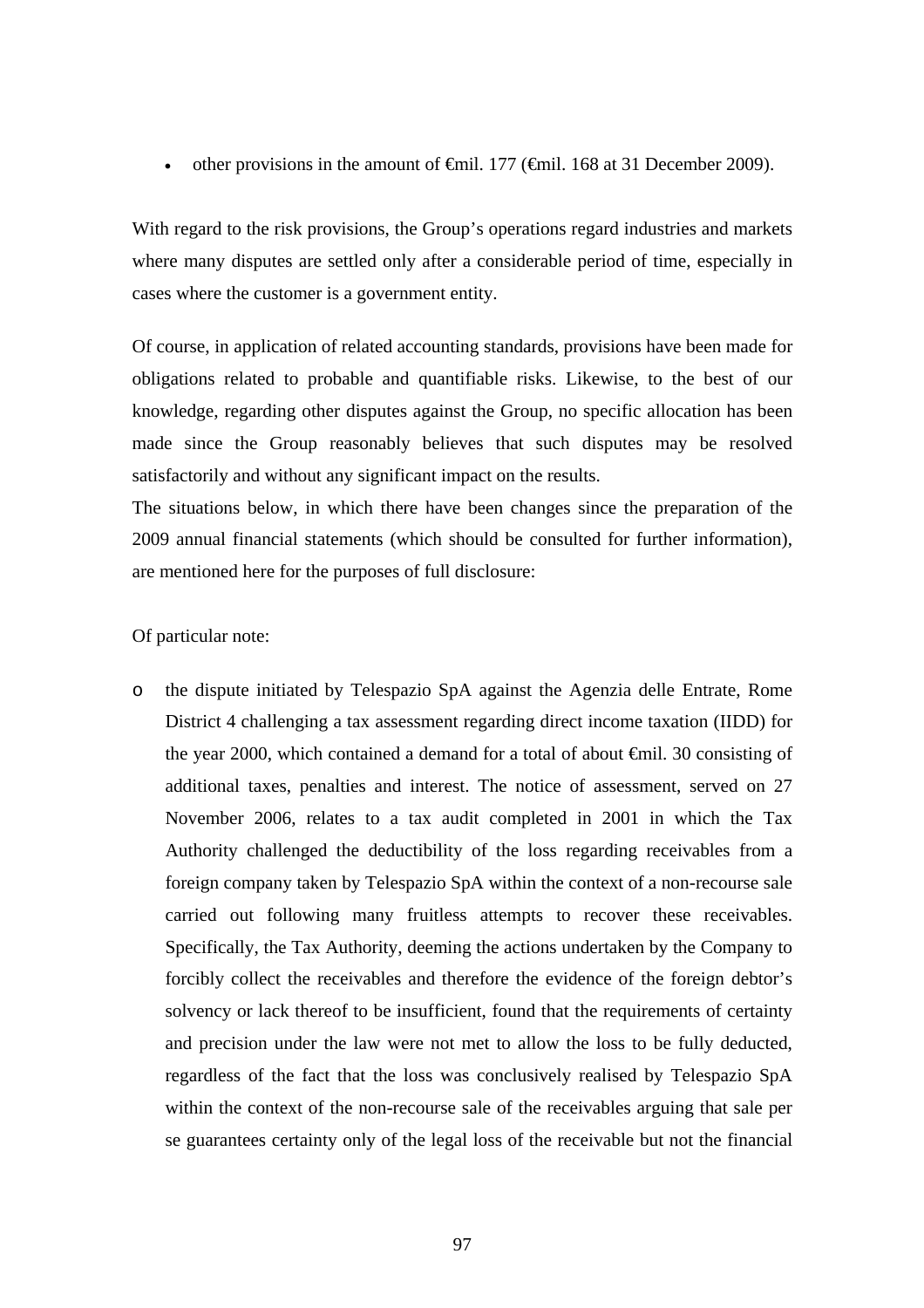loss. The court of first instance upheld the company's appeal with ruling filed on 25 September 2008. The ruling was appealed by the Tax Authority, an appeal the regional Tax Commission denied on 30 March 2010. The deadline for appeal of the decision to the Supreme Court by the Tax Authority has not yet expired;

- o with regard to work to build Line 6 of the Naples metro, in 1995 the Regional Prosecutor's Office attached to the State Auditors' Court brought an action against the directors of Azienda Tranvie Autofilovie Napoli (now Azienda Napoletana Mobilità) and the former Ansaldo Trasporti seeking compensation for damages amounting to €mil. 100 from all the defendants jointly and severally. In the first instance, the State Auditors' Court rejected the petition due to lack of jurisdiction. The Regional Prosecutor's Office attached to the State Auditors' Court challenged the decision, bringing Finmeccanica into the action as successor to Ansaldo Trasporti as a result of the merger in September 2001. The Company objected, arguing that it lacked capacity to be sued since, prior to the merger, the contract was transferred to Ansaldo Trasporti Sistemi Ferroviari (now Ansaldo STS), which would be the company to suffer any negative consequences. On 20 March 2007, the Appellate Section of the State Auditors' Court reversed the decision of the court of first instance and found the existence of accounting jurisdiction, even against the former directors of Ansaldo Trasporti. It referred the action to the court of first instance of the local Section for a decision on the merits. This finding was challenged before the Supreme Court, which affirmed, in its decision of 18 July 2008, that the State Auditor's Court had jurisdiction. The State Attorney's Office attached to the State Auditors' Court reinstated the action before the Jurisdictional Section of the State Auditors' Court of Campania for the decision on the merits. Following the hearing held on 22 July 2010, the court is considering the matter;
- o in May 2007 Finmeccanica voluntarily intervened in a suit brought by Calyon SA (now Credit Agricole Corporate and Investment Bank) against the Agenzia delle Entrate before the Court of Rome seeking payment of a tax receivable of roughly €mil. 71, plus interest of €mil. 34, transferred by Finmeccanica in May 2004. The Agenzia delle Entrate challenged on the grounds that Calyon lacked standing since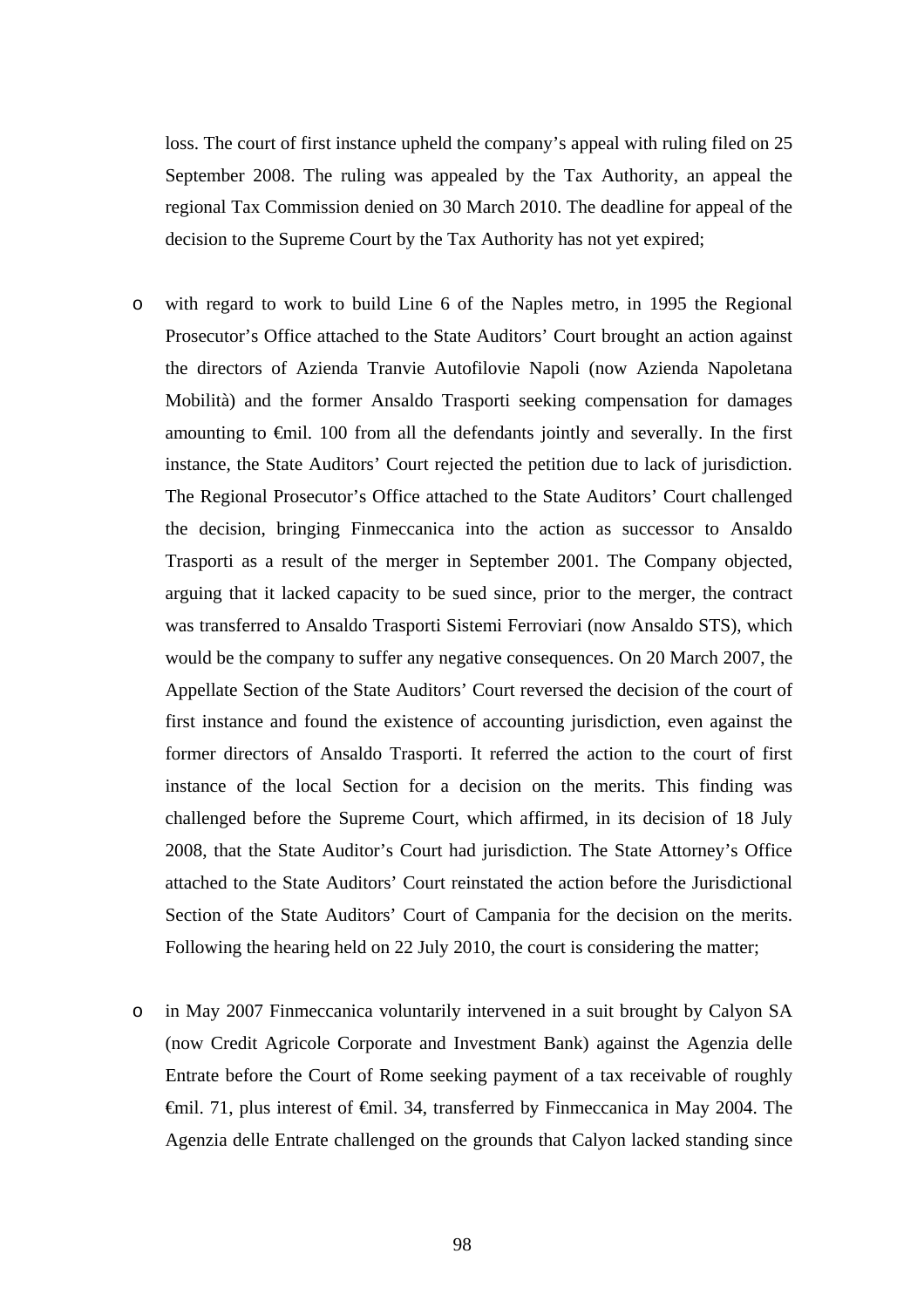Finmeccanica had, in the past, transferred the same tax receivable to Mediofactoring SpA (the sale was later rescinded due to breach and the receivable was returned to Finmeccanica) and that the action on the receivable was timebarred. Finmeccanica intervened on behalf of Calyon and to protect its own interests related to any resulting right to restitution of the credit by Calyon.

On 30 December 2009, the Tax Authorities repaid the credit to Calyon, partly in view of the successful action brought simultaneously by Calyon before the tax court. The action will be dismissed at the 30 September 2010 hearing;

- o in January 2009, Pont Ventoux Scrl initiated an arbitration with the joint venture formed by Ansaldo Energia, as representative (31%), Alstom Power Italia SpA (17%) and Voith Siemens Hydro Power Generation SpA (52%) concerning a contract worth €mil. 15 to supply two electric generators as part of the project to build a hydroelectric plant in Val di Susa (Italy). The plaintiff is seeking payment for alleged damages, both direct and consequential, and harm to its image, totalling about €mil. 90. It asserts that the serious fault renders the clause that limits the liability of the joint venture to the contract amount inapplicable. Ansaldo Energia maintains that it supplied the products required and that it carried out its responsibilities as representative with the greatest diligence, underlining that it has nothing to do with the objections raised by Pont Ventoux regarding delays and nonperformance of the contract. The court expert's report was submitted at the most recent hearing held on 12 May 2010;
- o in December 2007, EADS ATR initiated arbitration proceedings with the International Chamber of Commerce of Paris (Lausanne branch) to challenge an alleged breach by Alenia Aeronautica in relation with an agreement signed in May 2001 for the transfer to GIE ATR (in which EADS ATR and Alenia own a 50% stake) of ATR 42 and ATR 72 aircraft components made by Alenia Aeronautica and EADS ATR. The plaintiff claims that Alenia Aeronautica had withdrawn itself from the contractual obligation of renegotiating the prices established in that contract. These prices have not been valid since 2003 and the plaintiff demands that the company be sentenced to pay US\$ mil. 32, plus interest as compensation for the damages resulting from that breach. EADS ATR also demands that the arbitration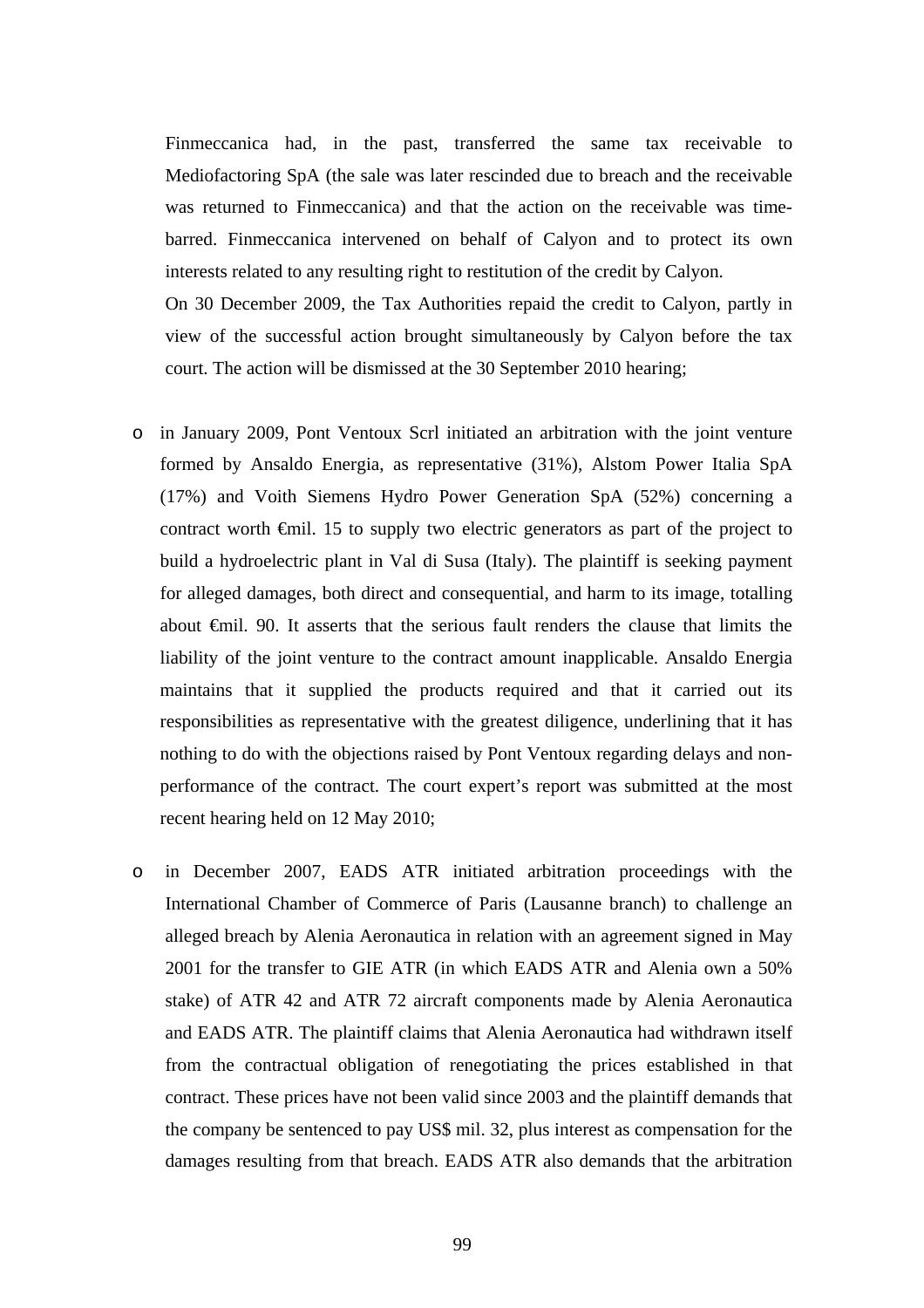panel determine a new price for the transfer to GIE ATR of the components made by the parties based on their actual industrial costs. In its appeal, Alenia Aeronautica challenged the plaintiff's claim and filed counterclaims. On 29 September 2008, EADS ATR served on Alenia Aeronautica a brief increasing the amount of damages from US\$mil. 32 to US\$mil. 55. On 20 October 2009, the arbitration panel rendered its partial award rejecting EADS ATR's claims and partially upholding Alenia Aeronautica's claims (Alenia quantified its counterclaim in the amount of US\$mil. 2). On 20 November 2009 the counterparty challenged this award before the Federal Court of Lausanne which, on 18 March 2010, denied EADS ATR's appeal. Having assessed the situation, the company decided to continue the arbitration solely as to the issue of legal costs.

Finally, on 10 March 2010, the Tax Investigation Unit of the Tax Police of Genoa conducted an audit of the former Datamat SpA (merged with the present ElsagDatamat SpA in 2007) for the years 2003 and 2004.

Specifically, investigators allege that invoices were issued for non-existent transactions, which could result in a finding that tax laws were violated.

These violations are alleged to have occurred prior to Finmeccanica's acquisition of Datamat in 2005. Therefore, Finmeccanica has initiated procedures aimed at protecting its financial position, based, among other things, on the purchase agreement signed, and is prepared to take any other actions to protect its interests.

|                            |                    | 30 June 2010  |            |                    | 31 December 2009 |            |  |  |
|----------------------------|--------------------|---------------|------------|--------------------|------------------|------------|--|--|
|                            | <b>Liabilities</b> | <i>Assets</i> | <b>Net</b> | <b>Liabilities</b> | Assets           | <b>Net</b> |  |  |
| Severance obligations      | 646                |               | 646        | 640                |                  | 640        |  |  |
| Defined-benefit retirement |                    |               |            |                    |                  |            |  |  |
| plans                      | 443                | 25            | 418        | 382                | 11               | 371        |  |  |
| Share of MBDA joint-       |                    |               |            |                    |                  |            |  |  |
| venture pension obligation | 93                 |               | 93         | 88                 |                  | 88         |  |  |
| Other employee funds       | 24                 |               | 24         | 26                 |                  | 26         |  |  |
|                            | 1,206              | 25            | 1,181      | 1,136              | 11               | 1,125      |  |  |

#### **19. EMPLOYEE LIABILITIES**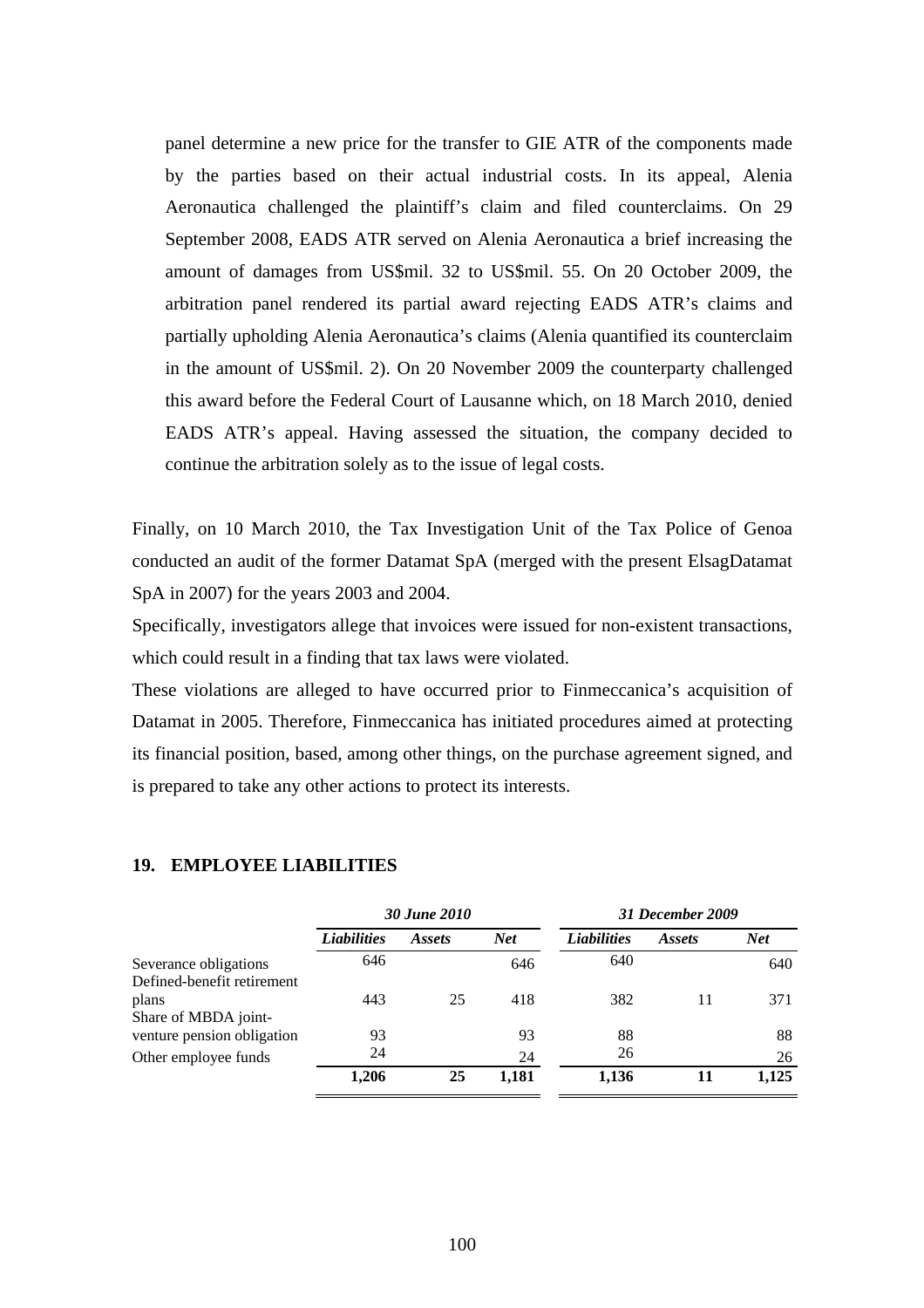Below is a breakdown of defined-benefit plans and statistical information regarding the excess (deficit) of the plans:

|                              | 30 June<br><i>2010</i> | 31 Dec.<br>2009 | 31 Dec.<br><b>2008</b> | 31 Dec.<br>2007 | 31 Dec.<br>2006 |
|------------------------------|------------------------|-----------------|------------------------|-----------------|-----------------|
| Present value of obligations | 1,626                  | 1.409           | 1,055                  | 1,038           | 1,126           |
| Fair value of plan assets    | (1,208)                | (1,038)         | (846)                  | (886)           | (796)           |
| Plan excess (deficit)        | (418)                  | (371)           | (209)                  | (152)           | (330)           |
| of which related to:         |                        |                 |                        |                 |                 |
| - net liabilities            | (443)                  | (382)           | (248)                  | (152)           | (330)           |
| - net assets                 | 25                     | 11              | 39                     |                 |                 |

The total net deficit mainly relates to plans for which the Group is a sponsor in the United Kingdom ( $\epsilon$ mil. 207) and in the USA ( $\epsilon$ mil. 102).

The increase in the net deficit is essentially due to the effect of the exchange rate, attributable for €mil. 23 to the provision of Westland Helicopters Ltd, for €mil. 26 to the provision of DRS Technologies Inc, and for €mil. 7 to the provision of the PZL - SWIDNIK group, following its acquisition.

The amount recognised in the income statement for defined-benefit plans was calculated as follows:

|                                 | For the six months ended 30 June |      |
|---------------------------------|----------------------------------|------|
|                                 | <b>2010</b>                      | 2009 |
| Costs of current services       | 27                               | 25   |
| Total "personnel costs"         | 27                               | 25   |
| Interest expense                | 52                               | 53   |
| Expected return on plan assets  | (36)                             | (35) |
| Costs booked as "finance costs" | 16                               | 18   |
|                                 | 43                               | 43   |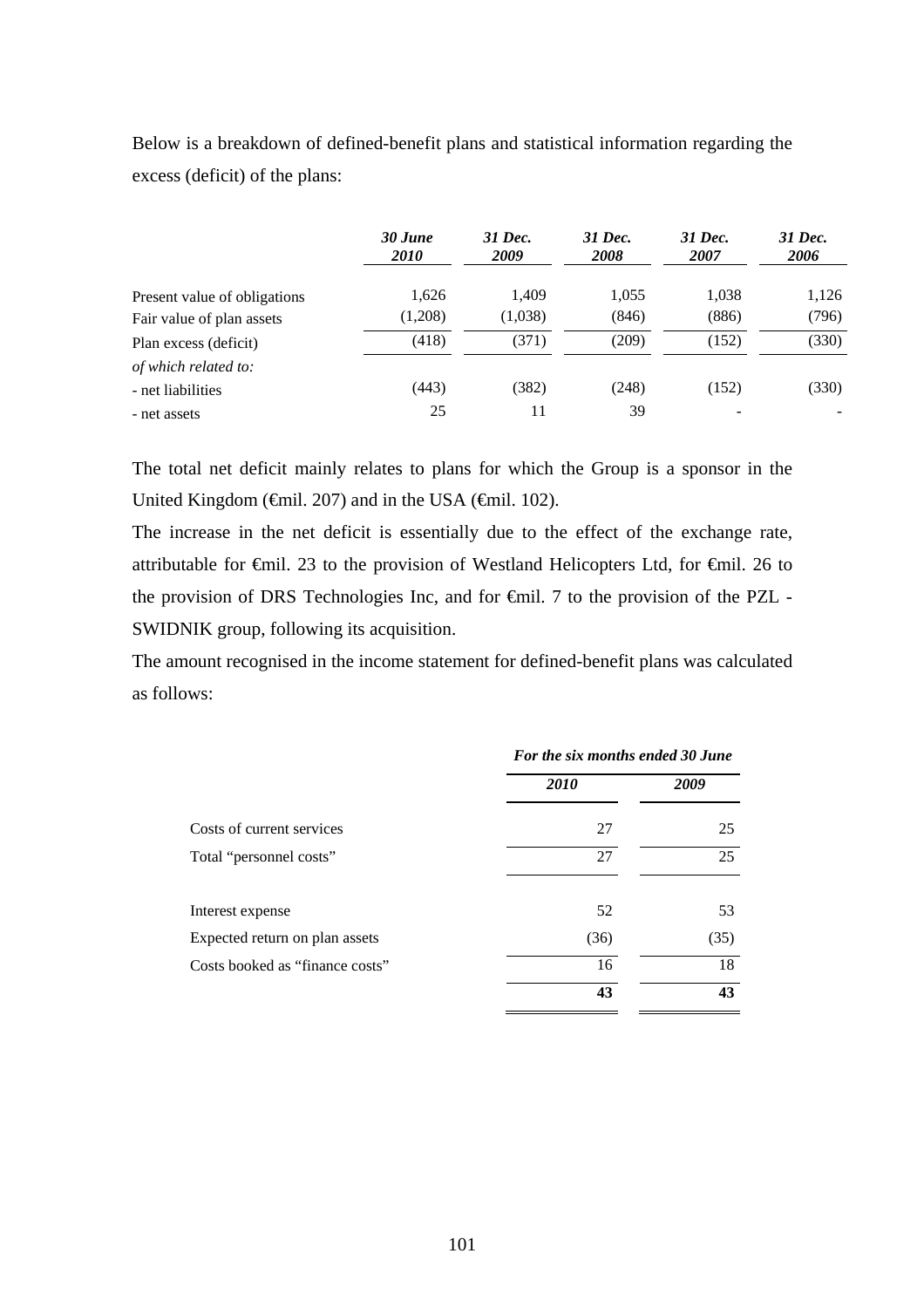#### **20. OTHER LIABILITIES**

|                                                                                  | Non-current            |             | <b>Current</b>         |             |  |
|----------------------------------------------------------------------------------|------------------------|-------------|------------------------|-------------|--|
|                                                                                  | 30 June<br><i>2010</i> | 31 Dec 2009 | 30 June<br><i>2010</i> | 31 Dec 2009 |  |
| Employee obligations                                                             | 55                     | 59          | 545                    | 468         |  |
| Deferred income                                                                  | 33                     | 25          | 101                    | 82          |  |
| Social security payable                                                          | 5                      | 5           | 291                    | 302         |  |
| Payable to MED Law 808/85                                                        | 270                    | 267         | 36                     | 36          |  |
| Payable to MED for monopoly rights Law<br>808/85<br>Other liabilities Law 808/85 | 82<br>116              | 77<br>113   | 35                     | 35          |  |
| Indirect tax payables                                                            |                        |             | 148                    | 182         |  |
| Other payables to related parties (Note 22)                                      |                        |             | 12                     | 13          |  |
| Other payables                                                                   | 100                    | 105         | 497                    | 462         |  |
|                                                                                  | 661                    | 651         | 1,665                  | 1,580       |  |

The payables to the Ministry of Economic Development (MED) relate to the payables for royalties accrued pursuant to Law 808/85 for "national security" and similar projects, in addition to payables for disbursement received from the MED supporting development of non-national security and similar programmes eligible for the incentives under Law 808/85. The payables are reimbursed on the basis of a scheduled repayment plan, without the payment of finance costs.

The item Other liabilities Law 808/1985 includes the differential between the monopoly rights charged for the programmes of national security and the effective payable accrued based on the established reimbursement ratio.

Other payables include:

 the payable to Bell Helicopters of €mil. 74 included among non-current liabilities (€mil. 78 at 31 December 2009), of which €mil. 55 carried as a non-current liability (€mil. 64 at 31 December 2009), arising from the "BAAC reorganisation" which involved the acquisition of 100% of the construction and marketing rights for the helicopter AW139, previously owned by Bell Helicopters;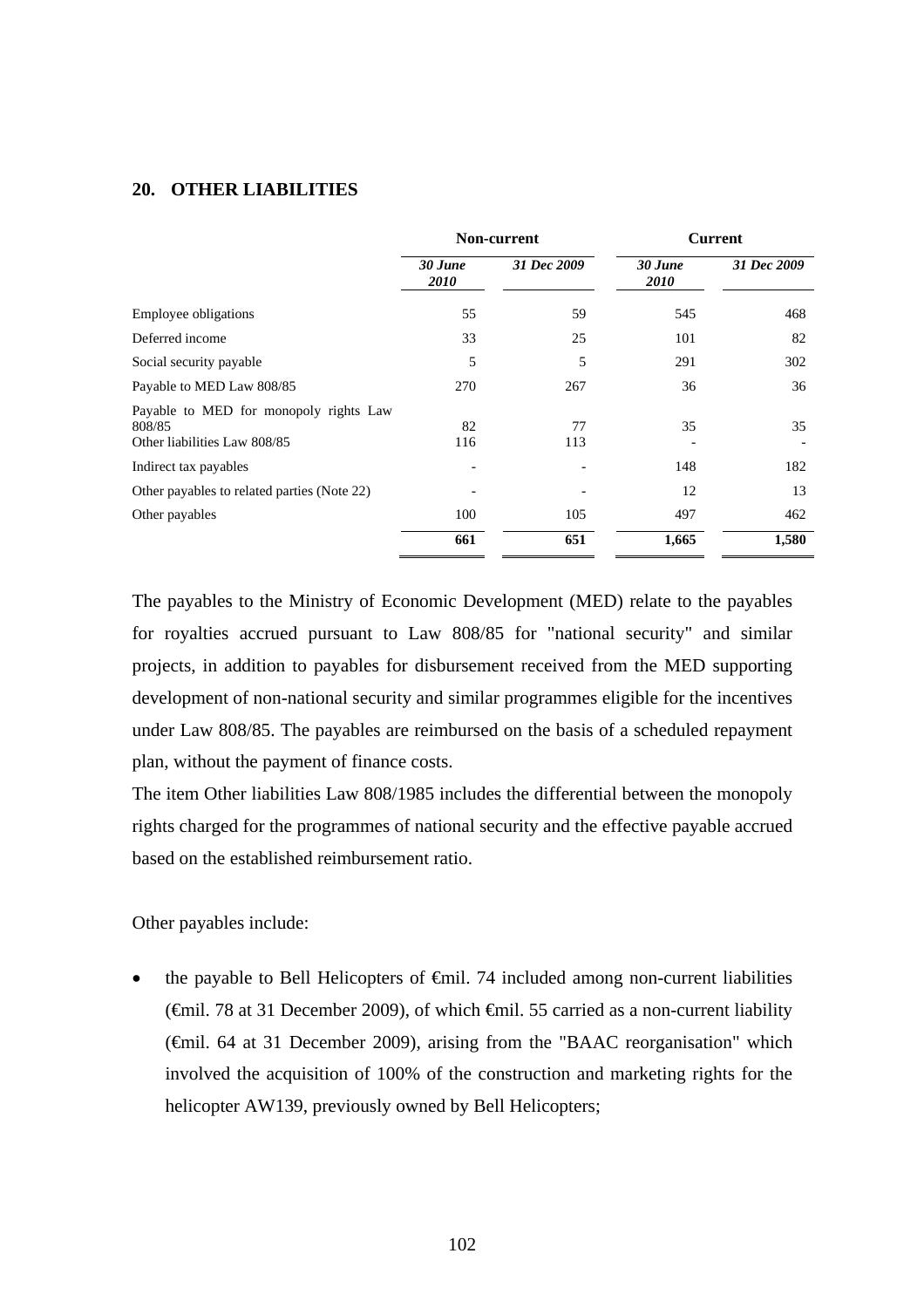- the payable to EADS NV due from GIE ATR (50/50 consortium owned by Alenia Aeronautica SpA and EADS NV) in the amount of €mil. 30 (€mil. 6 at 31 December 2009);
- the payable for customer deposits in the amount of  $\theta$ mil. 33 ( $\theta$ mil. 28 at 31 December 2009);
- the payable for contractual penalties in the amount of  $\theta$ mil. 16 ( $\theta$ mil. 15 at 31 December 2009);
- the payable for the repurchase of a G222 aircraft in the amount of  $\epsilon$ mil. 7 ( $\epsilon$ mil. 8 at 31 December 2009);
- commissions due in the amount of  $\oplus$ mil. 31 ( $\oplus$ mil. 24 at 31 December 2009);
- royalties due in the amount of €mil. 22 (€mil. 28 at 31 December 2009);
- payables for insurance in the amount of <del>C</del>mil. 6 (<del>C</del>mil. 16 at 31 December 2009).

# **21. TRADE PAYABLES, INCLUDING NET ADVANCES FROM CUSTOMERS**

|                                             | 30 June 2010 | 31 Dec 2009 |
|---------------------------------------------|--------------|-------------|
| Trade payables                              | 4,386        | 4,512       |
| Trade payables to related parties (Note 22) | 94           | 99          |
|                                             | 4,480        | 4,611       |
| Advances from customers (gross)             | 17,627       | 16,929      |
| Work in progress                            | (9, 433)     | (9,140)     |
| Advances from customers (net)               | 8,194        | 7,789       |
| <b>Total trade payables</b>                 | 12,674       | 12,400      |

Trade payables to related parties mainly refer to the non-eliminated portion of payables to joint ventures and to the Start Consortium for the supply of software for Defence and Security Systems.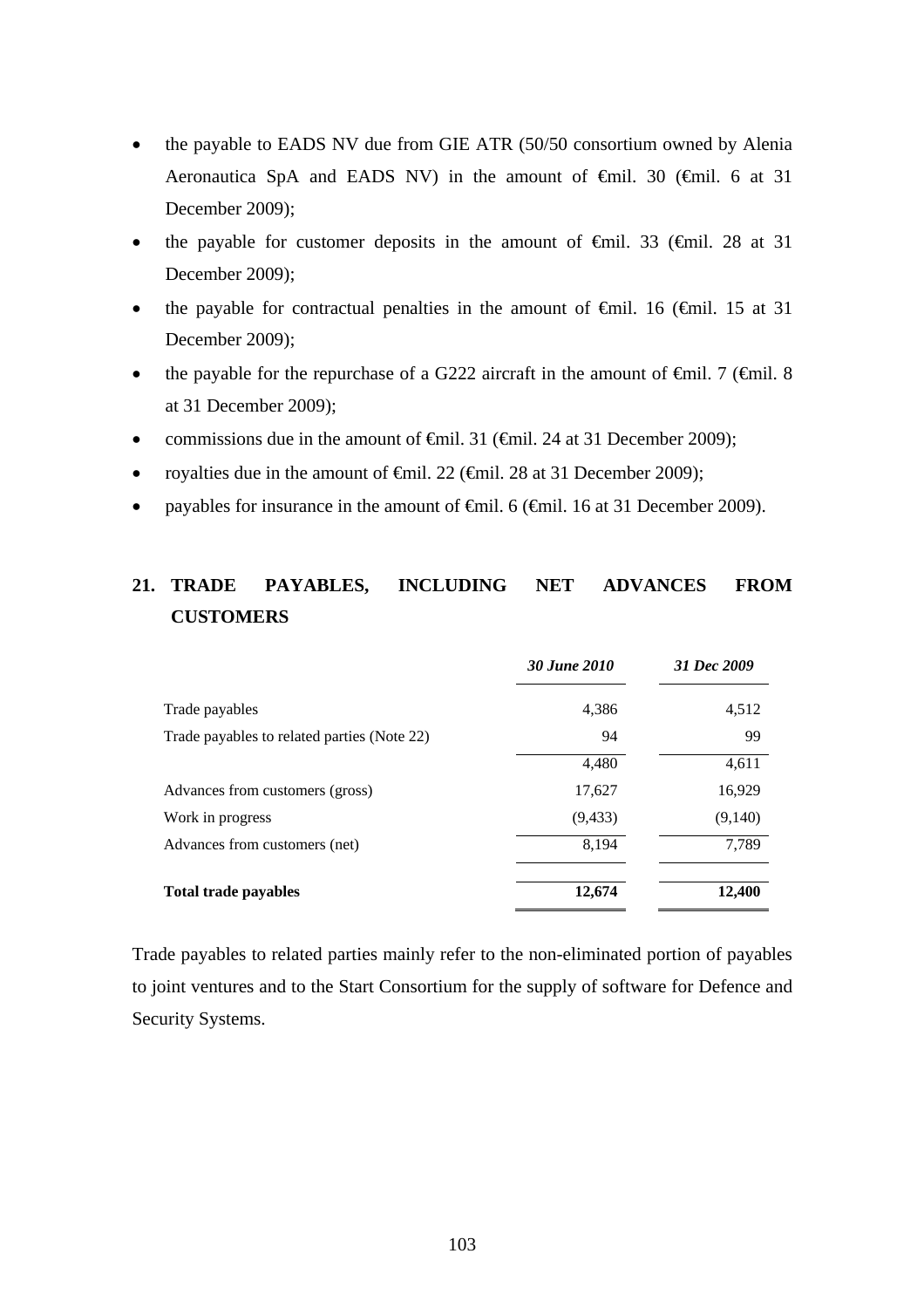#### **22. TRANSACTIONS WITH RELATED PARTIES**

In general, commercial relations with related parties are carried out at arm's length, as is settlement of the interest-bearing receivables and payables when not governed by specific contractual conditions. The following table summarises the impact on the balance sheet and income statement. The impact of transactions with related parties on cash flows is reported directly in the statement of cash flows.

| (millions of euros)<br><b>RECEIVABLES AT 30 JUNE 2010</b>       | Non-<br>current<br>financial | Other<br>non-<br>current<br>receivables receivables | <b>Current</b><br>financial<br>receivables | <b>Trade</b><br>receivables | Other<br>current<br>receivables | <b>Total</b> |
|-----------------------------------------------------------------|------------------------------|-----------------------------------------------------|--------------------------------------------|-----------------------------|---------------------------------|--------------|
| <b>Subsidiaries</b>                                             |                              |                                                     |                                            |                             |                                 |              |
| Cisdeg S.p.A                                                    |                              |                                                     |                                            | 9                           |                                 | 9            |
| Alifana Due Scarl                                               |                              |                                                     |                                            | 5                           |                                 | 5            |
| Other companies with unit amount lower than $\epsilon$ mil. 5   |                              |                                                     | 9                                          | $\overline{2}$              | 1                               | 12           |
| <b>Associates</b>                                               |                              |                                                     |                                            |                             |                                 |              |
| Eurofighter Jagdflugzeug GmbH                                   |                              |                                                     |                                            | 104                         |                                 | 104          |
| <b>NH</b> Industries Sarl                                       |                              |                                                     |                                            | 52                          |                                 | 52           |
| Iveco - Oto Melara Scarl                                        |                              |                                                     |                                            | 42                          |                                 | 42           |
| Abruzzo Engineering Scpa                                        |                              |                                                     |                                            | 20                          |                                 | 20           |
| Orizzonte - Sistemi Navali SpA                                  |                              |                                                     |                                            | 18                          |                                 | 18           |
| Metro 5 SpA                                                     |                              |                                                     |                                            | 14                          |                                 | 14           |
| Eurosisnav SAS                                                  |                              |                                                     |                                            | 10                          |                                 | 10           |
| Euromids SAS                                                    |                              |                                                     |                                            | 7                           |                                 | $\tau$       |
| Joint Stock Company Sukhoi Aircraft                             |                              |                                                     |                                            | 6                           |                                 | 6            |
| Macchi Hurel Dubois SAS                                         |                              |                                                     |                                            | 5                           |                                 | 5            |
| Other companies with unit amount lower than $\epsilon$ mil. 5   | $\overline{2}$               |                                                     |                                            | 22                          |                                 | 24           |
| <i><u><b>Joint ventures</b></u></i> (*)                         |                              |                                                     |                                            |                             |                                 |              |
| <b>MBDA SAS</b>                                                 |                              |                                                     |                                            | 86                          |                                 | 86           |
| Thales Alenia Space SAS                                         | 3                            |                                                     | 6                                          | 21                          |                                 | 30           |
| <b>GIE ATR</b>                                                  |                              |                                                     |                                            | 12                          | 30                              | 42           |
| Telespazio SpA                                                  |                              |                                                     | 22                                         | 1                           | 1                               | 24           |
| Rotorsim Srl                                                    |                              |                                                     | 10                                         | $\mathbf{1}$                |                                 | 11           |
| Aviation Training International Ltd.                            | 5                            |                                                     | $\mathbf{1}$                               |                             |                                 | $\sqrt{6}$   |
| Superjet International SpA                                      |                              |                                                     |                                            | 5                           |                                 | 5            |
| Other companies with unit amount lower than $\epsilon$ mil. 5   |                              |                                                     |                                            | 3                           |                                 | 3            |
| <i>Consortiums</i> (**)                                         |                              |                                                     |                                            |                             |                                 |              |
| Saturno                                                         |                              |                                                     |                                            | 12                          | 1                               | 13           |
| Ferroviario Vesuviano                                           |                              |                                                     |                                            | 13                          |                                 | 13           |
| Trevi - Treno Veloce Italiano                                   |                              |                                                     |                                            | 12                          |                                 | 12           |
| S3Log                                                           |                              |                                                     |                                            | 5                           |                                 | 5            |
| Other consortiums with unit amount lower than $\epsilon$ mil. 5 |                              |                                                     | $\mathbf{1}$                               | 13                          | 1                               | 15           |
| <b>Total</b>                                                    | 10                           | $\blacksquare$                                      | 49                                         | 500                         | 34                              | 593          |
| % incidence on the total for the period                         | 13.6                         |                                                     | 6.2                                        | 9.9                         | 0.2                             |              |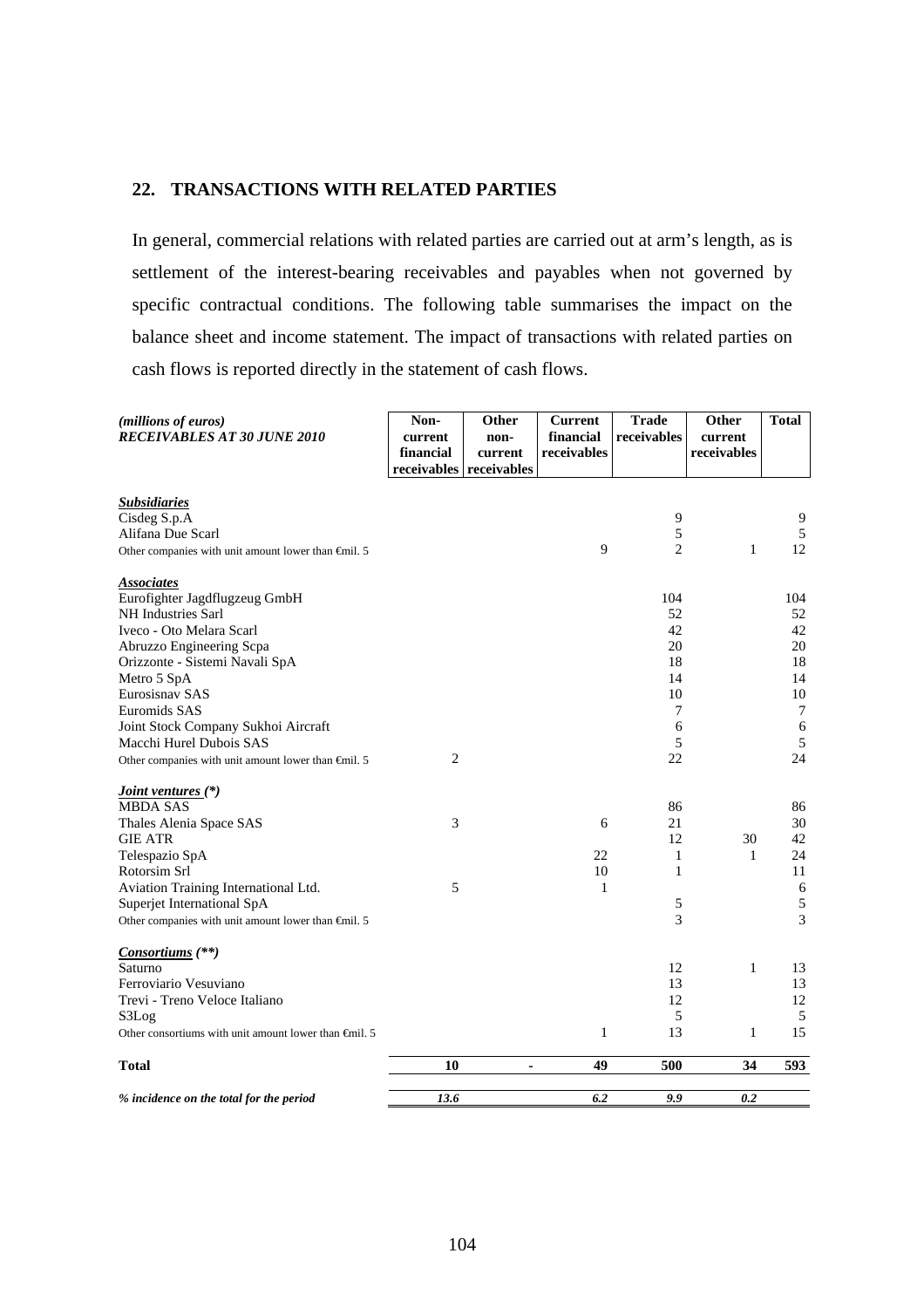| ( <i>millions of euros</i> )<br>PAYABLES AT 30 JUNE 2010        | Non-<br>current<br>borrowings | Other<br>non-<br>current<br><i>payables</i> | <b>Current</b><br>borrowingss payables | <b>Trade</b> | Other<br>current<br>payables | <b>Total</b> | Guaran-<br>tees |
|-----------------------------------------------------------------|-------------------------------|---------------------------------------------|----------------------------------------|--------------|------------------------------|--------------|-----------------|
| <b>Subsidiaries</b>                                             |                               |                                             |                                        |              |                              |              |                 |
| Other companies with unit amount lower than $\epsilon$ mil. 5   |                               |                                             | 1                                      | 21           |                              | 22           |                 |
| <b>Associates</b>                                               |                               |                                             |                                        |              |                              |              |                 |
| Eurofighter Jagdflugzeug Gmbh                                   |                               |                                             | 76                                     | 4            |                              | 80           |                 |
| Consorzio Start SpA                                             |                               |                                             |                                        | 23           |                              | 23           |                 |
| Other companies with unit amount lower than $\epsilon$ mil. 5   |                               |                                             | 3                                      | 8            | 4                            | 15           |                 |
| <i>Joint ventures</i> $(*)$                                     |                               |                                             |                                        |              |                              |              |                 |
| <b>MBDA SAS</b>                                                 |                               |                                             | 564                                    | 9            | 1                            | 574          | 90              |
| Thales Alenia Space SAS                                         |                               |                                             | 60                                     | 11           |                              | 71           | $\overline{1}$  |
| Telespazio SpA                                                  |                               |                                             |                                        | 3            | $\sqrt{2}$                   | 5            | 213             |
| Other companies with unit amount lower than $\epsilon$ mil. 5   |                               |                                             |                                        | 6            | 5                            | 11           |                 |
| <i>Consortiums</i> (**)                                         |                               |                                             |                                        |              |                              |              |                 |
| Other consortiums with unit amount lower than $\epsilon$ mil. 5 |                               |                                             |                                        | 9            |                              | 9            |                 |
| <b>Total</b>                                                    |                               |                                             | 704                                    | 94           | 12                           | 810          | 304             |
| % incidence on the total for the period                         |                               |                                             | 33.1                                   | 2.1          | 0.8                          |              |                 |

*(\*) Amounts refer to the portion not eliminated for proportionate consolidation* 

*(\*\*) Consortiums over which the Group exercises considerable influence or which are subject to joint control*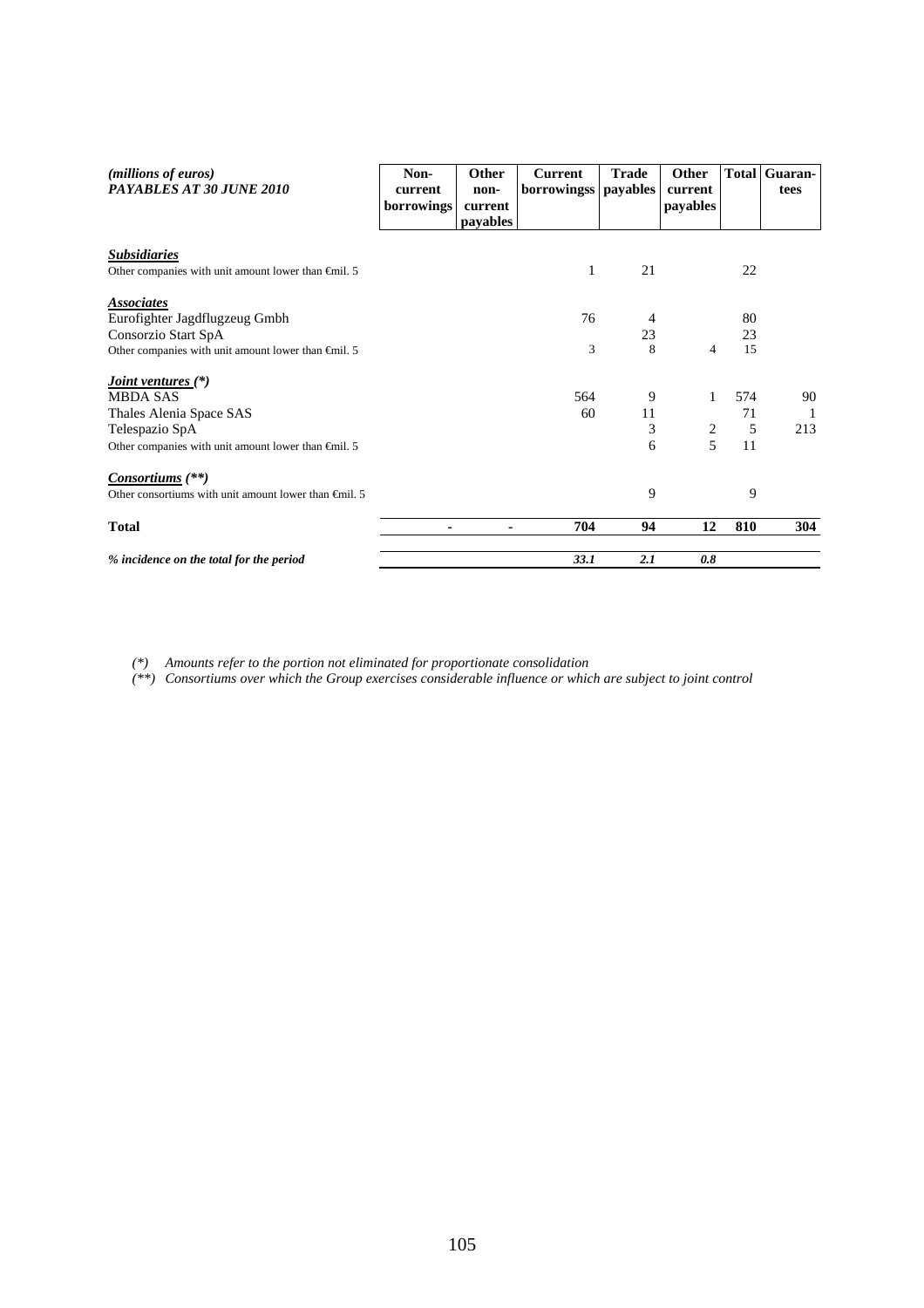| (millions of euros)<br><b>RECEIVABLES AT 31 DECEMBER 2009</b>                                                                                                                                                                                                     | Non-<br>current<br>financial<br>receivables | Other<br>non-<br>current<br>receivables | <b>Current</b><br>financial<br>receivables | <b>Trade</b><br>receivables                     | Other<br>current<br>receivables | <b>Total</b>                                         |
|-------------------------------------------------------------------------------------------------------------------------------------------------------------------------------------------------------------------------------------------------------------------|---------------------------------------------|-----------------------------------------|--------------------------------------------|-------------------------------------------------|---------------------------------|------------------------------------------------------|
| <b>Subsidiaries</b><br>Other companies with unit amount lower than $\bigoplus$ nil. 5                                                                                                                                                                             |                                             |                                         | 11                                         | 6                                               | $\mathbf{1}$                    | 18                                                   |
| <b>Associates</b><br>Eurofighter Jagdflugzeug GmbH<br>Iveco - Oto Melara Scarl<br>Metro 5 SpA<br>Orizzonte - Sistemi Navali SpA<br><b>NH</b> Industries Sarl<br>Abruzzo Engineering Scpa<br>Euromids SAS<br>Joint Stock Company Sukhoi Aircraft<br>Eurosysnav SAS |                                             |                                         |                                            | 81<br>55<br>34<br>21<br>18<br>17<br>7<br>6<br>5 |                                 | 81<br>55<br>34<br>21<br>18<br>17<br>$\tau$<br>6<br>5 |
| Other companies with unit amount lower than $\epsilon$ mil. 5                                                                                                                                                                                                     | $\mathbf{2}$                                |                                         | $\mathbf{1}$                               | 24                                              |                                 | 27                                                   |
| <i><u><b>Joint ventures (*)</b></u></i><br><b>MBDA SAS</b><br>Thales Alenia Space SAS<br><b>GIE ATR</b>                                                                                                                                                           | 5                                           |                                         | 5                                          | 75<br>32<br>11                                  | 6                               | 75<br>42<br>17                                       |
| Rotorsim Srl<br>Aviation Training International Ltd<br>Other companies with unit amount lower than $\oplus$ nil. 5                                                                                                                                                | 5                                           |                                         | 10<br>6                                    | 1<br>8                                          |                                 | 11<br>5<br>14                                        |
| <i>Consortiums</i> (**)<br>Saturno<br>Ferroviario Vesuviano<br>Trevi - Treno Veloce Italiano<br>C.I.S. DEG<br>S3Log<br>Other consortiums with unit amount lower than $\epsilon$ mil. 5                                                                            |                                             |                                         | $\mathbf{1}$                               | 67<br>14<br>12<br>10<br>5<br>14                 | 2                               | 69<br>14<br>12<br>10<br>5<br>15                      |
| <b>Total</b>                                                                                                                                                                                                                                                      | 12                                          | ۰                                       | 34                                         | 523                                             | 9                               | 578                                                  |
| % incidence on the total for the year                                                                                                                                                                                                                             | 14.3                                        |                                         | 4.3                                        | 11.0                                            | 0.1                             |                                                      |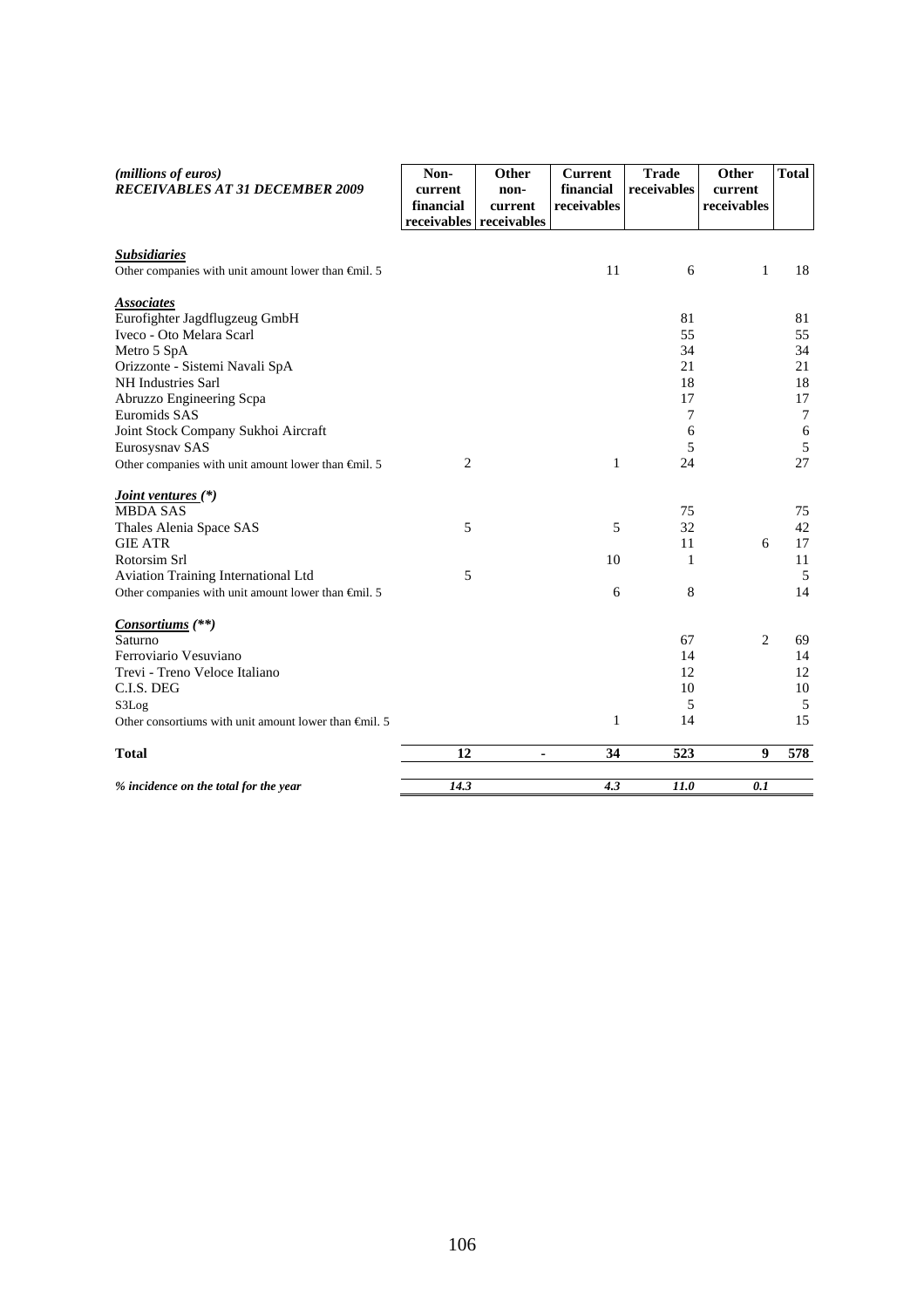| (millions of euros)                                             | Non-                  | Other           | <b>Current</b> | <b>Trade</b>            | Other      | <b>Total</b>   | Guaran- |
|-----------------------------------------------------------------|-----------------------|-----------------|----------------|-------------------------|------------|----------------|---------|
| PAYABLES AT 31 DECEMBER 2009                                    | current<br>borrowings | non-<br>current | borrowingss    | payables                | current    |                | tees    |
|                                                                 |                       | payables        |                |                         | payables   |                |         |
|                                                                 |                       |                 |                |                         |            |                |         |
| <b>Subsidiaries</b>                                             |                       |                 |                |                         |            |                |         |
| Other companies with unit amount lower than $\epsilon$ mil. 5   |                       |                 | 1              | 18                      |            | 19             |         |
| <b>Associates</b>                                               |                       |                 |                |                         |            |                |         |
| Eurofighter Jagdflugzeug Gmbh                                   |                       |                 | 23             | 3                       |            | 26             |         |
| Consorzio Start SpA                                             |                       |                 |                | 22                      |            | 22             |         |
| Eurosysnav SAS                                                  |                       |                 | 6              |                         |            | 6              |         |
| Other companies with unit amount lower than $\epsilon$ mil. 5   |                       |                 | $\mathbf{1}$   | 12                      | 5          | 18             |         |
| <i>Joint ventures.</i> (*)                                      |                       |                 |                |                         |            |                |         |
| <b>MBDA SAS</b>                                                 |                       |                 | 601            | 9                       | 1          | 611            | 116     |
| Thales Alenia Space SAS                                         |                       |                 | 45             | 16                      |            | 61             |         |
| Telespazio SpA                                                  |                       |                 |                | $\overline{\mathbf{c}}$ | $\sqrt{2}$ | $\overline{4}$ | 164     |
| Other companies with unit amount lower than $\epsilon$ mil. 5   |                       |                 | $\overline{c}$ | 5                       | 5          | 12             |         |
| Consortiums $(**)$                                              |                       |                 |                |                         |            |                |         |
| Other consortiums with unit amount lower than $\epsilon$ mil. 5 |                       |                 |                | 12                      |            | 12             |         |
| <b>Total</b>                                                    |                       | ۰               | 679            | 99                      | 13         | 791            | 281     |
| % incidence on the total for the period                         |                       |                 | 35.6           | 2.1                     | 0.9        |                |         |

*(\*) Amounts refer to the portion not eliminated for proportionate consolidation* 

*(\*\*) Consortiums over which the Group exercises considerable influence or which are subject to joint control*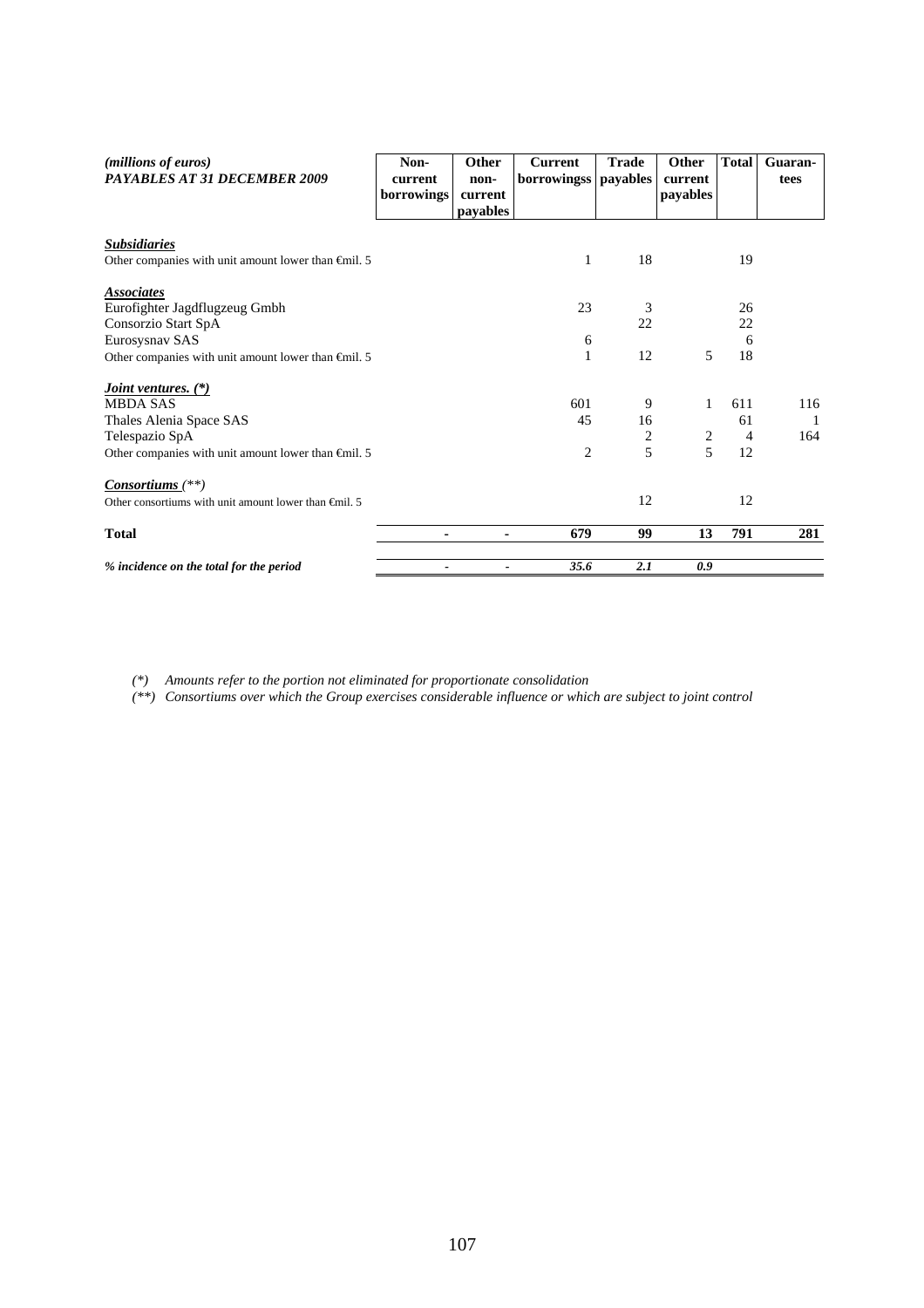| For the six months ended 30 June 2010                           | Revenue | <b>Other</b>        | Costs                   | Other                 | <b>Finance</b> | <b>Finance</b> |
|-----------------------------------------------------------------|---------|---------------------|-------------------------|-----------------------|----------------|----------------|
| (millions of euros)                                             |         | operating<br>income |                         | operating<br>expenses | income         | costs          |
| <b>Subsidiaries</b>                                             |         |                     |                         |                       |                |                |
| Alifana Due Scrl                                                | 5       |                     | 6                       |                       |                |                |
| Other companies with unit amount lower than $\oplus$ nil. 5     | 1       |                     | 15                      |                       |                |                |
| <b>Associates</b>                                               |         |                     |                         |                       |                |                |
| Eurofighter Jagdflugzeug Gmbh                                   | 328     |                     |                         |                       |                |                |
| NH Industries Sarl                                              | 90      |                     |                         |                       |                |                |
| Orizzonte Sistemi Navali SpA                                    | 48      |                     | 1                       |                       |                |                |
| Iveco - Oto Melara Scarl.                                       | 37      |                     |                         | 1                     |                | 1              |
| Eurofighter Simulation Sistems GmbH                             | 7       |                     |                         |                       |                |                |
| Macchi Hurel Dubois SAS                                         | 6       |                     |                         |                       |                |                |
| Metro 5 SpA                                                     | 8       |                     |                         |                       |                |                |
| Consorzio Start SpA                                             | 1       |                     | 10                      |                       |                |                |
| Other companies with unit amount lower than $\epsilon$ mil. 5   | 14      |                     | $\overline{4}$          |                       |                |                |
| <i>Joint ventures</i> (*)                                       |         |                     |                         |                       |                |                |
| <b>GIE ATR</b>                                                  | 35      |                     |                         |                       |                |                |
| <b>MBDA SAS</b>                                                 | 44      |                     |                         |                       |                | 2              |
| Thales Alenia Space SAS                                         | 18      |                     | $\overline{\mathbf{c}}$ |                       |                |                |
| Other companies with unit amount lower than $\epsilon$ mil. 5   | 3       | 1                   | 6                       |                       |                |                |
| Consortiums $(**)$                                              |         |                     |                         |                       |                |                |
| Saturno                                                         | 22      |                     | 1                       |                       |                |                |
| Other consortiums with unit amount lower than $\epsilon$ mil. 5 | 6       |                     | $\overline{2}$          |                       |                |                |
| <b>Total</b>                                                    | 673     | 1                   | 47                      | 1                     | $\blacksquare$ | 3              |
| % incidence on the total for the period                         | 7.8     | 0.4                 | 0.4                     | 0.1                   |                | 0.4            |

*(\*) Amounts refer to the portion not eliminated for proportionate consolidation* 

*(\*\*) Consortiums over which the Group exercises considerable influence or which are subject to joint control*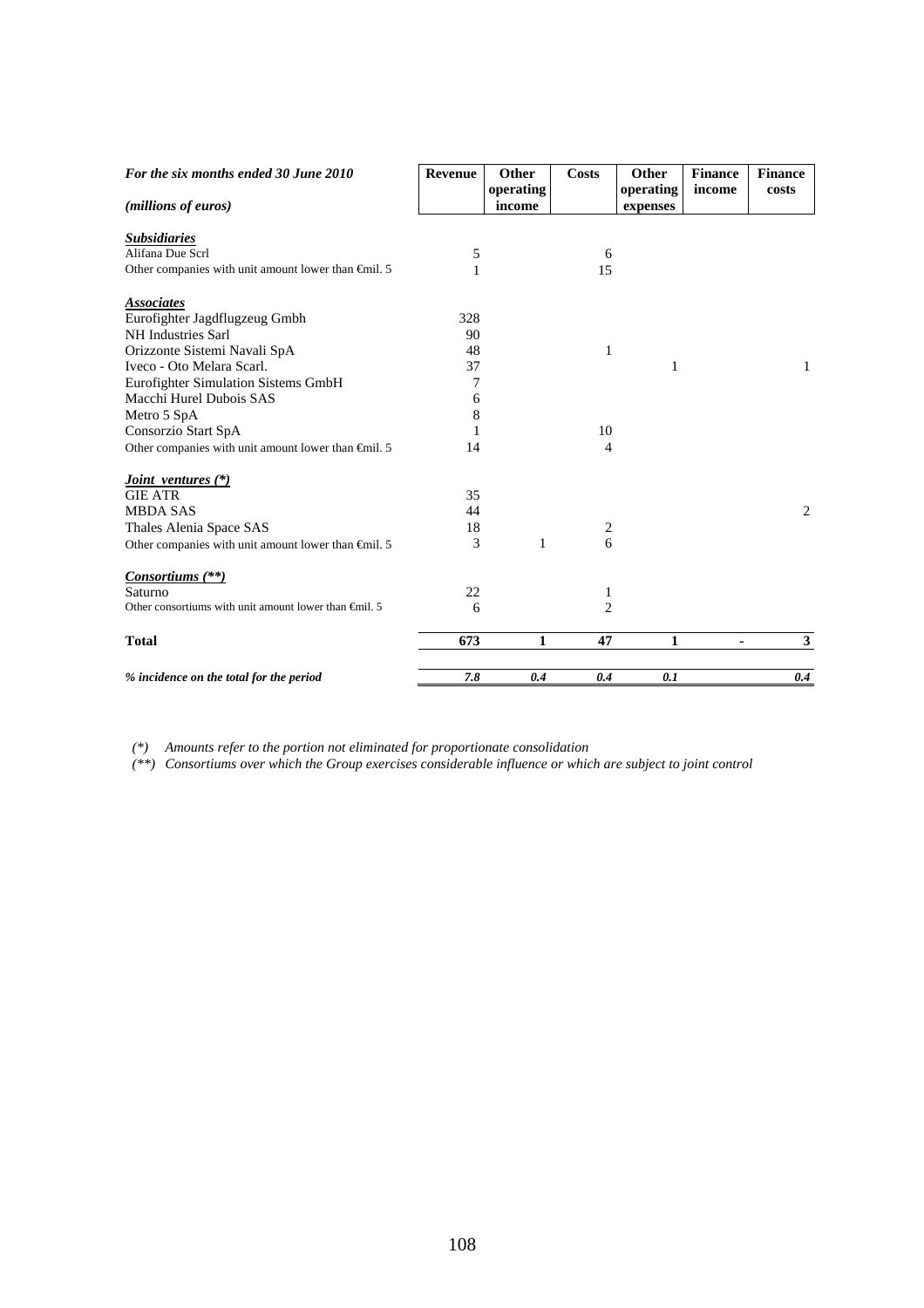| income<br>costs<br>(millions of euros)<br>income<br>expenses<br><b>Subsidiaries</b><br>Alifana Due Scrl<br>7<br>7<br>$\overline{2}$<br>Other companies with unit amount lower than $\epsilon$ mil. 5<br>6<br><b>Associates</b><br>Eurofighter International Limited<br>285<br>Iveco Fiat/Oro Melara Scarl<br>67<br>29<br>Orizzonte Sistemi Navali SpA<br>NH Industries Sarl<br>21<br><b>International Metro Service Srl</b><br>17<br>13<br>Eurofighter Simulation Sistems GmbH<br>Macchi Hurel Dubois SAS<br>11<br>10<br>Consorzio Start SpA<br>Eurosysnav SAS<br>8<br>Euromids SAS<br>7<br>7<br>Metro 5 SpA<br>8<br>Other companies with unit amount lower than $\epsilon$ mil. 5<br>12<br>6<br><i>Joint ventures</i> /(*)<br><b>GIE ATR</b><br>57<br><b>MBDA SAS</b><br>45<br>Thales Alenia Space SAS<br>15<br>8<br>2<br>Other companies with unit amount lower than $\epsilon$ mil. 5<br><i>Consortiums</i> (**)<br>Saturno<br>41<br>$\overline{2}$<br>Other consortiums with unit amount lower than $\oplus$ mil. 5<br>11 | For the six months ended 30 June 2009 | Revenue | Other     | <b>Costs</b> | Other     | <b>Finance</b> | <b>Finance</b> |
|-------------------------------------------------------------------------------------------------------------------------------------------------------------------------------------------------------------------------------------------------------------------------------------------------------------------------------------------------------------------------------------------------------------------------------------------------------------------------------------------------------------------------------------------------------------------------------------------------------------------------------------------------------------------------------------------------------------------------------------------------------------------------------------------------------------------------------------------------------------------------------------------------------------------------------------------------------------------------------------------------------------------------------|---------------------------------------|---------|-----------|--------------|-----------|----------------|----------------|
|                                                                                                                                                                                                                                                                                                                                                                                                                                                                                                                                                                                                                                                                                                                                                                                                                                                                                                                                                                                                                               |                                       |         | operating |              | operating |                |                |
|                                                                                                                                                                                                                                                                                                                                                                                                                                                                                                                                                                                                                                                                                                                                                                                                                                                                                                                                                                                                                               |                                       |         |           |              |           |                |                |
|                                                                                                                                                                                                                                                                                                                                                                                                                                                                                                                                                                                                                                                                                                                                                                                                                                                                                                                                                                                                                               |                                       |         |           |              |           |                |                |
|                                                                                                                                                                                                                                                                                                                                                                                                                                                                                                                                                                                                                                                                                                                                                                                                                                                                                                                                                                                                                               |                                       |         |           |              |           |                |                |
|                                                                                                                                                                                                                                                                                                                                                                                                                                                                                                                                                                                                                                                                                                                                                                                                                                                                                                                                                                                                                               |                                       |         |           |              |           |                |                |
|                                                                                                                                                                                                                                                                                                                                                                                                                                                                                                                                                                                                                                                                                                                                                                                                                                                                                                                                                                                                                               |                                       |         |           |              |           |                |                |
|                                                                                                                                                                                                                                                                                                                                                                                                                                                                                                                                                                                                                                                                                                                                                                                                                                                                                                                                                                                                                               |                                       |         |           |              |           |                |                |
|                                                                                                                                                                                                                                                                                                                                                                                                                                                                                                                                                                                                                                                                                                                                                                                                                                                                                                                                                                                                                               |                                       |         |           |              |           |                |                |
|                                                                                                                                                                                                                                                                                                                                                                                                                                                                                                                                                                                                                                                                                                                                                                                                                                                                                                                                                                                                                               |                                       |         |           |              |           |                |                |
|                                                                                                                                                                                                                                                                                                                                                                                                                                                                                                                                                                                                                                                                                                                                                                                                                                                                                                                                                                                                                               |                                       |         |           |              |           |                |                |
|                                                                                                                                                                                                                                                                                                                                                                                                                                                                                                                                                                                                                                                                                                                                                                                                                                                                                                                                                                                                                               |                                       |         |           |              |           |                |                |
|                                                                                                                                                                                                                                                                                                                                                                                                                                                                                                                                                                                                                                                                                                                                                                                                                                                                                                                                                                                                                               |                                       |         |           |              |           |                |                |
|                                                                                                                                                                                                                                                                                                                                                                                                                                                                                                                                                                                                                                                                                                                                                                                                                                                                                                                                                                                                                               |                                       |         |           |              |           |                |                |
|                                                                                                                                                                                                                                                                                                                                                                                                                                                                                                                                                                                                                                                                                                                                                                                                                                                                                                                                                                                                                               |                                       |         |           |              |           |                |                |
|                                                                                                                                                                                                                                                                                                                                                                                                                                                                                                                                                                                                                                                                                                                                                                                                                                                                                                                                                                                                                               |                                       |         |           |              |           |                |                |
|                                                                                                                                                                                                                                                                                                                                                                                                                                                                                                                                                                                                                                                                                                                                                                                                                                                                                                                                                                                                                               |                                       |         |           |              |           |                |                |
|                                                                                                                                                                                                                                                                                                                                                                                                                                                                                                                                                                                                                                                                                                                                                                                                                                                                                                                                                                                                                               |                                       |         |           |              |           |                |                |
|                                                                                                                                                                                                                                                                                                                                                                                                                                                                                                                                                                                                                                                                                                                                                                                                                                                                                                                                                                                                                               |                                       |         |           |              |           |                |                |
|                                                                                                                                                                                                                                                                                                                                                                                                                                                                                                                                                                                                                                                                                                                                                                                                                                                                                                                                                                                                                               |                                       |         |           |              |           |                | $\mathbf{1}$   |
|                                                                                                                                                                                                                                                                                                                                                                                                                                                                                                                                                                                                                                                                                                                                                                                                                                                                                                                                                                                                                               |                                       |         |           |              |           |                |                |
|                                                                                                                                                                                                                                                                                                                                                                                                                                                                                                                                                                                                                                                                                                                                                                                                                                                                                                                                                                                                                               |                                       |         |           |              |           |                |                |
|                                                                                                                                                                                                                                                                                                                                                                                                                                                                                                                                                                                                                                                                                                                                                                                                                                                                                                                                                                                                                               |                                       |         |           |              |           |                | 5              |
|                                                                                                                                                                                                                                                                                                                                                                                                                                                                                                                                                                                                                                                                                                                                                                                                                                                                                                                                                                                                                               |                                       |         |           |              |           |                |                |
|                                                                                                                                                                                                                                                                                                                                                                                                                                                                                                                                                                                                                                                                                                                                                                                                                                                                                                                                                                                                                               |                                       |         |           |              |           |                |                |
|                                                                                                                                                                                                                                                                                                                                                                                                                                                                                                                                                                                                                                                                                                                                                                                                                                                                                                                                                                                                                               |                                       |         |           |              |           |                |                |
|                                                                                                                                                                                                                                                                                                                                                                                                                                                                                                                                                                                                                                                                                                                                                                                                                                                                                                                                                                                                                               |                                       |         |           |              |           |                |                |
|                                                                                                                                                                                                                                                                                                                                                                                                                                                                                                                                                                                                                                                                                                                                                                                                                                                                                                                                                                                                                               |                                       |         |           |              |           |                |                |
|                                                                                                                                                                                                                                                                                                                                                                                                                                                                                                                                                                                                                                                                                                                                                                                                                                                                                                                                                                                                                               |                                       |         |           |              |           |                |                |
| 58<br>6<br><b>Total</b><br>640<br>ä,<br>٠                                                                                                                                                                                                                                                                                                                                                                                                                                                                                                                                                                                                                                                                                                                                                                                                                                                                                                                                                                                     |                                       |         |           |              |           |                | 6              |
| 7.5<br>1.1<br>0.9<br>% incidence on the total for the period                                                                                                                                                                                                                                                                                                                                                                                                                                                                                                                                                                                                                                                                                                                                                                                                                                                                                                                                                                  |                                       |         |           |              |           |                | 0.7            |

*(\*) Amounts refer to the portion not eliminated for proportionate consolidation* 

*(\*\*) Consortiums over which the Group exercises considerable influence or which are subject to joint control*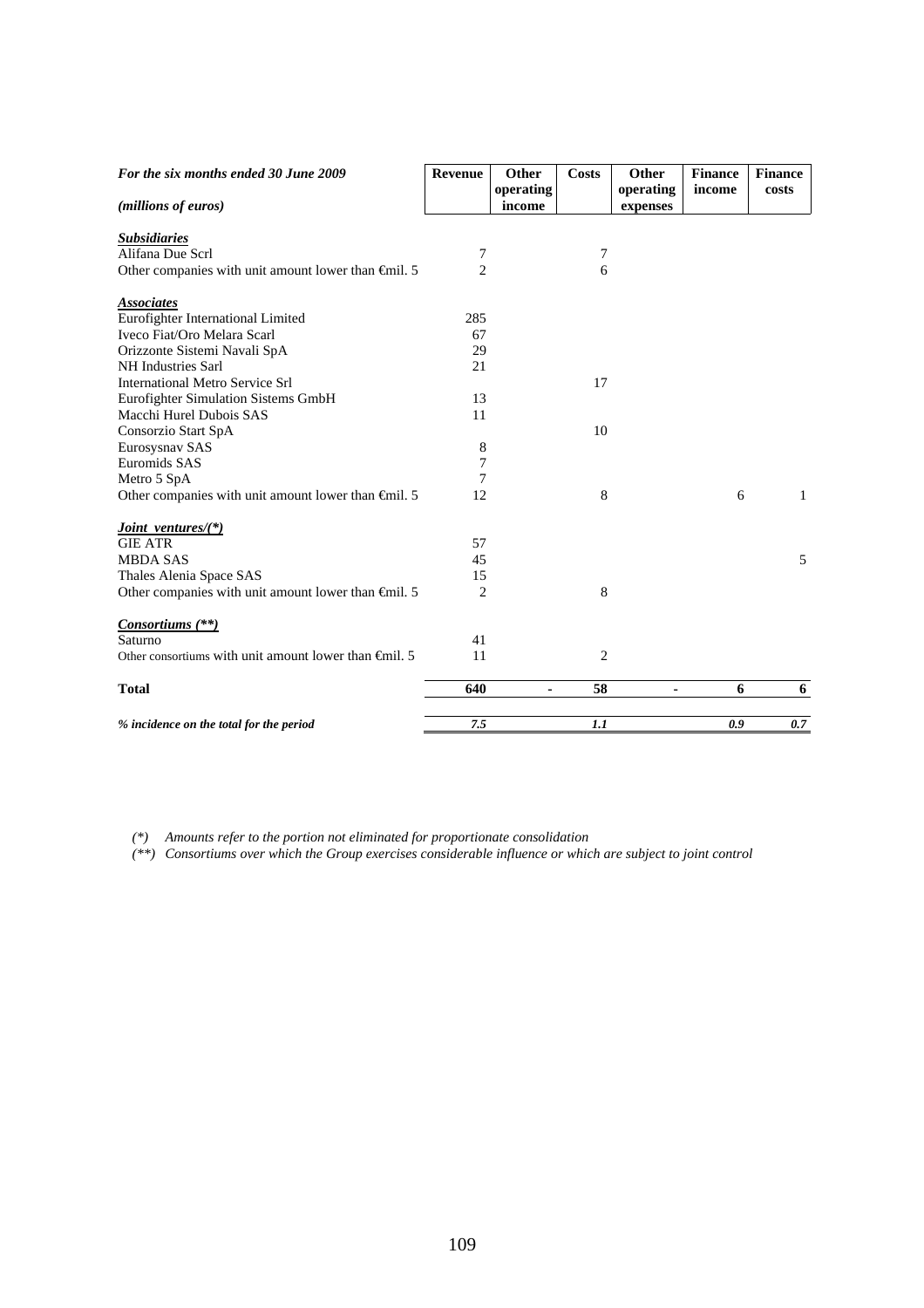### **23. OTHER OPERATING INCOME (EXPENSES)**

# These regard:

|                                                                      | For the six months ended 30 June |                |            |               |                |            |
|----------------------------------------------------------------------|----------------------------------|----------------|------------|---------------|----------------|------------|
|                                                                      | 2010                             |                |            | 2009          |                |            |
|                                                                      | <b>Income</b>                    | <b>Expense</b> | <b>Net</b> | <b>Income</b> | <b>Expense</b> | <b>Net</b> |
| Grants for research and development                                  | 38                               |                | 38         | 23            |                | 23         |
| Exchange rate difference on operating items                          | 154                              | (150)          | 4          | 108           | (116)          | (8)        |
| Indirect taxes                                                       |                                  | (26)           | (26)       |               | (23)           | (23)       |
| Gains/losses on sales of assets                                      |                                  |                |            | 1             |                | 1          |
| Insurance reimbursements                                             | 14                               |                | 14         | 22            |                | 22         |
| Reversal of impairment of receivables                                | 5                                |                | 5          | 6             |                | 6          |
| Gains/losses on operating receivables                                |                                  |                |            |               |                |            |
| Restructuring costs                                                  |                                  | (2)            | (2)        |               | (2)            | (2)        |
| Reversals of/Accruals to provisions                                  | 24                               | (70)           | (46)       | 32            | (61)           | (29)       |
| Other operating income (expenses)                                    | 35                               | (61)           | (26)       | 46            | (59)           | (13)       |
| Other operating income (expenses) attributable<br>to related parties | 1                                | (1)            |            |               |                |            |
| <b>Total</b>                                                         | 271                              | (310)          | (39)       | 238           | (261)          | (23)       |

The most significant changes in "Reversals of/Accruals to provisions" compared with the same period of 2009 relate to the provision for product guarantees, the provision for risks and contractual charges and other provisions.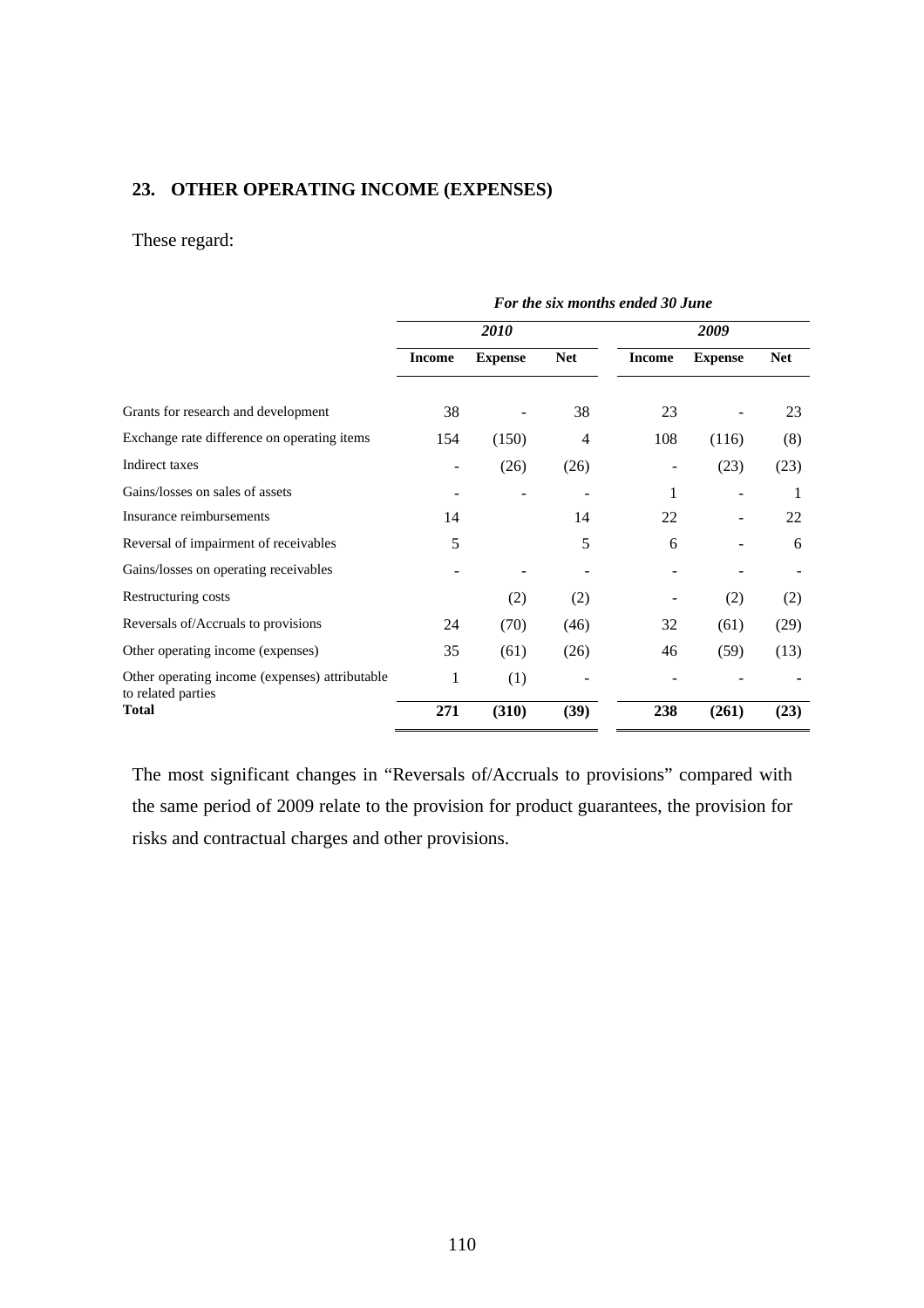# **24. RAW MATERIALS AND CONSUMABLES USED AND PERSONNEL COSTS**

In particular, these include:

|                                                                                    | For the six months ended 30 June |       |       |       |
|------------------------------------------------------------------------------------|----------------------------------|-------|-------|-------|
|                                                                                    | <i>2010</i>                      |       | 2009  |       |
| Raw materials and consumables used                                                 |                                  | 2,890 |       | 3,091 |
| Purchase of services                                                               |                                  | 2,647 |       | 2,667 |
| Costs to related parties (Note 22)                                                 |                                  | 47    |       | 58    |
| Personnel costs                                                                    |                                  | 2,417 |       | 2,359 |
| Wages, salaries and contributions                                                  | 2,215                            |       | 2,176 |       |
| Cost of stock grant plans                                                          | 24                               |       | 18    |       |
| Costs related to defined-benefit plans                                             | 29                               |       | 25    |       |
| Costs related to defined-contribution plans                                        | 74                               |       | 70    |       |
| Restructuring costs                                                                | 14                               |       | 5     |       |
| Other personnel costs                                                              | 61                               |       | 65    |       |
| Changes in inventories of work in progress,<br>finished and semi-finished products |                                  | 9     |       | (226) |
| Work performed by the Group and capitalised                                        |                                  | (252) |       | (328) |
| Total raw materials and consumables used<br>and personnel costs                    |                                  | 7,758 |       | 7,621 |

Regarding personnel, average workforce went from 72,600 in the first six months of 2009 to 75,608 in the same period of the current period, with a very significant net increase in the foreign component of the Group, essentially due to the acquisition of the Polish group PZL-SWISNIK in January 2010.

Workforce at 30 June 2010 came to 76,527 from 73,056 at 31 December 2009, resulting from a positive net change in the scope of consolidation, offset by a general slight decrease by segments due to turnover, in particular in the Aeronautics, Helicopters and Defence and Security Electronics divisions.

Personnel costs of  $\epsilon$ mil. 2,417 in the first six months of 2010 as compared with  $\epsilon$ mil. 2,359 in the same period of 2009, with a change of €mil. 58, essentially reflects the increase in average workforce.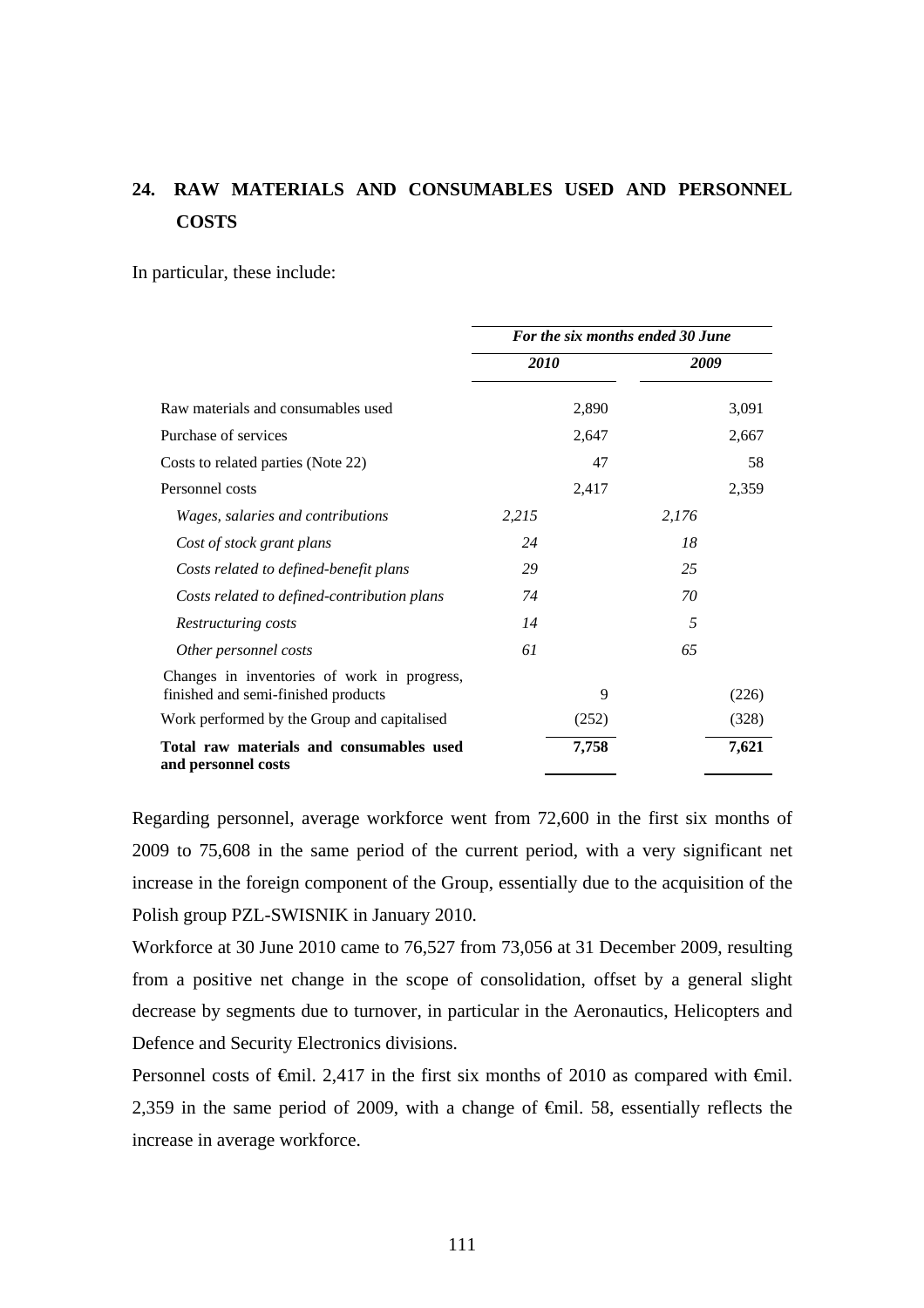Cost of stock grant plans relates to the third tranche of the stock-grant plan 2008-2010. Restructuring costs include the costs of company reorganisations which affected in particular in the Helicopters, Aeronautics and Defence and Security Electronics divisions.

Purchase of services include, among other things, costs for acquisition of satellite capacity of the Telespazio joint venture, which are more than offset by revenue from sales (€mil. 34 from €mil. 32 at 30 June 2009), costs for airplane leases of GIE ATR (€mil. 3 from €mil. 5 at 30 June 2009) and costs of rents, operating leases and hires (€mil. 110 from €mil. 104 at 30 June 2009).

### **25. AMORTISATION, DEPRECIATION AND IMPAIRMENT**

|                                                         | For the six months ended 30 June |         |  |  |
|---------------------------------------------------------|----------------------------------|---------|--|--|
|                                                         | 2010                             | 2009    |  |  |
| Depreciation and amortisation:                          |                                  |         |  |  |
| Amortisation of intangible assets (Note 9)<br>$\bullet$ | 127                              | 132     |  |  |
| Development costs                                       | 31                               | 36      |  |  |
| Non-recurring costs                                     | 11                               | 16      |  |  |
| Acquired through a business combination                 | 43                               | 39      |  |  |
| <i>Other</i>                                            | 42                               | 41      |  |  |
| • Depreciation of property, plant and equipment         | 191                              | 173     |  |  |
| Impairment:                                             |                                  |         |  |  |
| • non-current assets and investment properties          | $\overline{4}$                   | 3       |  |  |
| • goodwill                                              |                                  | 1       |  |  |
| • operating receivables                                 |                                  | 8<br>11 |  |  |
| Total amortisation, depreciation and impairment         | 339                              | 320     |  |  |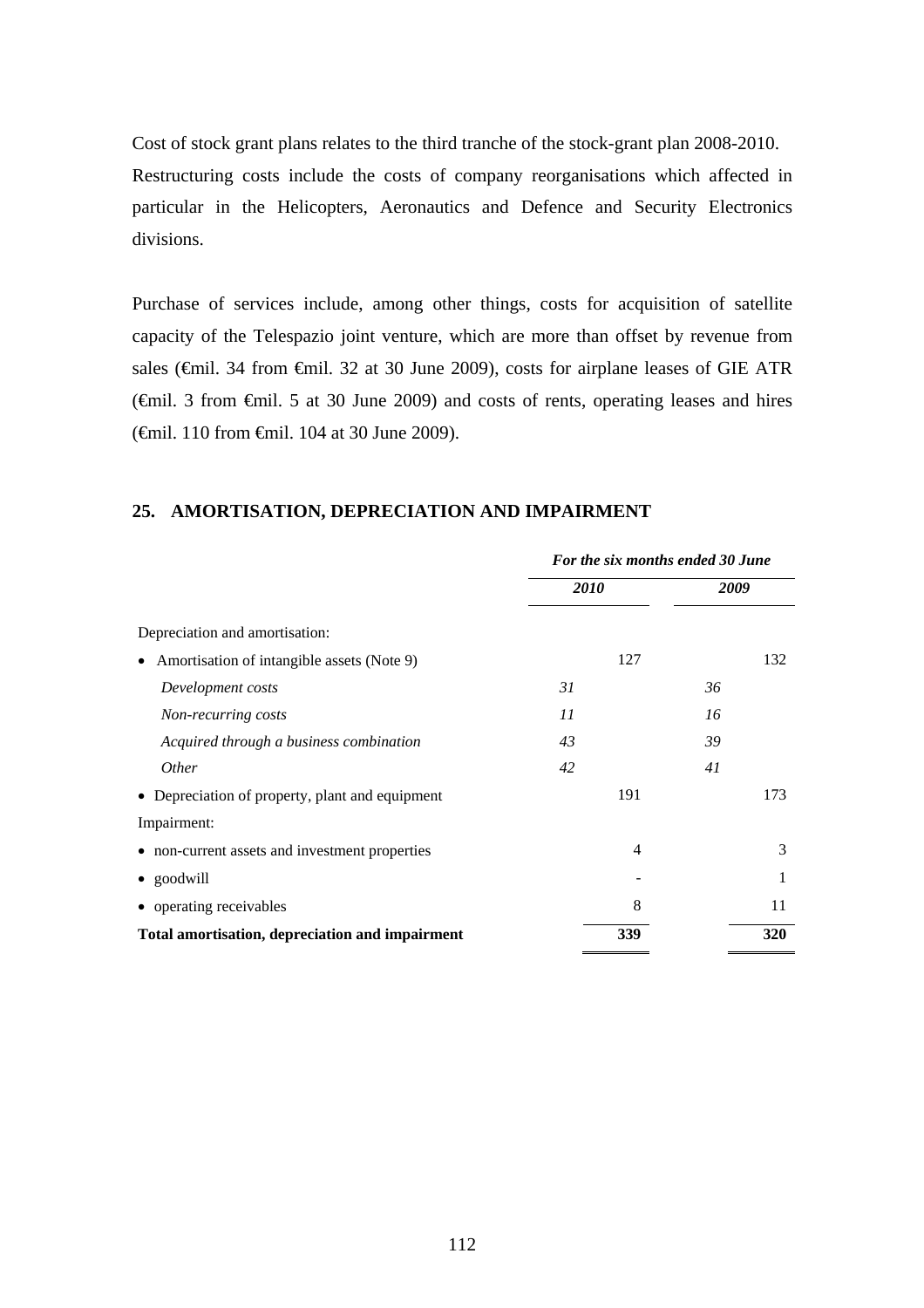### **26. FINANCE INCOME AND COSTS**

Below is a breakdown of finance income and costs:

|                                                                                                       | For the six months ended 30 June |       |                |               |       |            |
|-------------------------------------------------------------------------------------------------------|----------------------------------|-------|----------------|---------------|-------|------------|
|                                                                                                       |                                  | 2010  |                | 2009          |       |            |
|                                                                                                       | <b>Income</b>                    | Costs | <b>Net</b>     | <b>Income</b> | Costs | <b>Net</b> |
| Dividends                                                                                             | $\overline{2}$                   |       | $\overline{2}$ | 5             |       | 5          |
| Gains on investments and securities                                                                   |                                  |       |                | 4             |       | 4          |
| Discounting of receivables, payables<br>and provisions                                                | $\overline{2}$                   | (4)   | (2)            | 4             | (11)  | (7)        |
| Interest                                                                                              | 44                               | (199) | (155)          | 28            | (213) | (185)      |
| Commissions (including<br>commissions on non-recourse items)<br>Fair value adjustments through profit | 1                                | (22)  | (21)           | 1             | (28)  | (27)       |
| or loss                                                                                               | 118                              | (115) | 3              | 138           | (53)  | 85         |
| Premiums paid/received on forwards                                                                    | 4                                | (4)   |                | 9             | (6)   | 3          |
| Exchange-rate differences                                                                             | 383                              | (384) | (1)            | 430           | (456) | (26)       |
| Adjustments of equity investments                                                                     |                                  | (2)   | (2)            |               | (1)   | (1)        |
| Interest cost on defined-benefit plans<br>(less expected returns on plan assets -                     |                                  |       |                |               |       |            |
| Note 19)                                                                                              |                                  | (16)  | (16)           |               | (18)  | (18)       |
| Finance income (costs) - related<br>parties (Note 22)                                                 |                                  | (3)   | (3)            | 6             | (6)   |            |
| Other finance income and (costs)                                                                      | 11                               |       | 11             | 3             | (4)   | (1)        |
|                                                                                                       | 565                              | (749) | (184)          | 628           | (796) | (168)      |

During the period the Group reported an increase in net finance costs as compared with the first six months of 2009, mainly due to the costs for the existing bonds.

This is broken down as follows:

 net interest costs of €mil. 155 (€mil. 185 at 30 June 2009) inclusive of the premiums collected/paid on the hedging of interest-rate risk (interest-rate swaps) for a net costs of  $\theta$ mil. 1 (net cost of  $\theta$ mil. 38 in the same period of 2009). In particular, the H1 2010 figure includes €mil. 146 (€mil. 88 at 30 June 2009) of interest on bonds. The improvement is essentially due to the combined effect of the low floating rates to which some of the bond issues were converted and the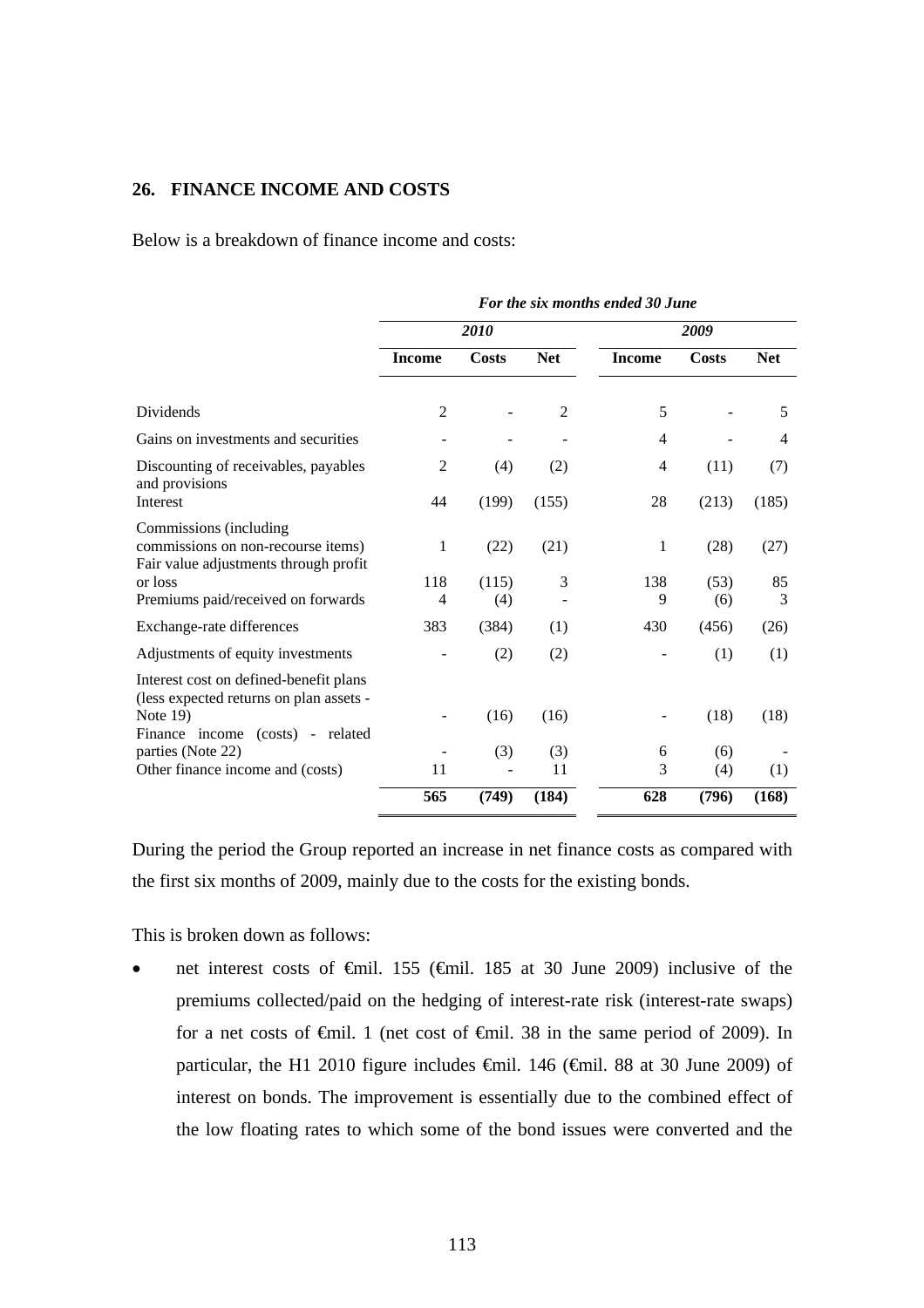closing of floating rate IRSs on the pound sterling bond issue, resulting in income of around €mil. 24.

 net income arising from the application of fair value to the income statement of €mil. 3 (€mil. 85 of net income in the same period of 2009), as detailed below:

|                                                                        | For the six months ended 30 June |              |            |               |              |            |  |
|------------------------------------------------------------------------|----------------------------------|--------------|------------|---------------|--------------|------------|--|
|                                                                        |                                  | <i>2010</i>  |            |               | 2009         |            |  |
|                                                                        | <b>Income</b>                    | <b>Costs</b> | <b>Net</b> | <b>Income</b> | <b>Costs</b> | <b>Net</b> |  |
| Exchange rate swaps                                                    | 33                               | (21)         | 12         | 40            | (11)         | 29         |  |
| Forex options                                                          | -                                | (61)         | (61)       | 25            |              | 25         |  |
| Interest rate swaps                                                    | 82                               |              | 82         | 55            | (22)         | 33         |  |
| Options on STM                                                         |                                  |              |            |               | (3)          | (3)        |  |
| Ineffective component of<br>hedging on swaps<br>Option embedded in the | 3                                | (8)          | (5)        | 18            | (7)          | 11         |  |
| exchangeable bond                                                      |                                  | (18)         | (18)       |               | (10)         | (10)       |  |
| Exchange rate swaps                                                    |                                  | (7)          | (7)        | -             |              |            |  |
|                                                                        | 118                              | (115)        | 3          | 138           | (53)         | 85         |  |

- net income on swaps and forex options include the effects of trading derivative instruments or instruments which, although they meet the objective of limiting the fluctuations of the underlying position within a specific range, do not meet the conditions of IAS 39, either because of the nature of the instruments themselves or the inability to mathematically demonstrate their effectiveness;
- expense on options on exchange rates relating to options obtained to hedge underlying instruments in foreign currencies which, although they meet the objective of limiting the fluctuations of the underlying position within a specific range, do not meet the conditions of IAS 39, either because of the nature of the instruments themselves or the inability to mathematically demonstrate their effectiveness;
- net income from interest-rate swaps reflects the significant reduction of interest rates (6-month Euribor went from 1.3130% at 30 June 2009 to 1.0410% at 30 June 2010) of which the Group could benefit thanks to the increase of the portion of bond issues transformed into variable-rate instruments via the use of derivatives (Note 14);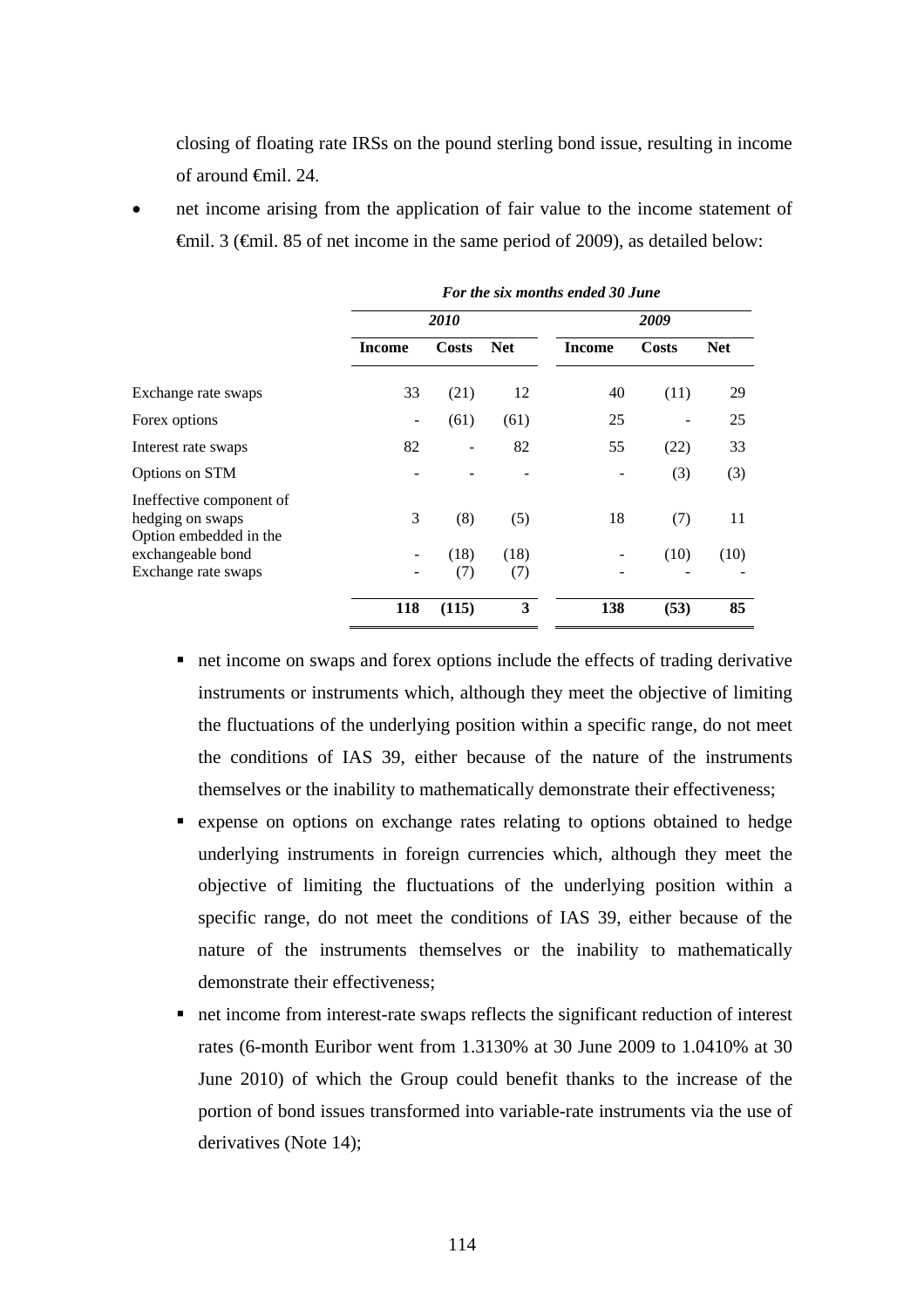- the embedded derivatives are related to commercial contracts denominated in currencies other than the currencies of the contractually involved parties and that generally used in the markets of reference. This component is separated from the commercial contract and valued at fair value through the income statement;
- in the first quarter, Finmeccanica sold an option mirroring the earn out option held under the agreement signed with Cassa Depositi e Prestiti for the sale of its stake in STM at the end of 2009. As a result of this transaction, Finmeccanica received a total of around  $\oplus$  finil. 8 - with the recognition of an expense over the fair value of  $\theta$ mil. 7, correlated with income of  $\theta$ mil. 8 reported among other financial income - thereby almost completely neutralising any further change in value.

#### **27. INCOME TAXES**

Income taxes amounted to €mil. 146 (€mil. 161 for the corresponding period of 2009). The algebraic sum breaks down as follows:

|                                                 | For the six months ended 30 June |      |  |  |
|-------------------------------------------------|----------------------------------|------|--|--|
|                                                 | 2010                             | 2009 |  |  |
| Corporate income tax (IRES)                     | 78                               | 135  |  |  |
| Regional tax on productive activities<br>(IRAP) | 52                               | 56   |  |  |
| Benefit under consolidated tax mechanism        | (26)                             | (42) |  |  |
| Other income taxes                              | 80                               | 37   |  |  |
| Tax related to previous periods                 | (15)                             | 4    |  |  |
| Provisions for tax disputes                     |                                  | 4    |  |  |
| Deferred tax liabilities (assets) - net         | (24)                             | (33) |  |  |
|                                                 | 146                              | 161  |  |  |

The decrease in the item was mainly due to the decline in IRES in absolute terms resulting from the deterioration in the tax base. The decrease in the consolidated tax mechanism benefit was instead caused by fewer losses generated during the period and by the exhaustion of available tax losses carried forward.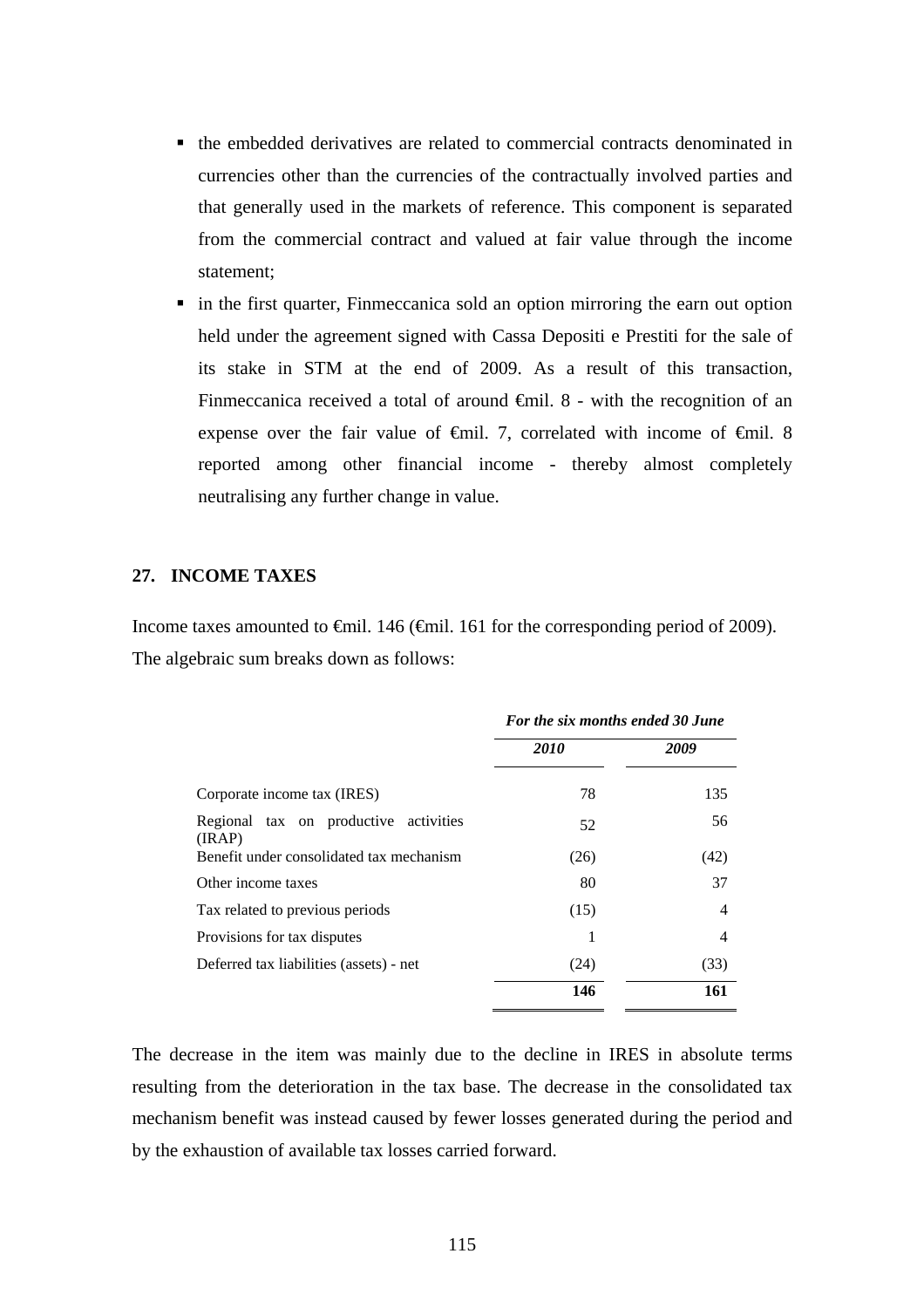|                                                        | For the six months ended 30 June |       |  |
|--------------------------------------------------------|----------------------------------|-------|--|
| Cash flow from operating activities                    | 2010                             | 2009  |  |
| Net result                                             | 194                              | 242   |  |
| Depreciation, amortisation and impairment              | 330                              | 320   |  |
| Share of profit (loss) of equity accounted investments | 3                                | (12)  |  |
| Income taxes                                           | 146                              | 161   |  |
| Costs of pension and stock grant plans                 | 55                               | 44    |  |
| Net finance costs (income)                             | 184                              | 168   |  |
| Other non-monetary items                               | 96                               | 96    |  |
|                                                        | 1,008                            | 1,019 |  |

#### **28. CASH FLOW FROM OPERATING ACTIVITIES**

Costs of pension and stock grant plans include the portion of costs relating to defined benefit pension plans that is recognised as a personnel cost (the portion of costs relating to interest is carried among net finance costs). They also include the cash outlays relating to the stock grant plan classified among "cost of services".

The changes in working capital, net of the effects of the acquisition and sale of consolidated companies and exchange gains/losses, are as follows:

|                                                 | For the six months ended 30 June |         |  |  |
|-------------------------------------------------|----------------------------------|---------|--|--|
|                                                 | <i>2010</i>                      | 2009    |  |  |
| Inventories                                     | (24)                             | (530)   |  |  |
| Contract work in progress and advances received | (609)                            | (605)   |  |  |
| Trade receivables and payables                  | (426)                            | 111     |  |  |
| <b>Changes in working capital</b>               | (1,059)                          | (1,024) |  |  |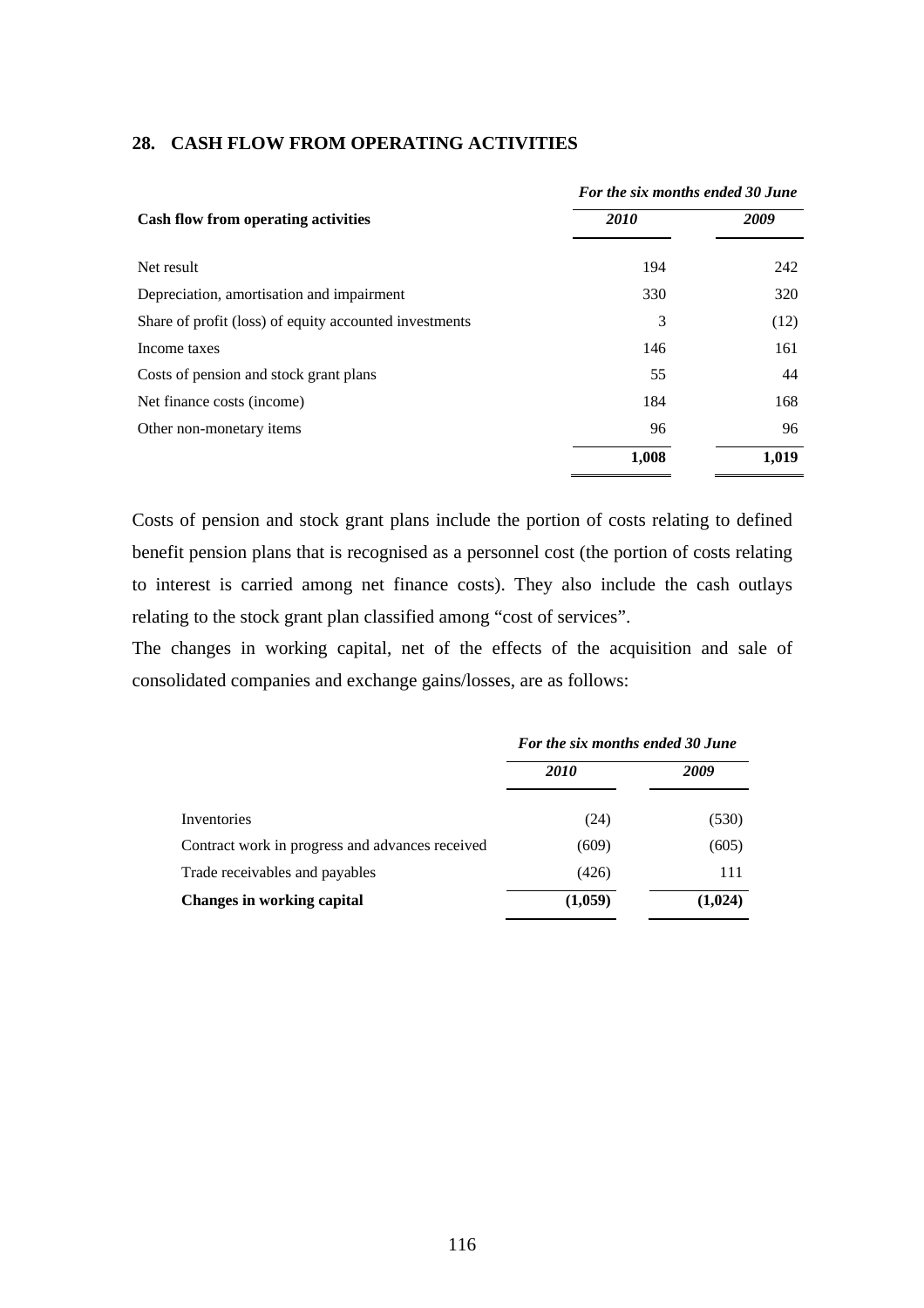#### 29. EARNINGS PER SHARE

Earnings per share (EPS) are calculated as follows:

- $\bullet$ for basic EPS, by dividing net profit attributable to holders of ordinary shares by the average number of ordinary shares for the period less treasury shares;
- for diluted EPS, by dividing net profit by the average number of ordinary shares  $\bullet$ and the average number of ordinary shares potentially deriving from the exercise of all the option rights for stock option plans less treasury shares.

|                                                                                                             | For the six months ended 30 June |              |  |  |
|-------------------------------------------------------------------------------------------------------------|----------------------------------|--------------|--|--|
| <b>Basic EPS</b>                                                                                            | <i>2010</i>                      | 2009         |  |  |
| Average number of shares for the period (in thousands)                                                      | 577,006                          | 577,362      |  |  |
| Net result (not including minority interests) $(Fmi)$ .)                                                    | 170                              | 218          |  |  |
| Result of continuing operations (not including minority<br>interests) $(\epsilon$ mil.)<br><b>Basic EPS</b> | 170<br>0.295                     | 218<br>0.378 |  |  |
| <b>Basic EPS from continuing operations</b>                                                                 | 0.295                            | 0.378        |  |  |

|                                                                                                                 |              | For the six months ended 30 June |  |  |  |
|-----------------------------------------------------------------------------------------------------------------|--------------|----------------------------------|--|--|--|
| <b>Diluted EPS</b>                                                                                              | <i>2010</i>  | 2009                             |  |  |  |
| Average number of shares for the period (in thousands)                                                          | 577.665      | 578,020                          |  |  |  |
| Adjusted result (not including minority interests) ( $\epsilon$ mil.)                                           | 170          | 218                              |  |  |  |
| Adjusted result of continuing operations (not including<br>minority interests) $(\epsilon$ mil.)<br>Diluted EPS | 170<br>0.294 | 218<br>0.377                     |  |  |  |
| Diluted EPS from continuing operations                                                                          | 0.294        | 0.377                            |  |  |  |

For the Board of Directors the Chairman and Chief Executive Officer (Pler Francesco Guarguaglini)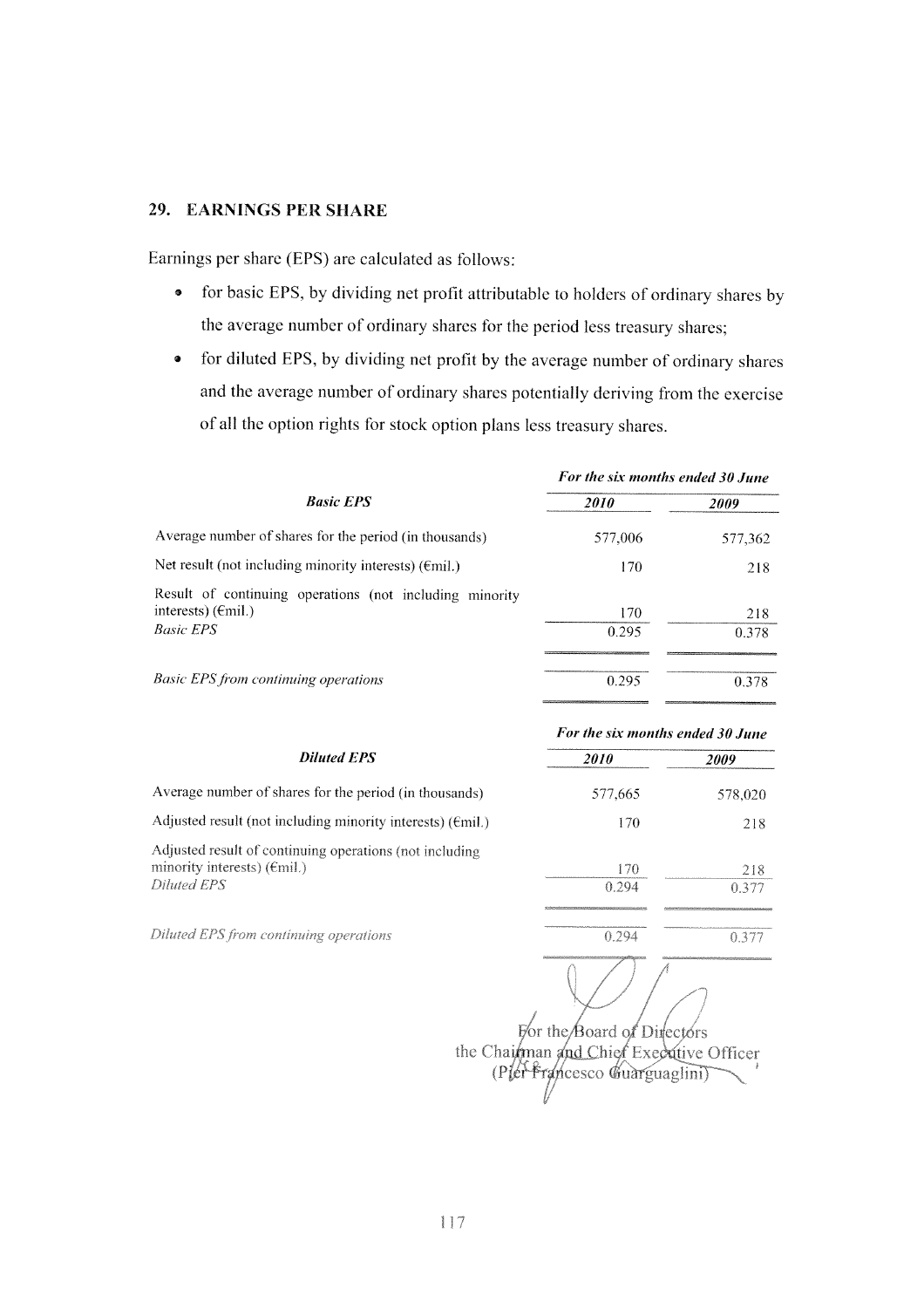#### Certification of the condensed consolidated interim financial statements pursuant to art. 81-ter of Consob Regulation no. 11971 of 14 May 1999, as amended

- $\mathbf{1}$ . The undersigned, Pier Francesco Guarguaglini, Chairman and Chief Executive Officer, and Alessandro Pansa, the manager in charge of the preparation of the company accounting documents of Finmeccanica S.p.A., certify, in accordance with Art. 154-bis, paragraphs 3 and 4 of Legislative Decree 58 of 24 February 1998:
	- the appropriateness of the financial report with regard to the nature of the business; and
	- the effective application  $\bullet$ of administrative and accounting procedures in preparing the condensed consolidated interim financial statements at 30 June 2010.
- $\overline{2}$ . Nothing significant to report.
- $3.$ It is also certified that:
	- 3.1 the condensed consolidated interim financial statements:
		- were prepared in accordance with the international accounting standards endorsed by the  $\mathbf{a}$ . European Community pursuant to Regulation (EC) no. 1606/2002 of 19 July 2002 of the European Parliament and Council;
	- $h$ correspond to the entries in the books and accounting records;
	- provide a true and fair representation of the performance and financial position of the issuer  $\mathbf{c}$ . and all the companies included in the scope of consolidation.
	- 3.2 the interim report on operations contains a reliable analysis of the reference to important events that occurred during the first six months of the year and their impact on the condensed consolidated interim financial statements, along with a description of the primary risks and uncertainties for the remaining six months of the year. The interim report on operations also includes a reliable analysis of the information on significant transactions with related parties.

This certification is also made pursuant to and for the purposes of Art. 154-bis, paragraph 2, of Legislative Decree no. 58 of 24 February 1998.

Rome, 28 Jul ÓΩI Chahrman and Chnef Executive Officer

Pier Francesco Guarguaglini

Manager in charge of the breastation of company/acebunting documents hndró Pansa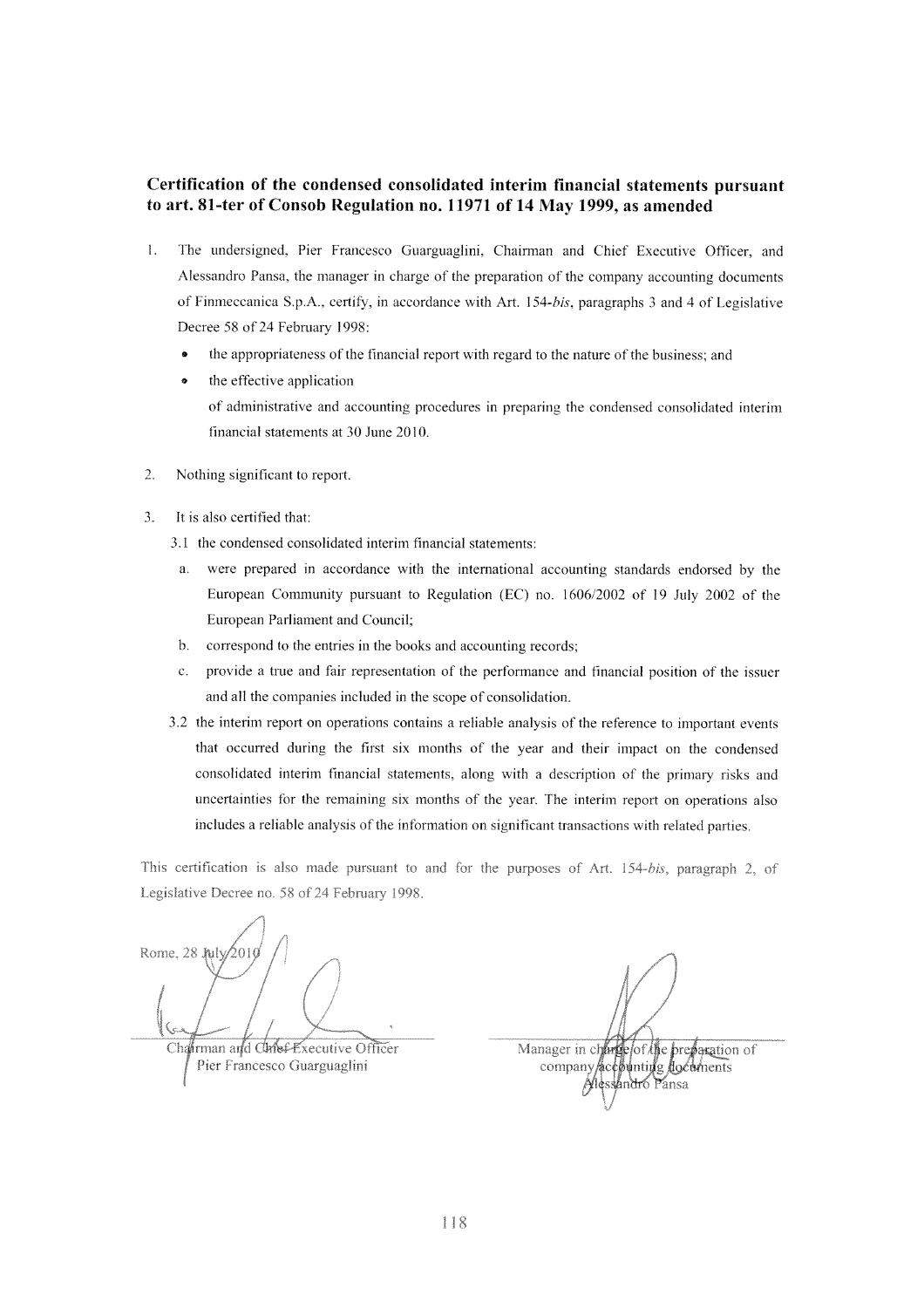# PRICEWATERHOUSE COPERS @

**AUDITORS' REPORT ON THE REVIEW OF CONDENSED CONSOLIDATED INTERIM FINANCIAL STATEMENTS** 

**FINMECCANICA SPA** 

**CONDENSED CONSOLIDATED INTERIM** FINANCIAL STATEMENTS AS AT 30 JUNE 2010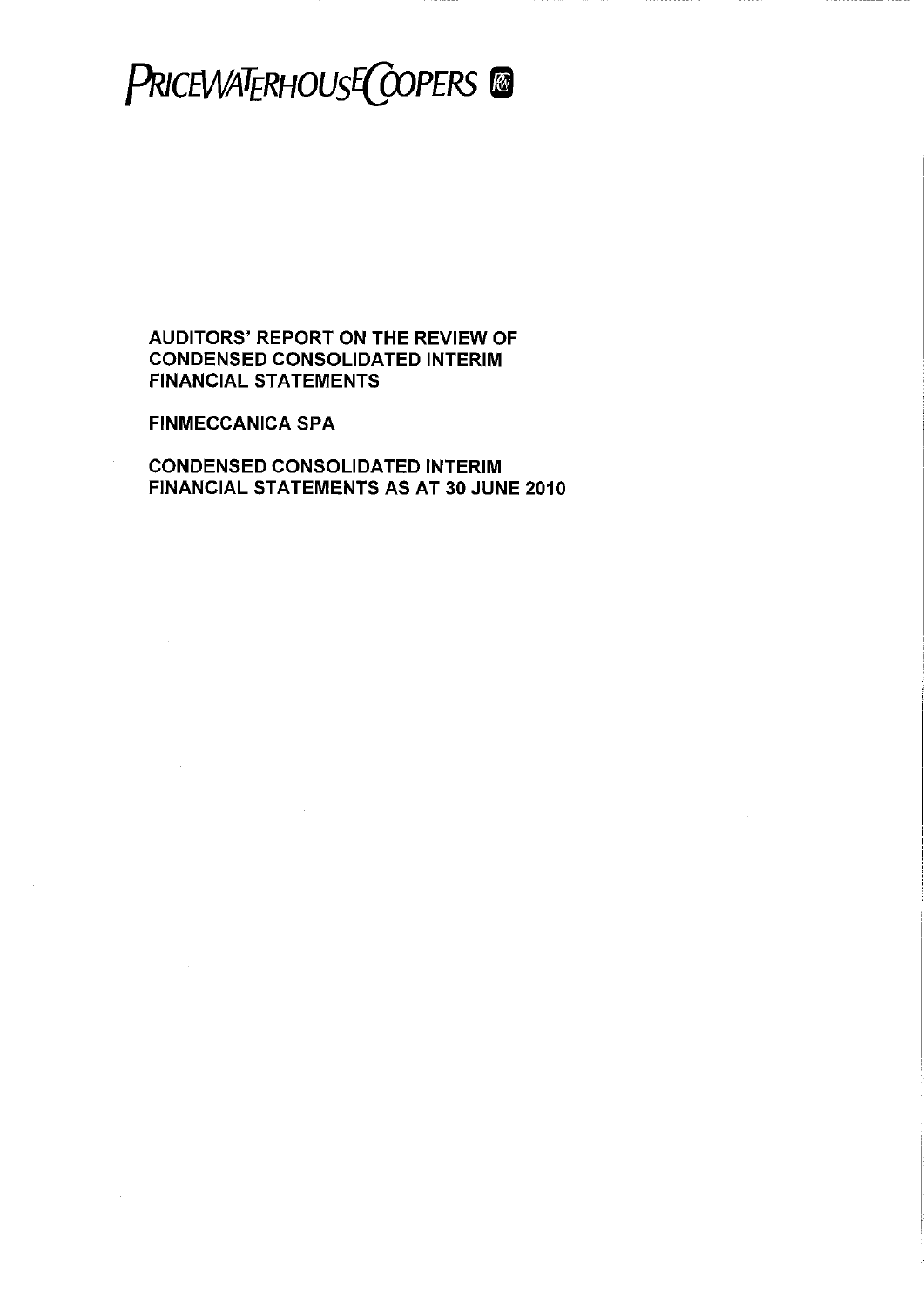# PRICEWATERHOUSE COPERS @

## AUDITORS' REPORT ON THE REVIEW OF CONDENSED CONSOLIDATED INTERIM FINANCIAL STATEMENTS FOR THE SIX MONTHS ENDED 30 JUNE 2010

To the Shareholders of Finmeccanica SpA

- $\mathbf 1$ We have reviewed the condensed consolidated interim financial statements of Finmeccanica SpA and subsidiaries (Finmeccanica Group) as at 30 June 2010, comprising the balance sheet, income statement, statement of comprehensive income, statement of changes in shareholders' equity, cash flow statement and related explanatory notes. Finmeccanica SpA's Directors are responsible for the preparation of the condensed consolidated interim financial statements in accordance with the international accounting standard IAS 34, applicable to interim financial reporting, as adopted by the European Union. Our responsibility is to issue this report based on our review.
- $\overline{2}$ Our work was conducted in accordance with the criteria for a review recommended by the National Commission for Companies and the Stock Exchange (CONSOB) with Resolution no. 10867 of 31 July 1997. The review consisted principally of inquiries of company personnel about the information reported in the condensed consolidated interim financial statements and about the consistency of the accounting principles utilised therein as well as the application of analytical review procedures on the data contained in the above mentioned consolidated financial statements. The review excluded certain auditing procedures such as compliance testing and verification and validation tests of the assets and liabilities and was therefore substantially less in scope than an audit performed in accordance with generally accepted auditing standards. Accordingly, unlike an audit on the annual consolidated financial statements, we do not express a professional audit opinion on the condensed consolidated interim financial statements.

Regarding the amounts of the consolidated financial statements of the prior year and the condensed consolidated interim financial statements of the prior year presented for comparative purposes, reference should be made to our reports dated 13 April 2010 and 5 August 2009, respectively.

Sede legale e amministrativa: Milano 20149 Via Monte Rosa 91 Tel. 0277851 Fax 027785240 Cap. Soc. 3.754.400,00 Euro i.v., C.F. e P. IVA e Reg. Imp. Milano 12979880155 Iscritta al n. 43 dell'Albo Consob - Altri Uffici: Bari 70124 Via Don Luigi Guanella 17 Tel. 0805640211 - Bologna Zola Predosa 40069 Via Tevere 18 Tel. 0516186211 - Brescia 25123 Via Borgo Pietro Wuhrer 23 Tel. 0303697501 -Firenze 50121 Viale Gramsci 15 Tel. 0552482811 - Genova 16121 Piazza Dante 7 Tel. 01029041 - Napoli 80121 Piazza dei Martiri 58 Tel. 08136181 - Padova 35138 Via Vicenza 4 Tel. 049873481 - Palermo 90141 Via Marchese Ugo 60 Tel. 091349737 -Parma 43100 Viale Tanara 20/A Tel. 0521242848 - Roma 00154 Largo Fochetti 29 Tel. 06570251 - Torino 10129 Corso Montevecchio 37 Tel. 011556771 - Trento 38122 Via Grazioli 73 Tel. 0461237004 - Treviso 31100 Viale Felissent 90 Tel. 0422696911 - Trieste 34125 Via Cesare Battisti 18 Tel. 0403480781 - Udine 33100 Via Poscolle 43 Tel. 043225789 - Verona 37122 Corso Porta Nuova 125 Tel. 0458002561